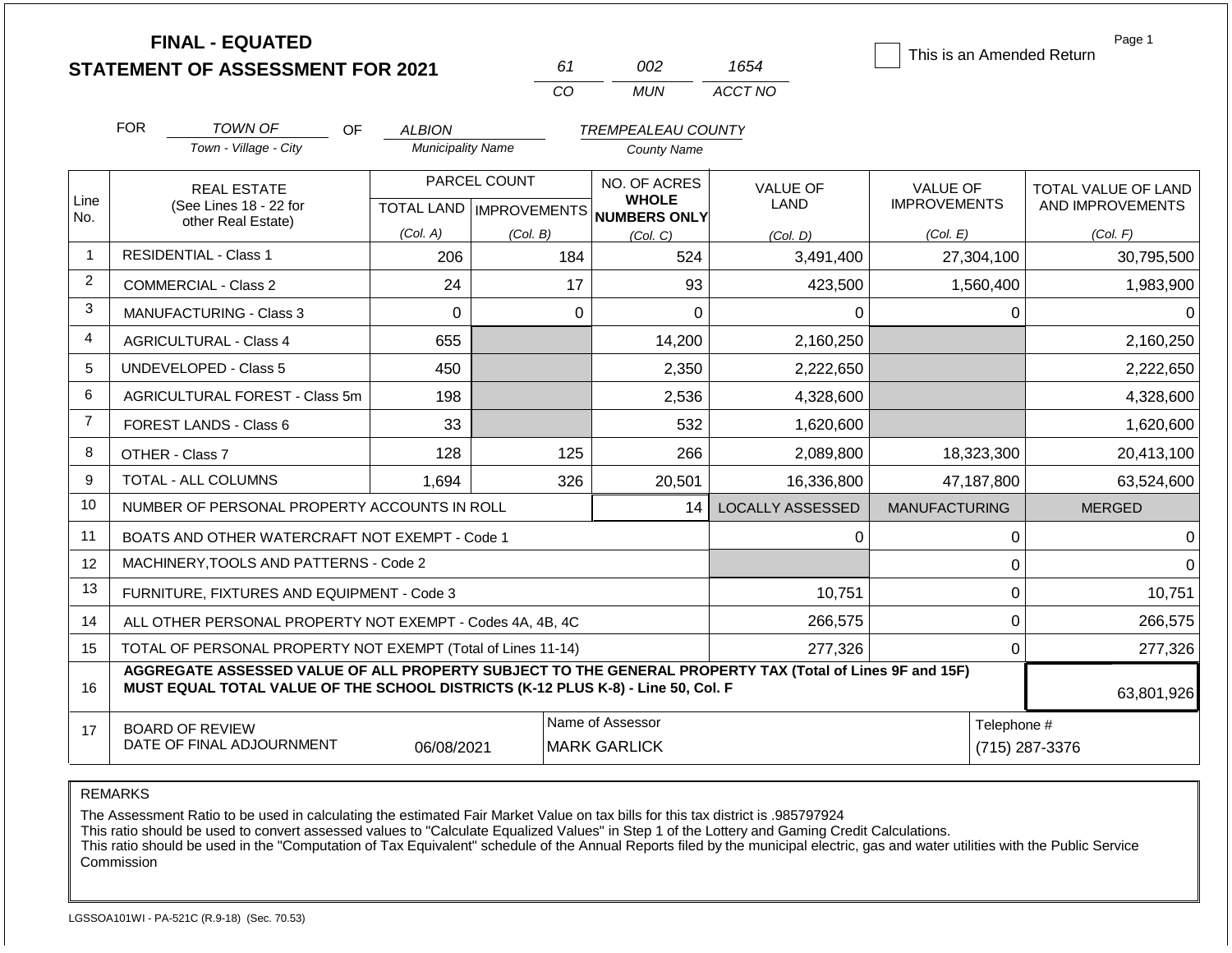2021 61 002 1654

FOREST LANDS (Line 7) and FOREST CROPS (in this section) - are **NOT** the same *YEAR CO MUN ACCT NO*

|    |                                  |                 |  | Private Forest Crop - Reg Class @ 10¢ per acre                                 |    | Private Forest Crop - Reg Class @ \$2.52 per acre                            |                                                               |                                                                    |               |                    |  |
|----|----------------------------------|-----------------|--|--------------------------------------------------------------------------------|----|------------------------------------------------------------------------------|---------------------------------------------------------------|--------------------------------------------------------------------|---------------|--------------------|--|
| 18 | (a) PARCELS                      | (b) ACRES       |  | (c) ASSESSED VALUE                                                             |    | (d) PARCELS                                                                  |                                                               | (e) ACRES                                                          |               | (f) ASSESSED VALUE |  |
|    |                                  |                 |  | Private Forest Crop - Special Class @ 20¢ per acre                             |    | Entered Before 2005 Managed Forest - Ferrous Mining CLOSED @ \$7.87 per acre |                                                               |                                                                    |               |                    |  |
| 19 | (a) PARCELS                      | (b) ACRES       |  | (c) ASSESSED VALUE                                                             |    | (d) PARCELS                                                                  |                                                               | (e) ACRES                                                          |               | (f) ASSESSED VALUE |  |
|    |                                  |                 |  |                                                                                |    |                                                                              |                                                               |                                                                    |               |                    |  |
|    |                                  |                 |  | Entered Before 2005 Managed Forest - OPEN @ 74 ¢ per acre                      |    |                                                                              |                                                               | Entered Before 2005 Managed Forest - CLOSED @                      |               | $$1.75$ per acre   |  |
| 20 | (a) PARCELS                      | (b) ACRES       |  | (c) ASSESSED VALUE                                                             |    | (d) PARCELS                                                                  |                                                               | (e) ACRES                                                          |               | (f) ASSESSED VALUE |  |
|    |                                  |                 |  |                                                                                |    | 30                                                                           |                                                               | 742.52                                                             |               | 1,885,000          |  |
|    |                                  |                 |  | Entered After 2004 Managed Forest - OPEN @ \$2.04 per acre                     |    |                                                                              | Entered After 2004 Managed Forest - CLOSED @ \$10.20 per acre |                                                                    |               |                    |  |
| 21 | (a) PARCELS                      | (b) ACRES       |  | (c) ASSESSED VALUE                                                             |    | (d) PARCELS                                                                  |                                                               | (e) ACRES                                                          |               | (f) ASSESSED VALUE |  |
|    |                                  |                 |  |                                                                                |    |                                                                              |                                                               |                                                                    |               |                    |  |
|    |                                  |                 |  |                                                                                | 51 |                                                                              | 1,050.13                                                      |                                                                    | 2,407,400     |                    |  |
| 22 | (a) County Forest Cropland Acres |                 |  | (b) Federal Acres                                                              |    | (c) State Acres                                                              |                                                               | (d) County (NOT FOREST CROP) Acres                                 |               | (e) Other Acres    |  |
|    |                                  |                 |  |                                                                                |    | 199.63<br>1.97                                                               |                                                               |                                                                    | 182.55        |                    |  |
|    |                                  |                 |  | Assessed Value of Omitted Property From Prior Years (Sec. 70.44)               |    |                                                                              |                                                               | Assessed Value of Sec. 70.43 Corrections of Errors by Assessors    |               |                    |  |
| 23 |                                  | (a) REAL ESTATE |  | (b) PERSONAL                                                                   |    |                                                                              |                                                               | (c1) REAL ESTATE                                                   | (c2) PERSONAL |                    |  |
|    |                                  |                 |  |                                                                                |    |                                                                              |                                                               |                                                                    |               |                    |  |
|    |                                  |                 |  | Manufacturing Equated Value of Omitted Property From Prior Years (Sec. 70.995) |    |                                                                              |                                                               | Mfg. Equated Value of Sec.70.43 Corrections of Errors by Assessors |               |                    |  |
|    |                                  | (d) REAL ESTATE |  | (e) PERSONAL                                                                   |    |                                                                              | (f1) REAL ESTATE                                              |                                                                    |               | (f2) PERSONAL      |  |
|    |                                  |                 |  |                                                                                |    |                                                                              |                                                               |                                                                    |               |                    |  |
|    |                                  |                 |  |                                                                                |    |                                                                              |                                                               |                                                                    |               |                    |  |

## **SPECIAL DISTRICTS**

| Line<br>No. | Enter 6-digit<br>Special District<br>Code (Col. A) | <b>Account</b><br><b>Number</b><br>(Col. B) | <b>Special District Name</b><br>(Col. C) | <b>Locally Assessed Value</b><br>of Real Estate and<br><b>Personal Property (Col. D)</b> | Mfg Value of Real Estate<br>and Personal Property<br>(Col. E) | <b>Merged Value of</b><br><b>Real Estate and</b><br>Personal Property (Col. F) |
|-------------|----------------------------------------------------|---------------------------------------------|------------------------------------------|------------------------------------------------------------------------------------------|---------------------------------------------------------------|--------------------------------------------------------------------------------|
| 24          |                                                    |                                             |                                          |                                                                                          |                                                               |                                                                                |
| 25          |                                                    |                                             |                                          |                                                                                          |                                                               |                                                                                |
| 26          |                                                    |                                             |                                          |                                                                                          |                                                               |                                                                                |
| 27          |                                                    |                                             |                                          |                                                                                          |                                                               |                                                                                |
| 28          |                                                    |                                             |                                          |                                                                                          |                                                               |                                                                                |
| 29          |                                                    |                                             |                                          |                                                                                          |                                                               |                                                                                |
| 30          |                                                    |                                             |                                          |                                                                                          |                                                               |                                                                                |
| 31          |                                                    |                                             |                                          |                                                                                          |                                                               |                                                                                |
| 32          |                                                    |                                             |                                          |                                                                                          |                                                               |                                                                                |
| 33          |                                                    |                                             |                                          |                                                                                          |                                                               |                                                                                |
| 34          |                                                    |                                             |                                          |                                                                                          |                                                               |                                                                                |
| 35          |                                                    |                                             |                                          |                                                                                          |                                                               |                                                                                |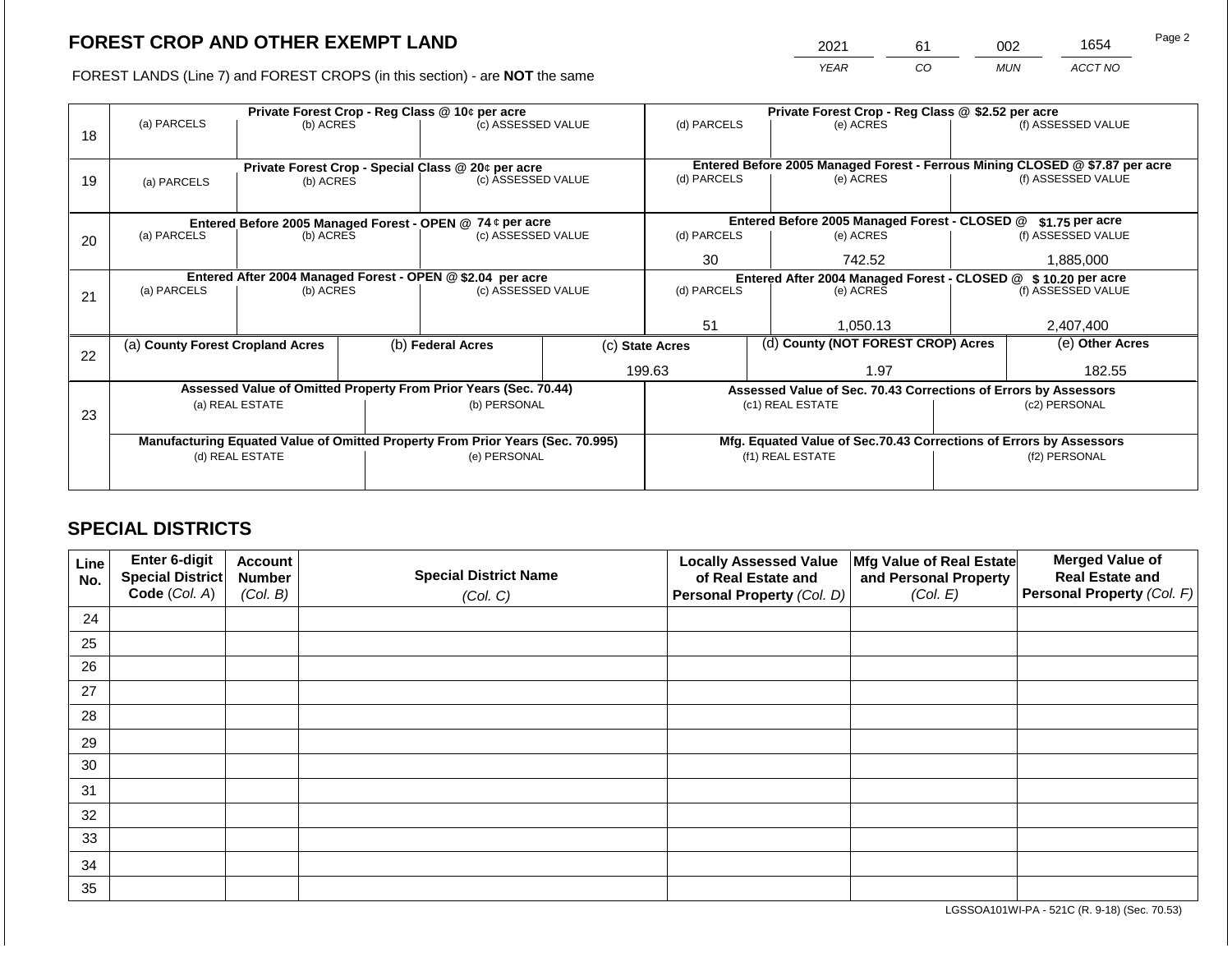|             | <b>SCHOOL DISTRICTS</b>                                  |                                             |                                                         | 2021                                                                              | 002<br>61                                                     | 1654                                                                           |
|-------------|----------------------------------------------------------|---------------------------------------------|---------------------------------------------------------|-----------------------------------------------------------------------------------|---------------------------------------------------------------|--------------------------------------------------------------------------------|
|             |                                                          |                                             |                                                         | <b>YEAR</b>                                                                       | CO                                                            | ACCT NO<br><b>MUN</b>                                                          |
| Line<br>No. | Enter 6-digit<br><b>School District</b><br>Code (Col. A) | <b>Account</b><br><b>Number</b><br>(Col. B) | <b>School District Name</b><br>(Col. C)                 | <b>Locally Assessed Value</b><br>of Real Estate and<br>Personal Property (Col. D) | Mfg Value of Real Estate<br>and Personal Property<br>(Col. E) | <b>Merged Value of</b><br><b>Real Estate and</b><br>Personal Property (Col. F) |
|             | <b>SCHOOL DISTRICTS (K-8 and K-12)</b><br>A.             |                                             |                                                         |                                                                                   |                                                               |                                                                                |
| 36          | 611600                                                   | 0360                                        | SCH D OF ELEVA-STRUM                                    | 63,801,926                                                                        |                                                               | 63,801,926                                                                     |
| 37          |                                                          |                                             |                                                         |                                                                                   |                                                               |                                                                                |
| 38          |                                                          |                                             |                                                         |                                                                                   |                                                               |                                                                                |
| 39          |                                                          |                                             |                                                         |                                                                                   |                                                               |                                                                                |
| 40          |                                                          |                                             |                                                         |                                                                                   |                                                               |                                                                                |
| 41<br>42    |                                                          |                                             |                                                         |                                                                                   |                                                               |                                                                                |
| 43          |                                                          |                                             |                                                         |                                                                                   |                                                               |                                                                                |
| 44          |                                                          |                                             |                                                         |                                                                                   |                                                               |                                                                                |
| 45          |                                                          |                                             |                                                         |                                                                                   |                                                               |                                                                                |
| 46          |                                                          |                                             |                                                         |                                                                                   |                                                               |                                                                                |
| 47          |                                                          |                                             |                                                         |                                                                                   |                                                               |                                                                                |
| 48          |                                                          |                                             |                                                         |                                                                                   |                                                               |                                                                                |
| 49          |                                                          |                                             |                                                         |                                                                                   |                                                               |                                                                                |
| 50          |                                                          |                                             | TOTAL ASSESSED VALUE OF SCHOOL DISTRICTS (K-8 and K-12) | 63,801,926                                                                        |                                                               | 63,801,926                                                                     |
|             | <b>B.</b><br><b>UNION HIGH SCHOOL DISTRICTS</b>          |                                             |                                                         |                                                                                   |                                                               |                                                                                |
| 51          |                                                          |                                             |                                                         |                                                                                   |                                                               |                                                                                |
| 52          |                                                          |                                             |                                                         |                                                                                   |                                                               |                                                                                |
| 53<br>54    |                                                          |                                             |                                                         |                                                                                   |                                                               |                                                                                |
| 55          |                                                          |                                             | TOTAL ASSESSED VALUE OF UNION HIGH SCHOOLS              |                                                                                   |                                                               |                                                                                |
|             | <b>TECHNICAL COLLEGE DISTRICTS</b><br>C.                 |                                             |                                                         |                                                                                   |                                                               |                                                                                |
| 56          | 000100                                                   | 0001                                        | CHIPPEWA VALLEY TECHNICAL COLLEGE EAUC                  | 63,801,926                                                                        |                                                               | 63,801,926                                                                     |
| 57          |                                                          |                                             |                                                         |                                                                                   |                                                               |                                                                                |
| 58          |                                                          |                                             |                                                         |                                                                                   |                                                               |                                                                                |
| 59          |                                                          |                                             | TOTAL ASSESSED VALUE OF TECHNICAL COLLEGES              | 63,801,926                                                                        |                                                               | 63,801,926                                                                     |

| Name                |                                   | Title | Submission date  |
|---------------------|-----------------------------------|-------|------------------|
| NICK J GAMROTH      |                                   |       | 2021<br>10<br>06 |
| Phone               | Email address                     |       |                  |
| 715<br>$538 - 2311$ | NICK.GAMROTH@CO.TREMPEALEAU.WI.US |       |                  |

LGSSOA101WI -PA-521C (R. 9-18) (Sec. 70.53)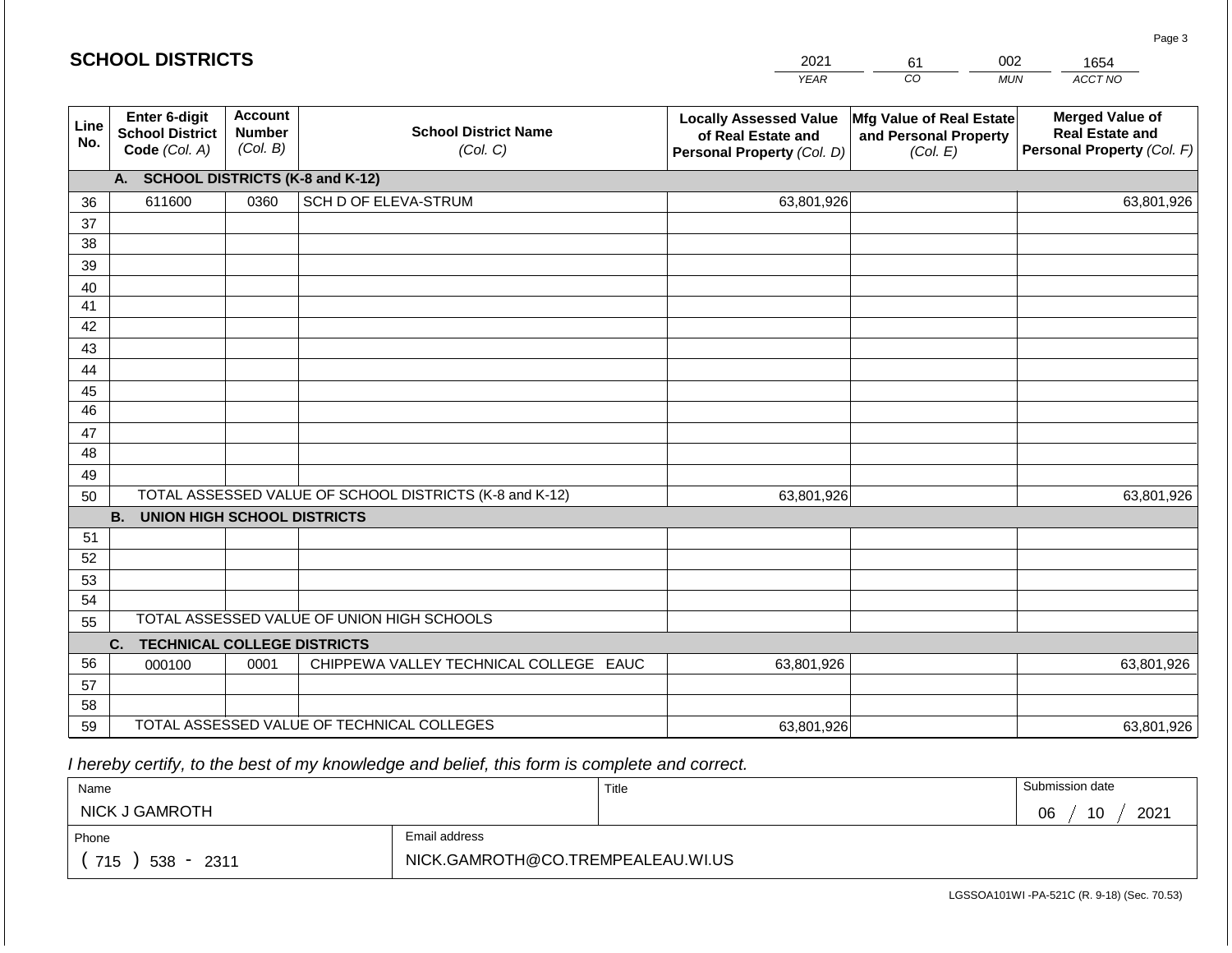- Each municipality's SOA is completed after the Board of Review and includes any changes made to the locally assessed values, under state law (sec. 70.53, Wis. Stats.)
- The Wisconsin Department of Revenue (DOR) merges the locally assessed values with the state assessed manufacturing values
- DOR provides the information regarding district names and codes. If a district is not listed, contact DOR.

Note: If you submit an amended SOA to DOR after your municipality's SOA is equated and posted to our website, we will process the SOA. However, DOR will not recalculate the *aggregate ratio or update the final SOA posted on our website. You should use the corrected values to calculate your tax rates.*

#### **Page 1: Real Estate and Personal Property**

- Lines 1-9 assessed real estate values, parcel counts and acres by classification
- Lines 10-15 assessed personal property values and number of accounts by class
- Line 16 aggregate assessed value of all property subject to general property; use to calculate tax rates. Note: This line equals the total assessed value of K-8 and K-12 school districts (Line 50) and total assessed value of technical colleges (Line 59).
- Remarks assessment ratio used to calculate estimated fair market value on property tax bills

#### **Page 2: Forest Crop, Other Exempt Land and Special Districts**

- Lines 18-21 private forest crop and managed forest lands assessed values
- Line  $22 -$  tax exempt land acres
- Line 23 prior years assessed value of omitted property under sec. 70.44 and correction of errors under sec. 70.43 shown by locally assessed or manufacturing real estate and personal property. Note: If there is an amount on this line, report the corresponding tax in the Statement of Taxes, Sections J or K.
- Lines 24-35 special district assessed values. These values are used to calculate tax rates for the special districts.

#### **Page 3: School Districts**

- Lines 36-50 school districts (K-8 and K-12) assessed values. These values are used to calculate tax rates for school districts.
- Lines 51-55 union high school district assessed values. These values are used to calculate tax rates for union high school districts.
- Lines 56-59 technical college assessed values. These values are used to calculate tax rates for technical colleges.

If you have questions: Email: lgs@wisconsin.gov

 Phone: (608) 266-2569 or (608) 264-6892 Fax: (608) 264-6887

N47213 ELLENBERGER LN<br>ELEVA, WI 54738 - 8910 N47213 ELLENBERGER LN ELEVA, WI 54738 - 8910SHEREE NELSON<br>TOWN OF ALBION TOWN OF ALBION SHEREE NELSON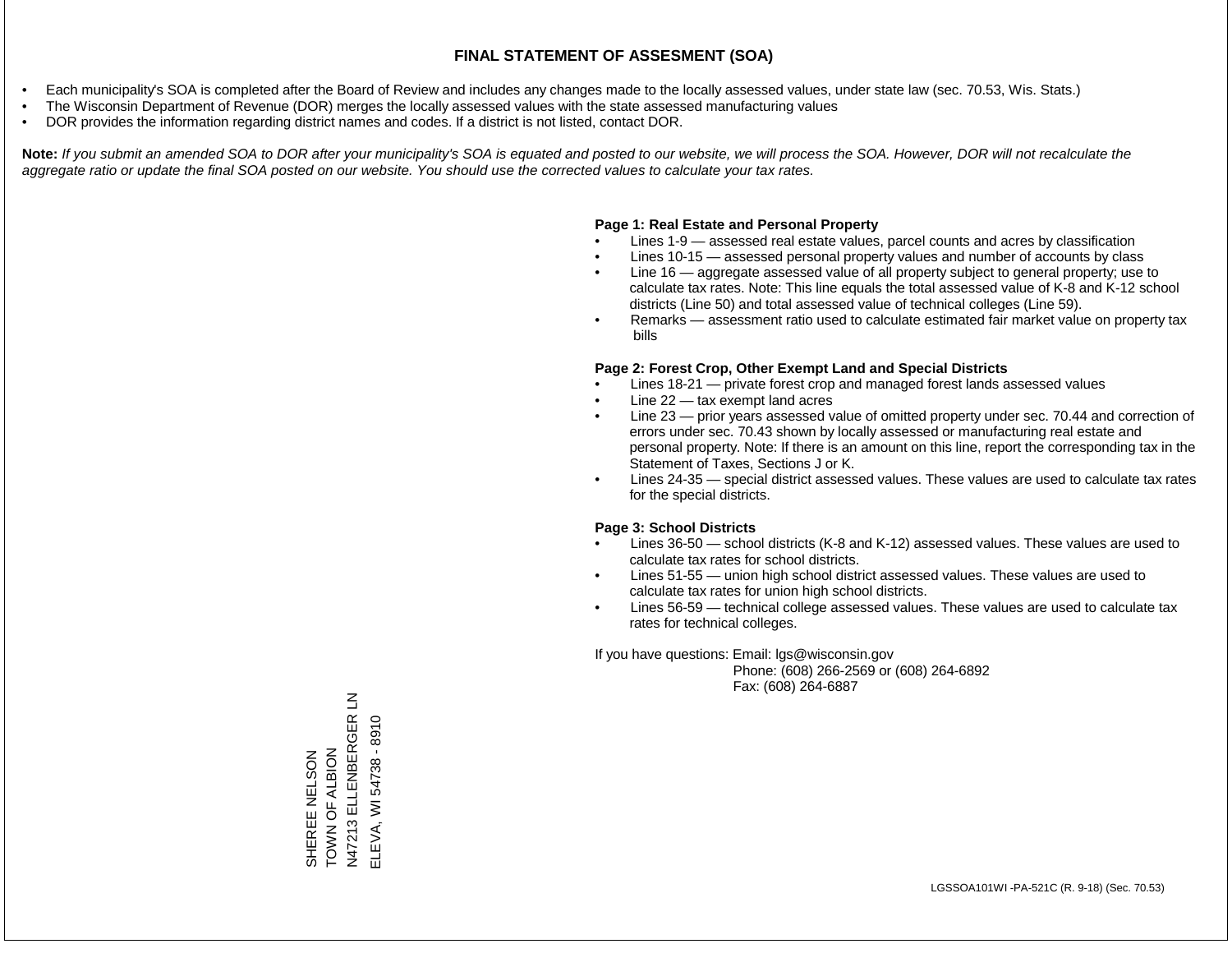|                                                                                                                                            |            | <b>FINAL - EQUATED</b><br><b>STATEMENT OF ASSESSMENT FOR 2021</b> |           |                          | 61           | 004                | 1655            | This is an Amended Return | Page 1                     |                     |                  |
|--------------------------------------------------------------------------------------------------------------------------------------------|------------|-------------------------------------------------------------------|-----------|--------------------------|--------------|--------------------|-----------------|---------------------------|----------------------------|---------------------|------------------|
|                                                                                                                                            |            |                                                                   |           |                          | CO           | <b>MUN</b>         | ACCT NO         |                           |                            |                     |                  |
|                                                                                                                                            | <b>FOR</b> | TOWN OF                                                           | OF        | <b>ARCADIA</b>           |              | TREMPEALEAU COUNTY |                 |                           |                            |                     |                  |
|                                                                                                                                            |            | Town - Village - City                                             |           | <b>Municipality Name</b> |              | <b>County Name</b> |                 |                           |                            |                     |                  |
|                                                                                                                                            |            | <b>REAL ESTATE</b>                                                |           |                          | PARCEL COUNT | NO. OF ACRES       | <b>VALUE OF</b> | <b>VALUE OF</b>           | <b>TOTAL VALUE OF LAND</b> |                     |                  |
| No.                                                                                                                                        |            | (See Lines 18 - 22 for                                            |           |                          |              | <b>TOTAL LAND</b>  |                 | <b>NUMBERS ONLY</b>       | LAND                       | <b>IMPROVEMENTS</b> | AND IMPROVEMENTS |
|                                                                                                                                            |            |                                                                   |           | (Col. A)                 | (Col. B)     | (Col, C)           | (Col, D)        | (Col. E)                  | (Col. F)                   |                     |                  |
|                                                                                                                                            |            |                                                                   |           | 759                      | 651          | 1,383              | 6,963,700       | 95,288,300                | 102,252,000                |                     |                  |
| Line<br><b>WHOLE</b><br>IMPROVEMENTS<br>other Real Estate)<br><b>RESIDENTIAL - Class 1</b><br>2<br>51<br>22<br>146<br>COMMERCIAL - Class 2 | 1,133,400  | 2,912,500                                                         | 4,045,900 |                          |              |                    |                 |                           |                            |                     |                  |
| 3                                                                                                                                          |            | <b>MANUFACTURING - Class 3</b>                                    |           | 5                        | 2            | 101                | 536,000         | 1,318,500                 | 1,854,500                  |                     |                  |
| $\overline{4}$                                                                                                                             |            | <b>AGRICULTURAL - Class 4</b>                                     |           | 2,392                    |              | 43,756             | 5,230,700       |                           | 5,230,700                  |                     |                  |

174,001,700

0 0

 312,100 312,100 6,300 69,800 1,100 633,800 319,500 1,015,700

LOCALLY ASSESSED | MANUFACTURING | MERGED

0

 63,500 632,700

944 2,820,700 2,820,700 2,820,700 2,820,700 2,820,700 1,158 12,445 20,540,600 20,540,600 177 1,821 5,716,300 5,716,300 302 295 2,348,800 28,176,500 30,525,300 5,788 970 64,885 45,290,200 127,695,800 172,986,000

38

15 16 17 TOTAL OF PERSONAL PROPERTY NOT EXEMPT (Total of Lines 11-14) **AGGREGATE ASSESSED VALUE OF ALL PROPERTY SUBJECT TO THE GENERAL PROPERTY TAX (Total of Lines 9F and 15F) MUST EQUAL TOTAL VALUE OF THE SCHOOL DISTRICTS (K-12 PLUS K-8) - Line 50, Col. F** BOARD OF REVIEW DATE OF FINAL ADJOURNMENT Name of Assessor **Telephone #**  696,200 04/29/2021 CLARENCE BECKER (715) 255-9228

REMARKS

5 6 7

AGRICULTURAL FOREST - Class 5m

NUMBER OF PERSONAL PROPERTY ACCOUNTS IN ROLL BOATS AND OTHER WATERCRAFT NOT EXEMPT - Code 1

ALL OTHER PERSONAL PROPERTY NOT EXEMPT - Codes 4A, 4B, 4C

MACHINERY,TOOLS AND PATTERNS - Code 2

FURNITURE, FIXTURES AND EQUIPMENT - Code 3

UNDEVELOPED - Class 5

FOREST LANDS - Class 6

TOTAL - ALL COLUMNS

OTHER - Class 7

8 9 10

11 12 13

14

The Assessment Ratio to be used in calculating the estimated Fair Market Value on tax bills for this tax district is .873606294

This ratio should be used to convert assessed values to "Calculate Equalized Values" in Step 1 of the Lottery and Gaming Credit Calculations.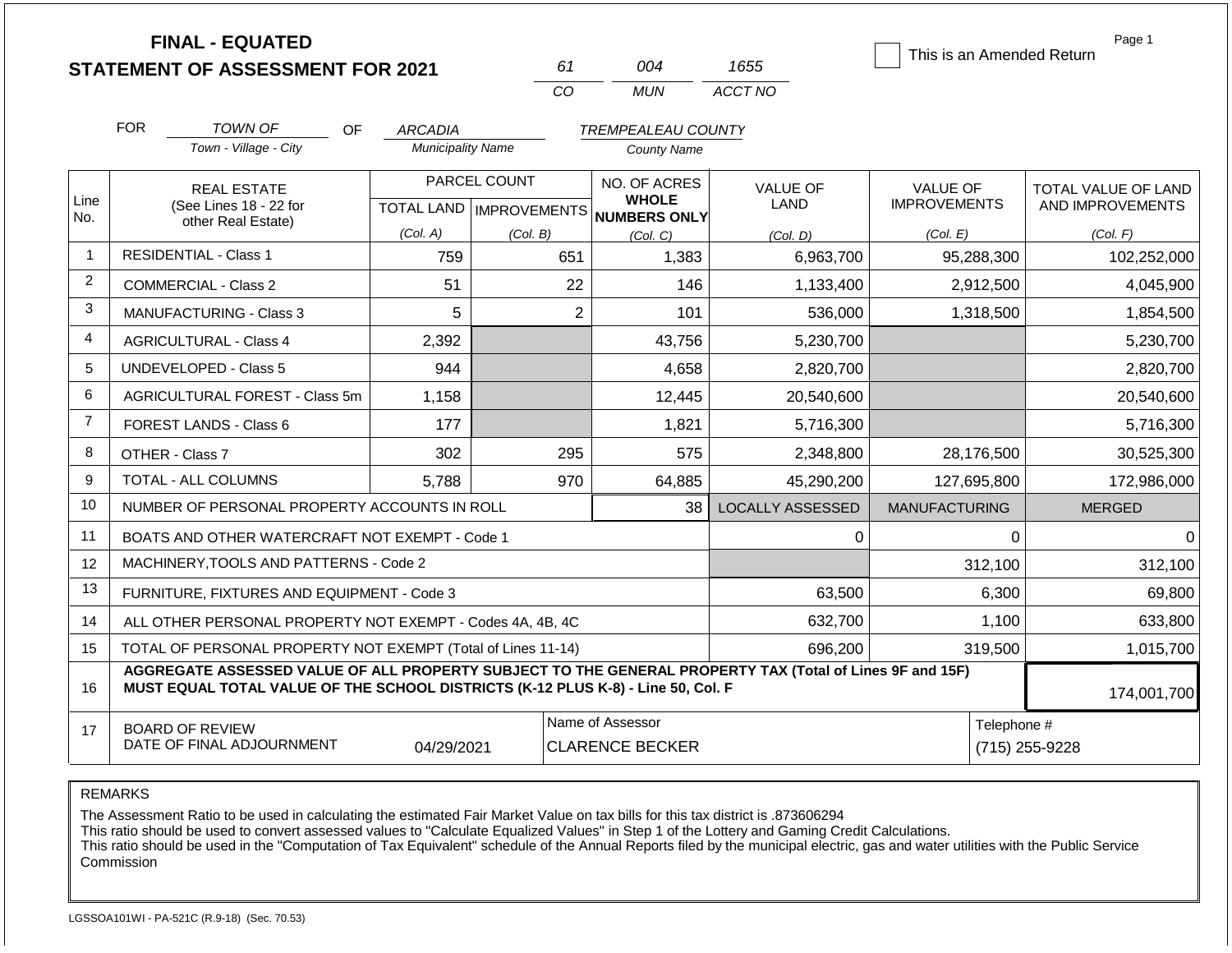2021 61 004 1655

FOREST LANDS (Line 7) and FOREST CROPS (in this section) - are **NOT** the same *YEAR CO MUN ACCT NO*

|    |                                                            |                 |  | Private Forest Crop - Reg Class @ 10¢ per acre                                 |  | Private Forest Crop - Reg Class @ \$2.52 per acre              |                  |                                                                                           |                                                                 |                    |
|----|------------------------------------------------------------|-----------------|--|--------------------------------------------------------------------------------|--|----------------------------------------------------------------|------------------|-------------------------------------------------------------------------------------------|-----------------------------------------------------------------|--------------------|
| 18 | (a) PARCELS                                                | (b) ACRES       |  | (c) ASSESSED VALUE                                                             |  | (d) PARCELS                                                    |                  | (e) ACRES                                                                                 |                                                                 | (f) ASSESSED VALUE |
|    |                                                            |                 |  |                                                                                |  |                                                                |                  |                                                                                           |                                                                 |                    |
|    |                                                            |                 |  |                                                                                |  |                                                                |                  |                                                                                           |                                                                 |                    |
| 19 |                                                            | (b) ACRES       |  | Private Forest Crop - Special Class @ 20¢ per acre<br>(c) ASSESSED VALUE       |  | (d) PARCELS                                                    |                  | Entered Before 2005 Managed Forest - Ferrous Mining CLOSED @ \$7.87 per acre<br>(e) ACRES |                                                                 | (f) ASSESSED VALUE |
|    | (a) PARCELS                                                |                 |  |                                                                                |  |                                                                |                  |                                                                                           |                                                                 |                    |
|    |                                                            |                 |  |                                                                                |  |                                                                |                  |                                                                                           |                                                                 |                    |
|    |                                                            |                 |  | Entered Before 2005 Managed Forest - OPEN @ 74 ¢ per acre                      |  |                                                                |                  | Entered Before 2005 Managed Forest - CLOSED @                                             |                                                                 | \$1.75 per acre    |
| 20 | (a) PARCELS                                                | (b) ACRES       |  | (c) ASSESSED VALUE                                                             |  | (d) PARCELS                                                    |                  | (e) ACRES                                                                                 |                                                                 | (f) ASSESSED VALUE |
|    |                                                            |                 |  |                                                                                |  |                                                                |                  |                                                                                           |                                                                 |                    |
|    |                                                            |                 |  |                                                                                |  | 212<br>4.243.05                                                |                  |                                                                                           |                                                                 | 9,567,700          |
|    | Entered After 2004 Managed Forest - OPEN @ \$2.04 per acre |                 |  |                                                                                |  | Entered After 2004 Managed Forest - CLOSED @ \$ 10.20 per acre |                  |                                                                                           |                                                                 |                    |
| 21 | (a) PARCELS                                                | (b) ACRES       |  | (c) ASSESSED VALUE                                                             |  | (d) PARCELS                                                    |                  | (e) ACRES                                                                                 |                                                                 | (f) ASSESSED VALUE |
|    |                                                            |                 |  |                                                                                |  |                                                                |                  |                                                                                           |                                                                 |                    |
|    |                                                            | 78.44           |  | 255,200                                                                        |  | 209                                                            |                  | 4,079.31                                                                                  |                                                                 | 9,461,700          |
|    | (a) County Forest Cropland Acres                           |                 |  | (b) Federal Acres                                                              |  | (c) State Acres                                                |                  | (d) County (NOT FOREST CROP) Acres                                                        |                                                                 | (e) Other Acres    |
| 22 |                                                            |                 |  |                                                                                |  |                                                                |                  |                                                                                           |                                                                 |                    |
|    |                                                            |                 |  |                                                                                |  |                                                                | 718.11<br>314.62 |                                                                                           | 144.2                                                           |                    |
|    |                                                            |                 |  | Assessed Value of Omitted Property From Prior Years (Sec. 70.44)               |  |                                                                |                  |                                                                                           | Assessed Value of Sec. 70.43 Corrections of Errors by Assessors |                    |
|    |                                                            | (a) REAL ESTATE |  | (b) PERSONAL                                                                   |  |                                                                |                  | (c1) REAL ESTATE                                                                          | (c2) PERSONAL                                                   |                    |
| 23 |                                                            |                 |  |                                                                                |  |                                                                |                  |                                                                                           |                                                                 |                    |
|    |                                                            |                 |  | Manufacturing Equated Value of Omitted Property From Prior Years (Sec. 70.995) |  |                                                                |                  | Mfg. Equated Value of Sec.70.43 Corrections of Errors by Assessors                        |                                                                 |                    |
|    |                                                            | (d) REAL ESTATE |  | (e) PERSONAL                                                                   |  |                                                                |                  | (f1) REAL ESTATE                                                                          | (f2) PERSONAL                                                   |                    |
|    |                                                            |                 |  |                                                                                |  |                                                                |                  |                                                                                           |                                                                 |                    |
|    |                                                            |                 |  |                                                                                |  |                                                                |                  |                                                                                           |                                                                 |                    |

## **SPECIAL DISTRICTS**

| Line<br>No. | Enter 6-digit<br>Special District<br>Code (Col. A) | <b>Account</b><br><b>Number</b><br>(Col. B) | <b>Special District Name</b><br>(Col. C) | <b>Locally Assessed Value</b><br>of Real Estate and<br><b>Personal Property (Col. D)</b> | Mfg Value of Real Estate<br>and Personal Property<br>(Col. E) | <b>Merged Value of</b><br><b>Real Estate and</b><br>Personal Property (Col. F) |
|-------------|----------------------------------------------------|---------------------------------------------|------------------------------------------|------------------------------------------------------------------------------------------|---------------------------------------------------------------|--------------------------------------------------------------------------------|
| 24          |                                                    |                                             |                                          |                                                                                          |                                                               |                                                                                |
| 25          |                                                    |                                             |                                          |                                                                                          |                                                               |                                                                                |
| 26          |                                                    |                                             |                                          |                                                                                          |                                                               |                                                                                |
| 27          |                                                    |                                             |                                          |                                                                                          |                                                               |                                                                                |
| 28          |                                                    |                                             |                                          |                                                                                          |                                                               |                                                                                |
| 29          |                                                    |                                             |                                          |                                                                                          |                                                               |                                                                                |
| 30          |                                                    |                                             |                                          |                                                                                          |                                                               |                                                                                |
| 31          |                                                    |                                             |                                          |                                                                                          |                                                               |                                                                                |
| 32          |                                                    |                                             |                                          |                                                                                          |                                                               |                                                                                |
| 33          |                                                    |                                             |                                          |                                                                                          |                                                               |                                                                                |
| 34          |                                                    |                                             |                                          |                                                                                          |                                                               |                                                                                |
| 35          |                                                    |                                             |                                          |                                                                                          |                                                               |                                                                                |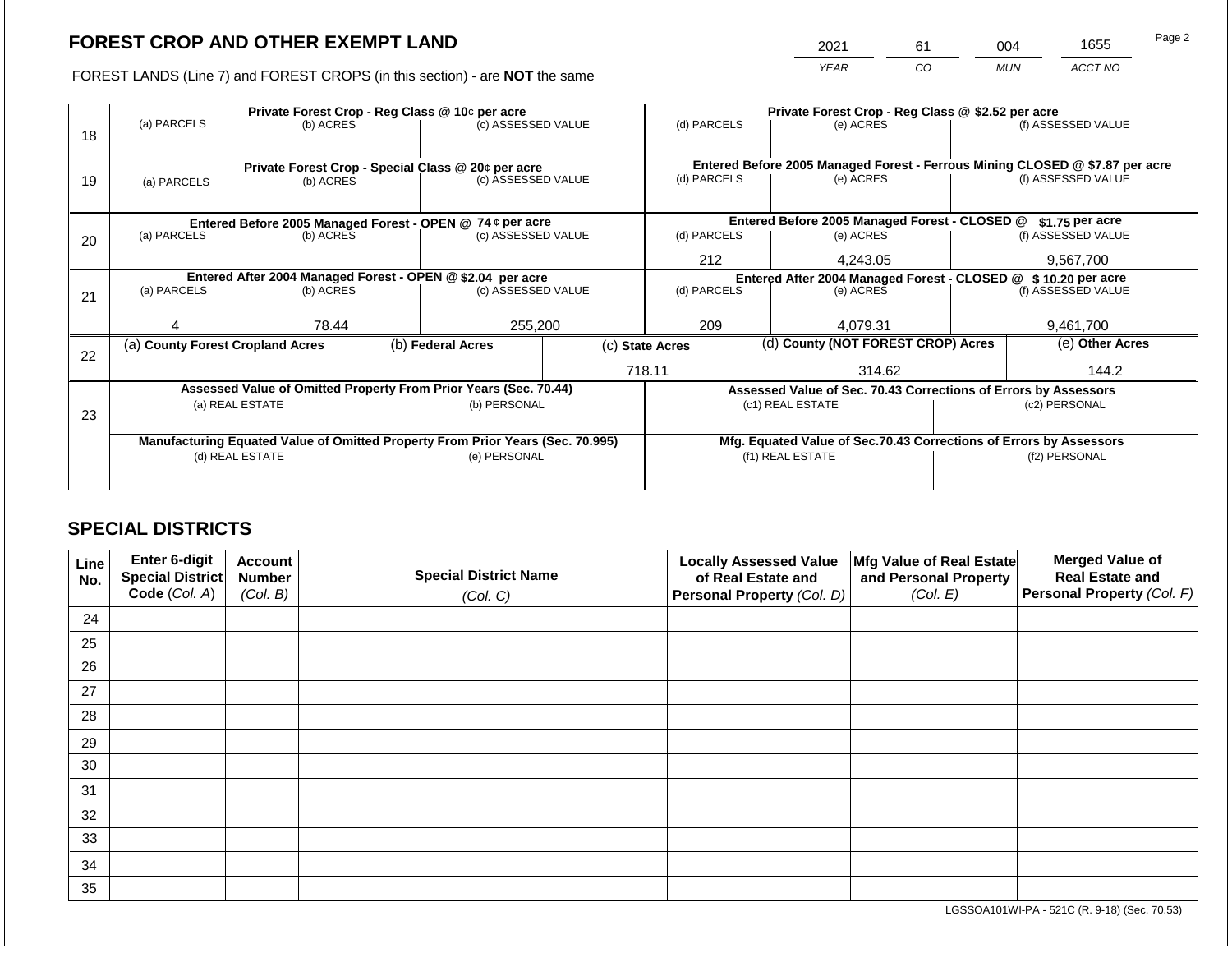|                 | <b>SCHOOL DISTRICTS</b>                                  |                                             |                                                         | 2021                                                                              | 004<br>61                                                     | 1655                                                                           |  |
|-----------------|----------------------------------------------------------|---------------------------------------------|---------------------------------------------------------|-----------------------------------------------------------------------------------|---------------------------------------------------------------|--------------------------------------------------------------------------------|--|
|                 |                                                          |                                             |                                                         | <b>YEAR</b>                                                                       | CO<br><b>MUN</b>                                              | ACCT NO                                                                        |  |
| Line<br>No.     | Enter 6-digit<br><b>School District</b><br>Code (Col. A) | <b>Account</b><br><b>Number</b><br>(Col. B) | <b>School District Name</b><br>(Col. C)                 | <b>Locally Assessed Value</b><br>of Real Estate and<br>Personal Property (Col. D) | Mfg Value of Real Estate<br>and Personal Property<br>(Col. E) | <b>Merged Value of</b><br><b>Real Estate and</b><br>Personal Property (Col. F) |  |
|                 | A. SCHOOL DISTRICTS (K-8 and K-12)                       |                                             |                                                         |                                                                                   |                                                               |                                                                                |  |
| 36              | 610154                                                   | 0358                                        | <b>SCH D OF ARCADIA</b>                                 | 153,919,100                                                                       | 2,174,000                                                     | 156,093,100                                                                    |  |
| 37              | 610485                                                   | 0359                                        | SCH D OF BLAIR-TAYLOR                                   | 2,116,200                                                                         |                                                               | 2,116,200                                                                      |  |
| 38              | 612632                                                   | 0362                                        | SCH D OF INDEPENDENCE                                   | 13,092,200                                                                        |                                                               | 13,092,200                                                                     |  |
| 39              | 616426                                                   | 0364                                        | <b>SCH D OF WHITEHALL</b>                               | 2,700,200                                                                         |                                                               | 2,700,200                                                                      |  |
| 40              |                                                          |                                             |                                                         |                                                                                   |                                                               |                                                                                |  |
| 41              |                                                          |                                             |                                                         |                                                                                   |                                                               |                                                                                |  |
| 42              |                                                          |                                             |                                                         |                                                                                   |                                                               |                                                                                |  |
| 43              |                                                          |                                             |                                                         |                                                                                   |                                                               |                                                                                |  |
| 44              |                                                          |                                             |                                                         |                                                                                   |                                                               |                                                                                |  |
| 45              |                                                          |                                             |                                                         |                                                                                   |                                                               |                                                                                |  |
| $\overline{46}$ |                                                          |                                             |                                                         |                                                                                   |                                                               |                                                                                |  |
| 47              |                                                          |                                             |                                                         |                                                                                   |                                                               |                                                                                |  |
| 48              |                                                          |                                             |                                                         |                                                                                   |                                                               |                                                                                |  |
| 49<br>50        |                                                          |                                             | TOTAL ASSESSED VALUE OF SCHOOL DISTRICTS (K-8 and K-12) | 171,827,700                                                                       | 2,174,000                                                     | 174,001,700                                                                    |  |
|                 | <b>UNION HIGH SCHOOL DISTRICTS</b><br><b>B.</b>          |                                             |                                                         |                                                                                   |                                                               |                                                                                |  |
| 51              |                                                          |                                             |                                                         |                                                                                   |                                                               |                                                                                |  |
| 52              |                                                          |                                             |                                                         |                                                                                   |                                                               |                                                                                |  |
| 53              |                                                          |                                             |                                                         |                                                                                   |                                                               |                                                                                |  |
| 54              |                                                          |                                             |                                                         |                                                                                   |                                                               |                                                                                |  |
| 55              |                                                          |                                             | TOTAL ASSESSED VALUE OF UNION HIGH SCHOOLS              |                                                                                   |                                                               |                                                                                |  |
|                 | <b>TECHNICAL COLLEGE DISTRICTS</b><br>C.                 |                                             |                                                         |                                                                                   |                                                               |                                                                                |  |
| 56              | 000200                                                   | 0002                                        | WESTERN TECHNICAL COLLEGE LACR                          | 171,827,700                                                                       | 2,174,000                                                     | 174,001,700                                                                    |  |
| 57              |                                                          |                                             |                                                         |                                                                                   |                                                               |                                                                                |  |
| 58              |                                                          |                                             |                                                         |                                                                                   |                                                               |                                                                                |  |
| 59              |                                                          |                                             | TOTAL ASSESSED VALUE OF TECHNICAL COLLEGES              | 171,827,700                                                                       | 2,174,000                                                     | 174,001,700                                                                    |  |

**SCHOOL DISTRICTS**

| Name                  |                                   | Title | Submission date  |
|-----------------------|-----------------------------------|-------|------------------|
| <b>NICK J GAMROTH</b> |                                   |       | 2021<br>05<br>04 |
| Phone                 | Email address                     |       |                  |
| 715<br>538 -<br>2311  | NICK.GAMROTH@CO.TREMPEALEAU.WI.US |       |                  |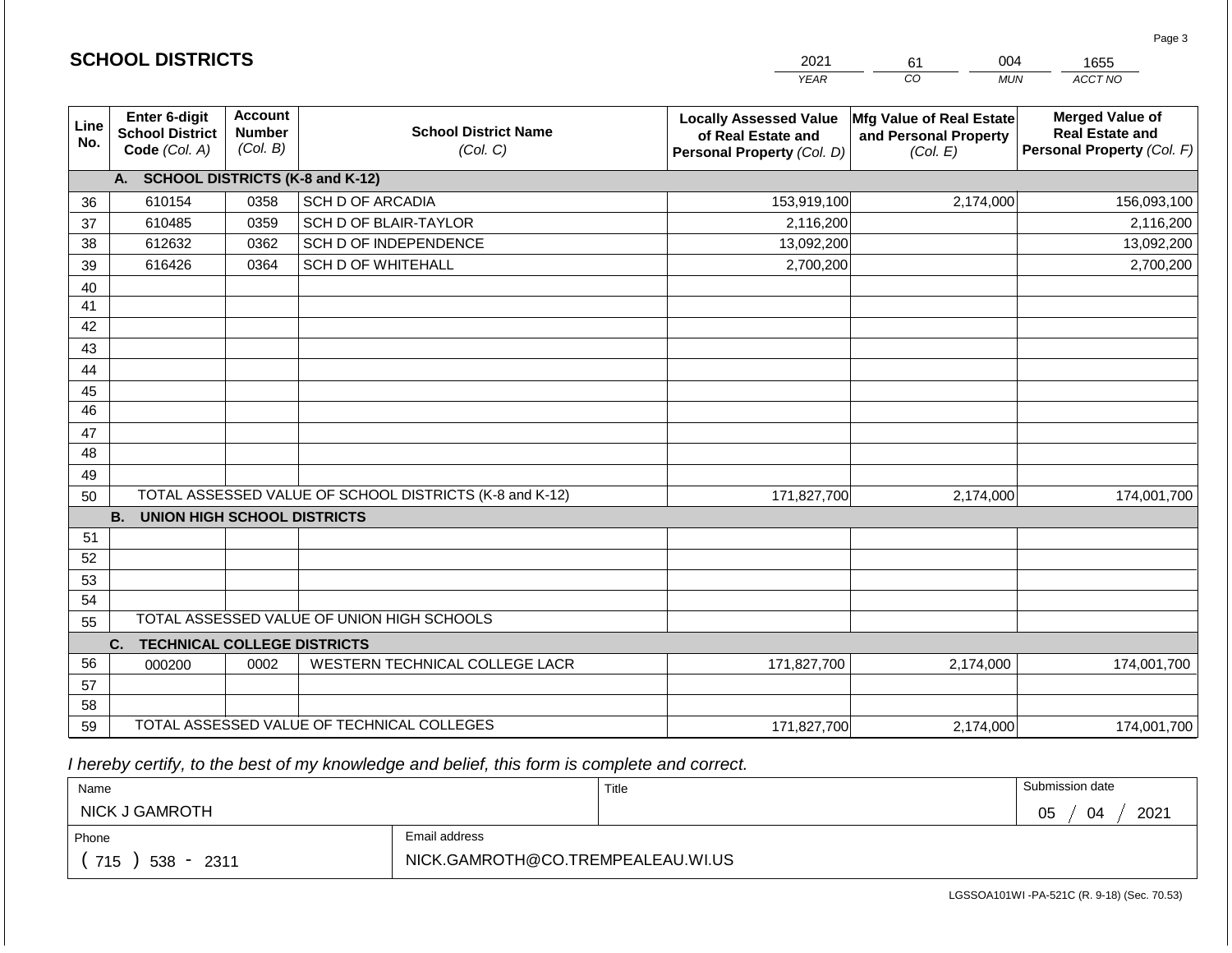- Each municipality's SOA is completed after the Board of Review and includes any changes made to the locally assessed values, under state law (sec. 70.53, Wis. Stats.)
- The Wisconsin Department of Revenue (DOR) merges the locally assessed values with the state assessed manufacturing values
- DOR provides the information regarding district names and codes. If a district is not listed, contact DOR.

Note: If you submit an amended SOA to DOR after your municipality's SOA is equated and posted to our website, we will process the SOA. However, DOR will not recalculate the *aggregate ratio or update the final SOA posted on our website. You should use the corrected values to calculate your tax rates.*

#### **Page 1: Real Estate and Personal Property**

- Lines 1-9 assessed real estate values, parcel counts and acres by classification
- Lines 10-15 assessed personal property values and number of accounts by class
- Line 16 aggregate assessed value of all property subject to general property; use to calculate tax rates. Note: This line equals the total assessed value of K-8 and K-12 school districts (Line 50) and total assessed value of technical colleges (Line 59).
- Remarks assessment ratio used to calculate estimated fair market value on property tax bills

#### **Page 2: Forest Crop, Other Exempt Land and Special Districts**

- Lines 18-21 private forest crop and managed forest lands assessed values
- Line  $22 -$  tax exempt land acres
- Line 23 prior years assessed value of omitted property under sec. 70.44 and correction of errors under sec. 70.43 shown by locally assessed or manufacturing real estate and personal property. Note: If there is an amount on this line, report the corresponding tax in the Statement of Taxes, Sections J or K.
- Lines 24-35 special district assessed values. These values are used to calculate tax rates for the special districts.

#### **Page 3: School Districts**

- Lines 36-50 school districts (K-8 and K-12) assessed values. These values are used to calculate tax rates for school districts.
- Lines 51-55 union high school district assessed values. These values are used to calculate tax rates for union high school districts.
- Lines 56-59 technical college assessed values. These values are used to calculate tax rates for technical colleges.

If you have questions: Email: lgs@wisconsin.gov

 Phone: (608) 266-2569 or (608) 264-6892 Fax: (608) 264-6887

N27896 SOPPA ROAD N27896 SOPPA ROAD TOWN OF ARCADIA LYNN AXNESS<br>TOWN OF ARCADIA ARCADIA, WI 54612 ARCADIA, WI 54612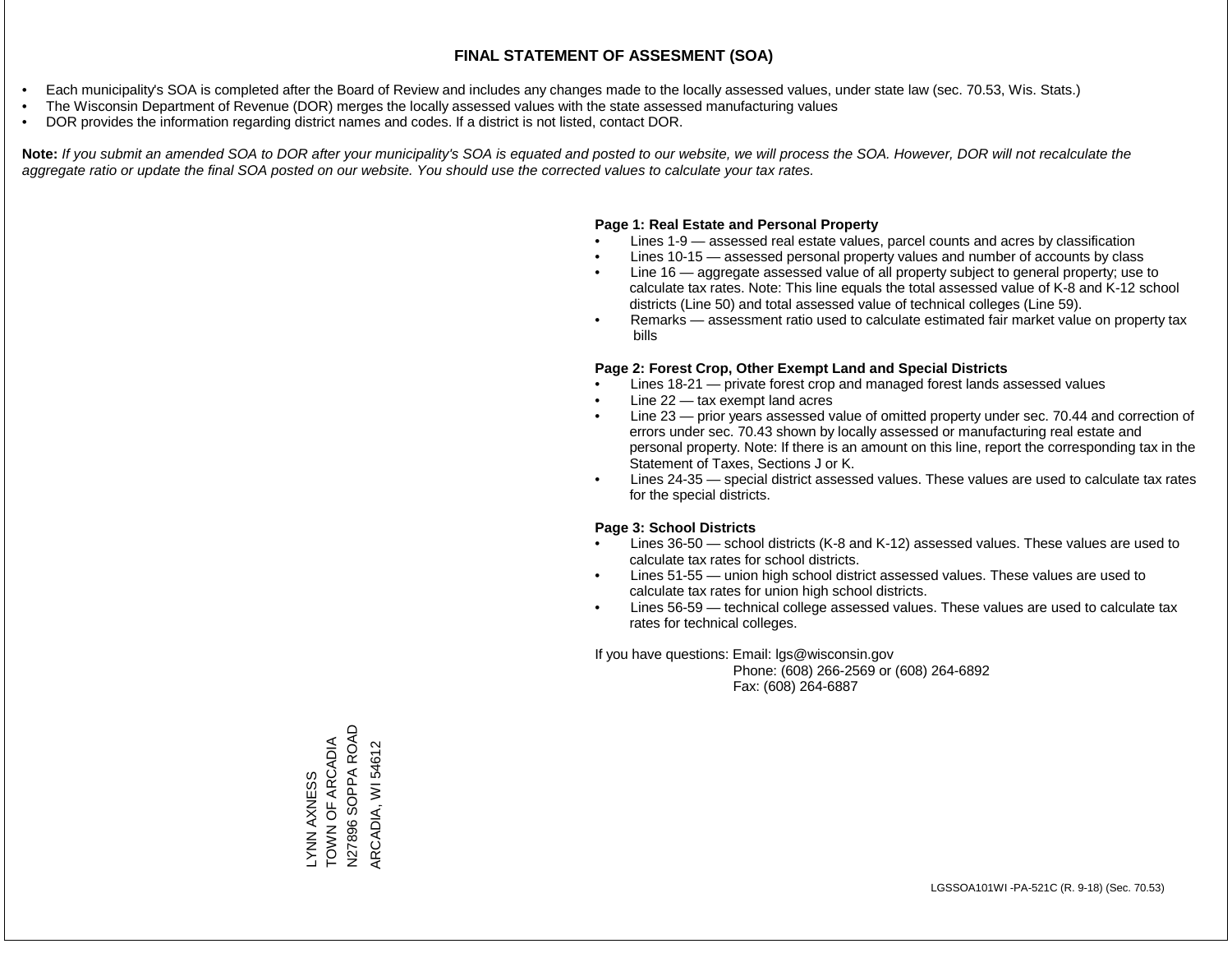|                | <b>FINAL - EQUATED</b>                                                                                                                                                                       |                          |                           |                                         |                         | This is an Amended Return | Page 1              |
|----------------|----------------------------------------------------------------------------------------------------------------------------------------------------------------------------------------------|--------------------------|---------------------------|-----------------------------------------|-------------------------|---------------------------|---------------------|
|                | <b>STATEMENT OF ASSESSMENT FOR 2021</b>                                                                                                                                                      |                          | 61                        | 006                                     | 1656                    |                           |                     |
|                |                                                                                                                                                                                              |                          | CO                        | <b>MUN</b>                              | ACCT NO                 |                           |                     |
|                | <b>FOR</b><br>TOWN OF<br>OF                                                                                                                                                                  | <b>BURNSIDE</b>          |                           | <b>TREMPEALEAU COUNTY</b>               |                         |                           |                     |
|                | Town - Village - City                                                                                                                                                                        | <b>Municipality Name</b> |                           | <b>County Name</b>                      |                         |                           |                     |
|                | <b>REAL ESTATE</b>                                                                                                                                                                           |                          | PARCEL COUNT              | NO. OF ACRES                            | <b>VALUE OF</b>         | <b>VALUE OF</b>           | TOTAL VALUE OF LAND |
| Line<br>No.    | (See Lines 18 - 22 for                                                                                                                                                                       |                          | TOTAL LAND   IMPROVEMENTS | <b>WHOLE</b><br><b>NUMBERS ONLY</b>     | <b>LAND</b>             | <b>IMPROVEMENTS</b>       | AND IMPROVEMENTS    |
|                | other Real Estate)                                                                                                                                                                           | (Col. A)                 | (Col. B)                  | (Col, C)                                | (Col. D)                | (Col. E)                  | (Col. F)            |
| $\overline{1}$ | <b>RESIDENTIAL - Class 1</b>                                                                                                                                                                 | 154                      | 141                       | 284                                     | 1,416,700               | 16,170,800                | 17,587,500          |
| $\overline{c}$ | <b>COMMERCIAL - Class 2</b>                                                                                                                                                                  | 7                        | 4                         | 10                                      | 53,700                  | 274,500                   | 328,200             |
| 3              | <b>MANUFACTURING - Class 3</b>                                                                                                                                                               | $\overline{7}$           | $\overline{2}$            | 107                                     | 329,100                 | 910,200                   | 1,239,300           |
| 4              | <b>AGRICULTURAL - Class 4</b>                                                                                                                                                                | 701                      |                           | 15,982                                  | 1,968,500               |                           | 1,968,500           |
| 5              | <b>UNDEVELOPED - Class 5</b>                                                                                                                                                                 | 305                      |                           | 1,709                                   | 1,727,750               |                           | 1,727,750           |
| 6              | AGRICULTURAL FOREST - Class 5m                                                                                                                                                               | 194                      |                           | 2,047                                   | 3,280,900               |                           | 3,280,900           |
| $\overline{7}$ | FOREST LANDS - Class 6                                                                                                                                                                       | 24                       |                           | 296                                     | 948,650                 |                           | 948,650             |
| 8              | OTHER - Class 7                                                                                                                                                                              | 136                      | 134                       | 292                                     | 1,409,100               | 14,504,200                | 15,913,300          |
| 9              | TOTAL - ALL COLUMNS                                                                                                                                                                          | 1,528                    | 281                       | 20,727                                  | 11,134,400              | 31,859,700                | 42,994,100          |
| 10             | NUMBER OF PERSONAL PROPERTY ACCOUNTS IN ROLL                                                                                                                                                 |                          |                           | 9                                       | <b>LOCALLY ASSESSED</b> | <b>MANUFACTURING</b>      | <b>MERGED</b>       |
| 11             | BOATS AND OTHER WATERCRAFT NOT EXEMPT - Code 1                                                                                                                                               |                          |                           |                                         | 0                       | $\Omega$                  | $\Omega$            |
| 12             | MACHINERY, TOOLS AND PATTERNS - Code 2                                                                                                                                                       |                          |                           |                                         |                         | 70,000                    | 70,000              |
| 13             | FURNITURE, FIXTURES AND EQUIPMENT - Code 3                                                                                                                                                   |                          |                           |                                         | 1,478                   | 1,300                     | 2,778               |
| 14             | ALL OTHER PERSONAL PROPERTY NOT EXEMPT - Codes 4A, 4B, 4C                                                                                                                                    |                          |                           |                                         | 190,846                 | 600                       | 191,446             |
| 15             | TOTAL OF PERSONAL PROPERTY NOT EXEMPT (Total of Lines 11-14)                                                                                                                                 |                          |                           |                                         | 192,324                 | 71,900                    | 264,224             |
| 16             | AGGREGATE ASSESSED VALUE OF ALL PROPERTY SUBJECT TO THE GENERAL PROPERTY TAX (Total of Lines 9F and 15F)<br>MUST EQUAL TOTAL VALUE OF THE SCHOOL DISTRICTS (K-12 PLUS K-8) - Line 50, Col. F |                          |                           |                                         |                         |                           | 43,258,324          |
| 17             | <b>BOARD OF REVIEW</b><br>DATE OF FINAL ADJOURNMENT                                                                                                                                          | 05/24/2021               |                           | Name of Assessor<br><b>MARK GARLICK</b> |                         | Telephone #               | (715) 287-3376      |

REMARKS

The Assessment Ratio to be used in calculating the estimated Fair Market Value on tax bills for this tax district is .919923331

This ratio should be used to convert assessed values to "Calculate Equalized Values" in Step 1 of the Lottery and Gaming Credit Calculations.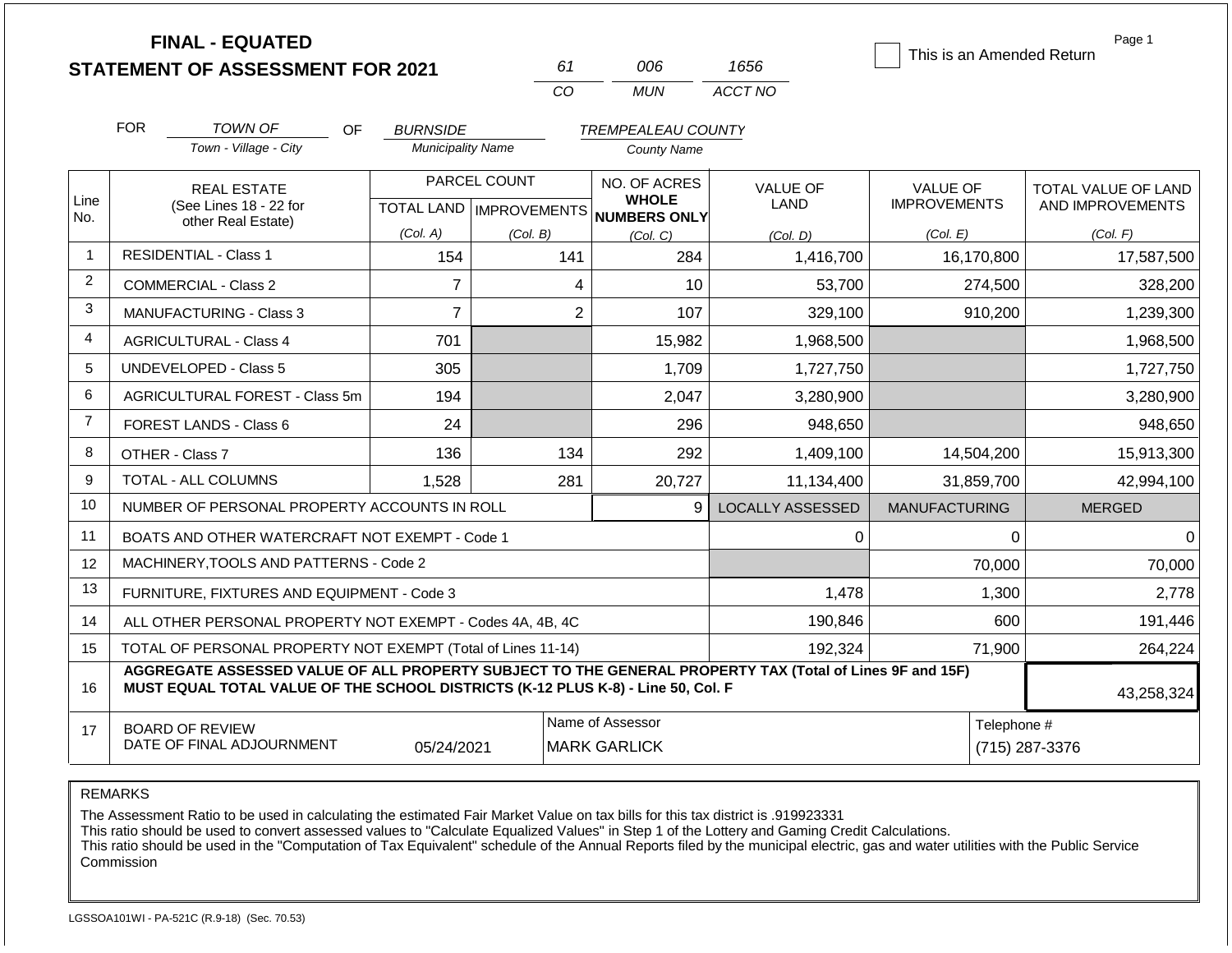2021 61 006 1656

FOREST LANDS (Line 7) and FOREST CROPS (in this section) - are **NOT** the same *YEAR CO MUN ACCT NO*

|    |                                                            |                 |  | Private Forest Crop - Reg Class @ 10¢ per acre                                 |  | Private Forest Crop - Reg Class @ \$2.52 per acre             |                                               |                                                                    |                                                                              |                    |
|----|------------------------------------------------------------|-----------------|--|--------------------------------------------------------------------------------|--|---------------------------------------------------------------|-----------------------------------------------|--------------------------------------------------------------------|------------------------------------------------------------------------------|--------------------|
|    | (a) PARCELS                                                | (b) ACRES       |  | (c) ASSESSED VALUE                                                             |  | (d) PARCELS                                                   |                                               | (e) ACRES                                                          |                                                                              | (f) ASSESSED VALUE |
| 18 |                                                            |                 |  |                                                                                |  |                                                               |                                               |                                                                    |                                                                              |                    |
|    |                                                            |                 |  |                                                                                |  |                                                               |                                               |                                                                    | Entered Before 2005 Managed Forest - Ferrous Mining CLOSED @ \$7.87 per acre |                    |
|    |                                                            |                 |  | Private Forest Crop - Special Class @ 20¢ per acre<br>(c) ASSESSED VALUE       |  | (d) PARCELS                                                   |                                               | (e) ACRES                                                          |                                                                              | (f) ASSESSED VALUE |
| 19 | (a) PARCELS                                                | (b) ACRES       |  |                                                                                |  |                                                               |                                               |                                                                    |                                                                              |                    |
|    |                                                            |                 |  |                                                                                |  |                                                               |                                               |                                                                    |                                                                              |                    |
|    |                                                            |                 |  | Entered Before 2005 Managed Forest - OPEN @ 74 ¢ per acre                      |  |                                                               | Entered Before 2005 Managed Forest - CLOSED @ |                                                                    | \$1.75 per acre                                                              |                    |
| 20 | (a) PARCELS                                                | (b) ACRES       |  | (c) ASSESSED VALUE                                                             |  | (d) PARCELS                                                   |                                               | (e) ACRES                                                          |                                                                              | (f) ASSESSED VALUE |
|    |                                                            | 39              |  |                                                                                |  |                                                               |                                               |                                                                    |                                                                              |                    |
|    |                                                            |                 |  | 62,400                                                                         |  | 37                                                            |                                               | 744.19                                                             |                                                                              | 1,565,400          |
|    | Entered After 2004 Managed Forest - OPEN @ \$2.04 per acre |                 |  |                                                                                |  | Entered After 2004 Managed Forest - CLOSED @ \$10.20 per acre |                                               |                                                                    |                                                                              |                    |
| 21 | (a) PARCELS                                                | (b) ACRES       |  | (c) ASSESSED VALUE                                                             |  | (d) PARCELS                                                   |                                               | (e) ACRES                                                          |                                                                              | (f) ASSESSED VALUE |
|    |                                                            |                 |  |                                                                                |  |                                                               |                                               |                                                                    |                                                                              |                    |
|    | 5                                                          | 128             |  | 280,000                                                                        |  | 38                                                            |                                               | 739.62                                                             |                                                                              | 1,639,800          |
|    | (a) County Forest Cropland Acres                           |                 |  | (b) Federal Acres                                                              |  | (d) County (NOT FOREST CROP) Acres<br>(c) State Acres         |                                               |                                                                    |                                                                              | (e) Other Acres    |
| 22 |                                                            |                 |  |                                                                                |  |                                                               |                                               |                                                                    |                                                                              |                    |
|    |                                                            |                 |  |                                                                                |  |                                                               | 72.17<br>14.1                                 |                                                                    | 30.53                                                                        |                    |
|    |                                                            |                 |  | Assessed Value of Omitted Property From Prior Years (Sec. 70.44)               |  |                                                               |                                               |                                                                    | Assessed Value of Sec. 70.43 Corrections of Errors by Assessors              |                    |
|    |                                                            | (a) REAL ESTATE |  | (b) PERSONAL                                                                   |  |                                                               |                                               | (c1) REAL ESTATE                                                   | (c2) PERSONAL                                                                |                    |
| 23 |                                                            |                 |  |                                                                                |  |                                                               |                                               |                                                                    |                                                                              |                    |
|    |                                                            |                 |  | Manufacturing Equated Value of Omitted Property From Prior Years (Sec. 70.995) |  |                                                               |                                               | Mfg. Equated Value of Sec.70.43 Corrections of Errors by Assessors |                                                                              |                    |
|    |                                                            | (d) REAL ESTATE |  | (e) PERSONAL                                                                   |  |                                                               | (f1) REAL ESTATE                              |                                                                    | (f2) PERSONAL                                                                |                    |
|    |                                                            |                 |  |                                                                                |  |                                                               |                                               |                                                                    |                                                                              |                    |
|    |                                                            |                 |  |                                                                                |  |                                                               |                                               |                                                                    |                                                                              |                    |

## **SPECIAL DISTRICTS**

| Line<br>No. | <b>Enter 6-digit</b><br>Special District | <b>Account</b><br><b>Number</b> | <b>Special District Name</b> | <b>Locally Assessed Value</b><br>of Real Estate and | Mfg Value of Real Estate<br>and Personal Property | <b>Merged Value of</b><br><b>Real Estate and</b> |
|-------------|------------------------------------------|---------------------------------|------------------------------|-----------------------------------------------------|---------------------------------------------------|--------------------------------------------------|
|             | Code (Col. A)                            | (Col. B)                        | (Col. C)                     | Personal Property (Col. D)                          | (Col. E)                                          | Personal Property (Col. F)                       |
| 24          |                                          |                                 |                              |                                                     |                                                   |                                                  |
| 25          |                                          |                                 |                              |                                                     |                                                   |                                                  |
| 26          |                                          |                                 |                              |                                                     |                                                   |                                                  |
| 27          |                                          |                                 |                              |                                                     |                                                   |                                                  |
| 28          |                                          |                                 |                              |                                                     |                                                   |                                                  |
| 29          |                                          |                                 |                              |                                                     |                                                   |                                                  |
| 30          |                                          |                                 |                              |                                                     |                                                   |                                                  |
| 31          |                                          |                                 |                              |                                                     |                                                   |                                                  |
| 32          |                                          |                                 |                              |                                                     |                                                   |                                                  |
| 33          |                                          |                                 |                              |                                                     |                                                   |                                                  |
| 34          |                                          |                                 |                              |                                                     |                                                   |                                                  |
| 35          |                                          |                                 |                              |                                                     |                                                   |                                                  |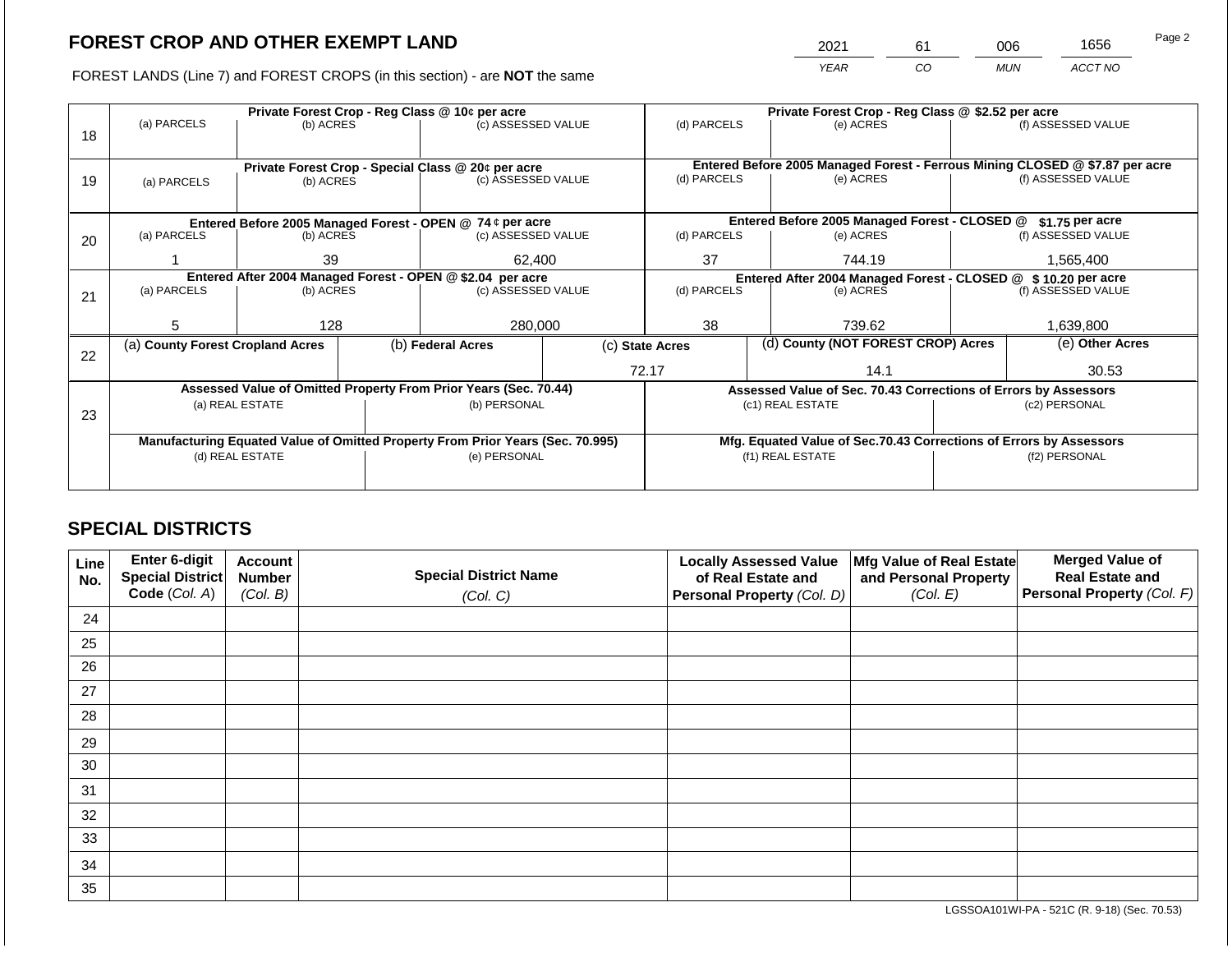#### *YEAR*  2021 *CO*  61 *MUN*  006 *ACCT NO*  1656 **Line No. Enter 6-digit School District Code** *(Col. A)* **Account Number** *(Col. B)* **School District Name** *(Col. C)* **Locally Assessed Value of Real Estate and Personal Property** *(Col. D)* **Mfg Value of Real Estate and Personal Property** *(Col. E)* **Merged Value of Real Estate and Personal Property** *(Col. F)* **A. SCHOOL DISTRICTS (K-8 and K-12)** 36 37 38 39 40 41 42 43 44 45 46 47 48 49 50 TOTAL ASSESSED VALUE OF SCHOOL DISTRICTS (K-8 and K-12) **B. UNION HIGH SCHOOL DISTRICTS** 51 52 53 54 55 **C. TECHNICAL COLLEGE DISTRICTS** 56 57 58 59 TOTAL ASSESSED VALUE OF TECHNICAL COLLEGES TOTAL ASSESSED VALUE OF UNION HIGH SCHOOLS 612632 0362 SCH D OF INDEPENDENCE 2001 120 41,947,124 41,947,124 000200 | 0002 | WESTERN TECHNICAL COLLEGE LACR 41,947,124 1,311,200 43,258,324 1,311,200 43,258,324 1,311,200 43,258,324 41,947,124 1,311,200 43,258,324

 *I hereby certify, to the best of my knowledge and belief, this form is complete and correct.*

| Name                   |                                   | Title | Submission date  |
|------------------------|-----------------------------------|-------|------------------|
| NICK J GAMROTH         |                                   |       | 2021<br>28<br>05 |
| Phone                  | Email address                     |       |                  |
| 715<br>$538 -$<br>2311 | NICK.GAMROTH@CO.TREMPEALEAU.WI.US |       |                  |

LGSSOA101WI -PA-521C (R. 9-18) (Sec. 70.53)

| <b>SCHOOL DISTRICTS</b> |  |
|-------------------------|--|
|-------------------------|--|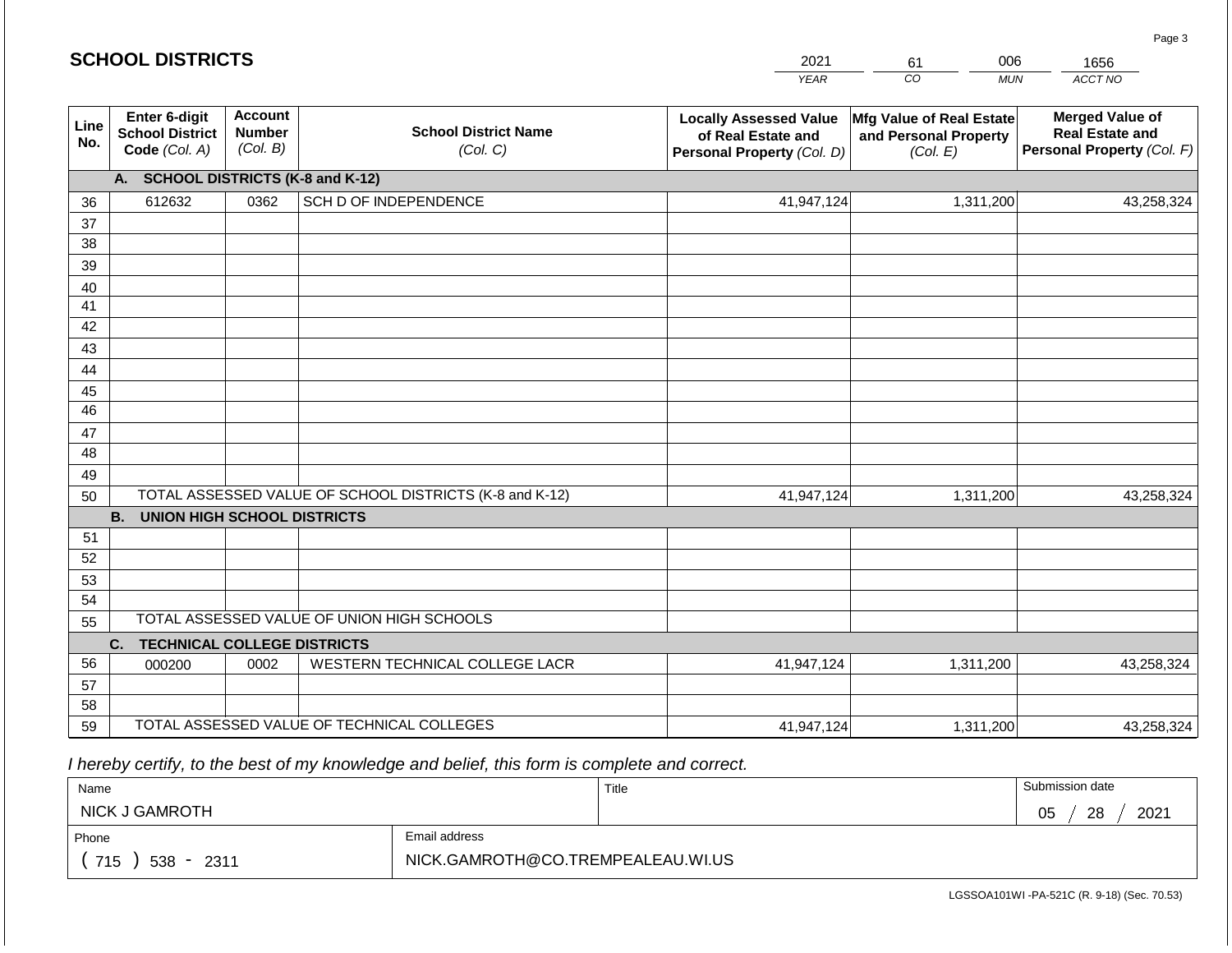- Each municipality's SOA is completed after the Board of Review and includes any changes made to the locally assessed values, under state law (sec. 70.53, Wis. Stats.)
- The Wisconsin Department of Revenue (DOR) merges the locally assessed values with the state assessed manufacturing values
- DOR provides the information regarding district names and codes. If a district is not listed, contact DOR.

Note: If you submit an amended SOA to DOR after your municipality's SOA is equated and posted to our website, we will process the SOA. However, DOR will not recalculate the *aggregate ratio or update the final SOA posted on our website. You should use the corrected values to calculate your tax rates.*

#### **Page 1: Real Estate and Personal Property**

- Lines 1-9 assessed real estate values, parcel counts and acres by classification
- Lines 10-15 assessed personal property values and number of accounts by class
- Line 16 aggregate assessed value of all property subject to general property; use to calculate tax rates. Note: This line equals the total assessed value of K-8 and K-12 school districts (Line 50) and total assessed value of technical colleges (Line 59).
- Remarks assessment ratio used to calculate estimated fair market value on property tax bills

#### **Page 2: Forest Crop, Other Exempt Land and Special Districts**

- Lines 18-21 private forest crop and managed forest lands assessed values
- Line  $22 -$  tax exempt land acres
- Line 23 prior years assessed value of omitted property under sec. 70.44 and correction of errors under sec. 70.43 shown by locally assessed or manufacturing real estate and personal property. Note: If there is an amount on this line, report the corresponding tax in the Statement of Taxes, Sections J or K.
- Lines 24-35 special district assessed values. These values are used to calculate tax rates for the special districts.

#### **Page 3: School Districts**

- Lines 36-50 school districts (K-8 and K-12) assessed values. These values are used to calculate tax rates for school districts.
- Lines 51-55 union high school district assessed values. These values are used to calculate tax rates for union high school districts.
- Lines 56-59 technical college assessed values. These values are used to calculate tax rates for technical colleges.

If you have questions: Email: lgs@wisconsin.gov

 Phone: (608) 266-2569 or (608) 264-6892 Fax: (608) 264-6887

NDEPENDENCE, WI 54747 - 8068 INDEPENDENCE, WI 54747 - 8068W27464 COUNTY RD Q W27464 COUNTY RD Q TOWN OF BURNSIDE MELISSA KONO<br>TOWN OF BURNSIDE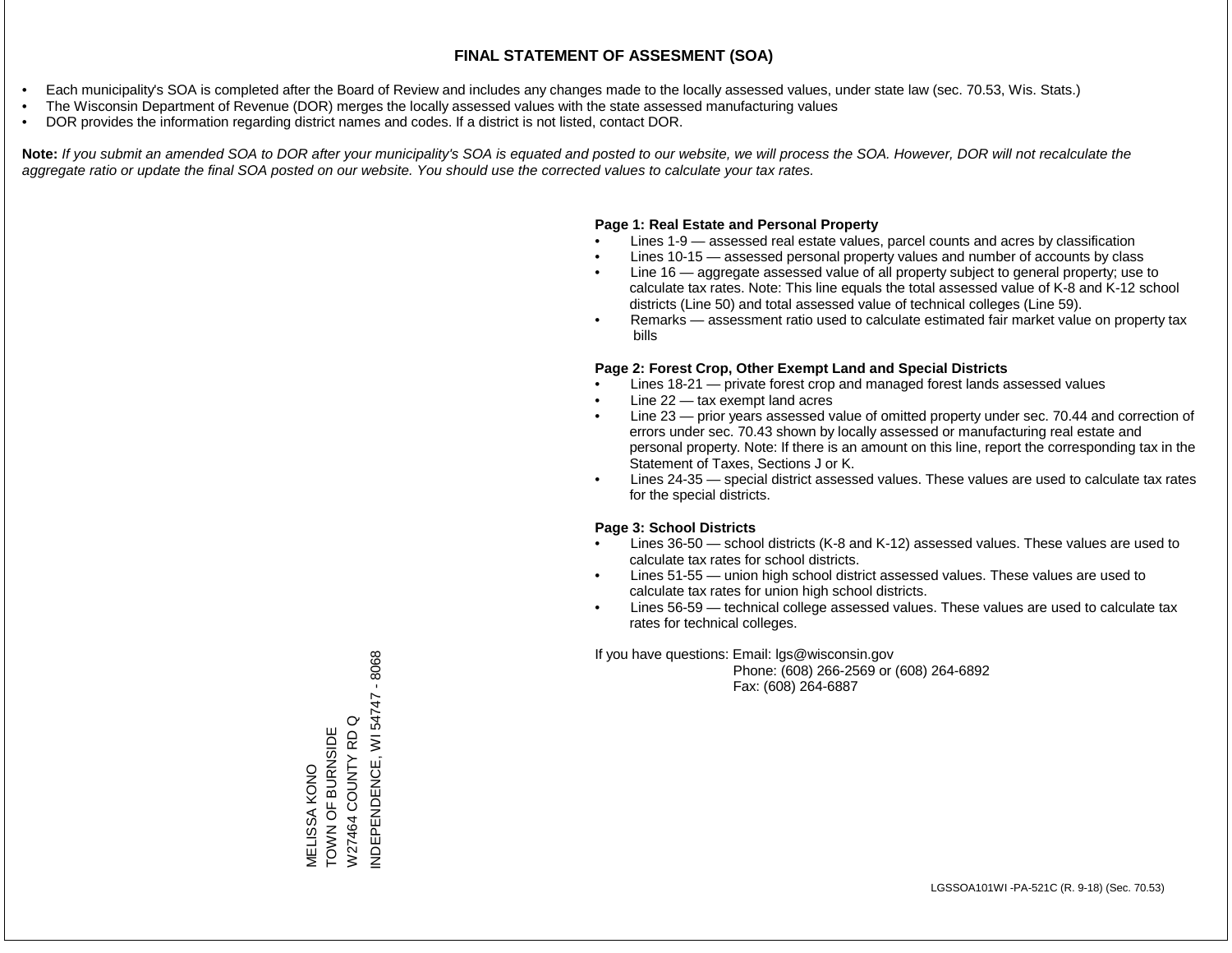|                | <b>FINAL - EQUATED</b>                                                                                                                                                                                      |                          |                           |                              |                         | This is an Amended Return | Page 1              |  |
|----------------|-------------------------------------------------------------------------------------------------------------------------------------------------------------------------------------------------------------|--------------------------|---------------------------|------------------------------|-------------------------|---------------------------|---------------------|--|
|                | <b>STATEMENT OF ASSESSMENT FOR 2021</b>                                                                                                                                                                     |                          | 61                        | 008                          | 1657                    |                           |                     |  |
|                |                                                                                                                                                                                                             |                          | CO                        | <b>MUN</b>                   | ACCT NO                 |                           |                     |  |
|                | <b>FOR</b><br><b>TOWN OF</b><br>OF                                                                                                                                                                          | CALEDONIA                |                           | <b>TREMPEALEAU COUNTY</b>    |                         |                           |                     |  |
|                | Town - Village - City                                                                                                                                                                                       | <b>Municipality Name</b> |                           | <b>County Name</b>           |                         |                           |                     |  |
|                | <b>REAL ESTATE</b>                                                                                                                                                                                          |                          | PARCEL COUNT              | NO. OF ACRES                 | <b>VALUE OF</b>         | <b>VALUE OF</b>           | TOTAL VALUE OF LAND |  |
| Line<br>No.    | (See Lines 18 - 22 for                                                                                                                                                                                      |                          | TOTAL LAND   IMPROVEMENTS | <b>WHOLE</b><br>NUMBERS ONLY | <b>LAND</b>             | <b>IMPROVEMENTS</b>       | AND IMPROVEMENTS    |  |
|                | other Real Estate)                                                                                                                                                                                          | (Col. A)                 | (Col. B)                  | (Col. C)                     | (Col. D)                | (Col. E)                  | (Col. F)            |  |
| $\overline{1}$ | <b>RESIDENTIAL - Class 1</b>                                                                                                                                                                                | 381                      | 323                       | 1,082                        | 14,713,700              | 73,993,500                | 88,707,200          |  |
| 2              | <b>COMMERCIAL - Class 2</b>                                                                                                                                                                                 | 12                       | $\overline{7}$            | 55                           | 667,200                 | 1,778,400                 | 2,445,600           |  |
| 3              | <b>MANUFACTURING - Class 3</b>                                                                                                                                                                              | 8                        | $\mathbf{1}$              | 209                          | 745,400                 | 51,700                    | 797,100             |  |
| $\overline{4}$ | <b>AGRICULTURAL - Class 4</b>                                                                                                                                                                               | 395                      |                           | 7,535                        | 1,454,600               |                           | 1,454,600           |  |
| 5              | <b>UNDEVELOPED - Class 5</b>                                                                                                                                                                                | 232                      |                           | 1,815                        | 925,400                 |                           | 925,400             |  |
| 6              | AGRICULTURAL FOREST - Class 5m                                                                                                                                                                              | 105                      |                           | 794                          | 1,427,400               |                           | 1,427,400           |  |
| $\overline{7}$ | FOREST LANDS - Class 6                                                                                                                                                                                      | 88                       |                           | 763                          | 2,624,100               |                           | 2,624,100           |  |
| 8              | OTHER - Class 7                                                                                                                                                                                             | 31                       | 58                        | 73                           | 567,000                 | 3,634,100                 | 4,201,100           |  |
| 9              | TOTAL - ALL COLUMNS                                                                                                                                                                                         | 1,252                    | 389                       | 12,326                       | 23,124,800              | 79,457,700                | 102,582,500         |  |
| 10             | NUMBER OF PERSONAL PROPERTY ACCOUNTS IN ROLL                                                                                                                                                                |                          |                           | 10                           | <b>LOCALLY ASSESSED</b> | <b>MANUFACTURING</b>      | <b>MERGED</b>       |  |
| 11             | BOATS AND OTHER WATERCRAFT NOT EXEMPT - Code 1                                                                                                                                                              |                          |                           |                              | 0                       | 0                         | $\Omega$            |  |
| 12             | MACHINERY, TOOLS AND PATTERNS - Code 2                                                                                                                                                                      |                          |                           |                              |                         | 65,600                    | 65,600              |  |
| 13             | FURNITURE, FIXTURES AND EQUIPMENT - Code 3                                                                                                                                                                  |                          |                           |                              | 11,000                  | 1,000                     | 12,000              |  |
| 14             | ALL OTHER PERSONAL PROPERTY NOT EXEMPT - Codes 4A, 4B, 4C                                                                                                                                                   |                          |                           |                              | 1,700                   | 2,500                     | 4,200               |  |
| 15             | TOTAL OF PERSONAL PROPERTY NOT EXEMPT (Total of Lines 11-14)                                                                                                                                                |                          |                           | 12,700                       | 69,100                  | 81,800                    |                     |  |
| 16             | AGGREGATE ASSESSED VALUE OF ALL PROPERTY SUBJECT TO THE GENERAL PROPERTY TAX (Total of Lines 9F and 15F)<br>MUST EQUAL TOTAL VALUE OF THE SCHOOL DISTRICTS (K-12 PLUS K-8) - Line 50, Col. F<br>102,664,300 |                          |                           |                              |                         |                           |                     |  |
| 17             | <b>BOARD OF REVIEW</b>                                                                                                                                                                                      |                          |                           | Name of Assessor             |                         | Telephone #               |                     |  |
|                | DATE OF FINAL ADJOURNMENT                                                                                                                                                                                   | 12/01/2021               |                           | <b>KEVIN IRWIN</b>           | (715) 836-0966          |                           |                     |  |

REMARKS

The Assessment Ratio to be used in calculating the estimated Fair Market Value on tax bills for this tax district is 1.016526351

This ratio should be used to convert assessed values to "Calculate Equalized Values" in Step 1 of the Lottery and Gaming Credit Calculations.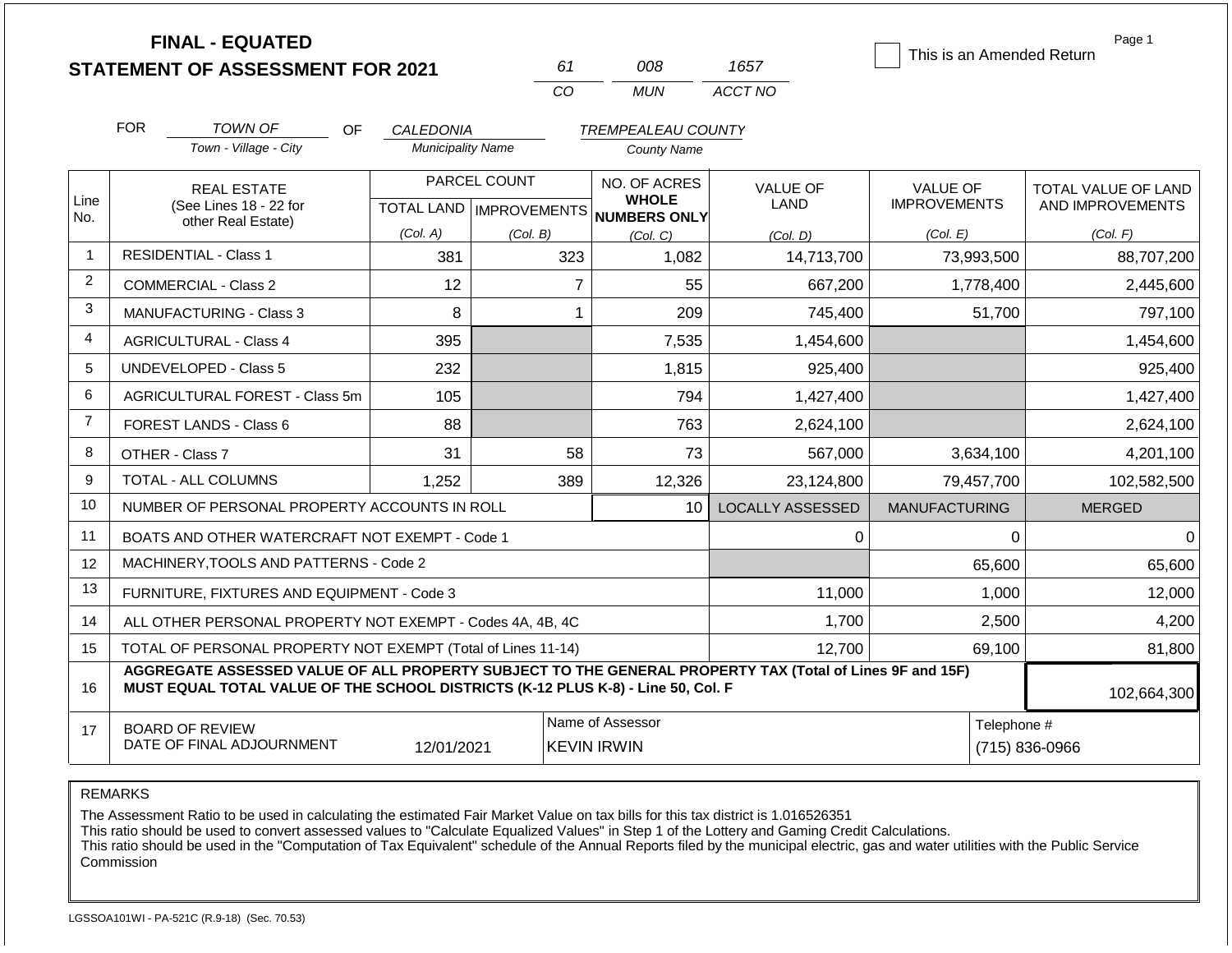2021 61 008 1657

FOREST LANDS (Line 7) and FOREST CROPS (in this section) - are **NOT** the same *YEAR CO MUN ACCT NO*

|    | Private Forest Crop - Reg Class @ 10¢ per acre |                 |  |                                                                                |  | Private Forest Crop - Reg Class @ \$2.52 per acre             |       |                                                                    |         |                                                                              |
|----|------------------------------------------------|-----------------|--|--------------------------------------------------------------------------------|--|---------------------------------------------------------------|-------|--------------------------------------------------------------------|---------|------------------------------------------------------------------------------|
| 18 | (a) PARCELS                                    | (b) ACRES       |  | (c) ASSESSED VALUE                                                             |  | (d) PARCELS                                                   |       | (e) ACRES                                                          |         | (f) ASSESSED VALUE                                                           |
|    |                                                |                 |  |                                                                                |  |                                                               |       |                                                                    |         |                                                                              |
|    |                                                |                 |  |                                                                                |  |                                                               |       |                                                                    |         | Entered Before 2005 Managed Forest - Ferrous Mining CLOSED @ \$7.87 per acre |
| 19 | (a) PARCELS                                    | (b) ACRES       |  | Private Forest Crop - Special Class @ 20¢ per acre<br>(c) ASSESSED VALUE       |  | (d) PARCELS                                                   |       | (e) ACRES                                                          |         | (f) ASSESSED VALUE                                                           |
|    |                                                |                 |  |                                                                                |  |                                                               |       |                                                                    |         |                                                                              |
|    |                                                |                 |  |                                                                                |  |                                                               |       |                                                                    |         |                                                                              |
|    |                                                |                 |  | Entered Before 2005 Managed Forest - OPEN @ 74 ¢ per acre                      |  |                                                               |       | Entered Before 2005 Managed Forest - CLOSED @                      |         | $$1.75$ per acre                                                             |
| 20 | (a) PARCELS                                    | (b) ACRES       |  | (c) ASSESSED VALUE                                                             |  | (d) PARCELS                                                   |       | (e) ACRES                                                          |         | (f) ASSESSED VALUE                                                           |
|    |                                                |                 |  | 6                                                                              |  | 137.41                                                        |       | 390,000                                                            |         |                                                                              |
|    |                                                |                 |  | Entered After 2004 Managed Forest - OPEN @ \$2.04 per acre                     |  | Entered After 2004 Managed Forest - CLOSED @ \$10.20 per acre |       |                                                                    |         |                                                                              |
|    | (a) PARCELS                                    | (b) ACRES       |  | (c) ASSESSED VALUE                                                             |  | (d) PARCELS                                                   |       | (e) ACRES                                                          |         | (f) ASSESSED VALUE                                                           |
| 21 |                                                |                 |  |                                                                                |  |                                                               |       |                                                                    |         |                                                                              |
|    |                                                |                 |  |                                                                                |  |                                                               | 91.05 |                                                                    | 228,500 |                                                                              |
|    |                                                |                 |  |                                                                                |  |                                                               |       |                                                                    |         | (e) Other Acres                                                              |
| 22 | (a) County Forest Cropland Acres               |                 |  | (b) Federal Acres                                                              |  | (d) County (NOT FOREST CROP) Acres<br>(c) State Acres         |       |                                                                    |         |                                                                              |
|    |                                                |                 |  | 370.17                                                                         |  | 334.94                                                        |       | 128.44                                                             |         | 101.83                                                                       |
|    |                                                |                 |  | Assessed Value of Omitted Property From Prior Years (Sec. 70.44)               |  |                                                               |       | Assessed Value of Sec. 70.43 Corrections of Errors by Assessors    |         |                                                                              |
|    |                                                | (a) REAL ESTATE |  | (b) PERSONAL                                                                   |  |                                                               |       | (c1) REAL ESTATE                                                   |         | (c2) PERSONAL                                                                |
| 23 |                                                |                 |  |                                                                                |  |                                                               |       |                                                                    |         |                                                                              |
|    |                                                |                 |  | Manufacturing Equated Value of Omitted Property From Prior Years (Sec. 70.995) |  |                                                               |       | Mfg. Equated Value of Sec.70.43 Corrections of Errors by Assessors |         |                                                                              |
|    |                                                | (d) REAL ESTATE |  | (e) PERSONAL                                                                   |  |                                                               |       | (f1) REAL ESTATE                                                   |         | (f2) PERSONAL                                                                |
|    |                                                |                 |  |                                                                                |  |                                                               |       |                                                                    |         |                                                                              |
|    |                                                |                 |  |                                                                                |  |                                                               |       |                                                                    |         |                                                                              |

## **SPECIAL DISTRICTS**

| Line<br>No. | Enter 6-digit<br>Special District<br>Code (Col. A) | <b>Account</b><br><b>Number</b><br>(Col. B) | <b>Special District Name</b><br>(Col. C) | <b>Locally Assessed Value</b><br>of Real Estate and<br><b>Personal Property (Col. D)</b> | Mfg Value of Real Estate<br>and Personal Property<br>(Col. E) | <b>Merged Value of</b><br><b>Real Estate and</b><br>Personal Property (Col. F) |
|-------------|----------------------------------------------------|---------------------------------------------|------------------------------------------|------------------------------------------------------------------------------------------|---------------------------------------------------------------|--------------------------------------------------------------------------------|
| 24          |                                                    |                                             |                                          |                                                                                          |                                                               |                                                                                |
| 25          |                                                    |                                             |                                          |                                                                                          |                                                               |                                                                                |
| 26          |                                                    |                                             |                                          |                                                                                          |                                                               |                                                                                |
| 27          |                                                    |                                             |                                          |                                                                                          |                                                               |                                                                                |
| 28          |                                                    |                                             |                                          |                                                                                          |                                                               |                                                                                |
| 29          |                                                    |                                             |                                          |                                                                                          |                                                               |                                                                                |
| 30          |                                                    |                                             |                                          |                                                                                          |                                                               |                                                                                |
| 31          |                                                    |                                             |                                          |                                                                                          |                                                               |                                                                                |
| 32          |                                                    |                                             |                                          |                                                                                          |                                                               |                                                                                |
| 33          |                                                    |                                             |                                          |                                                                                          |                                                               |                                                                                |
| 34          |                                                    |                                             |                                          |                                                                                          |                                                               |                                                                                |
| 35          |                                                    |                                             |                                          |                                                                                          |                                                               |                                                                                |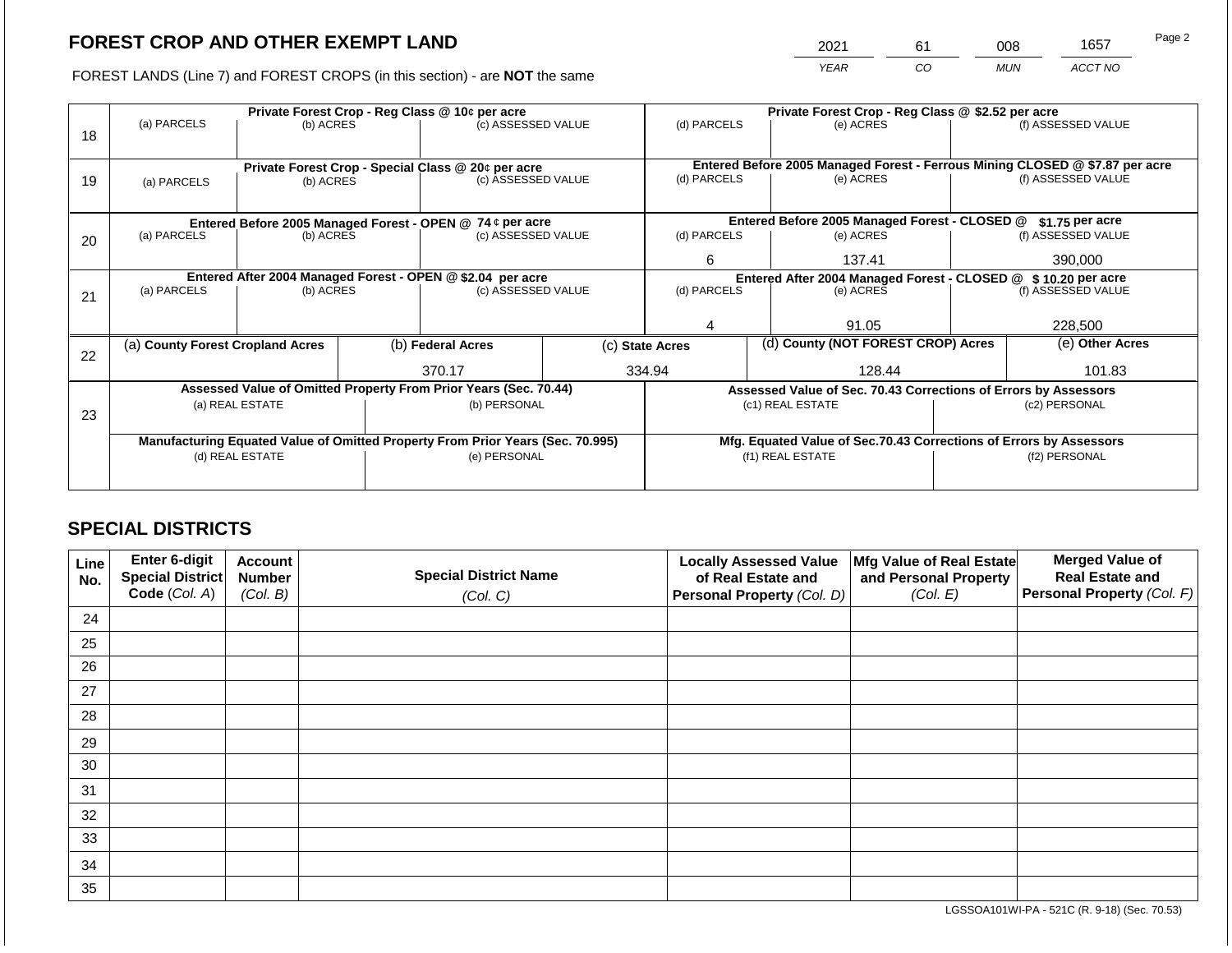|             | <b>SCHOOL DISTRICTS</b>                                         |                                      |                                         | 2021<br><b>YEAR</b>                                                                      | 008<br>61<br>CO<br><b>MUI</b>                                 |
|-------------|-----------------------------------------------------------------|--------------------------------------|-----------------------------------------|------------------------------------------------------------------------------------------|---------------------------------------------------------------|
| Line<br>No. | <b>Enter 6-digit</b><br><b>School District</b><br>Code (Col. A) | Account<br><b>Number</b><br>(Col. B) | <b>School District Name</b><br>(Col. C) | <b>Locally Assessed Value</b><br>of Real Estate and<br><b>Personal Property (Col. D)</b> | Mfg Value of Real Estate<br>and Personal Property<br>(Col. E) |
|             | <b>SCHOOL DISTRICTS (K-8 and K-12)</b>                          |                                      |                                         |                                                                                          |                                                               |

| No.      | Code (Col. A)                            | (Col. B)<br>(Col. C) |                                                         | Personal Property (Col. D) | $\frac{1}{2}$<br>(Col. E) | Personal Property (Col. F) |
|----------|------------------------------------------|----------------------|---------------------------------------------------------|----------------------------|---------------------------|----------------------------|
|          | A. SCHOOL DISTRICTS (K-8 and K-12)       |                      |                                                         |                            |                           |                            |
| 36       | 612009                                   | 0361                 | SCH D OF GALESVILLE-ETTRICK                             | 101,798,100                | 866,200                   | 102,664,300                |
| 37       |                                          |                      |                                                         |                            |                           |                            |
| 38       |                                          |                      |                                                         |                            |                           |                            |
| 39       |                                          |                      |                                                         |                            |                           |                            |
| 40       |                                          |                      |                                                         |                            |                           |                            |
| 41       |                                          |                      |                                                         |                            |                           |                            |
| 42       |                                          |                      |                                                         |                            |                           |                            |
| 43       |                                          |                      |                                                         |                            |                           |                            |
| 44       |                                          |                      |                                                         |                            |                           |                            |
| 45       |                                          |                      |                                                         |                            |                           |                            |
| 46       |                                          |                      |                                                         |                            |                           |                            |
| 47       |                                          |                      |                                                         |                            |                           |                            |
| 48       |                                          |                      |                                                         |                            |                           |                            |
| 49       |                                          |                      |                                                         |                            |                           |                            |
| 50       |                                          |                      | TOTAL ASSESSED VALUE OF SCHOOL DISTRICTS (K-8 and K-12) | 101,798,100                | 866,200                   | 102,664,300                |
|          | <b>B. UNION HIGH SCHOOL DISTRICTS</b>    |                      |                                                         |                            |                           |                            |
| 51       |                                          |                      |                                                         |                            |                           |                            |
| 52       |                                          |                      |                                                         |                            |                           |                            |
| 53<br>54 |                                          |                      |                                                         |                            |                           |                            |
|          |                                          |                      | TOTAL ASSESSED VALUE OF UNION HIGH SCHOOLS              |                            |                           |                            |
| 55       |                                          |                      |                                                         |                            |                           |                            |
| 56       | <b>TECHNICAL COLLEGE DISTRICTS</b><br>C. | 0002                 | WESTERN TECHNICAL COLLEGE LACR                          | 101,798,100                | 866,200                   | 102,664,300                |
| 57       | 000200                                   |                      |                                                         |                            |                           |                            |
| 58       |                                          |                      |                                                         |                            |                           |                            |
| 59       |                                          |                      | TOTAL ASSESSED VALUE OF TECHNICAL COLLEGES              | 101,798,100                | 866,200                   | 102,664,300                |

| Name                  |                                   | Title | Submission date                     |
|-----------------------|-----------------------------------|-------|-------------------------------------|
| <b>NICK J GAMROTH</b> |                                   |       | 2021<br><u>ሰ7</u><br>$\overline{a}$ |
| Phone                 | Email address                     |       |                                     |
| 715<br>$538 - 2311$   | NICK.GAMROTH@CO.TREMPEALEAU.WI.US |       |                                     |

Page 3

*ACCT NO*  1657

**Merged Value of Real Estate and** 

*MUN*  008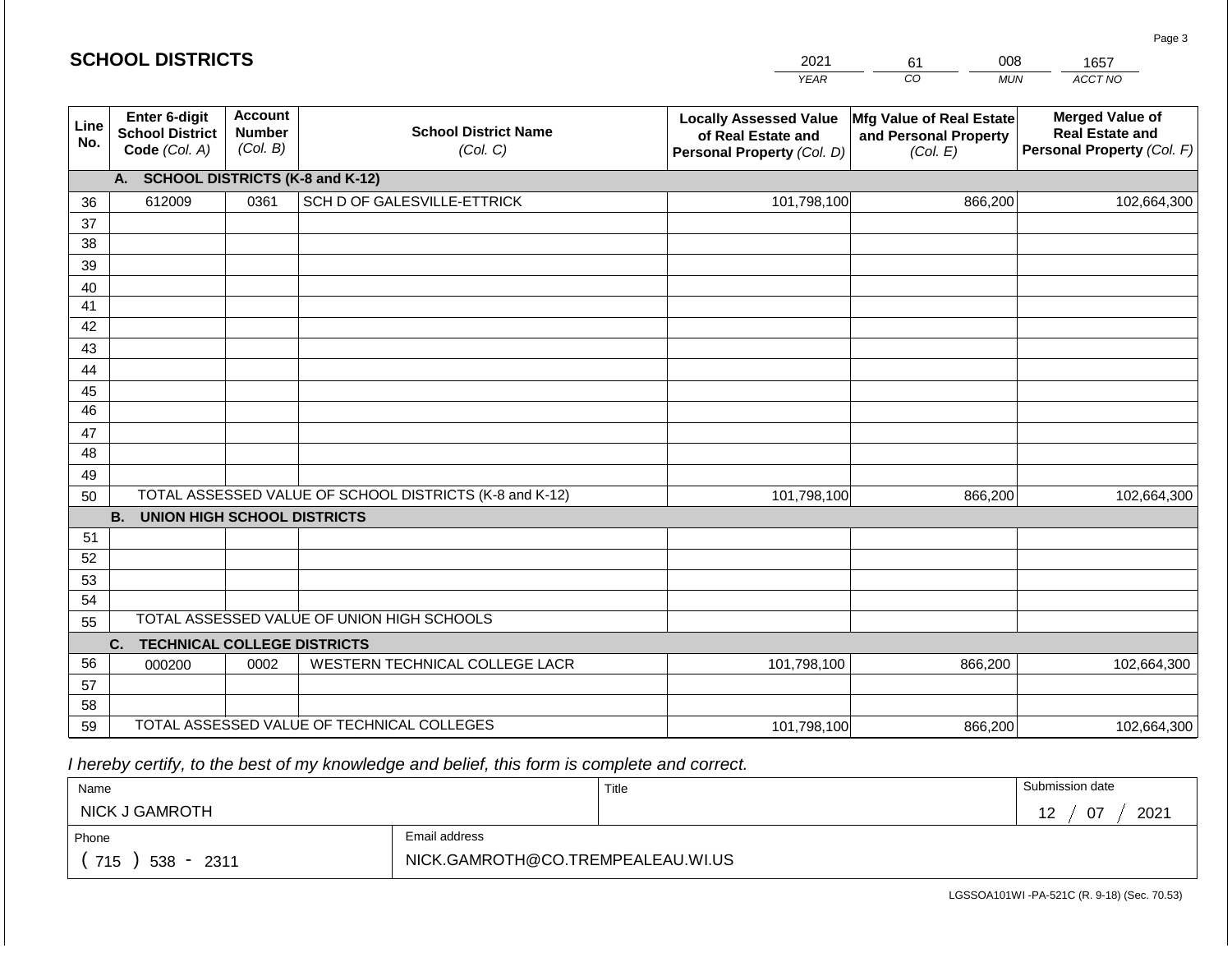- Each municipality's SOA is completed after the Board of Review and includes any changes made to the locally assessed values, under state law (sec. 70.53, Wis. Stats.)
- The Wisconsin Department of Revenue (DOR) merges the locally assessed values with the state assessed manufacturing values
- DOR provides the information regarding district names and codes. If a district is not listed, contact DOR.

Note: If you submit an amended SOA to DOR after your municipality's SOA is equated and posted to our website, we will process the SOA. However, DOR will not recalculate the *aggregate ratio or update the final SOA posted on our website. You should use the corrected values to calculate your tax rates.*

#### **Page 1: Real Estate and Personal Property**

- Lines 1-9 assessed real estate values, parcel counts and acres by classification
- Lines 10-15 assessed personal property values and number of accounts by class
- Line 16 aggregate assessed value of all property subject to general property; use to calculate tax rates. Note: This line equals the total assessed value of K-8 and K-12 school districts (Line 50) and total assessed value of technical colleges (Line 59).
- Remarks assessment ratio used to calculate estimated fair market value on property tax bills

#### **Page 2: Forest Crop, Other Exempt Land and Special Districts**

- Lines 18-21 private forest crop and managed forest lands assessed values
- Line  $22 -$  tax exempt land acres
- Line 23 prior years assessed value of omitted property under sec. 70.44 and correction of errors under sec. 70.43 shown by locally assessed or manufacturing real estate and personal property. Note: If there is an amount on this line, report the corresponding tax in the Statement of Taxes, Sections J or K.
- Lines 24-35 special district assessed values. These values are used to calculate tax rates for the special districts.

#### **Page 3: School Districts**

- Lines 36-50 school districts (K-8 and K-12) assessed values. These values are used to calculate tax rates for school districts.
- Lines 51-55 union high school district assessed values. These values are used to calculate tax rates for union high school districts.
- Lines 56-59 technical college assessed values. These values are used to calculate tax rates for technical colleges.

If you have questions: Email: lgs@wisconsin.gov

 Phone: (608) 266-2569 or (608) 264-6892 Fax: (608) 264-6887

TREMPEALEAU, WI54661 TREMPEALEAU, WI 54661TOWN OF CALEDONIA **BLAISE STEGEMEYER**<br>TOWN OF CALEDONIA BLAISE STEGEMEYER E 9TH ST 24047 E 9TH ST 24047<sub>E</sub>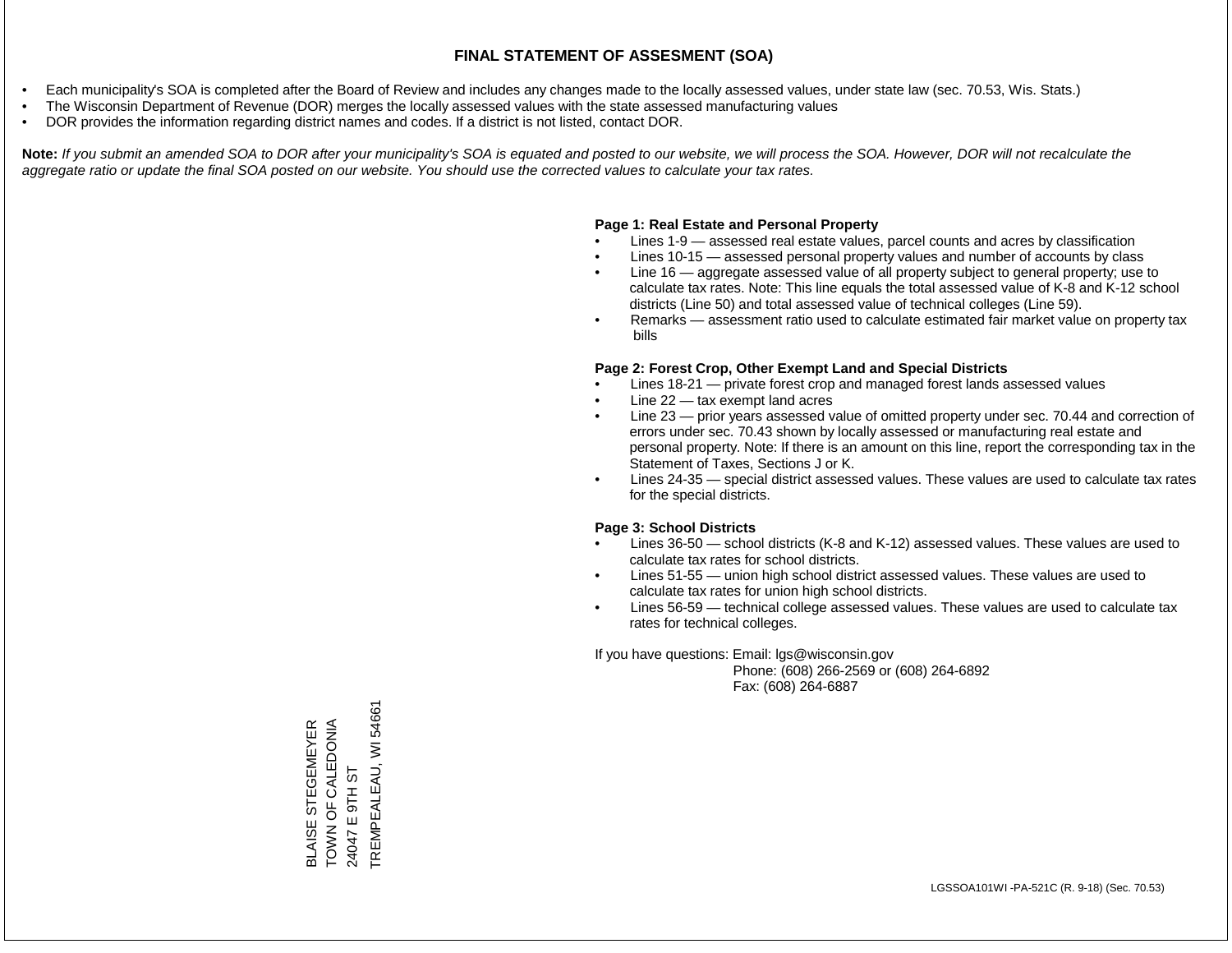|                | <b>FINAL - EQUATED</b><br><b>STATEMENT OF ASSESSMENT FOR 2021</b>                                                                                                                            |                          | 61                                        | 010                                                   | 1658                    | This is an Amended Return              | Page 1                                  |
|----------------|----------------------------------------------------------------------------------------------------------------------------------------------------------------------------------------------|--------------------------|-------------------------------------------|-------------------------------------------------------|-------------------------|----------------------------------------|-----------------------------------------|
|                |                                                                                                                                                                                              |                          | CO                                        | <b>MUN</b>                                            | ACCT NO                 |                                        |                                         |
|                | <b>FOR</b><br><b>TOWN OF</b><br><b>OF</b>                                                                                                                                                    | <b>CHIMNEY ROCK</b>      |                                           | <b>TREMPEALEAU COUNTY</b>                             |                         |                                        |                                         |
|                | Town - Village - City                                                                                                                                                                        | <b>Municipality Name</b> |                                           | <b>County Name</b>                                    |                         |                                        |                                         |
| Line<br>No.    | <b>REAL ESTATE</b><br>(See Lines 18 - 22 for                                                                                                                                                 |                          | PARCEL COUNT<br>TOTAL LAND   IMPROVEMENTS | NO. OF ACRES<br><b>WHOLE</b><br>NUMBERS ONLY          | VALUE OF<br>LAND        | <b>VALUE OF</b><br><b>IMPROVEMENTS</b> | TOTAL VALUE OF LAND<br>AND IMPROVEMENTS |
|                | other Real Estate)                                                                                                                                                                           | (Col. A)                 | (Col. B)                                  | (Col. C)                                              | (Col. D)                | (Col. E)                               | (Col. F)                                |
| $\mathbf{1}$   | <b>RESIDENTIAL - Class 1</b>                                                                                                                                                                 | 93                       | 81                                        | 208                                                   | 1,100,600               | 8,334,500                              | 9,435,100                               |
| $\overline{2}$ | <b>COMMERCIAL - Class 2</b>                                                                                                                                                                  | 3                        |                                           | $\mathbf 0$<br>10                                     | 33,500                  | $\mathbf 0$                            | 33,500                                  |
| 3              | <b>MANUFACTURING - Class 3</b>                                                                                                                                                               | 0                        |                                           | $\mathbf 0$<br>0                                      | 0                       | $\mathbf 0$                            | 0                                       |
| 4              | <b>AGRICULTURAL - Class 4</b>                                                                                                                                                                | 552                      |                                           | 10,194                                                | 1,291,800               |                                        | 1,291,800                               |
| 5              | <b>UNDEVELOPED - Class 5</b>                                                                                                                                                                 | 192                      |                                           | 653                                                   | 502,400                 |                                        | 502,400                                 |
| 6              | AGRICULTURAL FOREST - Class 5m                                                                                                                                                               | 324                      |                                           | 4,463                                                 | 7,060,600               |                                        | 7,060,600                               |
| $\overline{7}$ | FOREST LANDS - Class 6                                                                                                                                                                       | 56                       |                                           | 665                                                   | 1,856,000               |                                        | 1,856,000                               |
| 8              | OTHER - Class 7                                                                                                                                                                              | 101                      | 101                                       | 172                                                   | 1,075,900               | 7,744,200                              | 8,820,100                               |
| 9              | <b>TOTAL - ALL COLUMNS</b>                                                                                                                                                                   | 1,321                    | 182                                       | 16,365                                                | 12,920,800              | 16,078,700                             | 28,999,500                              |
| 10             | NUMBER OF PERSONAL PROPERTY ACCOUNTS IN ROLL                                                                                                                                                 |                          |                                           | 7                                                     | <b>LOCALLY ASSESSED</b> | <b>MANUFACTURING</b>                   | <b>MERGED</b>                           |
| 11             | BOATS AND OTHER WATERCRAFT NOT EXEMPT - Code 1                                                                                                                                               |                          |                                           |                                                       | 0                       | 0                                      | $\Omega$                                |
| 12             | MACHINERY, TOOLS AND PATTERNS - Code 2                                                                                                                                                       |                          |                                           |                                                       |                         | $\pmb{0}$                              | $\Omega$                                |
| 13             | FURNITURE, FIXTURES AND EQUIPMENT - Code 3                                                                                                                                                   |                          |                                           |                                                       | 300                     | 0                                      | 300                                     |
| 14             | ALL OTHER PERSONAL PROPERTY NOT EXEMPT - Codes 4A, 4B, 4C                                                                                                                                    |                          |                                           |                                                       | 134,100                 | $\mathbf 0$                            | 134,100                                 |
| 15             | TOTAL OF PERSONAL PROPERTY NOT EXEMPT (Total of Lines 11-14)                                                                                                                                 |                          |                                           |                                                       | 134,400                 | $\mathbf 0$                            | 134,400                                 |
| 16             | AGGREGATE ASSESSED VALUE OF ALL PROPERTY SUBJECT TO THE GENERAL PROPERTY TAX (Total of Lines 9F and 15F)<br>MUST EQUAL TOTAL VALUE OF THE SCHOOL DISTRICTS (K-12 PLUS K-8) - Line 50, Col. F |                          |                                           |                                                       |                         |                                        | 29,133,900                              |
| 17             | <b>BOARD OF REVIEW</b><br>DATE OF FINAL ADJOURNMENT                                                                                                                                          | 06/08/2021               |                                           | Name of Assessor<br>Telephone #<br><b>ERIC KLEVEN</b> |                         |                                        | (715) 529-1032                          |

REMARKS

The Assessment Ratio to be used in calculating the estimated Fair Market Value on tax bills for this tax district is .907476569

This ratio should be used to convert assessed values to "Calculate Equalized Values" in Step 1 of the Lottery and Gaming Credit Calculations.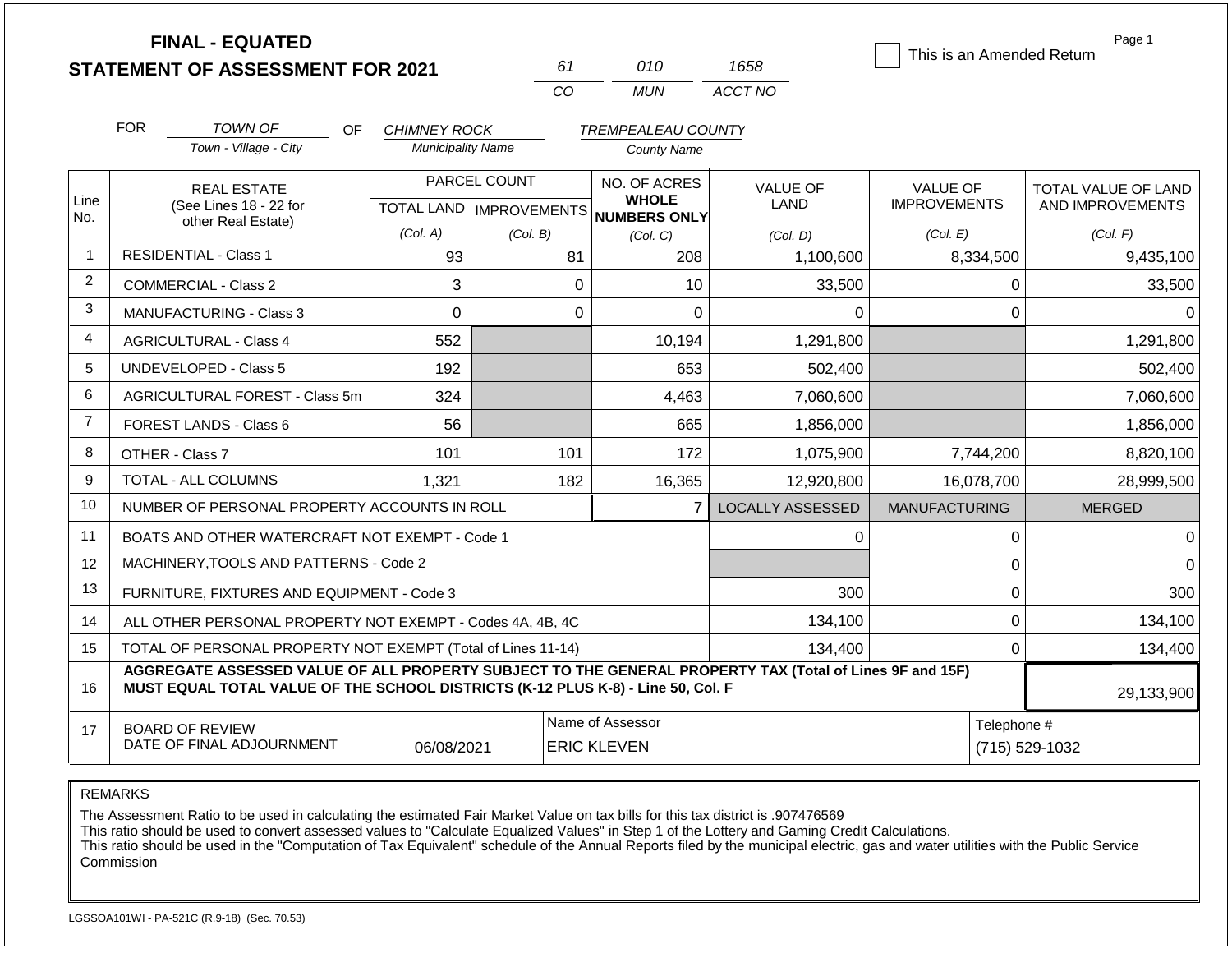2021 61 010 1658

FOREST LANDS (Line 7) and FOREST CROPS (in this section) - are **NOT** the same *YEAR CO MUN ACCT NO*

|    |                                                            | Private Forest Crop - Reg Class @ 10¢ per acre |  | Private Forest Crop - Reg Class @ \$2.52 per acre                              |  |                                                                              |  |                                                                    |  |                    |
|----|------------------------------------------------------------|------------------------------------------------|--|--------------------------------------------------------------------------------|--|------------------------------------------------------------------------------|--|--------------------------------------------------------------------|--|--------------------|
|    | (a) PARCELS                                                | (b) ACRES                                      |  | (c) ASSESSED VALUE                                                             |  | (d) PARCELS                                                                  |  | (e) ACRES                                                          |  | (f) ASSESSED VALUE |
| 18 |                                                            |                                                |  |                                                                                |  |                                                                              |  |                                                                    |  |                    |
|    |                                                            |                                                |  |                                                                                |  |                                                                              |  |                                                                    |  |                    |
|    | Private Forest Crop - Special Class @ 20¢ per acre         |                                                |  |                                                                                |  | Entered Before 2005 Managed Forest - Ferrous Mining CLOSED @ \$7.87 per acre |  |                                                                    |  |                    |
| 19 | (a) PARCELS                                                | (b) ACRES                                      |  | (c) ASSESSED VALUE                                                             |  | (d) PARCELS                                                                  |  | (e) ACRES                                                          |  | (f) ASSESSED VALUE |
|    |                                                            |                                                |  |                                                                                |  |                                                                              |  |                                                                    |  |                    |
|    |                                                            |                                                |  | Entered Before 2005 Managed Forest - OPEN @ 74 ¢ per acre                      |  | Entered Before 2005 Managed Forest - CLOSED @<br>\$1.75 per acre             |  |                                                                    |  |                    |
| 20 | (a) PARCELS                                                | (b) ACRES                                      |  | (c) ASSESSED VALUE                                                             |  | (d) PARCELS                                                                  |  | (e) ACRES                                                          |  | (f) ASSESSED VALUE |
|    |                                                            |                                                |  |                                                                                |  |                                                                              |  |                                                                    |  |                    |
|    | $\overline{2}$                                             | 31                                             |  | 94,600                                                                         |  | 65                                                                           |  | 1,569.76                                                           |  | 3,589,500          |
|    | Entered After 2004 Managed Forest - OPEN @ \$2.04 per acre |                                                |  |                                                                                |  |                                                                              |  | Entered After 2004 Managed Forest - CLOSED @ \$ 10.20 per acre     |  |                    |
| 21 | (a) PARCELS                                                | (b) ACRES                                      |  | (c) ASSESSED VALUE                                                             |  | (d) PARCELS<br>(e) ACRES                                                     |  | (f) ASSESSED VALUE                                                 |  |                    |
|    |                                                            |                                                |  |                                                                                |  |                                                                              |  |                                                                    |  |                    |
|    | 19                                                         | 521.5                                          |  | 1,297,100                                                                      |  | 101                                                                          |  | 2,642.28                                                           |  | 6,176,200          |
|    | (a) County Forest Cropland Acres                           |                                                |  | (b) Federal Acres                                                              |  | (c) State Acres                                                              |  | (d) County (NOT FOREST CROP) Acres                                 |  | (e) Other Acres    |
| 22 |                                                            |                                                |  |                                                                                |  |                                                                              |  |                                                                    |  |                    |
|    |                                                            |                                                |  |                                                                                |  | 2,085.71                                                                     |  | 19                                                                 |  | 102.03             |
|    |                                                            |                                                |  | Assessed Value of Omitted Property From Prior Years (Sec. 70.44)               |  |                                                                              |  | Assessed Value of Sec. 70.43 Corrections of Errors by Assessors    |  |                    |
|    |                                                            | (a) REAL ESTATE                                |  | (b) PERSONAL                                                                   |  |                                                                              |  | (c1) REAL ESTATE                                                   |  | (c2) PERSONAL      |
| 23 |                                                            |                                                |  |                                                                                |  |                                                                              |  |                                                                    |  |                    |
|    |                                                            |                                                |  | Manufacturing Equated Value of Omitted Property From Prior Years (Sec. 70.995) |  |                                                                              |  | Mfg. Equated Value of Sec.70.43 Corrections of Errors by Assessors |  |                    |
|    |                                                            | (d) REAL ESTATE                                |  | (e) PERSONAL                                                                   |  |                                                                              |  | (f1) REAL ESTATE                                                   |  | (f2) PERSONAL      |
|    |                                                            |                                                |  |                                                                                |  |                                                                              |  |                                                                    |  |                    |
|    |                                                            |                                                |  |                                                                                |  |                                                                              |  |                                                                    |  |                    |

## **SPECIAL DISTRICTS**

| Line<br>No. | Enter 6-digit<br>Special District<br>Code (Col. A) | <b>Account</b><br><b>Number</b><br>(Col. B) | <b>Special District Name</b><br>(Col. C) | <b>Locally Assessed Value</b><br>of Real Estate and<br><b>Personal Property (Col. D)</b> | Mfg Value of Real Estate<br>and Personal Property<br>(Col. E) | <b>Merged Value of</b><br><b>Real Estate and</b><br>Personal Property (Col. F) |
|-------------|----------------------------------------------------|---------------------------------------------|------------------------------------------|------------------------------------------------------------------------------------------|---------------------------------------------------------------|--------------------------------------------------------------------------------|
| 24          |                                                    |                                             |                                          |                                                                                          |                                                               |                                                                                |
| 25          |                                                    |                                             |                                          |                                                                                          |                                                               |                                                                                |
| 26          |                                                    |                                             |                                          |                                                                                          |                                                               |                                                                                |
| 27          |                                                    |                                             |                                          |                                                                                          |                                                               |                                                                                |
| 28          |                                                    |                                             |                                          |                                                                                          |                                                               |                                                                                |
| 29          |                                                    |                                             |                                          |                                                                                          |                                                               |                                                                                |
| 30          |                                                    |                                             |                                          |                                                                                          |                                                               |                                                                                |
| 31          |                                                    |                                             |                                          |                                                                                          |                                                               |                                                                                |
| 32          |                                                    |                                             |                                          |                                                                                          |                                                               |                                                                                |
| 33          |                                                    |                                             |                                          |                                                                                          |                                                               |                                                                                |
| 34          |                                                    |                                             |                                          |                                                                                          |                                                               |                                                                                |
| 35          |                                                    |                                             |                                          |                                                                                          |                                                               |                                                                                |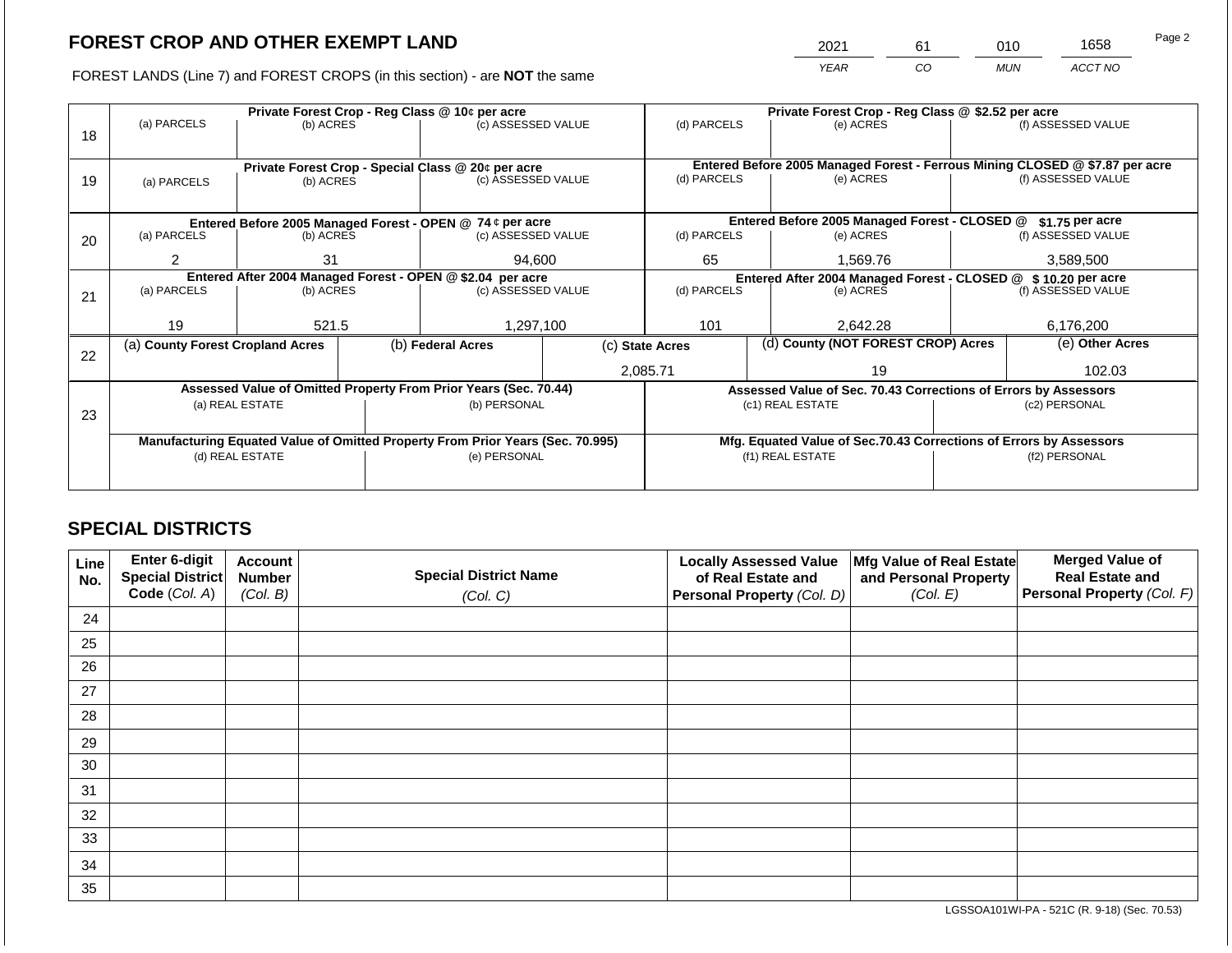|             | <b>SCHOOL DISTRICTS</b>                                  |                                             |                                                         | 2021                                                                              | 61                                                            | 010<br>1658                                                                    |
|-------------|----------------------------------------------------------|---------------------------------------------|---------------------------------------------------------|-----------------------------------------------------------------------------------|---------------------------------------------------------------|--------------------------------------------------------------------------------|
|             |                                                          |                                             |                                                         | <b>YEAR</b>                                                                       | CO                                                            | ACCT NO<br><b>MUN</b>                                                          |
| Line<br>No. | Enter 6-digit<br><b>School District</b><br>Code (Col. A) | <b>Account</b><br><b>Number</b><br>(Col. B) | <b>School District Name</b><br>(Col. C)                 | <b>Locally Assessed Value</b><br>of Real Estate and<br>Personal Property (Col. D) | Mfg Value of Real Estate<br>and Personal Property<br>(Col. E) | <b>Merged Value of</b><br><b>Real Estate and</b><br>Personal Property (Col. F) |
|             | A. SCHOOL DISTRICTS (K-8 and K-12)                       |                                             |                                                         |                                                                                   |                                                               |                                                                                |
| 36          | 062142                                                   | 0043                                        | <b>SCH D OF GILMANTON</b>                               | 2,683,500                                                                         |                                                               | 2,683,500                                                                      |
| 37          | 611600                                                   | 0360                                        | SCH D OF ELEVA-STRUM                                    | 16,812,100                                                                        |                                                               | 16,812,100                                                                     |
| 38          | 612632                                                   | 0362                                        | SCH D OF INDEPENDENCE                                   | 9,638,300                                                                         |                                                               | 9,638,300                                                                      |
| 39          |                                                          |                                             |                                                         |                                                                                   |                                                               |                                                                                |
| 40          |                                                          |                                             |                                                         |                                                                                   |                                                               |                                                                                |
| 41          |                                                          |                                             |                                                         |                                                                                   |                                                               |                                                                                |
| 42          |                                                          |                                             |                                                         |                                                                                   |                                                               |                                                                                |
| 43          |                                                          |                                             |                                                         |                                                                                   |                                                               |                                                                                |
| 44          |                                                          |                                             |                                                         |                                                                                   |                                                               |                                                                                |
| 45<br>46    |                                                          |                                             |                                                         |                                                                                   |                                                               |                                                                                |
|             |                                                          |                                             |                                                         |                                                                                   |                                                               |                                                                                |
| 47<br>48    |                                                          |                                             |                                                         |                                                                                   |                                                               |                                                                                |
| 49          |                                                          |                                             |                                                         |                                                                                   |                                                               |                                                                                |
| 50          |                                                          |                                             | TOTAL ASSESSED VALUE OF SCHOOL DISTRICTS (K-8 and K-12) | 29,133,900                                                                        |                                                               | 29,133,900                                                                     |
|             | <b>B.</b><br><b>UNION HIGH SCHOOL DISTRICTS</b>          |                                             |                                                         |                                                                                   |                                                               |                                                                                |
| 51          |                                                          |                                             |                                                         |                                                                                   |                                                               |                                                                                |
| 52          |                                                          |                                             |                                                         |                                                                                   |                                                               |                                                                                |
| 53          |                                                          |                                             |                                                         |                                                                                   |                                                               |                                                                                |
| 54          |                                                          |                                             |                                                         |                                                                                   |                                                               |                                                                                |
| 55          |                                                          |                                             | TOTAL ASSESSED VALUE OF UNION HIGH SCHOOLS              |                                                                                   |                                                               |                                                                                |
|             | <b>TECHNICAL COLLEGE DISTRICTS</b><br>C.                 |                                             |                                                         |                                                                                   |                                                               |                                                                                |
| 56          | 000100                                                   | 0001                                        | CHIPPEWA VALLEY TECHNICAL COLLEGE EAUC                  | 19,495,600                                                                        |                                                               | 19,495,600                                                                     |
| 57          | 000200                                                   | 0002                                        | WESTERN TECHNICAL COLLEGE LACR                          | 9,638,300                                                                         |                                                               | 9,638,300                                                                      |
| 58          |                                                          |                                             |                                                         |                                                                                   |                                                               |                                                                                |
| 59          |                                                          |                                             | TOTAL ASSESSED VALUE OF TECHNICAL COLLEGES              | 29,133,900                                                                        |                                                               | 29,133,900                                                                     |

| Name                   |                                   | Title | Submission date  |
|------------------------|-----------------------------------|-------|------------------|
| <b>NICK J GAMROTH</b>  |                                   |       | 2021<br>06<br>09 |
| Phone                  | Email address                     |       |                  |
| 715<br>$538 -$<br>2311 | NICK.GAMROTH@CO.TREMPEALEAU.WI.US |       |                  |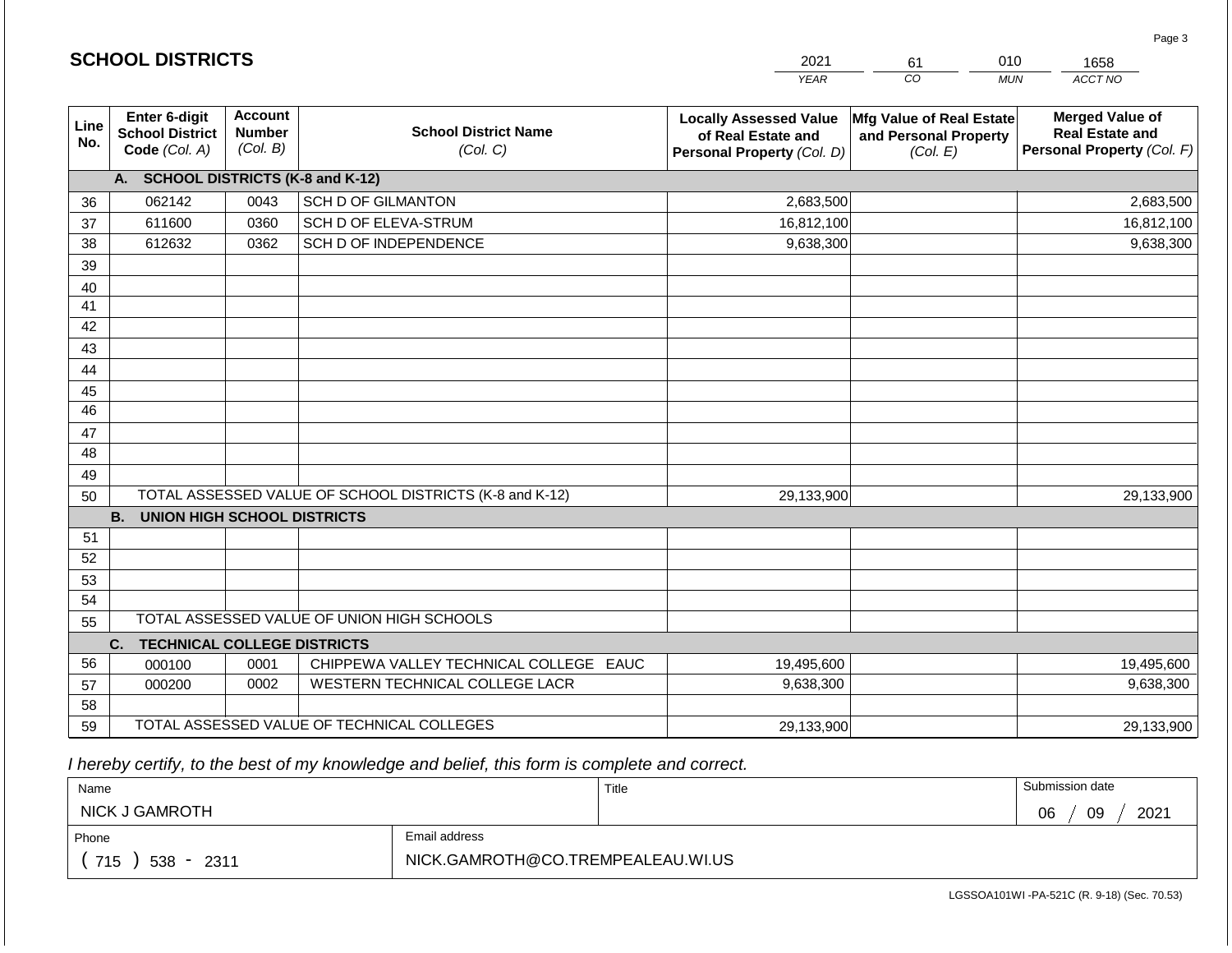- Each municipality's SOA is completed after the Board of Review and includes any changes made to the locally assessed values, under state law (sec. 70.53, Wis. Stats.)
- The Wisconsin Department of Revenue (DOR) merges the locally assessed values with the state assessed manufacturing values
- DOR provides the information regarding district names and codes. If a district is not listed, contact DOR.

Note: If you submit an amended SOA to DOR after your municipality's SOA is equated and posted to our website, we will process the SOA. However, DOR will not recalculate the *aggregate ratio or update the final SOA posted on our website. You should use the corrected values to calculate your tax rates.*

#### **Page 1: Real Estate and Personal Property**

- Lines 1-9 assessed real estate values, parcel counts and acres by classification
- Lines 10-15 assessed personal property values and number of accounts by class
- Line 16 aggregate assessed value of all property subject to general property; use to calculate tax rates. Note: This line equals the total assessed value of K-8 and K-12 school districts (Line 50) and total assessed value of technical colleges (Line 59).
- Remarks assessment ratio used to calculate estimated fair market value on property tax bills

#### **Page 2: Forest Crop, Other Exempt Land and Special Districts**

- Lines 18-21 private forest crop and managed forest lands assessed values
- Line  $22 -$  tax exempt land acres
- Line 23 prior years assessed value of omitted property under sec. 70.44 and correction of errors under sec. 70.43 shown by locally assessed or manufacturing real estate and personal property. Note: If there is an amount on this line, report the corresponding tax in the Statement of Taxes, Sections J or K.
- Lines 24-35 special district assessed values. These values are used to calculate tax rates for the special districts.

#### **Page 3: School Districts**

- Lines 36-50 school districts (K-8 and K-12) assessed values. These values are used to calculate tax rates for school districts.
- Lines 51-55 union high school district assessed values. These values are used to calculate tax rates for union high school districts.
- Lines 56-59 technical college assessed values. These values are used to calculate tax rates for technical colleges.

If you have questions: Email: lgs@wisconsin.gov

 Phone: (608) 266-2569 or (608) 264-6892 Fax: (608) 264-6887

ROSE OTTUM<br>TOWN OF CHIMNEY ROCK TOWN OF CHIMNEY ROCK PO BOX 280<br>NDEPENDENCE, WI 54747 - 8177 INDEPENDENCE, WI 54747 - 8177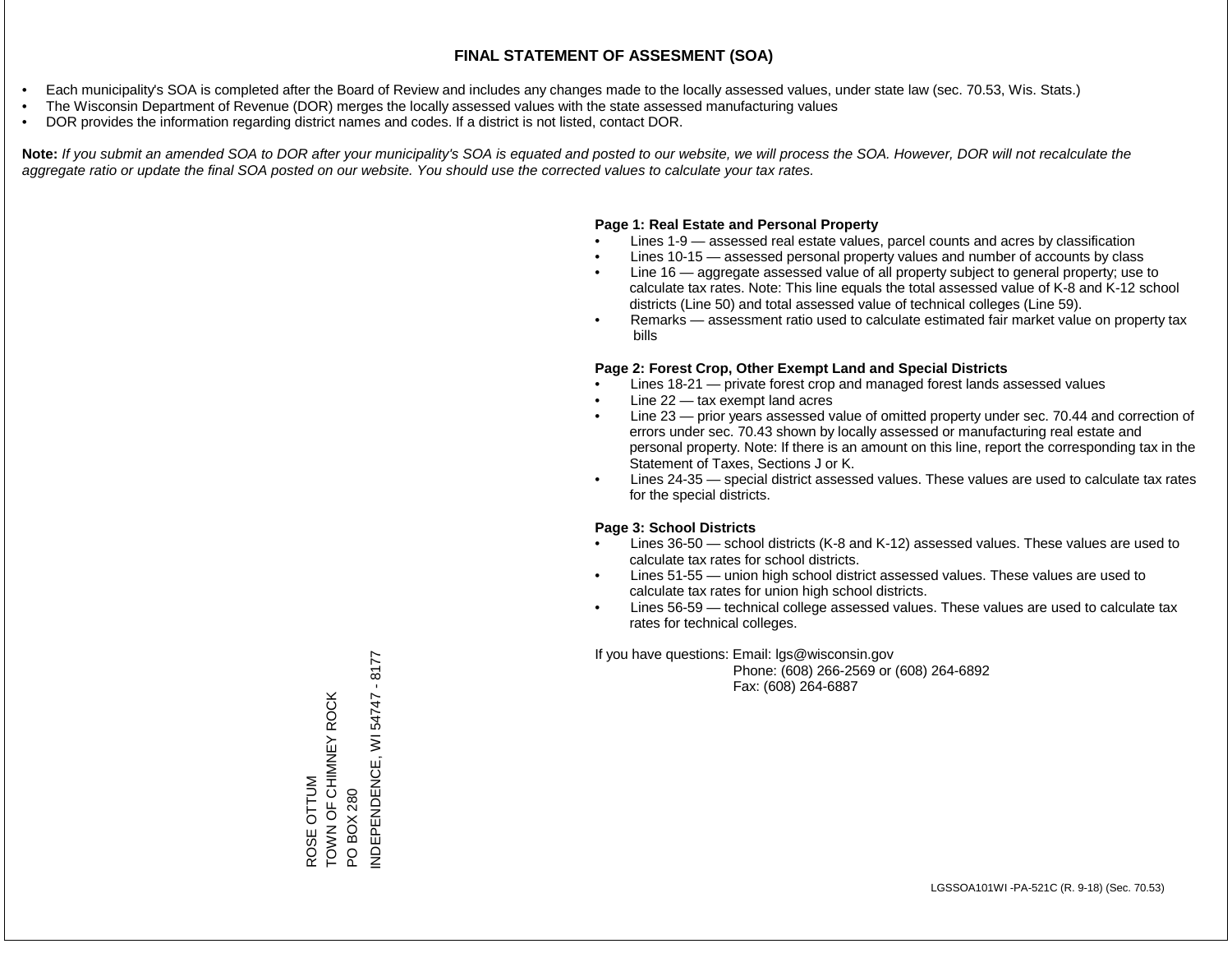**FINAL - EQUATED**

| 61 | (112) | 1659    |  |  |
|----|-------|---------|--|--|
| Γn | MI IN | ACCT NO |  |  |

This is an Amended Return

Page 1

|                | <b>FOR</b>                                                                                                                                                                                   | TOWN OF                                             | OF | <b>DODGE</b>             |                           | <b>TREMPEALEAU COUNTY</b>    |                  |                      |                     |
|----------------|----------------------------------------------------------------------------------------------------------------------------------------------------------------------------------------------|-----------------------------------------------------|----|--------------------------|---------------------------|------------------------------|------------------|----------------------|---------------------|
|                |                                                                                                                                                                                              | Town - Village - City                               |    | <b>Municipality Name</b> |                           | <b>County Name</b>           |                  |                      |                     |
| Line           |                                                                                                                                                                                              | <b>REAL ESTATE</b>                                  |    | PARCEL COUNT             |                           | NO. OF ACRES<br><b>WHOLE</b> | VALUE OF         | <b>VALUE OF</b>      | TOTAL VALUE OF LAND |
| No.            |                                                                                                                                                                                              | (See Lines 18 - 22 for<br>other Real Estate)        |    |                          | TOTAL LAND   IMPROVEMENTS | NUMBERS ONLY                 | <b>LAND</b>      | <b>IMPROVEMENTS</b>  | AND IMPROVEMENTS    |
|                |                                                                                                                                                                                              |                                                     |    | (Col. A)                 | (Col. B)                  | (Col, C)                     | (Col. D)         | (Col. E)             | (Col. F)            |
| $\mathbf{1}$   |                                                                                                                                                                                              | <b>RESIDENTIAL - Class 1</b>                        |    | 185                      | 168                       | 243                          | 1,812,800        | 21,551,800           | 23,364,600          |
| $\overline{2}$ |                                                                                                                                                                                              | <b>COMMERCIAL - Class 2</b>                         |    | 16                       | 16                        | 13                           | 112,000          | 1,705,600            | 1,817,600           |
| 3              |                                                                                                                                                                                              | <b>MANUFACTURING - Class 3</b>                      |    | $\overline{2}$           | 1                         | 48                           | 341,000          | 124,500              | 465,500             |
| $\overline{4}$ |                                                                                                                                                                                              | <b>AGRICULTURAL - Class 4</b>                       |    | 440                      |                           | 6,672                        | 919,250          |                      | 919,250             |
| 5              |                                                                                                                                                                                              | <b>UNDEVELOPED - Class 5</b>                        |    | 306                      |                           | 1,957                        | 784,650          |                      | 784,650             |
| 6              |                                                                                                                                                                                              | AGRICULTURAL FOREST - Class 5m                      |    | 205                      |                           | 1,989                        | 3,491,700        |                      | 3,491,700           |
| $\overline{7}$ |                                                                                                                                                                                              | FOREST LANDS - Class 6                              |    | 53                       |                           | 592                          | 2,072,400        |                      | 2,072,400           |
| 8              |                                                                                                                                                                                              | OTHER - Class 7                                     |    | 66                       | 66                        | 120                          | 793,200          | 7,876,250            | 8,669,450           |
| 9              |                                                                                                                                                                                              | TOTAL - ALL COLUMNS                                 |    | 1,273                    | 251                       | 11,634                       | 10,327,000       | 31,258,150           | 41,585,150          |
| 10             |                                                                                                                                                                                              | NUMBER OF PERSONAL PROPERTY ACCOUNTS IN ROLL        |    |                          |                           | 21                           | LOCALLY ASSESSED | <b>MANUFACTURING</b> | <b>MERGED</b>       |
| 11             |                                                                                                                                                                                              | BOATS AND OTHER WATERCRAFT NOT EXEMPT - Code 1      |    |                          |                           |                              | 0                | 0                    | $\Omega$            |
| 12             |                                                                                                                                                                                              | MACHINERY, TOOLS AND PATTERNS - Code 2              |    |                          |                           |                              |                  | 52,000               | 52,000              |
| 13             |                                                                                                                                                                                              | FURNITURE, FIXTURES AND EQUIPMENT - Code 3          |    |                          |                           |                              | 15,500           | 1,400                | 16,900              |
| 14             | ALL OTHER PERSONAL PROPERTY NOT EXEMPT - Codes 4A, 4B, 4C                                                                                                                                    |                                                     |    |                          |                           |                              | 56,600           | 10,100               | 66,700              |
| 15             | TOTAL OF PERSONAL PROPERTY NOT EXEMPT (Total of Lines 11-14)                                                                                                                                 |                                                     |    |                          |                           |                              |                  | 63,500               | 135,600             |
| 16             | AGGREGATE ASSESSED VALUE OF ALL PROPERTY SUBJECT TO THE GENERAL PROPERTY TAX (Total of Lines 9F and 15F)<br>MUST EQUAL TOTAL VALUE OF THE SCHOOL DISTRICTS (K-12 PLUS K-8) - Line 50, Col. F |                                                     |    |                          |                           |                              |                  |                      | 41,720,750          |
| 17             |                                                                                                                                                                                              | <b>BOARD OF REVIEW</b><br>DATE OF FINAL ADJOURNMENT |    |                          |                           | Name of Assessor             |                  | Telephone #          |                     |
|                | 11/22/2021<br><b>BARRETT BRENNER</b>                                                                                                                                                         |                                                     |    |                          |                           |                              | (715) 926-3199   |                      |                     |

REMARKS

The Assessment Ratio to be used in calculating the estimated Fair Market Value on tax bills for this tax district is .976572965

This ratio should be used to convert assessed values to "Calculate Equalized Values" in Step 1 of the Lottery and Gaming Credit Calculations.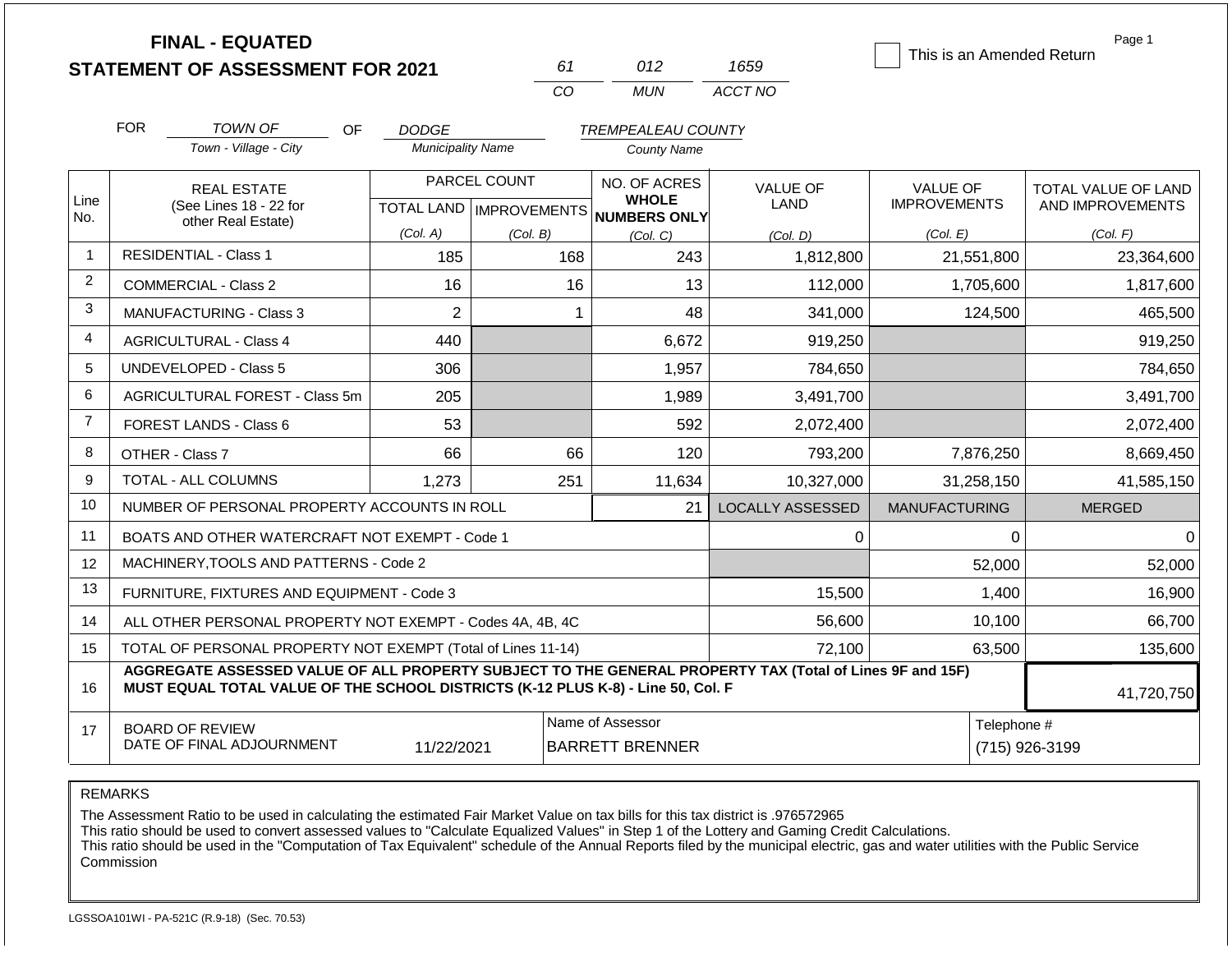2021 61 012 1659

FOREST LANDS (Line 7) and FOREST CROPS (in this section) - are **NOT** the same *YEAR CO MUN ACCT NO*

|    | Private Forest Crop - Reg Class @ 10¢ per acre |                                                    |  |                                                                                |              | Private Forest Crop - Reg Class @ \$2.52 per acre             |                                                                              |                                                                    |               |                    |
|----|------------------------------------------------|----------------------------------------------------|--|--------------------------------------------------------------------------------|--------------|---------------------------------------------------------------|------------------------------------------------------------------------------|--------------------------------------------------------------------|---------------|--------------------|
| 18 | (a) PARCELS                                    | (b) ACRES                                          |  | (c) ASSESSED VALUE                                                             |              | (d) PARCELS                                                   |                                                                              | (e) ACRES                                                          |               | (f) ASSESSED VALUE |
|    |                                                | Private Forest Crop - Special Class @ 20¢ per acre |  |                                                                                |              |                                                               | Entered Before 2005 Managed Forest - Ferrous Mining CLOSED @ \$7.87 per acre |                                                                    |               |                    |
| 19 | (a) PARCELS                                    | (b) ACRES                                          |  | (c) ASSESSED VALUE                                                             |              | (d) PARCELS                                                   |                                                                              | (e) ACRES                                                          |               | (f) ASSESSED VALUE |
|    |                                                |                                                    |  |                                                                                |              |                                                               |                                                                              |                                                                    |               |                    |
|    |                                                |                                                    |  | Entered Before 2005 Managed Forest - OPEN @ 74 ¢ per acre                      |              |                                                               |                                                                              | Entered Before 2005 Managed Forest - CLOSED @                      |               | $$1.75$ per acre   |
| 20 | (a) PARCELS                                    | (b) ACRES                                          |  | (c) ASSESSED VALUE                                                             |              | (d) PARCELS                                                   |                                                                              | (e) ACRES                                                          |               | (f) ASSESSED VALUE |
|    |                                                |                                                    |  |                                                                                |              | 46                                                            |                                                                              | 955                                                                |               | 2,163,800          |
|    |                                                |                                                    |  | Entered After 2004 Managed Forest - OPEN @ \$2.04 per acre                     |              | Entered After 2004 Managed Forest - CLOSED @ \$10.20 per acre |                                                                              |                                                                    |               |                    |
| 21 | (a) PARCELS                                    | (b) ACRES                                          |  | (c) ASSESSED VALUE                                                             |              | (d) PARCELS                                                   |                                                                              | (e) ACRES                                                          |               | (f) ASSESSED VALUE |
|    |                                                |                                                    |  |                                                                                |              |                                                               |                                                                              |                                                                    |               |                    |
|    |                                                |                                                    |  |                                                                                |              | 45                                                            |                                                                              | 855.25                                                             |               | 2,219,200          |
| 22 | (a) County Forest Cropland Acres               |                                                    |  | (b) Federal Acres                                                              |              | (c) State Acres                                               |                                                                              | (d) County (NOT FOREST CROP) Acres                                 |               | (e) Other Acres    |
|    |                                                |                                                    |  | 280.18                                                                         |              | 20<br>24.87                                                   |                                                                              |                                                                    | 29.69         |                    |
|    |                                                |                                                    |  | Assessed Value of Omitted Property From Prior Years (Sec. 70.44)               |              |                                                               |                                                                              | Assessed Value of Sec. 70.43 Corrections of Errors by Assessors    |               |                    |
|    |                                                | (a) REAL ESTATE                                    |  |                                                                                | (b) PERSONAL | (c1) REAL ESTATE                                              |                                                                              |                                                                    | (c2) PERSONAL |                    |
| 23 |                                                |                                                    |  |                                                                                |              |                                                               |                                                                              |                                                                    |               |                    |
|    |                                                |                                                    |  | Manufacturing Equated Value of Omitted Property From Prior Years (Sec. 70.995) |              |                                                               |                                                                              | Mfg. Equated Value of Sec.70.43 Corrections of Errors by Assessors |               |                    |
|    | (d) REAL ESTATE                                |                                                    |  | (e) PERSONAL                                                                   |              | (f1) REAL ESTATE                                              |                                                                              |                                                                    | (f2) PERSONAL |                    |
|    |                                                |                                                    |  |                                                                                |              |                                                               |                                                                              |                                                                    |               |                    |
|    |                                                |                                                    |  |                                                                                |              |                                                               |                                                                              |                                                                    |               |                    |

## **SPECIAL DISTRICTS**

| Line<br>No. | <b>Enter 6-digit</b><br>Special District<br>Code (Col. A) | <b>Account</b><br><b>Number</b><br>(Col. B) | <b>Special District Name</b><br>(Col. C) | <b>Locally Assessed Value</b><br>of Real Estate and<br>Personal Property (Col. D) | Mfg Value of Real Estate<br>and Personal Property<br>(Col. E) | <b>Merged Value of</b><br><b>Real Estate and</b><br>Personal Property (Col. F) |
|-------------|-----------------------------------------------------------|---------------------------------------------|------------------------------------------|-----------------------------------------------------------------------------------|---------------------------------------------------------------|--------------------------------------------------------------------------------|
| 24          | 617020                                                    | 0384                                        | DODGE SANITARY DISTRICT #1               | 6,114,850                                                                         |                                                               | 6,114,850                                                                      |
| 25          | 617040                                                    | 0386                                        | PINE CREEK SANITARY DISTRICT #1          | 3,351,400                                                                         |                                                               | 3,351,400                                                                      |
| 26          |                                                           |                                             |                                          |                                                                                   |                                                               |                                                                                |
| 27          |                                                           |                                             |                                          |                                                                                   |                                                               |                                                                                |
| 28          |                                                           |                                             |                                          |                                                                                   |                                                               |                                                                                |
| 29          |                                                           |                                             |                                          |                                                                                   |                                                               |                                                                                |
| 30          |                                                           |                                             |                                          |                                                                                   |                                                               |                                                                                |
| 31          |                                                           |                                             |                                          |                                                                                   |                                                               |                                                                                |
| 32          |                                                           |                                             |                                          |                                                                                   |                                                               |                                                                                |
| 33          |                                                           |                                             |                                          |                                                                                   |                                                               |                                                                                |
| 34          |                                                           |                                             |                                          |                                                                                   |                                                               |                                                                                |
| 35          |                                                           |                                             |                                          |                                                                                   |                                                               |                                                                                |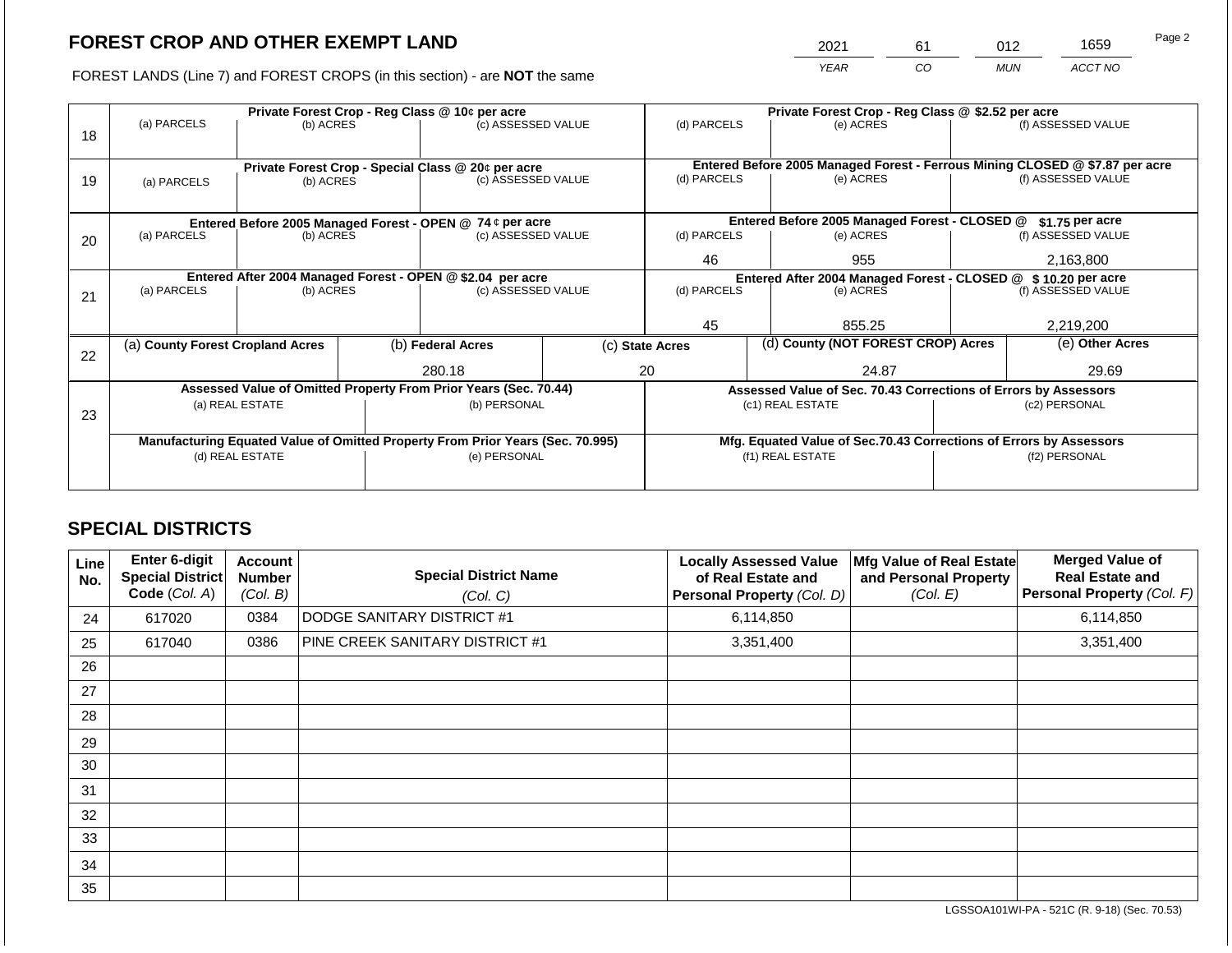|                       | <b>SCHOOL DISTRICTS</b>                                  |                                             |                                                         | 2021                                                                              | 012<br>61                                                     | 1659                                                                           |
|-----------------------|----------------------------------------------------------|---------------------------------------------|---------------------------------------------------------|-----------------------------------------------------------------------------------|---------------------------------------------------------------|--------------------------------------------------------------------------------|
|                       |                                                          |                                             |                                                         | <b>YEAR</b>                                                                       | CO<br><b>MUN</b>                                              | ACCT NO                                                                        |
| Line<br>No.           | Enter 6-digit<br><b>School District</b><br>Code (Col. A) | <b>Account</b><br><b>Number</b><br>(Col. B) | <b>School District Name</b><br>(Col. C)                 | <b>Locally Assessed Value</b><br>of Real Estate and<br>Personal Property (Col. D) | Mfg Value of Real Estate<br>and Personal Property<br>(Col. E) | <b>Merged Value of</b><br><b>Real Estate and</b><br>Personal Property (Col. F) |
|                       | A. SCHOOL DISTRICTS (K-8 and K-12)                       |                                             |                                                         |                                                                                   |                                                               |                                                                                |
| 36                    | 610154                                                   | 0358                                        | SCH D OF ARCADIA                                        | 37,195,100                                                                        | 525,400                                                       | 37,720,500                                                                     |
| 37                    | 612009                                                   | 0361                                        | SCH D OF GALESVILLE-ETTRICK                             | 3,996,650                                                                         | 3,600                                                         | 4,000,250                                                                      |
| 38                    |                                                          |                                             |                                                         |                                                                                   |                                                               |                                                                                |
| 39                    |                                                          |                                             |                                                         |                                                                                   |                                                               |                                                                                |
| 40                    |                                                          |                                             |                                                         |                                                                                   |                                                               |                                                                                |
| 41                    |                                                          |                                             |                                                         |                                                                                   |                                                               |                                                                                |
| 42                    |                                                          |                                             |                                                         |                                                                                   |                                                               |                                                                                |
| 43                    |                                                          |                                             |                                                         |                                                                                   |                                                               |                                                                                |
| 44                    |                                                          |                                             |                                                         |                                                                                   |                                                               |                                                                                |
| 45<br>$\overline{46}$ |                                                          |                                             |                                                         |                                                                                   |                                                               |                                                                                |
| 47                    |                                                          |                                             |                                                         |                                                                                   |                                                               |                                                                                |
| 48                    |                                                          |                                             |                                                         |                                                                                   |                                                               |                                                                                |
| 49                    |                                                          |                                             |                                                         |                                                                                   |                                                               |                                                                                |
| 50                    |                                                          |                                             | TOTAL ASSESSED VALUE OF SCHOOL DISTRICTS (K-8 and K-12) | 41,191,750                                                                        | 529,000                                                       | 41,720,750                                                                     |
|                       | <b>B.</b><br><b>UNION HIGH SCHOOL DISTRICTS</b>          |                                             |                                                         |                                                                                   |                                                               |                                                                                |
| 51                    |                                                          |                                             |                                                         |                                                                                   |                                                               |                                                                                |
| 52                    |                                                          |                                             |                                                         |                                                                                   |                                                               |                                                                                |
| 53                    |                                                          |                                             |                                                         |                                                                                   |                                                               |                                                                                |
| 54                    |                                                          |                                             |                                                         |                                                                                   |                                                               |                                                                                |
| 55                    |                                                          |                                             | TOTAL ASSESSED VALUE OF UNION HIGH SCHOOLS              |                                                                                   |                                                               |                                                                                |
|                       | C.<br><b>TECHNICAL COLLEGE DISTRICTS</b>                 |                                             |                                                         |                                                                                   |                                                               |                                                                                |
| 56                    | 000200                                                   | 0002                                        | WESTERN TECHNICAL COLLEGE LACR                          | 41,191,750                                                                        | 529,000                                                       | 41,720,750                                                                     |
| 57                    |                                                          |                                             |                                                         |                                                                                   |                                                               |                                                                                |
| 58                    |                                                          |                                             |                                                         |                                                                                   |                                                               |                                                                                |
| 59                    |                                                          |                                             | TOTAL ASSESSED VALUE OF TECHNICAL COLLEGES              | 41,191,750                                                                        | 529,000                                                       | 41,720,750                                                                     |

**SCHOOL DISTRICTS**

| Name                |                                   | Title | Submission date  |  |  |
|---------------------|-----------------------------------|-------|------------------|--|--|
| NICK J GAMROTH      |                                   |       | 2021<br>24<br>44 |  |  |
| Phone               | Email address                     |       |                  |  |  |
| 715<br>$538 - 2311$ | NICK.GAMROTH@CO.TREMPEALEAU.WI.US |       |                  |  |  |

LGSSOA101WI -PA-521C (R. 9-18) (Sec. 70.53)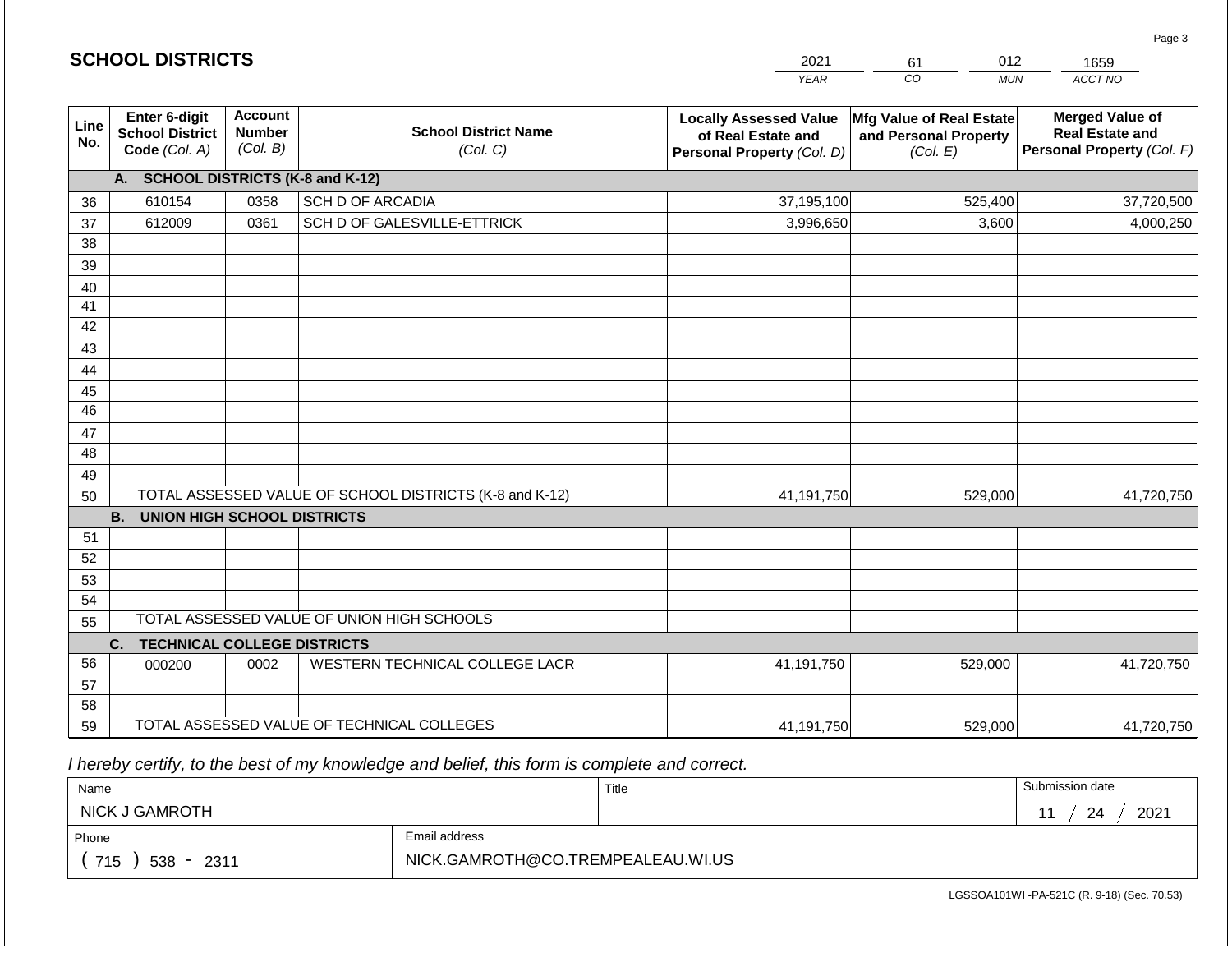- Each municipality's SOA is completed after the Board of Review and includes any changes made to the locally assessed values, under state law (sec. 70.53, Wis. Stats.)
- The Wisconsin Department of Revenue (DOR) merges the locally assessed values with the state assessed manufacturing values
- DOR provides the information regarding district names and codes. If a district is not listed, contact DOR.

Note: If you submit an amended SOA to DOR after your municipality's SOA is equated and posted to our website, we will process the SOA. However, DOR will not recalculate the *aggregate ratio or update the final SOA posted on our website. You should use the corrected values to calculate your tax rates.*

#### **Page 1: Real Estate and Personal Property**

- Lines 1-9 assessed real estate values, parcel counts and acres by classification
- Lines 10-15 assessed personal property values and number of accounts by class
- Line 16 aggregate assessed value of all property subject to general property; use to calculate tax rates. Note: This line equals the total assessed value of K-8 and K-12 school districts (Line 50) and total assessed value of technical colleges (Line 59).
- Remarks assessment ratio used to calculate estimated fair market value on property tax bills

#### **Page 2: Forest Crop, Other Exempt Land and Special Districts**

- Lines 18-21 private forest crop and managed forest lands assessed values
- Line  $22 -$  tax exempt land acres
- Line 23 prior years assessed value of omitted property under sec. 70.44 and correction of errors under sec. 70.43 shown by locally assessed or manufacturing real estate and personal property. Note: If there is an amount on this line, report the corresponding tax in the Statement of Taxes, Sections J or K.
- Lines 24-35 special district assessed values. These values are used to calculate tax rates for the special districts.

#### **Page 3: School Districts**

- Lines 36-50 school districts (K-8 and K-12) assessed values. These values are used to calculate tax rates for school districts.
- Lines 51-55 union high school district assessed values. These values are used to calculate tax rates for union high school districts.
- Lines 56-59 technical college assessed values. These values are used to calculate tax rates for technical colleges.

If you have questions: Email: lgs@wisconsin.gov

 Phone: (608) 266-2569 or (608) 264-6892 Fax: (608) 264-6887

KARA WENER<br>TOWN OF DODGE<br>W27919 WHISTLE PASS RD W27919 WHISTLE PASS RD TREMPEALEAU, WI54661 TREMPEALEAU, WI 54661TOWN OF DODGE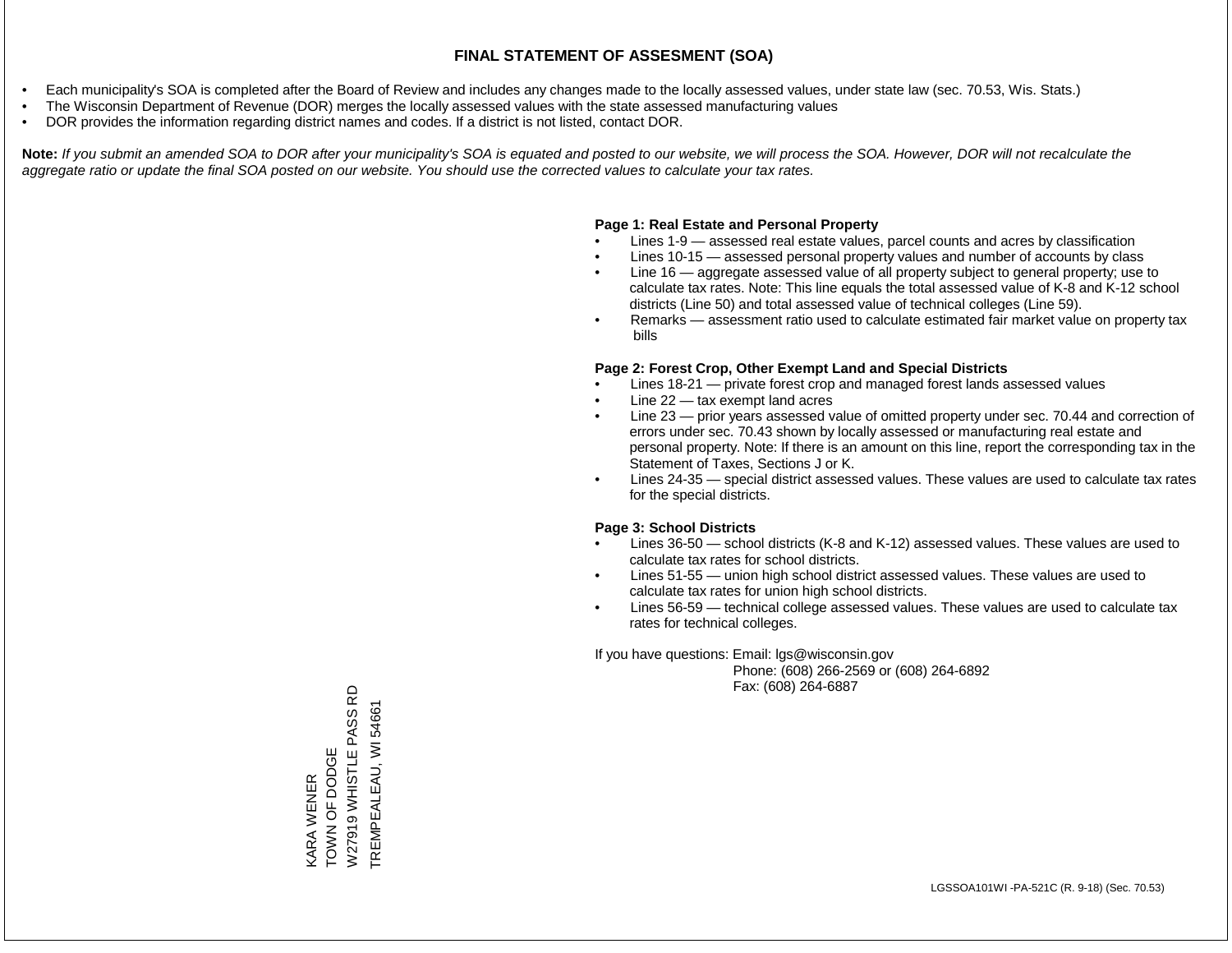**FINAL - EQUATED**

| 61  | 014   | 1660    |
|-----|-------|---------|
| CO. | MI IN | ACCT NO |

This is an Amended Return

Page 1

|                | <b>FOR</b>                                                                                                                                                                                                  | <b>TOWN OF</b><br><b>OF</b>                               | <b>ETTRICK</b>           |              | <b>TREMPEALEAU COUNTY</b>                |                         |                      |                     |
|----------------|-------------------------------------------------------------------------------------------------------------------------------------------------------------------------------------------------------------|-----------------------------------------------------------|--------------------------|--------------|------------------------------------------|-------------------------|----------------------|---------------------|
|                |                                                                                                                                                                                                             | Town - Village - City                                     | <b>Municipality Name</b> |              | <b>County Name</b>                       |                         |                      |                     |
| Line           |                                                                                                                                                                                                             | <b>REAL ESTATE</b>                                        |                          | PARCEL COUNT | NO. OF ACRES<br><b>WHOLE</b>             | <b>VALUE OF</b>         | <b>VALUE OF</b>      | TOTAL VALUE OF LAND |
| No.            |                                                                                                                                                                                                             | (See Lines 18 - 22 for<br>other Real Estate)              |                          |              | TOTAL LAND   IMPROVEMENTS   NUMBERS ONLY | LAND                    | <b>IMPROVEMENTS</b>  | AND IMPROVEMENTS    |
|                |                                                                                                                                                                                                             |                                                           | (Col. A)                 | (Col. B)     | (Col, C)                                 | (Col, D)                | (Col. E)             | (Col. F)            |
| $\overline{1}$ |                                                                                                                                                                                                             | <b>RESIDENTIAL - Class 1</b>                              | 650                      | 585          | 1,681                                    | 13,505,050              | 77,208,100           | 90,713,150          |
| $\overline{2}$ |                                                                                                                                                                                                             | <b>COMMERCIAL - Class 2</b>                               | 20                       | 15           | 40                                       | 418,800                 | 2,469,700            | 2,888,500           |
| 3              |                                                                                                                                                                                                             | MANUFACTURING - Class 3                                   | $\Omega$                 | 0            | $\Omega$                                 | 0                       | 0                    |                     |
| $\overline{4}$ |                                                                                                                                                                                                             | <b>AGRICULTURAL - Class 4</b>                             | 1,310                    |              | 19,752                                   | 3,118,125               |                      | 3,118,125           |
| 5              |                                                                                                                                                                                                             | <b>UNDEVELOPED - Class 5</b>                              | 680                      |              | 3,749                                    | 4,422,783               |                      | 4,422,783           |
| 6              |                                                                                                                                                                                                             | AGRICULTURAL FOREST - Class 5m                            | 759                      |              | 11,568                                   | 20,967,800              |                      | 20,967,800          |
| $\overline{7}$ |                                                                                                                                                                                                             | FOREST LANDS - Class 6                                    | 318                      |              | 4,343                                    | 15,399,930              |                      | 15,399,930          |
| 8              | OTHER - Class 7                                                                                                                                                                                             |                                                           | 127                      | 142          | 291                                      | 1,992,600               | 12,258,400           | 14,251,000          |
| 9              |                                                                                                                                                                                                             | TOTAL - ALL COLUMNS                                       | 3,864                    | 742          | 41,424                                   | 59,825,088              | 91,936,200           | 151,761,288         |
| 10             |                                                                                                                                                                                                             | NUMBER OF PERSONAL PROPERTY ACCOUNTS IN ROLL              |                          |              | 22                                       | <b>LOCALLY ASSESSED</b> | <b>MANUFACTURING</b> | <b>MERGED</b>       |
| 11             |                                                                                                                                                                                                             | BOATS AND OTHER WATERCRAFT NOT EXEMPT - Code 1            |                          |              |                                          | 0                       | 0                    |                     |
| 12             |                                                                                                                                                                                                             | MACHINERY, TOOLS AND PATTERNS - Code 2                    |                          |              |                                          |                         | 0                    | <sup>n</sup>        |
| 13             |                                                                                                                                                                                                             | FURNITURE, FIXTURES AND EQUIPMENT - Code 3                |                          |              | 36,900                                   | 0                       | 36,900               |                     |
| 14             |                                                                                                                                                                                                             | ALL OTHER PERSONAL PROPERTY NOT EXEMPT - Codes 4A, 4B, 4C |                          |              | 281,400                                  | 0                       | 281,400              |                     |
| 15             | TOTAL OF PERSONAL PROPERTY NOT EXEMPT (Total of Lines 11-14)<br>318,300<br>0                                                                                                                                |                                                           |                          |              |                                          |                         |                      | 318,300             |
| 16             | AGGREGATE ASSESSED VALUE OF ALL PROPERTY SUBJECT TO THE GENERAL PROPERTY TAX (Total of Lines 9F and 15F)<br>MUST EQUAL TOTAL VALUE OF THE SCHOOL DISTRICTS (K-12 PLUS K-8) - Line 50, Col. F<br>152,079,588 |                                                           |                          |              |                                          |                         |                      |                     |
| 17             |                                                                                                                                                                                                             | <b>BOARD OF REVIEW</b>                                    |                          |              | Name of Assessor                         |                         | Telephone #          |                     |
|                |                                                                                                                                                                                                             | DATE OF FINAL ADJOURNMENT                                 | 06/07/2021               |              | <b>KEVIN IRWIN</b>                       |                         |                      | (715) 836-0966      |

REMARKS

The Assessment Ratio to be used in calculating the estimated Fair Market Value on tax bills for this tax district is 1.054967566

This ratio should be used to convert assessed values to "Calculate Equalized Values" in Step 1 of the Lottery and Gaming Credit Calculations.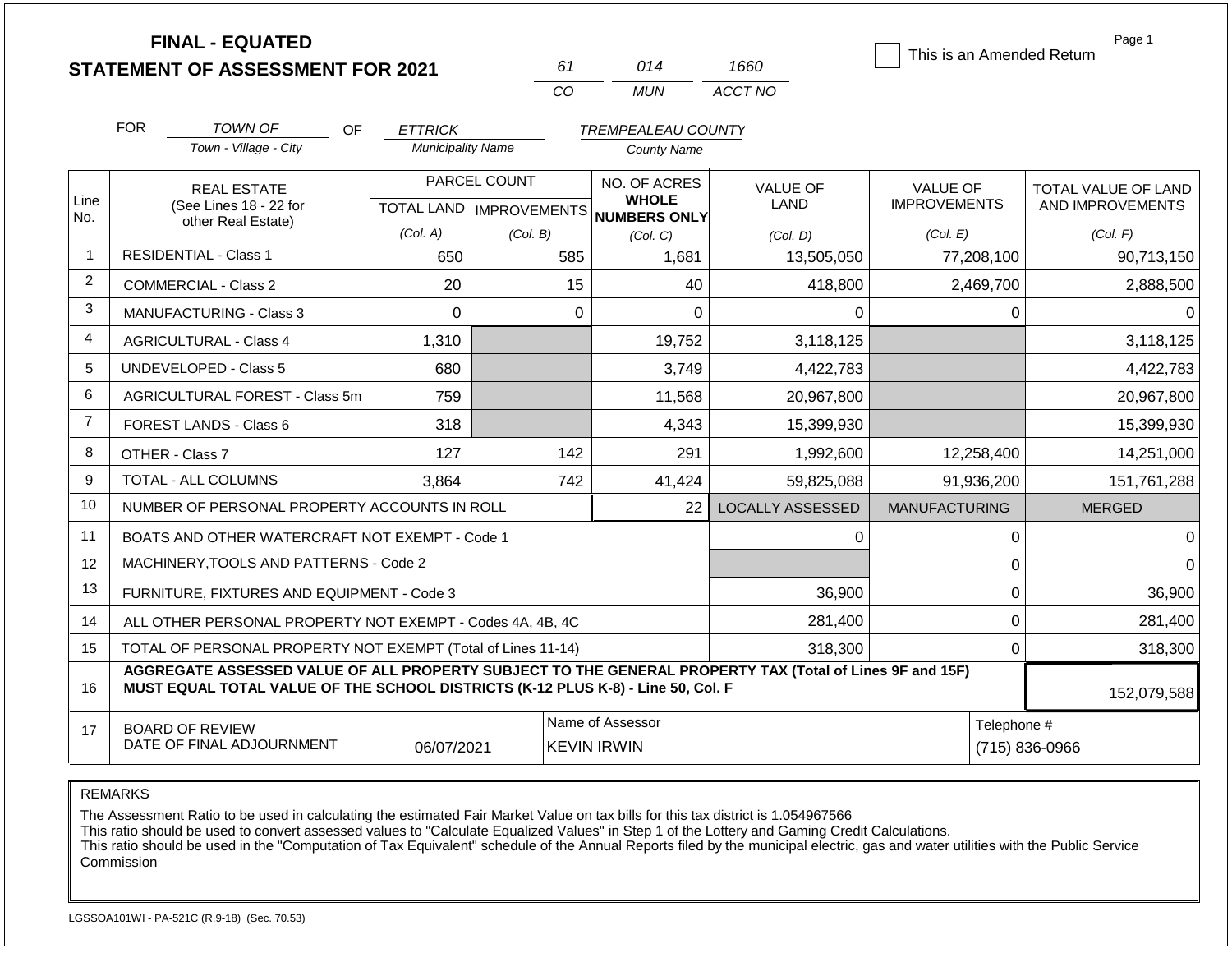2021 61 014 1660

FOREST LANDS (Line 7) and FOREST CROPS (in this section) - are **NOT** the same *YEAR CO MUN ACCT NO*

|    | Private Forest Crop - Reg Class @ 10¢ per acre                                 |                                                            |  |                                                                          |  | Private Forest Crop - Reg Class @ \$2.52 per acre              |  |                                                                                           |                    |                    |
|----|--------------------------------------------------------------------------------|------------------------------------------------------------|--|--------------------------------------------------------------------------|--|----------------------------------------------------------------|--|-------------------------------------------------------------------------------------------|--------------------|--------------------|
|    | (a) PARCELS                                                                    | (b) ACRES                                                  |  | (c) ASSESSED VALUE                                                       |  | (d) PARCELS                                                    |  | (e) ACRES                                                                                 |                    | (f) ASSESSED VALUE |
| 18 |                                                                                |                                                            |  |                                                                          |  |                                                                |  |                                                                                           |                    |                    |
|    |                                                                                |                                                            |  |                                                                          |  |                                                                |  |                                                                                           |                    |                    |
|    |                                                                                |                                                            |  | Private Forest Crop - Special Class @ 20¢ per acre<br>(c) ASSESSED VALUE |  | (d) PARCELS                                                    |  | Entered Before 2005 Managed Forest - Ferrous Mining CLOSED @ \$7.87 per acre<br>(e) ACRES |                    | (f) ASSESSED VALUE |
| 19 | (a) PARCELS                                                                    | (b) ACRES                                                  |  |                                                                          |  |                                                                |  |                                                                                           |                    |                    |
|    |                                                                                |                                                            |  |                                                                          |  |                                                                |  |                                                                                           |                    |                    |
|    |                                                                                |                                                            |  | Entered Before 2005 Managed Forest - OPEN @ 74 ¢ per acre                |  |                                                                |  | Entered Before 2005 Managed Forest - CLOSED @                                             |                    | \$1.75 per acre    |
| 20 | (a) PARCELS                                                                    | (b) ACRES                                                  |  | (c) ASSESSED VALUE                                                       |  | (d) PARCELS                                                    |  | (e) ACRES                                                                                 |                    | (f) ASSESSED VALUE |
|    |                                                                                |                                                            |  |                                                                          |  |                                                                |  |                                                                                           |                    |                    |
|    | $\overline{2}$                                                                 | 43                                                         |  | 154,800                                                                  |  | 128                                                            |  | 3,161.5                                                                                   |                    | 8,878,000          |
|    |                                                                                | Entered After 2004 Managed Forest - OPEN @ \$2.04 per acre |  |                                                                          |  | Entered After 2004 Managed Forest - CLOSED @ \$ 10.20 per acre |  |                                                                                           |                    |                    |
| 21 | (a) PARCELS                                                                    | (b) ACRES                                                  |  | (c) ASSESSED VALUE                                                       |  | (d) PARCELS                                                    |  | (e) ACRES                                                                                 | (f) ASSESSED VALUE |                    |
|    |                                                                                |                                                            |  |                                                                          |  |                                                                |  |                                                                                           |                    |                    |
|    | 3                                                                              | 115                                                        |  | 414,000                                                                  |  | 193                                                            |  | 4.897.01                                                                                  |                    | 16,317,500         |
|    | (a) County Forest Cropland Acres                                               |                                                            |  | (b) Federal Acres                                                        |  | (c) State Acres                                                |  | (d) County (NOT FOREST CROP) Acres                                                        |                    | (e) Other Acres    |
| 22 |                                                                                |                                                            |  |                                                                          |  |                                                                |  |                                                                                           |                    |                    |
|    |                                                                                |                                                            |  |                                                                          |  | 32.5                                                           |  | 2.3                                                                                       |                    | 83.34              |
|    |                                                                                |                                                            |  | Assessed Value of Omitted Property From Prior Years (Sec. 70.44)         |  |                                                                |  | Assessed Value of Sec. 70.43 Corrections of Errors by Assessors                           |                    |                    |
|    |                                                                                | (a) REAL ESTATE                                            |  | (b) PERSONAL                                                             |  |                                                                |  | (c1) REAL ESTATE                                                                          |                    | (c2) PERSONAL      |
| 23 |                                                                                |                                                            |  |                                                                          |  |                                                                |  |                                                                                           |                    |                    |
|    | Manufacturing Equated Value of Omitted Property From Prior Years (Sec. 70.995) |                                                            |  |                                                                          |  |                                                                |  | Mfg. Equated Value of Sec.70.43 Corrections of Errors by Assessors                        |                    |                    |
|    | (d) REAL ESTATE                                                                |                                                            |  | (e) PERSONAL                                                             |  |                                                                |  | (f1) REAL ESTATE                                                                          | (f2) PERSONAL      |                    |
|    |                                                                                |                                                            |  |                                                                          |  |                                                                |  |                                                                                           |                    |                    |
|    |                                                                                |                                                            |  |                                                                          |  |                                                                |  |                                                                                           |                    |                    |

## **SPECIAL DISTRICTS**

| Line<br>No. | Enter 6-digit<br>Special District<br>Code (Col. A) | <b>Account</b><br><b>Number</b><br>(Col. B) | <b>Special District Name</b><br>(Col. C) | <b>Locally Assessed Value</b><br>of Real Estate and<br><b>Personal Property (Col. D)</b> | Mfg Value of Real Estate<br>and Personal Property<br>(Col. E) | <b>Merged Value of</b><br><b>Real Estate and</b><br>Personal Property (Col. F) |
|-------------|----------------------------------------------------|---------------------------------------------|------------------------------------------|------------------------------------------------------------------------------------------|---------------------------------------------------------------|--------------------------------------------------------------------------------|
| 24          |                                                    |                                             |                                          |                                                                                          |                                                               |                                                                                |
| 25          |                                                    |                                             |                                          |                                                                                          |                                                               |                                                                                |
| 26          |                                                    |                                             |                                          |                                                                                          |                                                               |                                                                                |
| 27          |                                                    |                                             |                                          |                                                                                          |                                                               |                                                                                |
| 28          |                                                    |                                             |                                          |                                                                                          |                                                               |                                                                                |
| 29          |                                                    |                                             |                                          |                                                                                          |                                                               |                                                                                |
| 30          |                                                    |                                             |                                          |                                                                                          |                                                               |                                                                                |
| 31          |                                                    |                                             |                                          |                                                                                          |                                                               |                                                                                |
| 32          |                                                    |                                             |                                          |                                                                                          |                                                               |                                                                                |
| 33          |                                                    |                                             |                                          |                                                                                          |                                                               |                                                                                |
| 34          |                                                    |                                             |                                          |                                                                                          |                                                               |                                                                                |
| 35          |                                                    |                                             |                                          |                                                                                          |                                                               |                                                                                |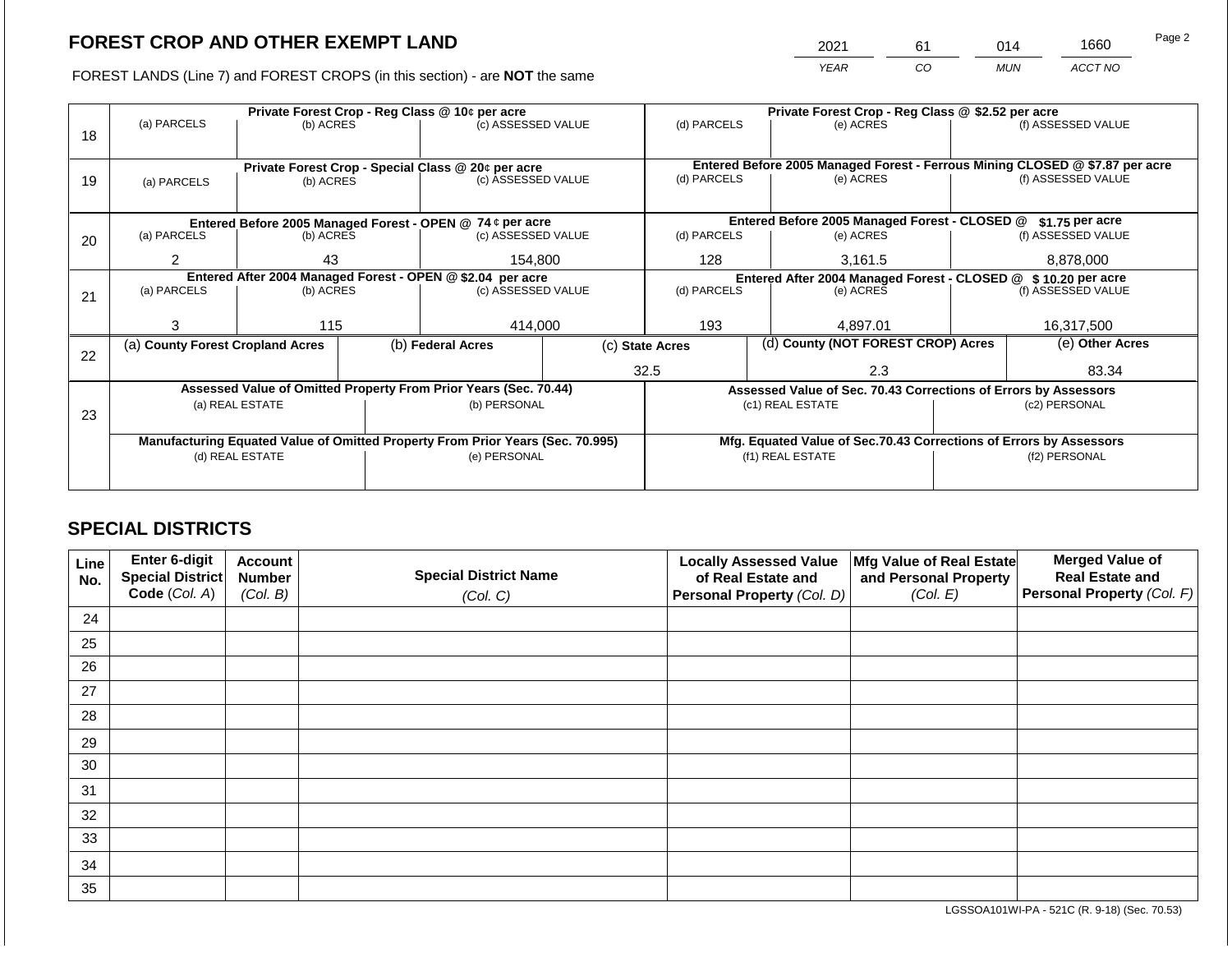|             | <b>SCHOOL DISTRICTS</b>                                  |                                             |                                                         | 2021<br>014<br>61<br>1660                                                         |                                                                      |                                                                                |
|-------------|----------------------------------------------------------|---------------------------------------------|---------------------------------------------------------|-----------------------------------------------------------------------------------|----------------------------------------------------------------------|--------------------------------------------------------------------------------|
|             |                                                          |                                             |                                                         | <b>YEAR</b>                                                                       | CO                                                                   | ACCT NO<br><b>MUN</b>                                                          |
| Line<br>No. | Enter 6-digit<br><b>School District</b><br>Code (Col. A) | <b>Account</b><br><b>Number</b><br>(Col. B) | <b>School District Name</b><br>(Col. C)                 | <b>Locally Assessed Value</b><br>of Real Estate and<br>Personal Property (Col. D) | <b>Mfg Value of Real Estate</b><br>and Personal Property<br>(Col. E) | <b>Merged Value of</b><br><b>Real Estate and</b><br>Personal Property (Col. F) |
|             | A. SCHOOL DISTRICTS (K-8 and K-12)                       |                                             |                                                         |                                                                                   |                                                                      |                                                                                |
| 36          | 610154                                                   | 0358                                        | SCH D OF ARCADIA                                        | 412,200                                                                           |                                                                      | 412,200                                                                        |
| 37          | 610485                                                   | 0359                                        | SCH D OF BLAIR-TAYLOR                                   | 74,631,875                                                                        |                                                                      | 74,631,875                                                                     |
| 38          | 612009                                                   | 0361                                        | SCH D OF GALESVILLE-ETTRICK                             | 77,035,513                                                                        |                                                                      | 77,035,513                                                                     |
| 39          |                                                          |                                             |                                                         |                                                                                   |                                                                      |                                                                                |
| 40          |                                                          |                                             |                                                         |                                                                                   |                                                                      |                                                                                |
| 41          |                                                          |                                             |                                                         |                                                                                   |                                                                      |                                                                                |
| 42          |                                                          |                                             |                                                         |                                                                                   |                                                                      |                                                                                |
| 43          |                                                          |                                             |                                                         |                                                                                   |                                                                      |                                                                                |
| 44          |                                                          |                                             |                                                         |                                                                                   |                                                                      |                                                                                |
| 45          |                                                          |                                             |                                                         |                                                                                   |                                                                      |                                                                                |
| 46          |                                                          |                                             |                                                         |                                                                                   |                                                                      |                                                                                |
| 47<br>48    |                                                          |                                             |                                                         |                                                                                   |                                                                      |                                                                                |
| 49          |                                                          |                                             |                                                         |                                                                                   |                                                                      |                                                                                |
| 50          |                                                          |                                             | TOTAL ASSESSED VALUE OF SCHOOL DISTRICTS (K-8 and K-12) | 152,079,588                                                                       |                                                                      | 152,079,588                                                                    |
|             | <b>B. UNION HIGH SCHOOL DISTRICTS</b>                    |                                             |                                                         |                                                                                   |                                                                      |                                                                                |
| 51          |                                                          |                                             |                                                         |                                                                                   |                                                                      |                                                                                |
| 52          |                                                          |                                             |                                                         |                                                                                   |                                                                      |                                                                                |
| 53          |                                                          |                                             |                                                         |                                                                                   |                                                                      |                                                                                |
| 54          |                                                          |                                             |                                                         |                                                                                   |                                                                      |                                                                                |
| 55          |                                                          |                                             | TOTAL ASSESSED VALUE OF UNION HIGH SCHOOLS              |                                                                                   |                                                                      |                                                                                |
|             | <b>TECHNICAL COLLEGE DISTRICTS</b><br>C.                 |                                             |                                                         |                                                                                   |                                                                      |                                                                                |
| 56          | 000200                                                   | 0002                                        | WESTERN TECHNICAL COLLEGE LACR                          | 152,079,588                                                                       |                                                                      | 152,079,588                                                                    |
| 57          |                                                          |                                             |                                                         |                                                                                   |                                                                      |                                                                                |
| 58          |                                                          |                                             |                                                         |                                                                                   |                                                                      |                                                                                |
| 59          |                                                          |                                             | TOTAL ASSESSED VALUE OF TECHNICAL COLLEGES              | 152,079,588                                                                       |                                                                      | 152,079,588                                                                    |

| Name                  |                                   | Title | Submission date  |  |  |
|-----------------------|-----------------------------------|-------|------------------|--|--|
| <b>NICK J GAMROTH</b> |                                   |       | 2021<br>08<br>44 |  |  |
| Phone                 | Email address                     |       |                  |  |  |
| 715<br>538 -<br>2311  | NICK.GAMROTH@CO.TREMPEALEAU.WI.US |       |                  |  |  |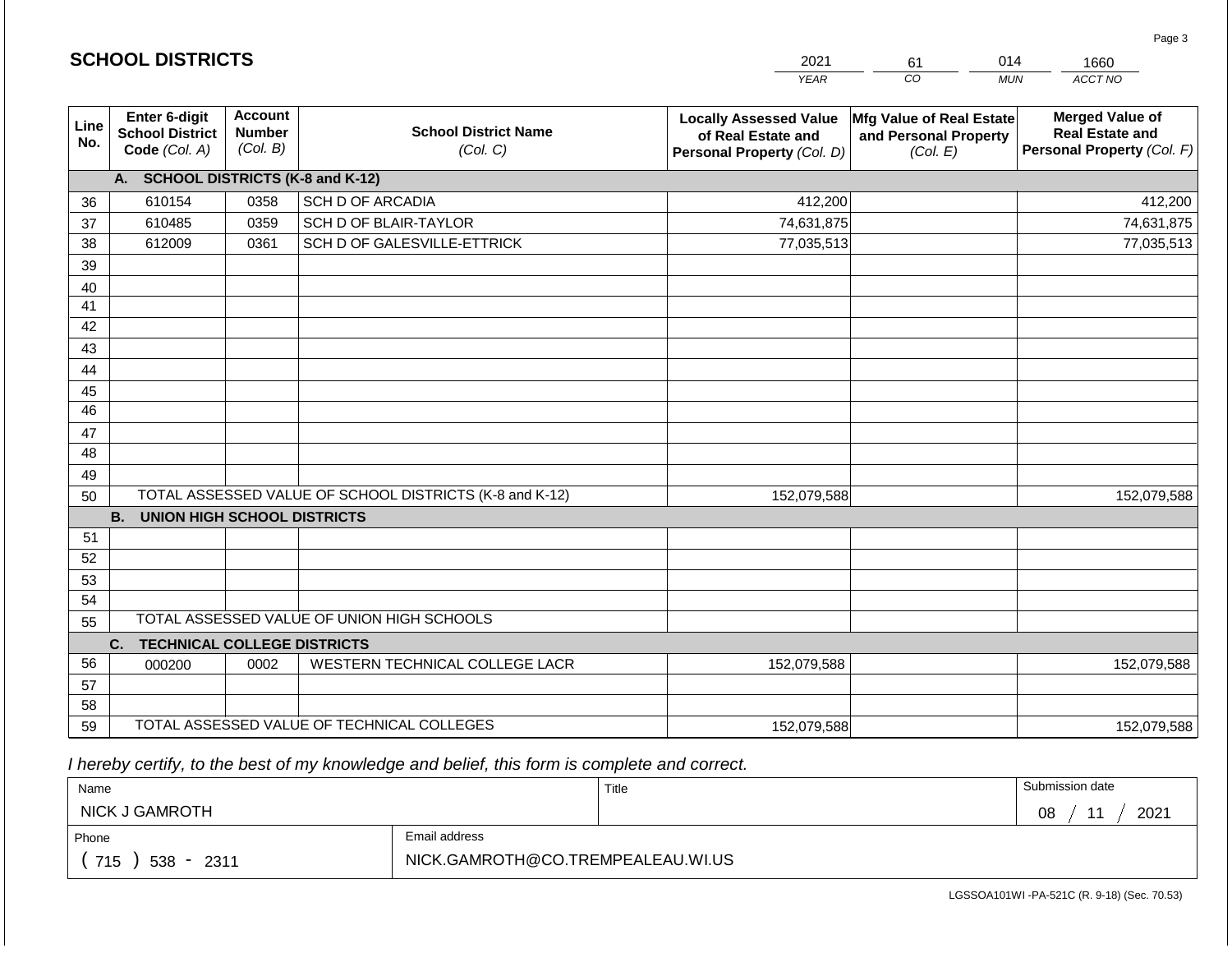- Each municipality's SOA is completed after the Board of Review and includes any changes made to the locally assessed values, under state law (sec. 70.53, Wis. Stats.)
- The Wisconsin Department of Revenue (DOR) merges the locally assessed values with the state assessed manufacturing values
- DOR provides the information regarding district names and codes. If a district is not listed, contact DOR.

Note: If you submit an amended SOA to DOR after your municipality's SOA is equated and posted to our website, we will process the SOA. However, DOR will not recalculate the *aggregate ratio or update the final SOA posted on our website. You should use the corrected values to calculate your tax rates.*

#### **Page 1: Real Estate and Personal Property**

- Lines 1-9 assessed real estate values, parcel counts and acres by classification
- Lines 10-15 assessed personal property values and number of accounts by class
- Line 16 aggregate assessed value of all property subject to general property; use to calculate tax rates. Note: This line equals the total assessed value of K-8 and K-12 school districts (Line 50) and total assessed value of technical colleges (Line 59).
- Remarks assessment ratio used to calculate estimated fair market value on property tax bills

#### **Page 2: Forest Crop, Other Exempt Land and Special Districts**

- Lines 18-21 private forest crop and managed forest lands assessed values
- Line  $22 -$  tax exempt land acres
- Line 23 prior years assessed value of omitted property under sec. 70.44 and correction of errors under sec. 70.43 shown by locally assessed or manufacturing real estate and personal property. Note: If there is an amount on this line, report the corresponding tax in the Statement of Taxes, Sections J or K.
- Lines 24-35 special district assessed values. These values are used to calculate tax rates for the special districts.

#### **Page 3: School Districts**

- Lines 36-50 school districts (K-8 and K-12) assessed values. These values are used to calculate tax rates for school districts.
- Lines 51-55 union high school district assessed values. These values are used to calculate tax rates for union high school districts.
- Lines 56-59 technical college assessed values. These values are used to calculate tax rates for technical colleges.

If you have questions: Email: lgs@wisconsin.gov

 Phone: (608) 266-2569 or (608) 264-6892 Fax: (608) 264-6887

PO BOX 52, 22734 WEST AVE PO BOX 52, 22734 WEST AVE ETTRICK, WI 54627 - 0052 ETTRICK, WI 54627 - 0052TOWN OF ETTRICK KARA NOREN<br>TOWN OF ETTRICK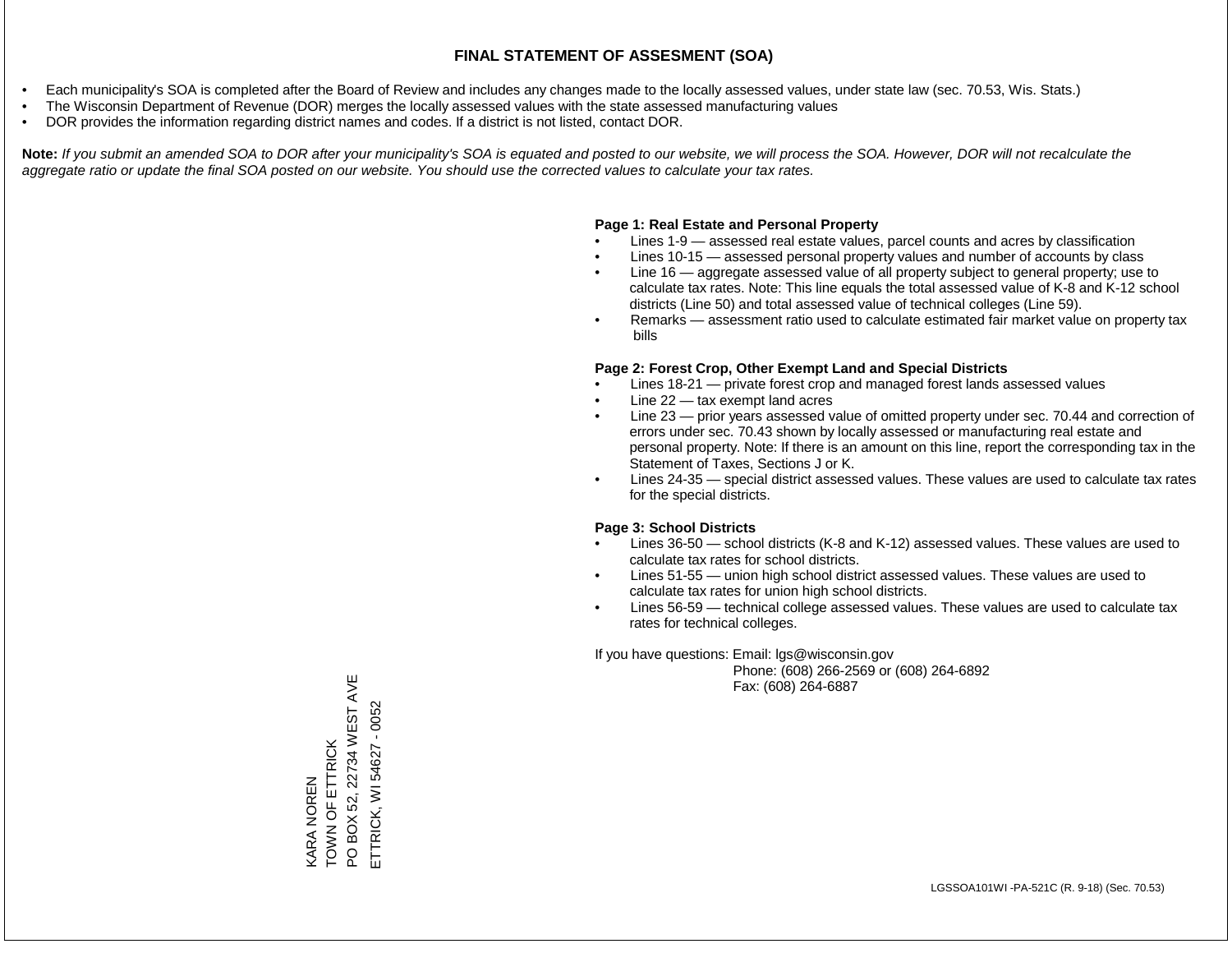**FINAL - EQUATED**

| 61          | 016   | 1661    |
|-------------|-------|---------|
| $($ . $($ ) | MI IN | ACCT NO |

This is an Amended Return

Page 1

|                | <b>FOR</b>                                                              | TOWN OF<br>OF.                                                                                                                                                                               | <b>GALE</b>              |                           | <b>TREMPEALEAU COUNTY</b>           |                         |                      |                     |
|----------------|-------------------------------------------------------------------------|----------------------------------------------------------------------------------------------------------------------------------------------------------------------------------------------|--------------------------|---------------------------|-------------------------------------|-------------------------|----------------------|---------------------|
|                |                                                                         | Town - Village - City                                                                                                                                                                        | <b>Municipality Name</b> |                           | <b>County Name</b>                  |                         |                      |                     |
|                |                                                                         | <b>REAL ESTATE</b>                                                                                                                                                                           |                          | PARCEL COUNT              | NO. OF ACRES                        | <b>VALUE OF</b>         | <b>VALUE OF</b>      | TOTAL VALUE OF LAND |
| Line<br>No.    |                                                                         | (See Lines 18 - 22 for<br>other Real Estate)                                                                                                                                                 |                          | TOTAL LAND   IMPROVEMENTS | <b>WHOLE</b><br><b>NUMBERS ONLY</b> | <b>LAND</b>             | <b>IMPROVEMENTS</b>  | AND IMPROVEMENTS    |
|                |                                                                         |                                                                                                                                                                                              | (Col. A)                 | (Col. B)                  | (Col. C)                            | (Col. D)                | (Col. E)             | (Col. F)            |
| $\mathbf{1}$   |                                                                         | <b>RESIDENTIAL - Class 1</b>                                                                                                                                                                 | 778                      | 674                       | 1,837                               | 17,322,300              | 116,540,800          | 133,863,100         |
| $\overline{c}$ |                                                                         | <b>COMMERCIAL - Class 2</b>                                                                                                                                                                  | 38                       | 30                        | 123                                 | 1,367,500               | 9,068,500            | 10,436,000          |
| $\mathbf{3}$   |                                                                         | MANUFACTURING - Class 3                                                                                                                                                                      | 3                        | $\overline{2}$            | 16                                  | 123,900                 | 551,800              | 675,700             |
| 4              |                                                                         | <b>AGRICULTURAL - Class 4</b>                                                                                                                                                                | 1,096                    |                           | 16,335                              | 2,550,950               |                      | 2,550,950           |
| 5              |                                                                         | <b>UNDEVELOPED - Class 5</b>                                                                                                                                                                 | 409                      |                           | 1,691                               | 1,412,000               |                      | 1,412,000           |
| 6              |                                                                         | AGRICULTURAL FOREST - Class 5m                                                                                                                                                               | 643                      |                           | 8,216                               | 13,821,600              |                      | 13,821,600          |
| $\overline{7}$ |                                                                         | FOREST LANDS - Class 6                                                                                                                                                                       | 326                      |                           | 4,663                               | 14,383,825              |                      | 14,383,825          |
| 8              |                                                                         | OTHER - Class 7                                                                                                                                                                              | 101                      | 113                       | 245                                 | 1,710,000               | 13,952,100           | 15,662,100          |
| 9              |                                                                         | TOTAL - ALL COLUMNS                                                                                                                                                                          | 3,394                    | 819                       | 33,126                              | 52,692,075              | 140,113,200          | 192,805,275         |
| 10             |                                                                         | NUMBER OF PERSONAL PROPERTY ACCOUNTS IN ROLL                                                                                                                                                 |                          |                           | 20                                  | <b>LOCALLY ASSESSED</b> | <b>MANUFACTURING</b> | <b>MERGED</b>       |
| 11             |                                                                         | BOATS AND OTHER WATERCRAFT NOT EXEMPT - Code 1                                                                                                                                               |                          |                           |                                     | 0                       | $\mathbf 0$          | $\Omega$            |
| 12             |                                                                         | MACHINERY, TOOLS AND PATTERNS - Code 2                                                                                                                                                       |                          |                           |                                     |                         | 34,600               | 34,600              |
| 13             |                                                                         | FURNITURE, FIXTURES AND EQUIPMENT - Code 3                                                                                                                                                   |                          |                           |                                     | 405,700                 | 2,900                | 408,600             |
| 14             |                                                                         | ALL OTHER PERSONAL PROPERTY NOT EXEMPT - Codes 4A, 4B, 4C                                                                                                                                    |                          |                           |                                     | 175,000                 | 400                  | 175,400             |
| 15             | TOTAL OF PERSONAL PROPERTY NOT EXEMPT (Total of Lines 11-14)<br>580,700 |                                                                                                                                                                                              |                          |                           |                                     |                         | 37,900               | 618,600             |
| 16             |                                                                         | AGGREGATE ASSESSED VALUE OF ALL PROPERTY SUBJECT TO THE GENERAL PROPERTY TAX (Total of Lines 9F and 15F)<br>MUST EQUAL TOTAL VALUE OF THE SCHOOL DISTRICTS (K-12 PLUS K-8) - Line 50, Col. F |                          |                           |                                     |                         |                      | 193,423,875         |
| 17             |                                                                         | <b>BOARD OF REVIEW</b>                                                                                                                                                                       |                          |                           | Name of Assessor                    | Telephone #             |                      |                     |
|                | DATE OF FINAL ADJOURNMENT<br><b>KEVIN IRWIN</b><br>06/21/2021           |                                                                                                                                                                                              |                          |                           |                                     |                         |                      | (715) 836-0966      |

REMARKS

The Assessment Ratio to be used in calculating the estimated Fair Market Value on tax bills for this tax district is .957184186

This ratio should be used to convert assessed values to "Calculate Equalized Values" in Step 1 of the Lottery and Gaming Credit Calculations.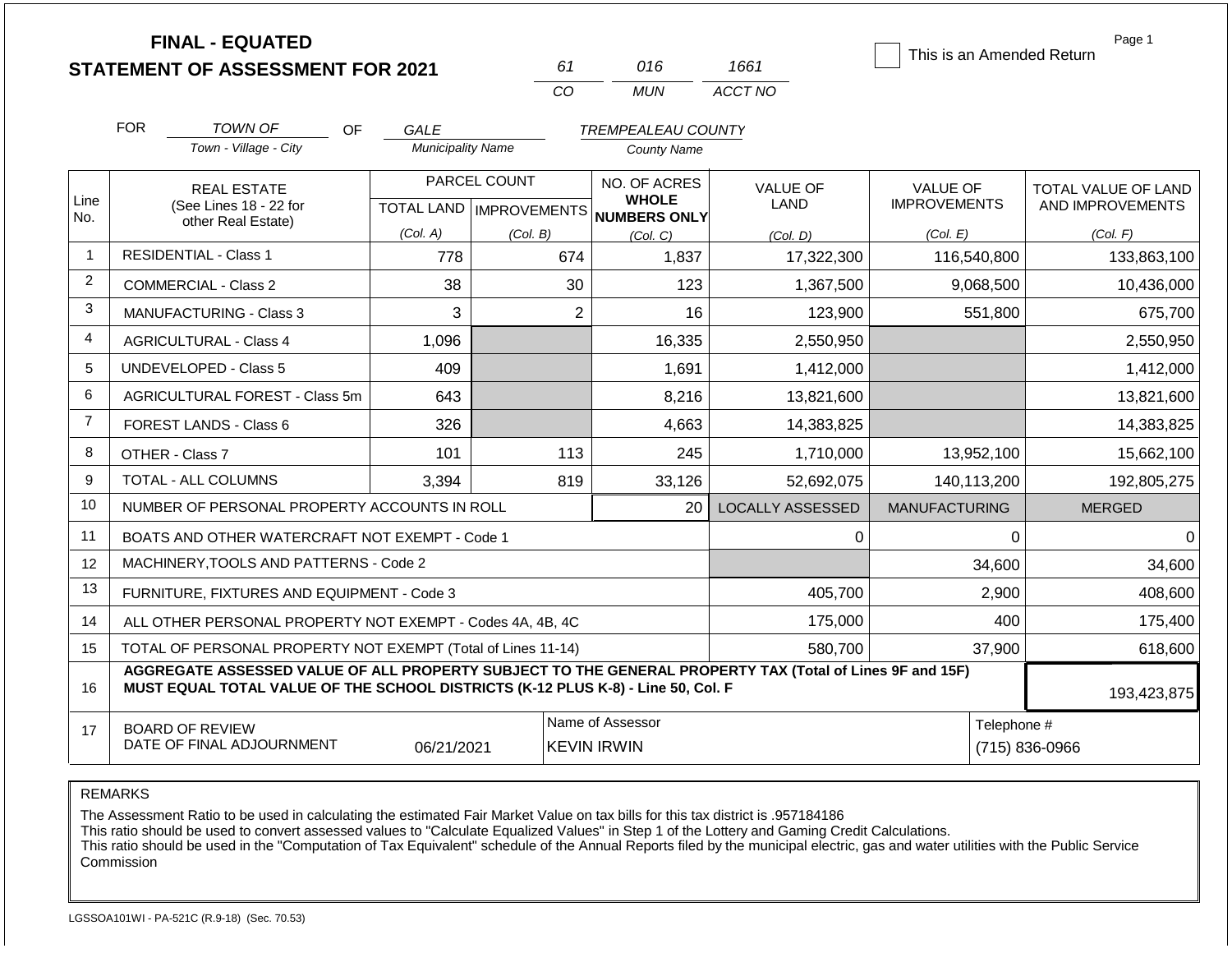2021 61 016 1661

FOREST LANDS (Line 7) and FOREST CROPS (in this section) - are **NOT** the same *YEAR CO MUN ACCT NO*

|    | Private Forest Crop - Reg Class @ 10¢ per acre                                                    |                 |  |                                                                          |                                                                | Private Forest Crop - Reg Class @ \$2.52 per acre |  |                                                                    |                    |                                                                              |
|----|---------------------------------------------------------------------------------------------------|-----------------|--|--------------------------------------------------------------------------|----------------------------------------------------------------|---------------------------------------------------|--|--------------------------------------------------------------------|--------------------|------------------------------------------------------------------------------|
| 18 | (a) PARCELS                                                                                       | (b) ACRES       |  | (c) ASSESSED VALUE                                                       |                                                                | (d) PARCELS                                       |  | (e) ACRES                                                          |                    | (f) ASSESSED VALUE                                                           |
|    |                                                                                                   |                 |  |                                                                          |                                                                |                                                   |  |                                                                    |                    |                                                                              |
|    |                                                                                                   |                 |  |                                                                          |                                                                |                                                   |  |                                                                    |                    | Entered Before 2005 Managed Forest - Ferrous Mining CLOSED @ \$7.87 per acre |
| 19 | (a) PARCELS                                                                                       | (b) ACRES       |  | Private Forest Crop - Special Class @ 20¢ per acre<br>(c) ASSESSED VALUE |                                                                | (d) PARCELS                                       |  | (e) ACRES                                                          |                    | (f) ASSESSED VALUE                                                           |
|    |                                                                                                   |                 |  |                                                                          |                                                                |                                                   |  |                                                                    |                    |                                                                              |
|    |                                                                                                   |                 |  |                                                                          |                                                                |                                                   |  |                                                                    |                    |                                                                              |
|    |                                                                                                   |                 |  | Entered Before 2005 Managed Forest - OPEN @ 74 ¢ per acre                |                                                                |                                                   |  | Entered Before 2005 Managed Forest - CLOSED @                      |                    | $$1.75$ per acre                                                             |
| 20 | (a) PARCELS                                                                                       | (b) ACRES       |  | (c) ASSESSED VALUE                                                       |                                                                | (d) PARCELS                                       |  | (e) ACRES                                                          |                    | (f) ASSESSED VALUE                                                           |
|    | $\overline{2}$                                                                                    | 19              |  | 32,300                                                                   |                                                                | 67                                                |  | 1,695.67                                                           |                    | 4,711,600                                                                    |
|    |                                                                                                   |                 |  |                                                                          |                                                                |                                                   |  |                                                                    |                    |                                                                              |
|    | Entered After 2004 Managed Forest - OPEN @ \$2.04 per acre                                        |                 |  |                                                                          | Entered After 2004 Managed Forest - CLOSED @ \$ 10.20 per acre |                                                   |  |                                                                    |                    |                                                                              |
| 21 | (a) PARCELS                                                                                       | (b) ACRES       |  | (c) ASSESSED VALUE                                                       |                                                                | (d) PARCELS                                       |  | (e) ACRES                                                          | (f) ASSESSED VALUE |                                                                              |
|    |                                                                                                   |                 |  |                                                                          |                                                                |                                                   |  |                                                                    |                    |                                                                              |
|    |                                                                                                   |                 |  |                                                                          |                                                                | 139                                               |  | 3.251.54                                                           |                    | 8,590,400                                                                    |
|    | (a) County Forest Cropland Acres                                                                  |                 |  | (b) Federal Acres                                                        |                                                                | (c) State Acres                                   |  | (d) County (NOT FOREST CROP) Acres                                 |                    | (e) Other Acres                                                              |
| 22 |                                                                                                   |                 |  |                                                                          |                                                                |                                                   |  |                                                                    |                    |                                                                              |
|    |                                                                                                   |                 |  |                                                                          |                                                                | 162.44                                            |  | 36.05                                                              |                    | 322.42                                                                       |
|    |                                                                                                   |                 |  | Assessed Value of Omitted Property From Prior Years (Sec. 70.44)         |                                                                |                                                   |  | Assessed Value of Sec. 70.43 Corrections of Errors by Assessors    |                    |                                                                              |
|    |                                                                                                   | (a) REAL ESTATE |  | (b) PERSONAL                                                             |                                                                |                                                   |  | (c1) REAL ESTATE                                                   |                    | (c2) PERSONAL                                                                |
| 23 |                                                                                                   |                 |  |                                                                          |                                                                |                                                   |  |                                                                    |                    |                                                                              |
|    |                                                                                                   |                 |  |                                                                          |                                                                |                                                   |  | Mfg. Equated Value of Sec.70.43 Corrections of Errors by Assessors |                    |                                                                              |
|    | Manufacturing Equated Value of Omitted Property From Prior Years (Sec. 70.995)<br>(d) REAL ESTATE |                 |  | (e) PERSONAL                                                             |                                                                |                                                   |  | (f1) REAL ESTATE                                                   | (f2) PERSONAL      |                                                                              |
|    |                                                                                                   |                 |  |                                                                          |                                                                |                                                   |  |                                                                    |                    |                                                                              |
|    |                                                                                                   |                 |  |                                                                          |                                                                |                                                   |  |                                                                    |                    |                                                                              |

## **SPECIAL DISTRICTS**

| Line<br>No. | <b>Enter 6-digit</b><br>Special District<br>Code (Col. A) | <b>Account</b><br><b>Number</b><br>(Col. B) | <b>Special District Name</b><br>(Col. C)  | <b>Locally Assessed Value</b><br>of Real Estate and<br>Personal Property (Col. D) | Mfg Value of Real Estate<br>and Personal Property<br>(Col. E) | <b>Merged Value of</b><br><b>Real Estate and</b><br>Personal Property (Col. F) |
|-------------|-----------------------------------------------------------|---------------------------------------------|-------------------------------------------|-----------------------------------------------------------------------------------|---------------------------------------------------------------|--------------------------------------------------------------------------------|
| 24          | 618060                                                    | 0392                                        | LAKE MARINUKA PUBLIC PRO & REHAB DISTRICT | 192,710,275                                                                       | 713,600                                                       | 193,423,875                                                                    |
| 25          |                                                           |                                             |                                           |                                                                                   |                                                               |                                                                                |
| 26          |                                                           |                                             |                                           |                                                                                   |                                                               |                                                                                |
| 27          |                                                           |                                             |                                           |                                                                                   |                                                               |                                                                                |
| 28          |                                                           |                                             |                                           |                                                                                   |                                                               |                                                                                |
| 29          |                                                           |                                             |                                           |                                                                                   |                                                               |                                                                                |
| 30          |                                                           |                                             |                                           |                                                                                   |                                                               |                                                                                |
| 31          |                                                           |                                             |                                           |                                                                                   |                                                               |                                                                                |
| 32          |                                                           |                                             |                                           |                                                                                   |                                                               |                                                                                |
| 33          |                                                           |                                             |                                           |                                                                                   |                                                               |                                                                                |
| 34          |                                                           |                                             |                                           |                                                                                   |                                                               |                                                                                |
| 35          |                                                           |                                             |                                           |                                                                                   |                                                               |                                                                                |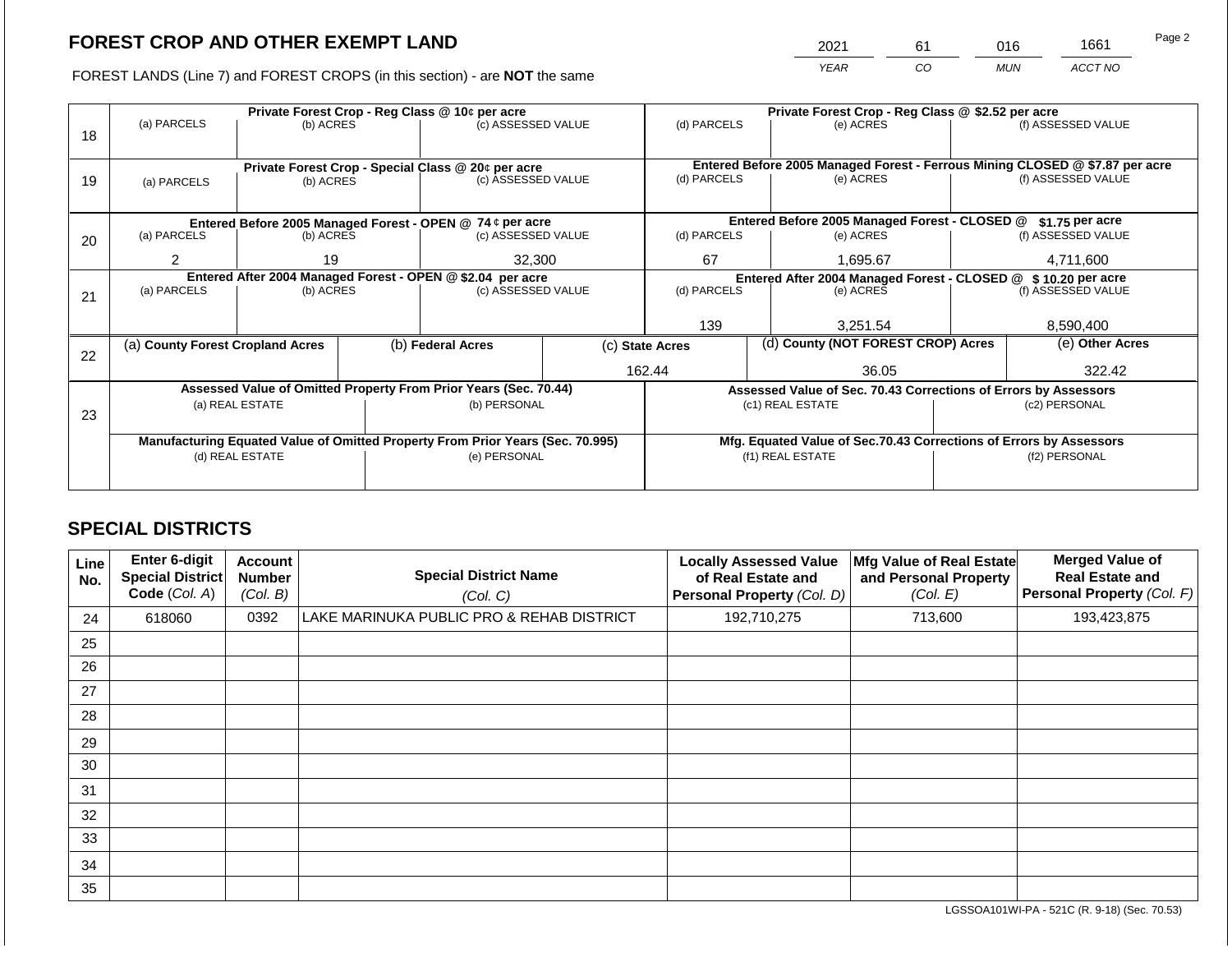|                       | <b>SCHOOL DISTRICTS</b>                                  |                                             |                                                         | 2021                                                                              | 016<br>61<br>1661                                             |                                                                                |  |
|-----------------------|----------------------------------------------------------|---------------------------------------------|---------------------------------------------------------|-----------------------------------------------------------------------------------|---------------------------------------------------------------|--------------------------------------------------------------------------------|--|
|                       |                                                          |                                             |                                                         | <b>YEAR</b>                                                                       | CO<br><b>MUN</b>                                              | ACCT NO                                                                        |  |
| Line<br>No.           | Enter 6-digit<br><b>School District</b><br>Code (Col. A) | <b>Account</b><br><b>Number</b><br>(Col. B) | <b>School District Name</b><br>(Col. C)                 | <b>Locally Assessed Value</b><br>of Real Estate and<br>Personal Property (Col. D) | Mfg Value of Real Estate<br>and Personal Property<br>(Col. E) | <b>Merged Value of</b><br><b>Real Estate and</b><br>Personal Property (Col. F) |  |
|                       | A. SCHOOL DISTRICTS (K-8 and K-12)                       |                                             |                                                         |                                                                                   |                                                               |                                                                                |  |
| 36                    | 610154                                                   | 0358                                        | <b>SCH D OF ARCADIA</b>                                 | 3,300                                                                             |                                                               | 3,300                                                                          |  |
| 37                    | 612009                                                   | 0361                                        | SCH D OF GALESVILLE-ETTRICK                             | 192,706,975                                                                       | 713,600                                                       | 193,420,575                                                                    |  |
| 38                    |                                                          |                                             |                                                         |                                                                                   |                                                               |                                                                                |  |
| 39                    |                                                          |                                             |                                                         |                                                                                   |                                                               |                                                                                |  |
| 40                    |                                                          |                                             |                                                         |                                                                                   |                                                               |                                                                                |  |
| 41                    |                                                          |                                             |                                                         |                                                                                   |                                                               |                                                                                |  |
| 42                    |                                                          |                                             |                                                         |                                                                                   |                                                               |                                                                                |  |
| 43                    |                                                          |                                             |                                                         |                                                                                   |                                                               |                                                                                |  |
| 44                    |                                                          |                                             |                                                         |                                                                                   |                                                               |                                                                                |  |
| 45<br>$\overline{46}$ |                                                          |                                             |                                                         |                                                                                   |                                                               |                                                                                |  |
| 47                    |                                                          |                                             |                                                         |                                                                                   |                                                               |                                                                                |  |
| 48                    |                                                          |                                             |                                                         |                                                                                   |                                                               |                                                                                |  |
| 49                    |                                                          |                                             |                                                         |                                                                                   |                                                               |                                                                                |  |
| 50                    |                                                          |                                             | TOTAL ASSESSED VALUE OF SCHOOL DISTRICTS (K-8 and K-12) | 192,710,275                                                                       | 713,600                                                       | 193,423,875                                                                    |  |
|                       | <b>B.</b><br><b>UNION HIGH SCHOOL DISTRICTS</b>          |                                             |                                                         |                                                                                   |                                                               |                                                                                |  |
| 51                    |                                                          |                                             |                                                         |                                                                                   |                                                               |                                                                                |  |
| 52                    |                                                          |                                             |                                                         |                                                                                   |                                                               |                                                                                |  |
| 53                    |                                                          |                                             |                                                         |                                                                                   |                                                               |                                                                                |  |
| 54                    |                                                          |                                             |                                                         |                                                                                   |                                                               |                                                                                |  |
| 55                    |                                                          |                                             | TOTAL ASSESSED VALUE OF UNION HIGH SCHOOLS              |                                                                                   |                                                               |                                                                                |  |
|                       | C.<br><b>TECHNICAL COLLEGE DISTRICTS</b>                 |                                             |                                                         |                                                                                   |                                                               |                                                                                |  |
| 56                    | 000200                                                   | 0002                                        | WESTERN TECHNICAL COLLEGE LACR                          | 192,710,275                                                                       | 713,600                                                       | 193,423,875                                                                    |  |
| 57                    |                                                          |                                             |                                                         |                                                                                   |                                                               |                                                                                |  |
| 58                    |                                                          |                                             |                                                         |                                                                                   |                                                               |                                                                                |  |
| 59                    |                                                          |                                             | TOTAL ASSESSED VALUE OF TECHNICAL COLLEGES              | 192,710,275                                                                       | 713,600                                                       | 193,423,875                                                                    |  |

**SCHOOL DISTRICTS**

| Name                  |                                   | Title | Submission date  |  |  |  |
|-----------------------|-----------------------------------|-------|------------------|--|--|--|
| <b>NICK J GAMROTH</b> |                                   |       | 2021<br>07<br>06 |  |  |  |
| Phone                 | Email address                     |       |                  |  |  |  |
| 715<br>$538 - 2311$   | NICK.GAMROTH@CO.TREMPEALEAU.WI.US |       |                  |  |  |  |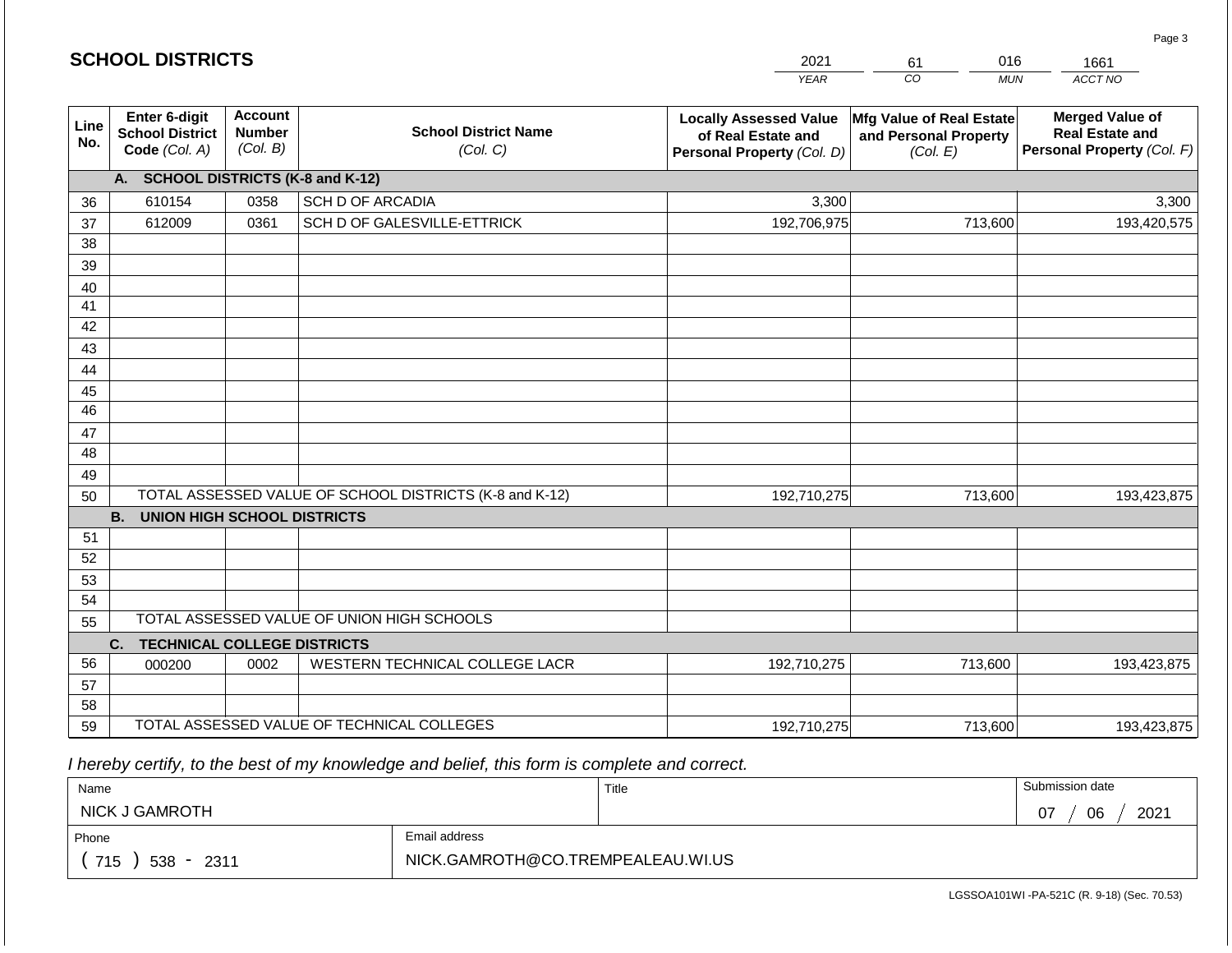- Each municipality's SOA is completed after the Board of Review and includes any changes made to the locally assessed values, under state law (sec. 70.53, Wis. Stats.)
- The Wisconsin Department of Revenue (DOR) merges the locally assessed values with the state assessed manufacturing values
- DOR provides the information regarding district names and codes. If a district is not listed, contact DOR.

Note: If you submit an amended SOA to DOR after your municipality's SOA is equated and posted to our website, we will process the SOA. However, DOR will not recalculate the *aggregate ratio or update the final SOA posted on our website. You should use the corrected values to calculate your tax rates.*

#### **Page 1: Real Estate and Personal Property**

- Lines 1-9 assessed real estate values, parcel counts and acres by classification
- Lines 10-15 assessed personal property values and number of accounts by class
- Line 16 aggregate assessed value of all property subject to general property; use to calculate tax rates. Note: This line equals the total assessed value of K-8 and K-12 school districts (Line 50) and total assessed value of technical colleges (Line 59).
- Remarks assessment ratio used to calculate estimated fair market value on property tax bills

#### **Page 2: Forest Crop, Other Exempt Land and Special Districts**

- Lines 18-21 private forest crop and managed forest lands assessed values
- Line  $22 -$  tax exempt land acres
- Line 23 prior years assessed value of omitted property under sec. 70.44 and correction of errors under sec. 70.43 shown by locally assessed or manufacturing real estate and personal property. Note: If there is an amount on this line, report the corresponding tax in the Statement of Taxes, Sections J or K.
- Lines 24-35 special district assessed values. These values are used to calculate tax rates for the special districts.

#### **Page 3: School Districts**

- Lines 36-50 school districts (K-8 and K-12) assessed values. These values are used to calculate tax rates for school districts.
- Lines 51-55 union high school district assessed values. These values are used to calculate tax rates for union high school districts.
- Lines 56-59 technical college assessed values. These values are used to calculate tax rates for technical colleges.

If you have questions: Email: lgs@wisconsin.gov

 Phone: (608) 266-2569 or (608) 264-6892 Fax: (608) 264-6887

GALESVILLE, WI 54630 - 8276 GALESVILLE, WI 54630 - 8276SUE HENDERSON<br>TOWN OF GALE<br>N18700 TRIM RD SUE HENDERSON TOWN OF GALE N18700 TRIM RD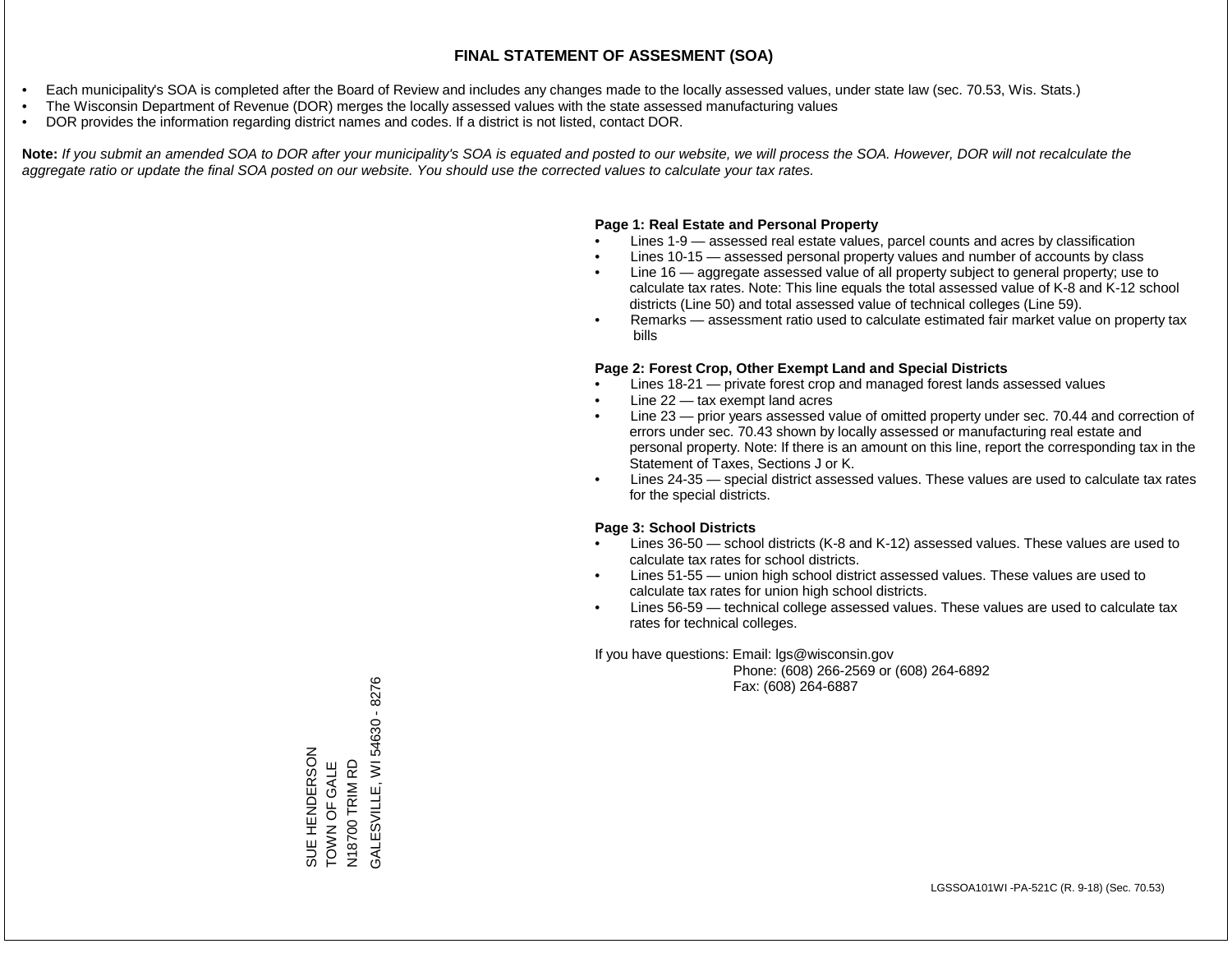**FINAL - EQUATED**

|          | າ1ຂ                  | S62                    |  |
|----------|----------------------|------------------------|--|
| $\cdots$ | <b>INI</b><br>11 A I | NO.<br>ACCT.<br>.<br>. |  |

This is an Amended Return

Page 1

|                |                                                                                                                                                                                                            |                                              |                                  | CO                           | <b>MUN</b>                | ACCT NO                 |                      |                     |  |
|----------------|------------------------------------------------------------------------------------------------------------------------------------------------------------------------------------------------------------|----------------------------------------------|----------------------------------|------------------------------|---------------------------|-------------------------|----------------------|---------------------|--|
|                | <b>FOR</b>                                                                                                                                                                                                 | <b>TOWN OF</b><br><b>OF</b>                  | <b>HALE</b>                      |                              | <b>TREMPEALEAU COUNTY</b> |                         |                      |                     |  |
|                |                                                                                                                                                                                                            | Town - Village - City                        | <b>Municipality Name</b>         |                              | <b>County Name</b>        |                         |                      |                     |  |
|                |                                                                                                                                                                                                            | <b>REAL ESTATE</b>                           |                                  | PARCEL COUNT                 | NO. OF ACRES              | <b>VALUE OF</b>         | VALUE OF             | TOTAL VALUE OF LAND |  |
| Line<br>No.    | (See Lines 18 - 22 for                                                                                                                                                                                     |                                              | <b>TOTAL LAND   IMPROVEMENTS</b> | <b>WHOLE</b><br>NUMBERS ONLY | <b>LAND</b>               | <b>IMPROVEMENTS</b>     | AND IMPROVEMENTS     |                     |  |
|                | other Real Estate)                                                                                                                                                                                         |                                              | (Col. A)                         | (Col. B)                     | (Col, C)                  | (Col. D)                | (Col. E)             | (Col. F)            |  |
| $\mathbf{1}$   |                                                                                                                                                                                                            | <b>RESIDENTIAL - Class 1</b>                 | 438                              | 396                          | 718                       | 3,711,000               | 46,818,300           | 50,529,300          |  |
| $\overline{2}$ |                                                                                                                                                                                                            | <b>COMMERCIAL - Class 2</b>                  | 18                               | 16                           | 21                        | 148,000                 | 1,238,000            | 1,386,000           |  |
| 3              |                                                                                                                                                                                                            | <b>MANUFACTURING - Class 3</b>               | 0                                | 0                            | $\Omega$                  | 0                       | 0                    |                     |  |
| 4              |                                                                                                                                                                                                            | <b>AGRICULTURAL - Class 4</b>                | 1,294                            |                              | 26,094                    | 3,414,400               |                      | 3,414,400           |  |
| 5              |                                                                                                                                                                                                            | <b>UNDEVELOPED - Class 5</b>                 | 809                              |                              | 3,968                     | 3,243,200               |                      | 3,243,200           |  |
| 6              | <b>AGRICULTURAL FOREST - Class 5m</b>                                                                                                                                                                      |                                              | 645                              |                              | 6,481                     | 9,551,200               |                      | 9,551,200           |  |
| $\overline{7}$ | FOREST LANDS - Class 6                                                                                                                                                                                     |                                              | 166                              |                              | 1,595                     | 4,584,700               |                      | 4,584,700           |  |
| 8              |                                                                                                                                                                                                            | OTHER - Class 7                              | 171                              | 166                          | 318                       | 1,571,900               | 16,534,150           | 18,106,050          |  |
| 9              | TOTAL - ALL COLUMNS                                                                                                                                                                                        |                                              | 3,541                            | 578                          | 39,195                    | 26,224,400              | 64,590,450           | 90,814,850          |  |
| 10             |                                                                                                                                                                                                            | NUMBER OF PERSONAL PROPERTY ACCOUNTS IN ROLL |                                  |                              | 22                        | <b>LOCALLY ASSESSED</b> | <b>MANUFACTURING</b> | <b>MERGED</b>       |  |
| 11             | BOATS AND OTHER WATERCRAFT NOT EXEMPT - Code 1<br>0<br>0                                                                                                                                                   |                                              |                                  |                              |                           |                         |                      |                     |  |
| 12             | MACHINERY, TOOLS AND PATTERNS - Code 2<br>0                                                                                                                                                                |                                              |                                  |                              |                           |                         |                      |                     |  |
| 13             | 0<br>FURNITURE, FIXTURES AND EQUIPMENT - Code 3<br>21,400<br>21,400                                                                                                                                        |                                              |                                  |                              |                           |                         |                      |                     |  |
| 14             | 0<br>350,400<br>350,400<br>ALL OTHER PERSONAL PROPERTY NOT EXEMPT - Codes 4A, 4B, 4C                                                                                                                       |                                              |                                  |                              |                           |                         |                      |                     |  |
| 15             | TOTAL OF PERSONAL PROPERTY NOT EXEMPT (Total of Lines 11-14)<br>371,800<br>0<br>371,800                                                                                                                    |                                              |                                  |                              |                           |                         |                      |                     |  |
| 16             | AGGREGATE ASSESSED VALUE OF ALL PROPERTY SUBJECT TO THE GENERAL PROPERTY TAX (Total of Lines 9F and 15F)<br>MUST EQUAL TOTAL VALUE OF THE SCHOOL DISTRICTS (K-12 PLUS K-8) - Line 50, Col. F<br>91,186,650 |                                              |                                  |                              |                           |                         |                      |                     |  |
| 17             |                                                                                                                                                                                                            | <b>BOARD OF REVIEW</b>                       |                                  |                              | Name of Assessor          |                         | Telephone #          |                     |  |
|                |                                                                                                                                                                                                            | DATE OF FINAL ADJOURNMENT                    | 09/02/2021                       |                              | <b>ERIC KLEVEN</b>        |                         |                      | (715) 529-1032      |  |

REMARKS

The Assessment Ratio to be used in calculating the estimated Fair Market Value on tax bills for this tax district is .898812152

This ratio should be used to convert assessed values to "Calculate Equalized Values" in Step 1 of the Lottery and Gaming Credit Calculations.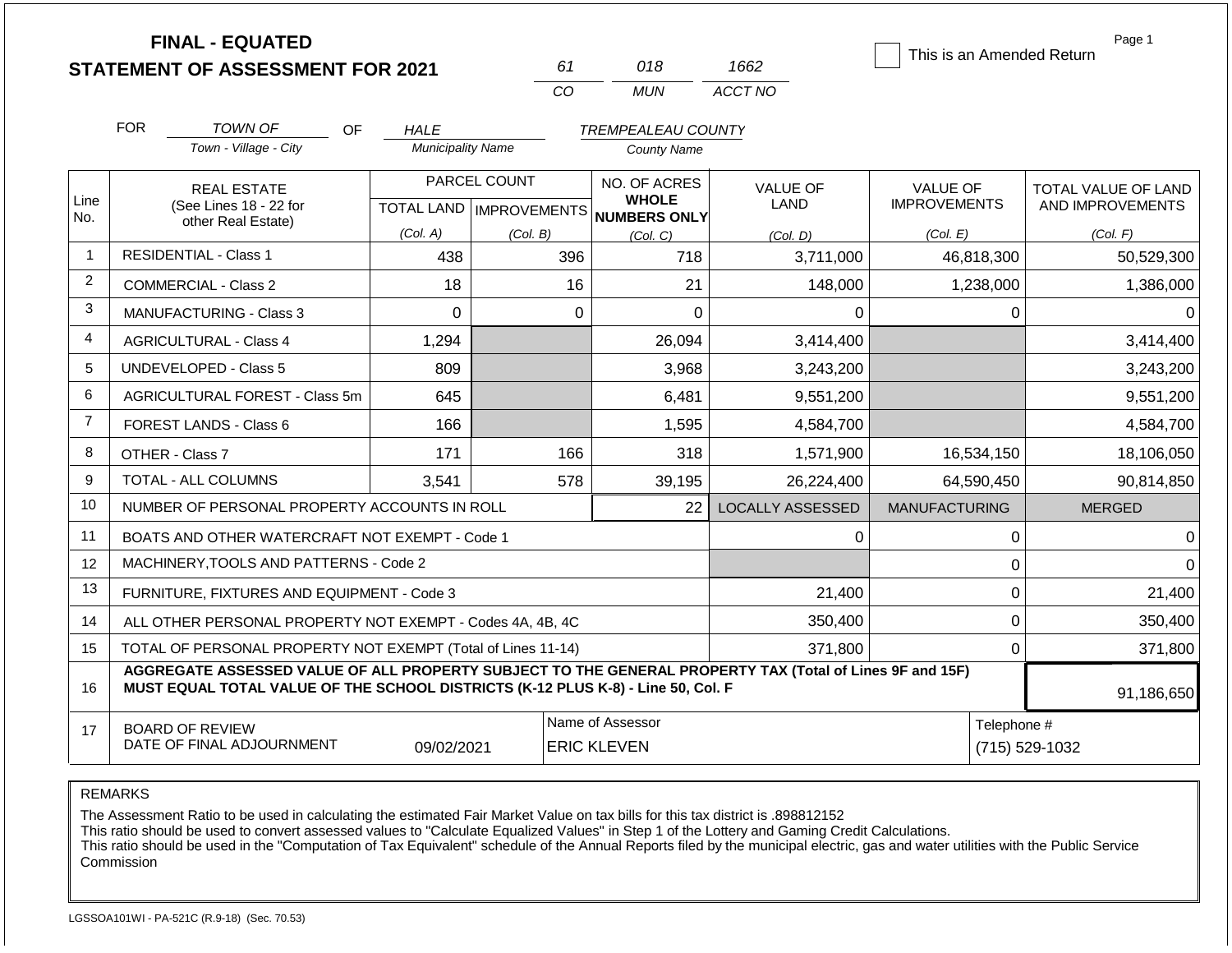2021 61 018 1662

FOREST LANDS (Line 7) and FOREST CROPS (in this section) - are **NOT** the same *YEAR CO MUN ACCT NO*

|    | Private Forest Crop - Reg Class @ 10¢ per acre                                 |           |                    |                                                                          |                    | Private Forest Crop - Reg Class @ \$2.52 per acre                                                        |                          |                                               |                    |                    |
|----|--------------------------------------------------------------------------------|-----------|--------------------|--------------------------------------------------------------------------|--------------------|----------------------------------------------------------------------------------------------------------|--------------------------|-----------------------------------------------|--------------------|--------------------|
|    | (a) PARCELS<br>(b) ACRES                                                       |           | (c) ASSESSED VALUE |                                                                          | (d) PARCELS        |                                                                                                          | (e) ACRES                | (f) ASSESSED VALUE                            |                    |                    |
| 18 |                                                                                |           |                    |                                                                          |                    |                                                                                                          |                          |                                               |                    |                    |
|    |                                                                                |           |                    |                                                                          |                    |                                                                                                          |                          |                                               |                    |                    |
|    |                                                                                |           |                    | Private Forest Crop - Special Class @ 20¢ per acre<br>(c) ASSESSED VALUE |                    | Entered Before 2005 Managed Forest - Ferrous Mining CLOSED @ \$7.87 per acre<br>(d) PARCELS<br>(e) ACRES |                          |                                               | (f) ASSESSED VALUE |                    |
| 19 | (a) PARCELS                                                                    | (b) ACRES |                    |                                                                          |                    |                                                                                                          |                          |                                               |                    |                    |
|    |                                                                                |           |                    |                                                                          |                    |                                                                                                          |                          |                                               |                    |                    |
|    |                                                                                |           |                    | Entered Before 2005 Managed Forest - OPEN @ 74 ¢ per acre                |                    |                                                                                                          |                          | Entered Before 2005 Managed Forest - CLOSED @ |                    | \$1.75 per acre    |
| 20 | (a) PARCELS                                                                    | (b) ACRES |                    | (c) ASSESSED VALUE                                                       |                    | (d) PARCELS                                                                                              |                          | (e) ACRES                                     |                    | (f) ASSESSED VALUE |
|    |                                                                                |           |                    |                                                                          |                    |                                                                                                          |                          |                                               |                    |                    |
|    | 6                                                                              | 142       |                    | 357,300                                                                  |                    | 102 <sub>2</sub><br>2.781.54                                                                             |                          | 6,244,200                                     |                    |                    |
|    | Entered After 2004 Managed Forest - OPEN @ \$2.04 per acre                     |           |                    |                                                                          |                    | Entered After 2004 Managed Forest - CLOSED @ \$10.20 per acre                                            |                          |                                               |                    |                    |
| 21 | (a) PARCELS                                                                    | (b) ACRES |                    |                                                                          | (c) ASSESSED VALUE |                                                                                                          | (d) PARCELS<br>(e) ACRES |                                               | (f) ASSESSED VALUE |                    |
|    |                                                                                |           |                    |                                                                          |                    |                                                                                                          |                          |                                               |                    |                    |
|    |                                                                                |           |                    |                                                                          |                    | 114                                                                                                      |                          | 2,569.88                                      |                    | 5,935,150          |
|    | (a) County Forest Cropland Acres                                               |           |                    | (b) Federal Acres                                                        |                    | (c) State Acres                                                                                          |                          | (d) County (NOT FOREST CROP) Acres            |                    | (e) Other Acres    |
| 22 |                                                                                |           |                    |                                                                          |                    |                                                                                                          |                          |                                               |                    |                    |
|    |                                                                                |           |                    |                                                                          |                    | 197.47                                                                                                   |                          | 40.72                                         | 30.81              |                    |
|    | Assessed Value of Omitted Property From Prior Years (Sec. 70.44)               |           |                    |                                                                          |                    | Assessed Value of Sec. 70.43 Corrections of Errors by Assessors                                          |                          |                                               |                    |                    |
|    | (a) REAL ESTATE                                                                |           |                    | (b) PERSONAL                                                             |                    | (c1) REAL ESTATE                                                                                         |                          |                                               | (c2) PERSONAL      |                    |
| 23 |                                                                                |           |                    |                                                                          |                    |                                                                                                          |                          |                                               |                    |                    |
|    | Manufacturing Equated Value of Omitted Property From Prior Years (Sec. 70.995) |           |                    |                                                                          |                    | Mfg. Equated Value of Sec.70.43 Corrections of Errors by Assessors                                       |                          |                                               |                    |                    |
|    | (d) REAL ESTATE                                                                |           |                    | (e) PERSONAL                                                             |                    | (f1) REAL ESTATE                                                                                         |                          | (f2) PERSONAL                                 |                    |                    |
|    |                                                                                |           |                    |                                                                          |                    |                                                                                                          |                          |                                               |                    |                    |
|    |                                                                                |           |                    |                                                                          |                    |                                                                                                          |                          |                                               |                    |                    |

## **SPECIAL DISTRICTS**

| Line<br>No. | Enter 6-digit<br>Special District | <b>Account</b><br><b>Number</b> | <b>Special District Name</b> | <b>Locally Assessed Value</b><br>of Real Estate and | Mfg Value of Real Estate<br>and Personal Property | <b>Merged Value of</b><br><b>Real Estate and</b> |
|-------------|-----------------------------------|---------------------------------|------------------------------|-----------------------------------------------------|---------------------------------------------------|--------------------------------------------------|
|             | Code (Col. A)                     | (Col. B)                        | (Col. C)                     | Personal Property (Col. D)                          | (Col. E)                                          | Personal Property (Col. F)                       |
| 24          |                                   |                                 |                              |                                                     |                                                   |                                                  |
| 25          |                                   |                                 |                              |                                                     |                                                   |                                                  |
| 26          |                                   |                                 |                              |                                                     |                                                   |                                                  |
| 27          |                                   |                                 |                              |                                                     |                                                   |                                                  |
| 28          |                                   |                                 |                              |                                                     |                                                   |                                                  |
| 29          |                                   |                                 |                              |                                                     |                                                   |                                                  |
| 30          |                                   |                                 |                              |                                                     |                                                   |                                                  |
| 31          |                                   |                                 |                              |                                                     |                                                   |                                                  |
| 32          |                                   |                                 |                              |                                                     |                                                   |                                                  |
| 33          |                                   |                                 |                              |                                                     |                                                   |                                                  |
| 34          |                                   |                                 |                              |                                                     |                                                   |                                                  |
| 35          |                                   |                                 |                              |                                                     |                                                   |                                                  |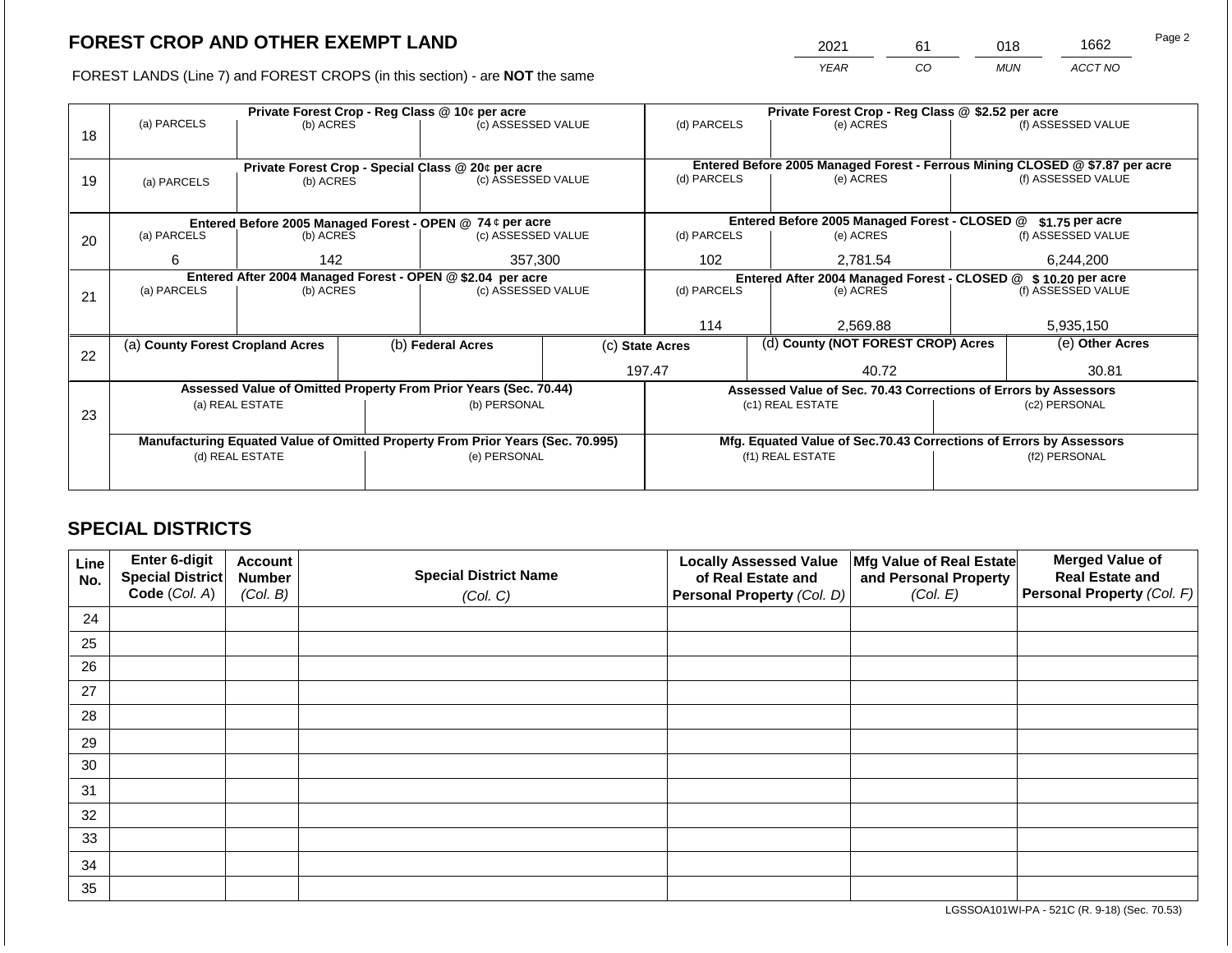|             | <b>SCHOOL DISTRICTS</b>                                  |                                             |                                                         | 2021                                                                              | 61                                                            | 018<br>1662                                                                    |
|-------------|----------------------------------------------------------|---------------------------------------------|---------------------------------------------------------|-----------------------------------------------------------------------------------|---------------------------------------------------------------|--------------------------------------------------------------------------------|
|             |                                                          |                                             |                                                         | <b>YEAR</b>                                                                       | CO                                                            | ACCT NO<br><b>MUN</b>                                                          |
| Line<br>No. | Enter 6-digit<br><b>School District</b><br>Code (Col. A) | <b>Account</b><br><b>Number</b><br>(Col. B) | <b>School District Name</b><br>(Col. C)                 | <b>Locally Assessed Value</b><br>of Real Estate and<br>Personal Property (Col. D) | Mfg Value of Real Estate<br>and Personal Property<br>(Col. E) | <b>Merged Value of</b><br><b>Real Estate and</b><br>Personal Property (Col. F) |
|             | A. SCHOOL DISTRICTS (K-8 and K-12)                       |                                             |                                                         |                                                                                   |                                                               |                                                                                |
| 36          | 611600                                                   | 0360                                        | SCH D OF ELEVA-STRUM                                    | 3,209,950                                                                         |                                                               | 3,209,950                                                                      |
| 37          | 612632                                                   | 0362                                        | SCH D OF INDEPENDENCE                                   | 12,944,800                                                                        |                                                               | 12,944,800                                                                     |
| 38          | 614186                                                   | 0363                                        | SCH D OF OSSEO-FAIRCHILD                                | 22,267,900                                                                        |                                                               | 22,267,900                                                                     |
| 39          | 616426                                                   | 0364                                        | <b>SCH D OF WHITEHALL</b>                               | 52,764,000                                                                        |                                                               | 52,764,000                                                                     |
| 40          |                                                          |                                             |                                                         |                                                                                   |                                                               |                                                                                |
| 41          |                                                          |                                             |                                                         |                                                                                   |                                                               |                                                                                |
| 42          |                                                          |                                             |                                                         |                                                                                   |                                                               |                                                                                |
| 43          |                                                          |                                             |                                                         |                                                                                   |                                                               |                                                                                |
| 44          |                                                          |                                             |                                                         |                                                                                   |                                                               |                                                                                |
| 45          |                                                          |                                             |                                                         |                                                                                   |                                                               |                                                                                |
| 46          |                                                          |                                             |                                                         |                                                                                   |                                                               |                                                                                |
| 47          |                                                          |                                             |                                                         |                                                                                   |                                                               |                                                                                |
| 48          |                                                          |                                             |                                                         |                                                                                   |                                                               |                                                                                |
| 49<br>50    |                                                          |                                             | TOTAL ASSESSED VALUE OF SCHOOL DISTRICTS (K-8 and K-12) | 91,186,650                                                                        |                                                               | 91,186,650                                                                     |
|             | <b>B.</b><br><b>UNION HIGH SCHOOL DISTRICTS</b>          |                                             |                                                         |                                                                                   |                                                               |                                                                                |
| 51          |                                                          |                                             |                                                         |                                                                                   |                                                               |                                                                                |
| 52          |                                                          |                                             |                                                         |                                                                                   |                                                               |                                                                                |
| 53          |                                                          |                                             |                                                         |                                                                                   |                                                               |                                                                                |
| 54          |                                                          |                                             |                                                         |                                                                                   |                                                               |                                                                                |
| 55          |                                                          |                                             | TOTAL ASSESSED VALUE OF UNION HIGH SCHOOLS              |                                                                                   |                                                               |                                                                                |
|             | <b>TECHNICAL COLLEGE DISTRICTS</b><br>C.                 |                                             |                                                         |                                                                                   |                                                               |                                                                                |
| 56          | 000100                                                   | 0001                                        | CHIPPEWA VALLEY TECHNICAL COLLEGE EAUC                  | 25,463,650                                                                        |                                                               | 25,463,650                                                                     |
| 57          | 000200                                                   | 0002                                        | WESTERN TECHNICAL COLLEGE LACR                          | 65,723,000                                                                        |                                                               | 65,723,000                                                                     |
| 58          |                                                          |                                             |                                                         |                                                                                   |                                                               |                                                                                |
| 59          |                                                          |                                             | TOTAL ASSESSED VALUE OF TECHNICAL COLLEGES              | 91,186,650                                                                        |                                                               | 91,186,650                                                                     |

**SCHOOL DISTRICTS**

| Name                   |                                   | Title | Submission date  |  |
|------------------------|-----------------------------------|-------|------------------|--|
| NICK J GAMROTH         |                                   |       | 2021<br>07<br>09 |  |
| Phone                  | Email address                     |       |                  |  |
| 715<br>$538 -$<br>2311 | NICK.GAMROTH@CO.TREMPEALEAU.WI.US |       |                  |  |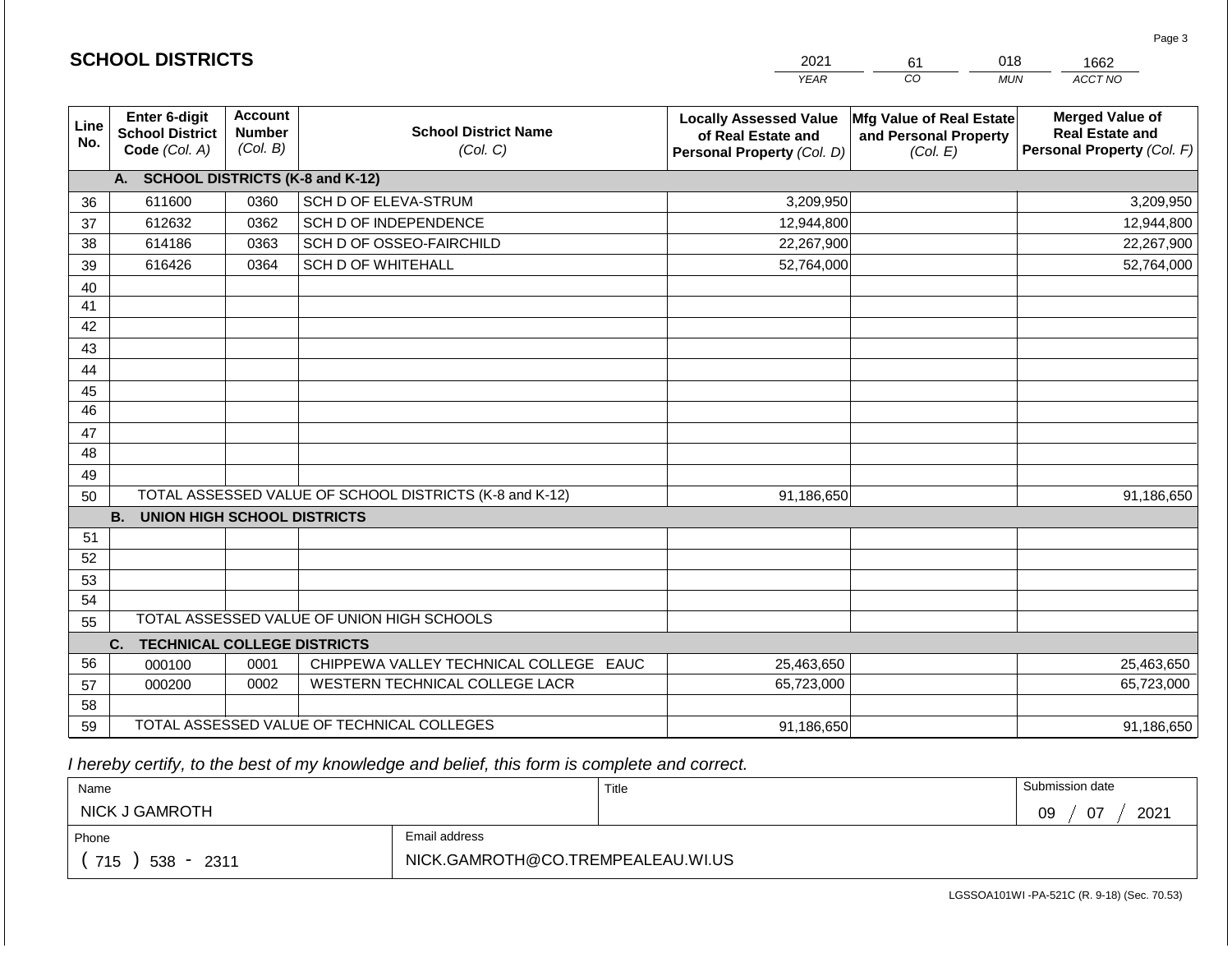- Each municipality's SOA is completed after the Board of Review and includes any changes made to the locally assessed values, under state law (sec. 70.53, Wis. Stats.)
- The Wisconsin Department of Revenue (DOR) merges the locally assessed values with the state assessed manufacturing values
- DOR provides the information regarding district names and codes. If a district is not listed, contact DOR.

Note: If you submit an amended SOA to DOR after your municipality's SOA is equated and posted to our website, we will process the SOA. However, DOR will not recalculate the *aggregate ratio or update the final SOA posted on our website. You should use the corrected values to calculate your tax rates.*

#### **Page 1: Real Estate and Personal Property**

- Lines 1-9 assessed real estate values, parcel counts and acres by classification
- Lines 10-15 assessed personal property values and number of accounts by class
- Line 16 aggregate assessed value of all property subject to general property; use to calculate tax rates. Note: This line equals the total assessed value of K-8 and K-12 school districts (Line 50) and total assessed value of technical colleges (Line 59).
- Remarks assessment ratio used to calculate estimated fair market value on property tax bills

#### **Page 2: Forest Crop, Other Exempt Land and Special Districts**

- Lines 18-21 private forest crop and managed forest lands assessed values
- Line  $22 -$  tax exempt land acres
- Line 23 prior years assessed value of omitted property under sec. 70.44 and correction of errors under sec. 70.43 shown by locally assessed or manufacturing real estate and personal property. Note: If there is an amount on this line, report the corresponding tax in the Statement of Taxes, Sections J or K.
- Lines 24-35 special district assessed values. These values are used to calculate tax rates for the special districts.

### **Page 3: School Districts**

- Lines 36-50 school districts (K-8 and K-12) assessed values. These values are used to calculate tax rates for school districts.
- Lines 51-55 union high school district assessed values. These values are used to calculate tax rates for union high school districts.
- Lines 56-59 technical college assessed values. These values are used to calculate tax rates for technical colleges.

If you have questions: Email: lgs@wisconsin.gov

 Phone: (608) 266-2569 or (608) 264-6892 Fax: (608) 264-6887

/VHITEHALL, WI 54773 - 0266 WHITEHALL, WI 54773 - 0266DONALD HALVORSON<br>TOWN OF HALE DONALD HALVORSON  $\circ$ N42111 CTY RD O TOWN OF HALE N42111 CTY RD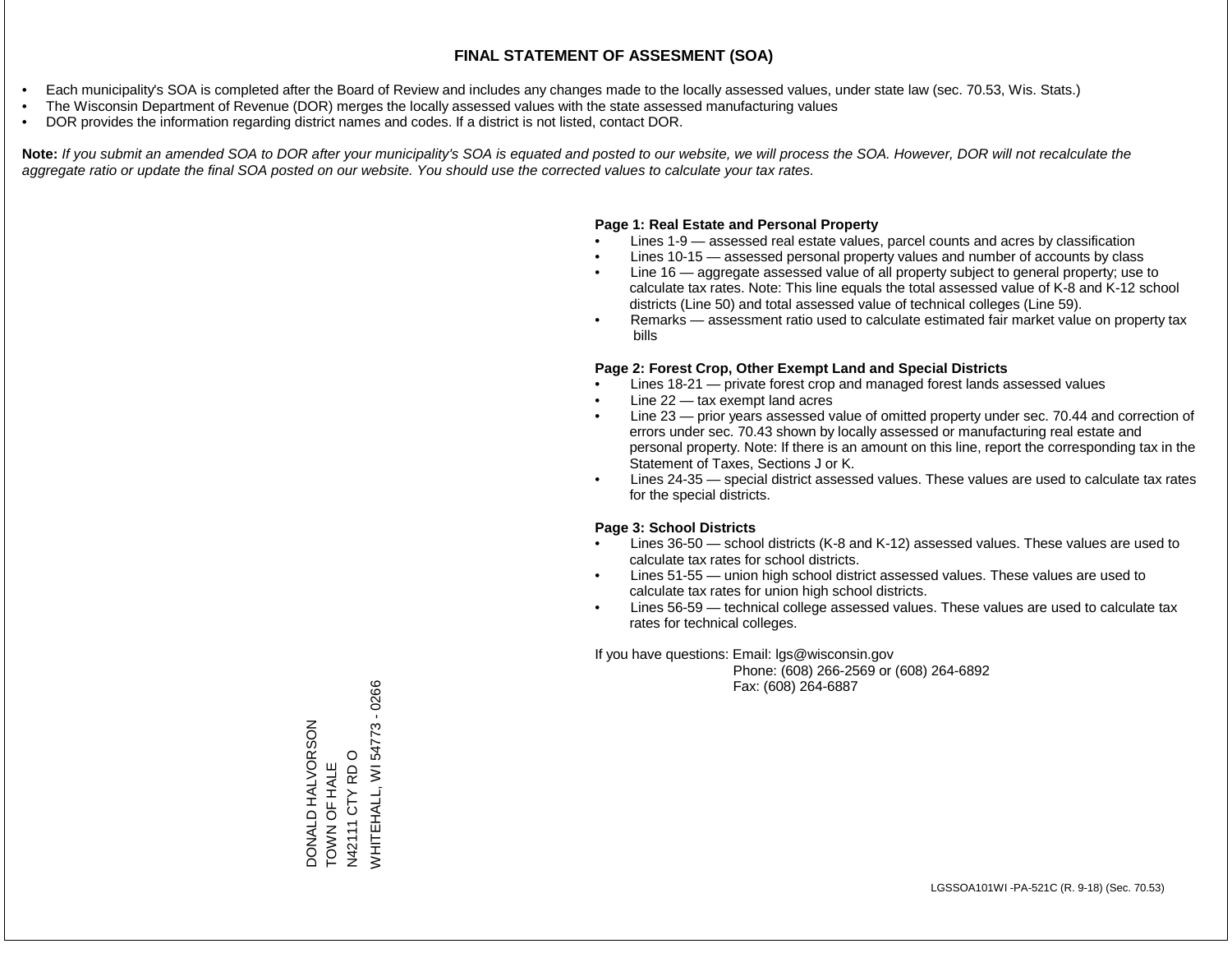|                |                               | <b>FINAL - EQUATED</b>                                                                                                                                                                       |                          |                           |                              |                         |                           | Page 1              |
|----------------|-------------------------------|----------------------------------------------------------------------------------------------------------------------------------------------------------------------------------------------|--------------------------|---------------------------|------------------------------|-------------------------|---------------------------|---------------------|
|                |                               | <b>STATEMENT OF ASSESSMENT FOR 2021</b>                                                                                                                                                      |                          | 61                        | 020                          | 1663                    | This is an Amended Return |                     |
|                |                               |                                                                                                                                                                                              |                          | CO                        | <b>MUN</b>                   | ACCT NO                 |                           |                     |
|                | <b>FOR</b>                    | TOWN OF<br>OF                                                                                                                                                                                | <b>LINCOLN</b>           |                           | <b>TREMPEALEAU COUNTY</b>    |                         |                           |                     |
|                |                               | Town - Village - City                                                                                                                                                                        | <b>Municipality Name</b> |                           | <b>County Name</b>           |                         |                           |                     |
|                |                               | <b>REAL ESTATE</b>                                                                                                                                                                           |                          | PARCEL COUNT              | NO. OF ACRES                 | <b>VALUE OF</b>         | <b>VALUE OF</b>           | TOTAL VALUE OF LAND |
| Line<br>No.    |                               | (See Lines 18 - 22 for<br>other Real Estate)                                                                                                                                                 |                          | TOTAL LAND   IMPROVEMENTS | <b>WHOLE</b><br>NUMBERS ONLY | <b>LAND</b>             | <b>IMPROVEMENTS</b>       | AND IMPROVEMENTS    |
|                |                               |                                                                                                                                                                                              | (Col. A)                 | (Col. B)                  | (Col, C)                     | (Col. D)                | (Col. E)                  | (Col. F)            |
| $\overline{1}$ |                               | <b>RESIDENTIAL - Class 1</b><br>221<br>191<br>289<br>3,496,900                                                                                                                               |                          | 24,050,300                | 27,547,200                   |                         |                           |                     |
| 2              | COMMERCIAL - Class 2          |                                                                                                                                                                                              | 11                       | 8                         | 21                           | 185,300                 | 396,800                   | 582,100             |
| 3              | MANUFACTURING - Class 3       |                                                                                                                                                                                              | $\Omega$                 | $\mathbf 0$               | $\overline{0}$               | 0                       | 0                         | 0                   |
| 4              | <b>AGRICULTURAL - Class 4</b> |                                                                                                                                                                                              | 498                      |                           | 9,324                        | 1,576,000               |                           | 1,576,000           |
| 5              |                               | <b>UNDEVELOPED - Class 5</b>                                                                                                                                                                 | 285<br>1,232             |                           | 898,400                      |                         | 898,400                   |                     |
| 6              |                               | <b>AGRICULTURAL FOREST - Class 5m</b>                                                                                                                                                        | 273                      |                           | 3,202                        | 4,353,100               |                           | 4,353,100           |
| $\overline{7}$ |                               | <b>FOREST LANDS - Class 6</b>                                                                                                                                                                | 115                      |                           | 1,058                        | 2,973,700               |                           | 2,973,700           |
| 8              |                               | OTHER - Class 7                                                                                                                                                                              | 123                      | 122                       | 201                          | 1,557,400               | 12,381,700                | 13,939,100          |
| 9              |                               | TOTAL - ALL COLUMNS                                                                                                                                                                          | 1,526                    | 321                       | 15,327                       | 15,040,800              | 36,828,800                | 51,869,600          |
| 10             |                               | NUMBER OF PERSONAL PROPERTY ACCOUNTS IN ROLL                                                                                                                                                 |                          |                           | $\overline{7}$               | <b>LOCALLY ASSESSED</b> | <b>MANUFACTURING</b>      | <b>MERGED</b>       |
| 11             |                               | BOATS AND OTHER WATERCRAFT NOT EXEMPT - Code 1                                                                                                                                               |                          |                           |                              | 0                       | 0                         | $\Omega$            |
| 12             |                               | MACHINERY, TOOLS AND PATTERNS - Code 2                                                                                                                                                       |                          |                           |                              |                         | 0                         | $\Omega$            |
| 13             |                               | FURNITURE, FIXTURES AND EQUIPMENT - Code 3                                                                                                                                                   |                          |                           |                              | 11,400                  | $\mathbf 0$               | 11,400              |
| 14             |                               | ALL OTHER PERSONAL PROPERTY NOT EXEMPT - Codes 4A, 4B, 4C                                                                                                                                    |                          |                           |                              | 2,500                   | 0                         | 2,500               |
| 15             |                               | TOTAL OF PERSONAL PROPERTY NOT EXEMPT (Total of Lines 11-14)                                                                                                                                 |                          |                           | 13,900                       | 0                       | 13,900                    |                     |
| 16             |                               | AGGREGATE ASSESSED VALUE OF ALL PROPERTY SUBJECT TO THE GENERAL PROPERTY TAX (Total of Lines 9F and 15F)<br>MUST EQUAL TOTAL VALUE OF THE SCHOOL DISTRICTS (K-12 PLUS K-8) - Line 50, Col. F |                          |                           |                              |                         |                           | 51,883,500          |
| 17             |                               | <b>BOARD OF REVIEW</b>                                                                                                                                                                       |                          |                           | Name of Assessor             |                         | Telephone #               |                     |
|                |                               | DATE OF FINAL ADJOURNMENT                                                                                                                                                                    | 08/10/2021               |                           | <b>BOWMAR APPRAISALS</b>     |                         | (715) 834-5801            |                     |

REMARKS

The Assessment Ratio to be used in calculating the estimated Fair Market Value on tax bills for this tax district is .949412604

This ratio should be used to convert assessed values to "Calculate Equalized Values" in Step 1 of the Lottery and Gaming Credit Calculations.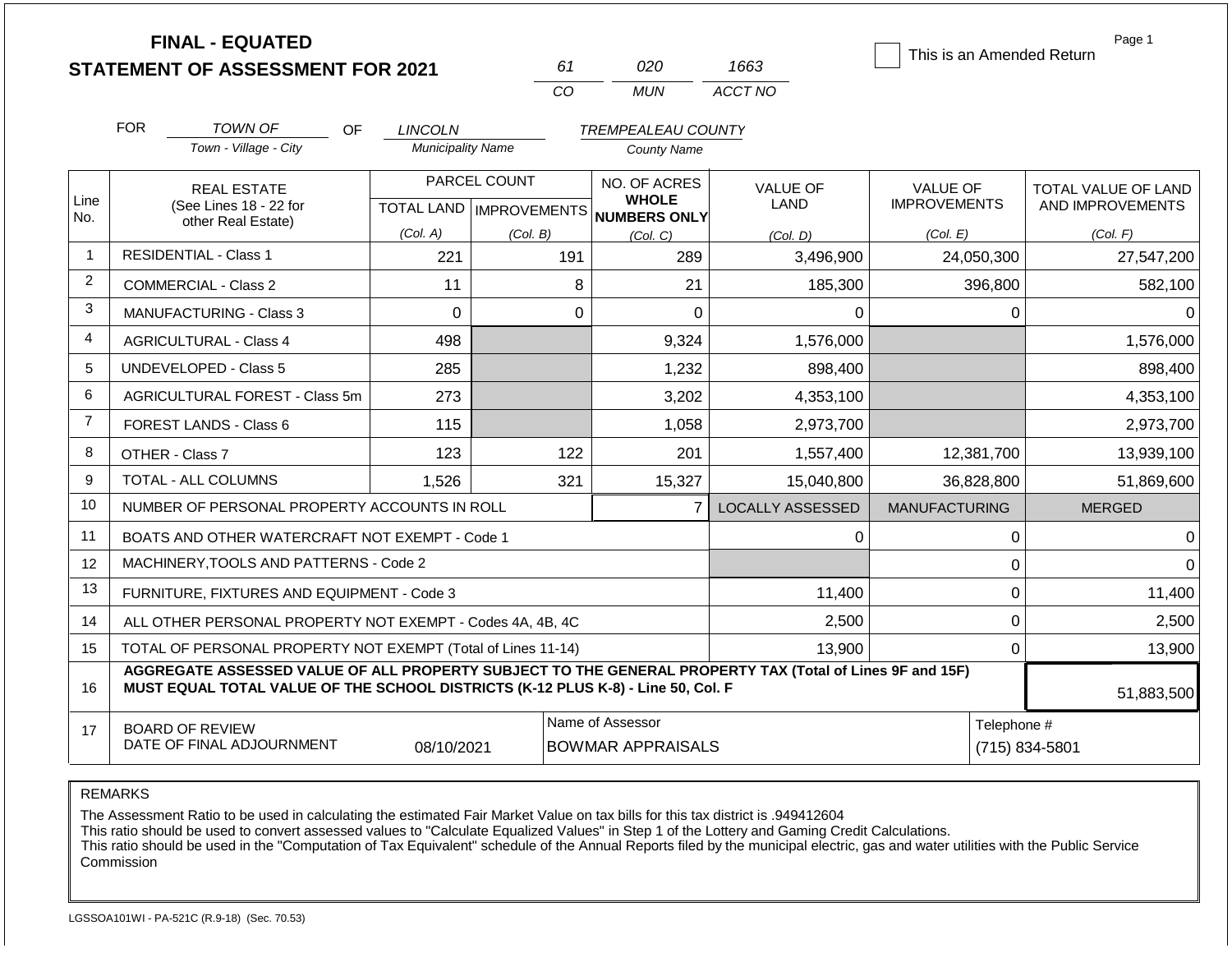2021 61 020 1663

FOREST LANDS (Line 7) and FOREST CROPS (in this section) - are **NOT** the same *YEAR CO MUN ACCT NO*

|    | Private Forest Crop - Reg Class @ 10¢ per acre             |                 |             |                                                                                |                                                               | Private Forest Crop - Reg Class @ \$2.52 per acre     |  |                                                                                           |                 |                    |
|----|------------------------------------------------------------|-----------------|-------------|--------------------------------------------------------------------------------|---------------------------------------------------------------|-------------------------------------------------------|--|-------------------------------------------------------------------------------------------|-----------------|--------------------|
|    | (a) PARCELS                                                | (b) ACRES       |             | (c) ASSESSED VALUE                                                             |                                                               | (d) PARCELS                                           |  | (e) ACRES                                                                                 |                 | (f) ASSESSED VALUE |
| 18 |                                                            |                 |             |                                                                                |                                                               |                                                       |  |                                                                                           |                 |                    |
|    |                                                            |                 |             |                                                                                |                                                               |                                                       |  |                                                                                           |                 |                    |
|    |                                                            |                 |             | Private Forest Crop - Special Class @ 20¢ per acre                             |                                                               | (d) PARCELS                                           |  | Entered Before 2005 Managed Forest - Ferrous Mining CLOSED @ \$7.87 per acre<br>(e) ACRES |                 | (f) ASSESSED VALUE |
| 19 | (a) PARCELS                                                | (b) ACRES       |             | (c) ASSESSED VALUE                                                             |                                                               |                                                       |  |                                                                                           |                 |                    |
|    |                                                            |                 |             |                                                                                |                                                               |                                                       |  |                                                                                           |                 |                    |
|    |                                                            |                 |             | Entered Before 2005 Managed Forest - OPEN @ 74 ¢ per acre                      |                                                               | Entered Before 2005 Managed Forest - CLOSED @         |  |                                                                                           |                 | \$1.75 per acre    |
| 20 | (a) PARCELS                                                | (b) ACRES       |             | (c) ASSESSED VALUE                                                             |                                                               | (d) PARCELS                                           |  | (e) ACRES                                                                                 |                 | (f) ASSESSED VALUE |
|    |                                                            |                 |             |                                                                                |                                                               |                                                       |  |                                                                                           |                 |                    |
|    |                                                            |                 | 26<br>616.5 |                                                                                | 1,565,500                                                     |                                                       |  |                                                                                           |                 |                    |
|    | Entered After 2004 Managed Forest - OPEN @ \$2.04 per acre |                 |             |                                                                                | Entered After 2004 Managed Forest - CLOSED @ \$10.20 per acre |                                                       |  |                                                                                           |                 |                    |
| 21 | (a) PARCELS                                                | (b) ACRES       |             | (c) ASSESSED VALUE                                                             |                                                               | (d) PARCELS                                           |  | (e) ACRES                                                                                 |                 | (f) ASSESSED VALUE |
|    |                                                            |                 |             |                                                                                |                                                               |                                                       |  |                                                                                           |                 |                    |
|    |                                                            | 40              |             | 104,000                                                                        |                                                               | 11                                                    |  | 224.67                                                                                    |                 | 460,100            |
|    | (a) County Forest Cropland Acres                           |                 |             | (b) Federal Acres                                                              |                                                               | (d) County (NOT FOREST CROP) Acres<br>(c) State Acres |  |                                                                                           | (e) Other Acres |                    |
| 22 |                                                            |                 |             |                                                                                |                                                               |                                                       |  |                                                                                           |                 |                    |
|    |                                                            |                 |             |                                                                                |                                                               | 10.41                                                 |  | 117.49                                                                                    |                 | 151.59             |
|    |                                                            |                 |             | Assessed Value of Omitted Property From Prior Years (Sec. 70.44)               |                                                               |                                                       |  | Assessed Value of Sec. 70.43 Corrections of Errors by Assessors                           |                 |                    |
|    |                                                            | (a) REAL ESTATE |             | (b) PERSONAL                                                                   |                                                               |                                                       |  | (c1) REAL ESTATE                                                                          |                 | (c2) PERSONAL      |
| 23 |                                                            |                 |             |                                                                                |                                                               |                                                       |  | -157.100                                                                                  |                 |                    |
|    |                                                            |                 |             | Manufacturing Equated Value of Omitted Property From Prior Years (Sec. 70.995) |                                                               |                                                       |  | Mfg. Equated Value of Sec.70.43 Corrections of Errors by Assessors                        |                 |                    |
|    |                                                            | (d) REAL ESTATE |             | (e) PERSONAL                                                                   |                                                               |                                                       |  | (f1) REAL ESTATE                                                                          | (f2) PERSONAL   |                    |
|    |                                                            |                 |             |                                                                                |                                                               |                                                       |  |                                                                                           |                 |                    |
|    |                                                            |                 |             |                                                                                |                                                               |                                                       |  |                                                                                           |                 |                    |

# **SPECIAL DISTRICTS**

| Line<br>No. | <b>Enter 6-digit</b><br>Special District<br>Code (Col. A) | <b>Account</b><br><b>Number</b><br>(Col. B) | <b>Special District Name</b><br>(Col. C) | <b>Locally Assessed Value</b><br>of Real Estate and<br>Personal Property (Col. D) | Mfg Value of Real Estate<br>and Personal Property<br>(Col. E) | <b>Merged Value of</b><br><b>Real Estate and</b><br>Personal Property (Col. F) |
|-------------|-----------------------------------------------------------|---------------------------------------------|------------------------------------------|-----------------------------------------------------------------------------------|---------------------------------------------------------------|--------------------------------------------------------------------------------|
| 24          | 617050                                                    | 0387                                        | TOWN OF LINCOLN SANITARY DISTRICT #1     | 8,678,100                                                                         |                                                               | 8,678,100                                                                      |
| 25          |                                                           |                                             |                                          |                                                                                   |                                                               |                                                                                |
| 26          |                                                           |                                             |                                          |                                                                                   |                                                               |                                                                                |
| 27          |                                                           |                                             |                                          |                                                                                   |                                                               |                                                                                |
| 28          |                                                           |                                             |                                          |                                                                                   |                                                               |                                                                                |
| 29          |                                                           |                                             |                                          |                                                                                   |                                                               |                                                                                |
| 30          |                                                           |                                             |                                          |                                                                                   |                                                               |                                                                                |
| 31          |                                                           |                                             |                                          |                                                                                   |                                                               |                                                                                |
| 32          |                                                           |                                             |                                          |                                                                                   |                                                               |                                                                                |
| 33          |                                                           |                                             |                                          |                                                                                   |                                                               |                                                                                |
| 34          |                                                           |                                             |                                          |                                                                                   |                                                               |                                                                                |
| 35          |                                                           |                                             |                                          |                                                                                   |                                                               |                                                                                |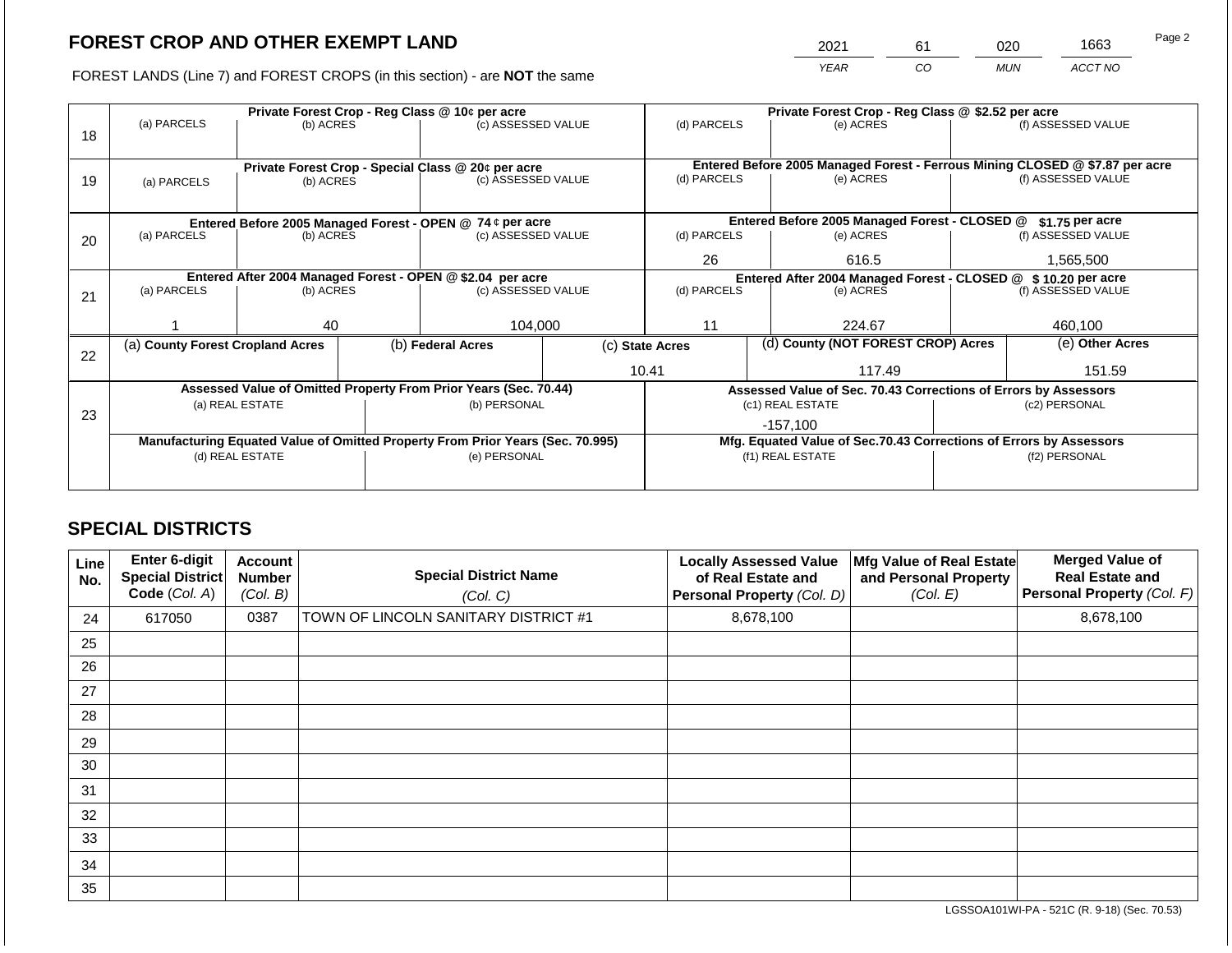|             | <b>SCHOOL DISTRICTS</b>                                  |                                             |                                                         | 2021                                                                              | 61                                                            | 020<br>1663                                                                    |
|-------------|----------------------------------------------------------|---------------------------------------------|---------------------------------------------------------|-----------------------------------------------------------------------------------|---------------------------------------------------------------|--------------------------------------------------------------------------------|
|             |                                                          |                                             |                                                         | <b>YEAR</b>                                                                       | CO                                                            | ACCT NO<br><b>MUN</b>                                                          |
| Line<br>No. | Enter 6-digit<br><b>School District</b><br>Code (Col. A) | <b>Account</b><br><b>Number</b><br>(Col. B) | <b>School District Name</b><br>(Col. C)                 | <b>Locally Assessed Value</b><br>of Real Estate and<br>Personal Property (Col. D) | Mfg Value of Real Estate<br>and Personal Property<br>(Col. E) | <b>Merged Value of</b><br><b>Real Estate and</b><br>Personal Property (Col. F) |
|             | A. SCHOOL DISTRICTS (K-8 and K-12)                       |                                             |                                                         |                                                                                   |                                                               |                                                                                |
| 36          | 612632                                                   | 0362                                        | SCH D OF INDEPENDENCE                                   | 16,963,900                                                                        |                                                               | 16,963,900                                                                     |
| 37          | 616426                                                   | 0364                                        | <b>SCH D OF WHITEHALL</b>                               | 34,919,600                                                                        |                                                               | 34,919,600                                                                     |
| 38          |                                                          |                                             |                                                         |                                                                                   |                                                               |                                                                                |
| 39          |                                                          |                                             |                                                         |                                                                                   |                                                               |                                                                                |
| 40          |                                                          |                                             |                                                         |                                                                                   |                                                               |                                                                                |
| 41          |                                                          |                                             |                                                         |                                                                                   |                                                               |                                                                                |
| 42          |                                                          |                                             |                                                         |                                                                                   |                                                               |                                                                                |
| 43          |                                                          |                                             |                                                         |                                                                                   |                                                               |                                                                                |
| 44<br>45    |                                                          |                                             |                                                         |                                                                                   |                                                               |                                                                                |
| 46          |                                                          |                                             |                                                         |                                                                                   |                                                               |                                                                                |
| 47          |                                                          |                                             |                                                         |                                                                                   |                                                               |                                                                                |
| 48          |                                                          |                                             |                                                         |                                                                                   |                                                               |                                                                                |
| 49          |                                                          |                                             |                                                         |                                                                                   |                                                               |                                                                                |
| 50          |                                                          |                                             | TOTAL ASSESSED VALUE OF SCHOOL DISTRICTS (K-8 and K-12) | 51,883,500                                                                        |                                                               | 51,883,500                                                                     |
|             | <b>B.</b><br><b>UNION HIGH SCHOOL DISTRICTS</b>          |                                             |                                                         |                                                                                   |                                                               |                                                                                |
| 51          |                                                          |                                             |                                                         |                                                                                   |                                                               |                                                                                |
| 52          |                                                          |                                             |                                                         |                                                                                   |                                                               |                                                                                |
| 53          |                                                          |                                             |                                                         |                                                                                   |                                                               |                                                                                |
| 54          |                                                          |                                             |                                                         |                                                                                   |                                                               |                                                                                |
| 55          |                                                          |                                             | TOTAL ASSESSED VALUE OF UNION HIGH SCHOOLS              |                                                                                   |                                                               |                                                                                |
|             | C.<br><b>TECHNICAL COLLEGE DISTRICTS</b>                 |                                             |                                                         |                                                                                   |                                                               |                                                                                |
| 56          | 000200                                                   | 0002                                        | WESTERN TECHNICAL COLLEGE LACR                          | 51,883,500                                                                        |                                                               | 51,883,500                                                                     |
| 57          |                                                          |                                             |                                                         |                                                                                   |                                                               |                                                                                |
| 58<br>59    |                                                          |                                             | TOTAL ASSESSED VALUE OF TECHNICAL COLLEGES              |                                                                                   |                                                               |                                                                                |
|             |                                                          |                                             |                                                         | 51,883,500                                                                        |                                                               | 51,883,500                                                                     |

| Name                    |                                   | Title | Submission date  |
|-------------------------|-----------------------------------|-------|------------------|
| NICK J GAMROTH          |                                   |       | 2021<br>18<br>08 |
| Phone                   | Email address                     |       |                  |
| 715<br>$538 -$<br>-2311 | NICK.GAMROTH@CO.TREMPEALEAU.WI.US |       |                  |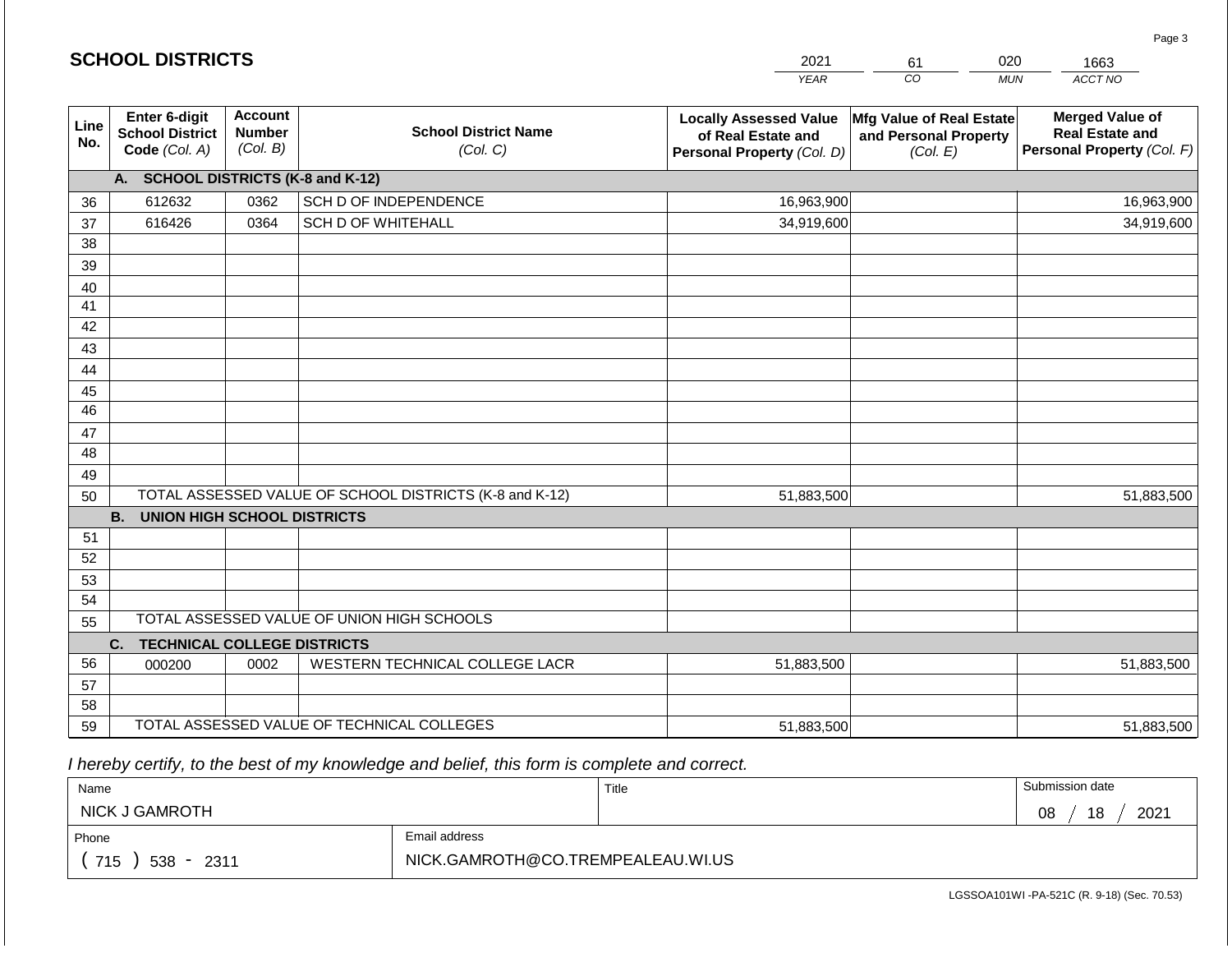- Each municipality's SOA is completed after the Board of Review and includes any changes made to the locally assessed values, under state law (sec. 70.53, Wis. Stats.)
- The Wisconsin Department of Revenue (DOR) merges the locally assessed values with the state assessed manufacturing values
- DOR provides the information regarding district names and codes. If a district is not listed, contact DOR.

Note: If you submit an amended SOA to DOR after your municipality's SOA is equated and posted to our website, we will process the SOA. However, DOR will not recalculate the *aggregate ratio or update the final SOA posted on our website. You should use the corrected values to calculate your tax rates.*

### **Page 1: Real Estate and Personal Property**

- Lines 1-9 assessed real estate values, parcel counts and acres by classification
- Lines 10-15 assessed personal property values and number of accounts by class
- Line 16 aggregate assessed value of all property subject to general property; use to calculate tax rates. Note: This line equals the total assessed value of K-8 and K-12 school districts (Line 50) and total assessed value of technical colleges (Line 59).
- Remarks assessment ratio used to calculate estimated fair market value on property tax bills

#### **Page 2: Forest Crop, Other Exempt Land and Special Districts**

- Lines 18-21 private forest crop and managed forest lands assessed values
- Line  $22 -$  tax exempt land acres
- Line 23 prior years assessed value of omitted property under sec. 70.44 and correction of errors under sec. 70.43 shown by locally assessed or manufacturing real estate and personal property. Note: If there is an amount on this line, report the corresponding tax in the Statement of Taxes, Sections J or K.
- Lines 24-35 special district assessed values. These values are used to calculate tax rates for the special districts.

#### **Page 3: School Districts**

- Lines 36-50 school districts (K-8 and K-12) assessed values. These values are used to calculate tax rates for school districts.
- Lines 51-55 union high school district assessed values. These values are used to calculate tax rates for union high school districts.
- Lines 56-59 technical college assessed values. These values are used to calculate tax rates for technical colleges.

If you have questions: Email: lgs@wisconsin.gov

 Phone: (608) 266-2569 or (608) 264-6892 Fax: (608) 264-6887

**WHITEHALL, WI54773 - 9829** WHITEHALL, WI 54773 - 9829W20944 SOSALLA HILL RD W20944 SOSALLA HILL RD ZJOOZIJ LO Z NOL SHARON SOSALLA<br>TOWN OF LINCOLN SHARON SOSALLA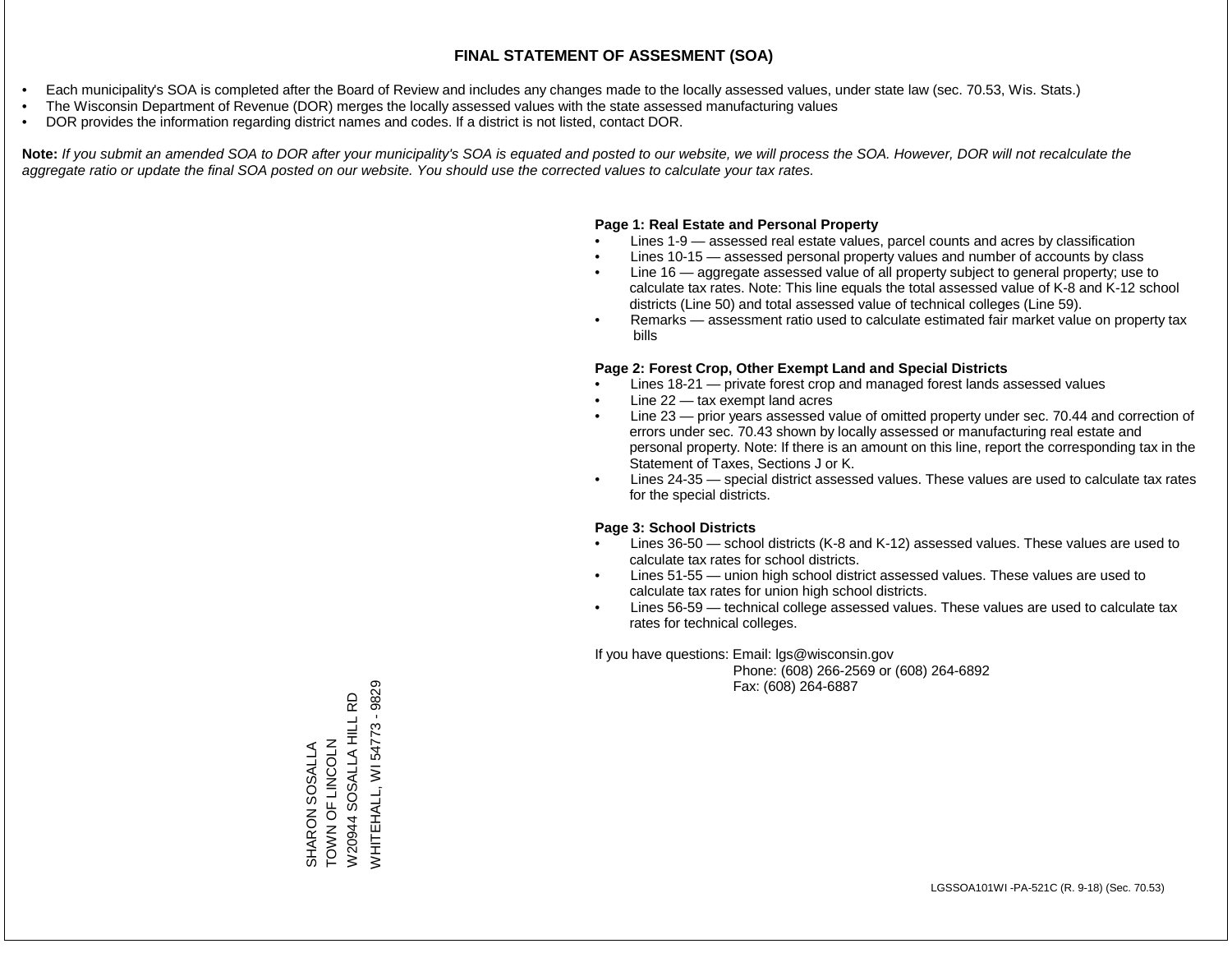|                | <b>FINAL - EQUATED</b>                                                                                                                                                                       |                          |                           |                                     |                         | This is an Amended Return | Page 1              |
|----------------|----------------------------------------------------------------------------------------------------------------------------------------------------------------------------------------------|--------------------------|---------------------------|-------------------------------------|-------------------------|---------------------------|---------------------|
|                | <b>STATEMENT OF ASSESSMENT FOR 2021</b>                                                                                                                                                      |                          | 61                        | 022                                 | 1664                    |                           |                     |
|                |                                                                                                                                                                                              |                          | CO                        | <b>MUN</b>                          | ACCT NO                 |                           |                     |
|                | <b>FOR</b><br><b>TOWN OF</b><br>OF                                                                                                                                                           | <b>PIGEON</b>            |                           | <b>TREMPEALEAU COUNTY</b>           |                         |                           |                     |
|                | Town - Village - City                                                                                                                                                                        | <b>Municipality Name</b> |                           | <b>County Name</b>                  |                         |                           |                     |
|                | <b>REAL ESTATE</b>                                                                                                                                                                           |                          | PARCEL COUNT              | NO. OF ACRES                        | <b>VALUE OF</b>         | <b>VALUE OF</b>           | TOTAL VALUE OF LAND |
| Line<br>No.    | (See Lines 18 - 22 for<br>other Real Estate)                                                                                                                                                 |                          | TOTAL LAND   IMPROVEMENTS | <b>WHOLE</b><br><b>NUMBERS ONLY</b> | <b>LAND</b>             | <b>IMPROVEMENTS</b>       | AND IMPROVEMENTS    |
|                |                                                                                                                                                                                              | (Col. A)                 | (Col. B)                  | (Col, C)                            | (Col, D)                | (Col. E)                  | (Col. F)            |
|                | <b>RESIDENTIAL - Class 1</b>                                                                                                                                                                 | 231                      | 202                       | 312                                 | 1,201,400               | 22,094,600                | 23,296,000          |
| 2              | <b>COMMERCIAL - Class 2</b>                                                                                                                                                                  | 12                       | 9                         | 15                                  | 56,300                  | 583,000                   | 639,300             |
| 3              | <b>MANUFACTURING - Class 3</b>                                                                                                                                                               | $\overline{7}$           | 3                         | 22                                  | 87,600                  | 491,500                   | 579,100             |
| 4              | <b>AGRICULTURAL - Class 4</b>                                                                                                                                                                | 806                      |                           | 13,597                              | 2,116,900               |                           | 2,116,900           |
| 5              | <b>UNDEVELOPED - Class 5</b>                                                                                                                                                                 | 317                      |                           | 1,116                               | 533,200                 |                           | 533,200             |
| 6              | AGRICULTURAL FOREST - Class 5m                                                                                                                                                               | 454                      |                           | 4,860                               | 6,369,500               |                           | 6,369,500           |
| $\overline{7}$ | FOREST LANDS - Class 6                                                                                                                                                                       | 91                       |                           | 806                                 | 2,090,700               |                           | 2,090,700           |
| 8              | OTHER - Class 7                                                                                                                                                                              | 211                      | 197                       | 446                                 | 1,462,300               | 20,676,700                | 22,139,000          |
| 9              | TOTAL - ALL COLUMNS                                                                                                                                                                          | 2,129                    | 411                       | 21,174                              | 13,917,900              | 43,845,800                | 57,763,700          |
| 10             | NUMBER OF PERSONAL PROPERTY ACCOUNTS IN ROLL                                                                                                                                                 |                          |                           | 27                                  | <b>LOCALLY ASSESSED</b> | <b>MANUFACTURING</b>      | <b>MERGED</b>       |
| 11             | BOATS AND OTHER WATERCRAFT NOT EXEMPT - Code 1                                                                                                                                               |                          |                           |                                     | 0                       | 0                         | 0                   |
| 12             | MACHINERY, TOOLS AND PATTERNS - Code 2                                                                                                                                                       |                          |                           |                                     |                         | 30,000                    | 30,000              |
| 13             | FURNITURE, FIXTURES AND EQUIPMENT - Code 3                                                                                                                                                   |                          |                           |                                     | 15,000                  | 300                       | 15,300              |
| 14             | ALL OTHER PERSONAL PROPERTY NOT EXEMPT - Codes 4A, 4B, 4C                                                                                                                                    |                          |                           |                                     | 222,300                 | 2,600                     | 224,900             |
| 15             | TOTAL OF PERSONAL PROPERTY NOT EXEMPT (Total of Lines 11-14)                                                                                                                                 |                          |                           |                                     | 237,300                 | 32,900                    | 270,200             |
| 16             | AGGREGATE ASSESSED VALUE OF ALL PROPERTY SUBJECT TO THE GENERAL PROPERTY TAX (Total of Lines 9F and 15F)<br>MUST EQUAL TOTAL VALUE OF THE SCHOOL DISTRICTS (K-12 PLUS K-8) - Line 50, Col. F | 58,033,900               |                           |                                     |                         |                           |                     |

|                           |            |                    |             | <u>JUIUJUJUU</u> |
|---------------------------|------------|--------------------|-------------|------------------|
| <b>BOARD OF REVIEW</b>    |            | Name of Assessor   | Telephone # |                  |
| DATE OF FINAL ADJOURNMENT | 04/26/2021 | <b>ERIC KLEVEN</b> |             | (715) 529-1032   |

REMARKS

The Assessment Ratio to be used in calculating the estimated Fair Market Value on tax bills for this tax district is .830097333

This ratio should be used to convert assessed values to "Calculate Equalized Values" in Step 1 of the Lottery and Gaming Credit Calculations.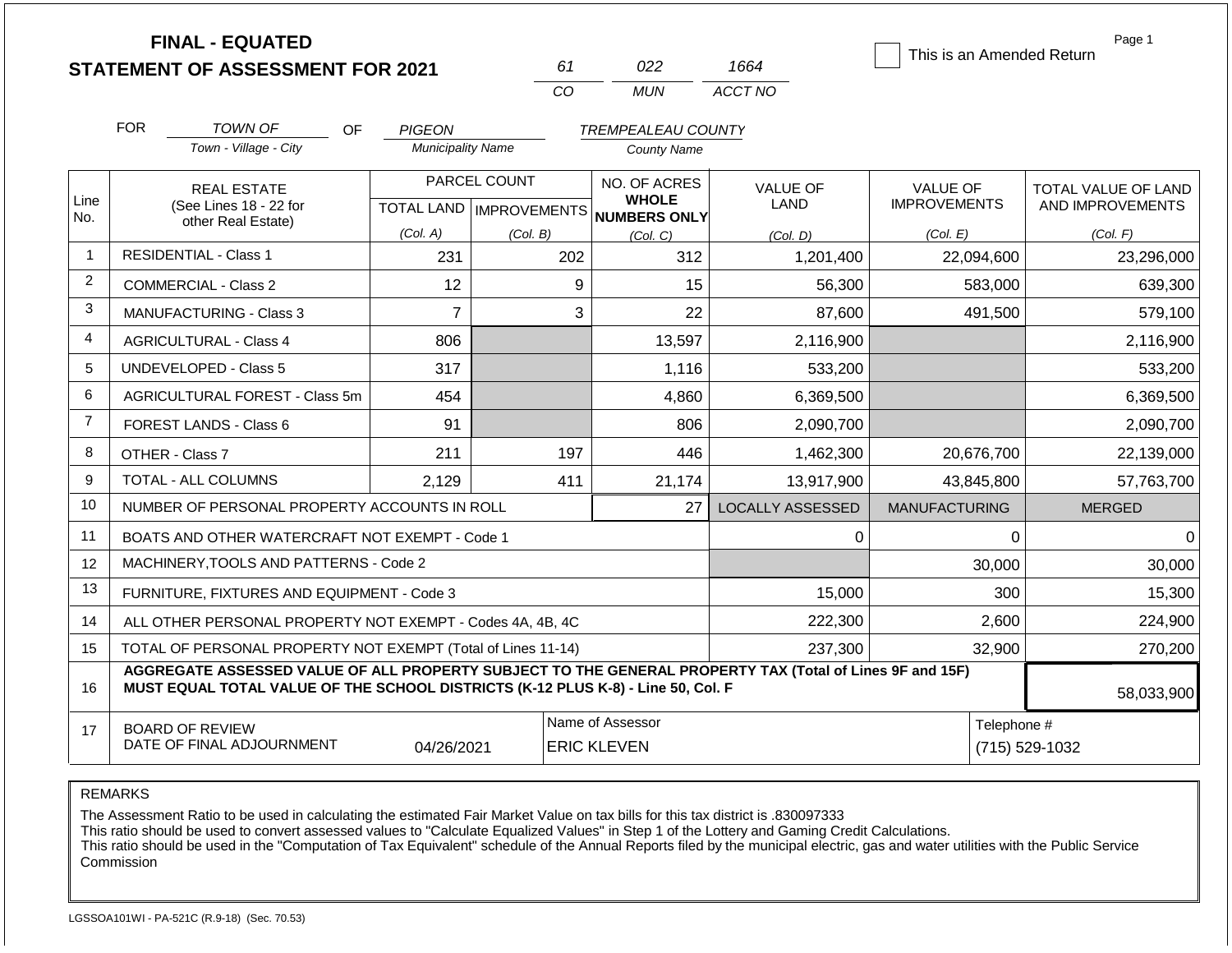2021 61 022 1664

FOREST LANDS (Line 7) and FOREST CROPS (in this section) - are **NOT** the same *YEAR CO MUN ACCT NO*

|                                                            | Private Forest Crop - Reg Class @ 10¢ per acre            |                                 |  |                                                                                |                                                                | Private Forest Crop - Reg Class @ \$2.52 per acre                            |  |                                                                    |               |                    |
|------------------------------------------------------------|-----------------------------------------------------------|---------------------------------|--|--------------------------------------------------------------------------------|----------------------------------------------------------------|------------------------------------------------------------------------------|--|--------------------------------------------------------------------|---------------|--------------------|
| 18                                                         | (a) PARCELS                                               | (b) ACRES                       |  | (c) ASSESSED VALUE                                                             |                                                                | (d) PARCELS                                                                  |  | (e) ACRES                                                          |               | (f) ASSESSED VALUE |
|                                                            |                                                           |                                 |  |                                                                                |                                                                |                                                                              |  |                                                                    |               |                    |
|                                                            |                                                           |                                 |  | Private Forest Crop - Special Class @ 20¢ per acre                             |                                                                | Entered Before 2005 Managed Forest - Ferrous Mining CLOSED @ \$7.87 per acre |  |                                                                    |               |                    |
| 19                                                         | (a) PARCELS                                               | (b) ACRES                       |  | (c) ASSESSED VALUE                                                             |                                                                | (d) PARCELS                                                                  |  | (e) ACRES                                                          |               | (f) ASSESSED VALUE |
|                                                            |                                                           |                                 |  |                                                                                |                                                                |                                                                              |  |                                                                    |               |                    |
|                                                            | Entered Before 2005 Managed Forest - OPEN @ 74 ¢ per acre |                                 |  |                                                                                |                                                                | Entered Before 2005 Managed Forest - CLOSED @<br>$$1.75$ per acre            |  |                                                                    |               |                    |
| 20                                                         | (a) PARCELS                                               | (b) ACRES<br>(c) ASSESSED VALUE |  | (d) PARCELS                                                                    |                                                                | (e) ACRES                                                                    |  | (f) ASSESSED VALUE                                                 |               |                    |
|                                                            |                                                           |                                 |  |                                                                                |                                                                | 52                                                                           |  | 1,414.08                                                           |               | 2,828,400          |
| Entered After 2004 Managed Forest - OPEN @ \$2.04 per acre |                                                           |                                 |  |                                                                                | Entered After 2004 Managed Forest - CLOSED @ \$ 10.20 per acre |                                                                              |  |                                                                    |               |                    |
| 21                                                         | (a) PARCELS                                               | (b) ACRES                       |  | (c) ASSESSED VALUE                                                             |                                                                | (d) PARCELS                                                                  |  | (e) ACRES                                                          |               | (f) ASSESSED VALUE |
|                                                            |                                                           |                                 |  |                                                                                |                                                                |                                                                              |  |                                                                    |               |                    |
|                                                            | 6                                                         | 190                             |  | 494,000                                                                        |                                                                | 82                                                                           |  | 1,962.31                                                           |               | 3,870,700          |
| 22                                                         | (a) County Forest Cropland Acres                          |                                 |  | (b) Federal Acres                                                              | (c) State Acres                                                |                                                                              |  | (d) County (NOT FOREST CROP) Acres                                 |               | (e) Other Acres    |
|                                                            |                                                           |                                 |  |                                                                                |                                                                | .06                                                                          |  | 9.2                                                                |               | 98.4               |
|                                                            |                                                           |                                 |  | Assessed Value of Omitted Property From Prior Years (Sec. 70.44)               |                                                                |                                                                              |  | Assessed Value of Sec. 70.43 Corrections of Errors by Assessors    |               |                    |
|                                                            |                                                           | (a) REAL ESTATE                 |  | (b) PERSONAL                                                                   |                                                                |                                                                              |  | (c1) REAL ESTATE                                                   |               | (c2) PERSONAL      |
| 23                                                         |                                                           |                                 |  |                                                                                |                                                                |                                                                              |  |                                                                    |               |                    |
|                                                            |                                                           |                                 |  | Manufacturing Equated Value of Omitted Property From Prior Years (Sec. 70.995) |                                                                |                                                                              |  | Mfg. Equated Value of Sec.70.43 Corrections of Errors by Assessors |               |                    |
|                                                            |                                                           | (d) REAL ESTATE                 |  | (e) PERSONAL                                                                   |                                                                | (f1) REAL ESTATE                                                             |  |                                                                    | (f2) PERSONAL |                    |
|                                                            |                                                           |                                 |  |                                                                                |                                                                |                                                                              |  |                                                                    |               |                    |
|                                                            |                                                           |                                 |  |                                                                                |                                                                |                                                                              |  |                                                                    |               |                    |

# **SPECIAL DISTRICTS**

| Line<br>No. | <b>Enter 6-digit</b><br>Special District | <b>Account</b><br><b>Number</b> | <b>Special District Name</b> | <b>Locally Assessed Value</b><br>of Real Estate and | Mfg Value of Real Estate<br>and Personal Property | <b>Merged Value of</b><br><b>Real Estate and</b> |
|-------------|------------------------------------------|---------------------------------|------------------------------|-----------------------------------------------------|---------------------------------------------------|--------------------------------------------------|
|             | Code (Col. A)                            | (Col. B)                        | (Col. C)                     | Personal Property (Col. D)                          | (Col. E)                                          | Personal Property (Col. F)                       |
| 24          |                                          |                                 |                              |                                                     |                                                   |                                                  |
| 25          |                                          |                                 |                              |                                                     |                                                   |                                                  |
| 26          |                                          |                                 |                              |                                                     |                                                   |                                                  |
| 27          |                                          |                                 |                              |                                                     |                                                   |                                                  |
| 28          |                                          |                                 |                              |                                                     |                                                   |                                                  |
| 29          |                                          |                                 |                              |                                                     |                                                   |                                                  |
| 30          |                                          |                                 |                              |                                                     |                                                   |                                                  |
| 31          |                                          |                                 |                              |                                                     |                                                   |                                                  |
| 32          |                                          |                                 |                              |                                                     |                                                   |                                                  |
| 33          |                                          |                                 |                              |                                                     |                                                   |                                                  |
| 34          |                                          |                                 |                              |                                                     |                                                   |                                                  |
| 35          |                                          |                                 |                              |                                                     |                                                   |                                                  |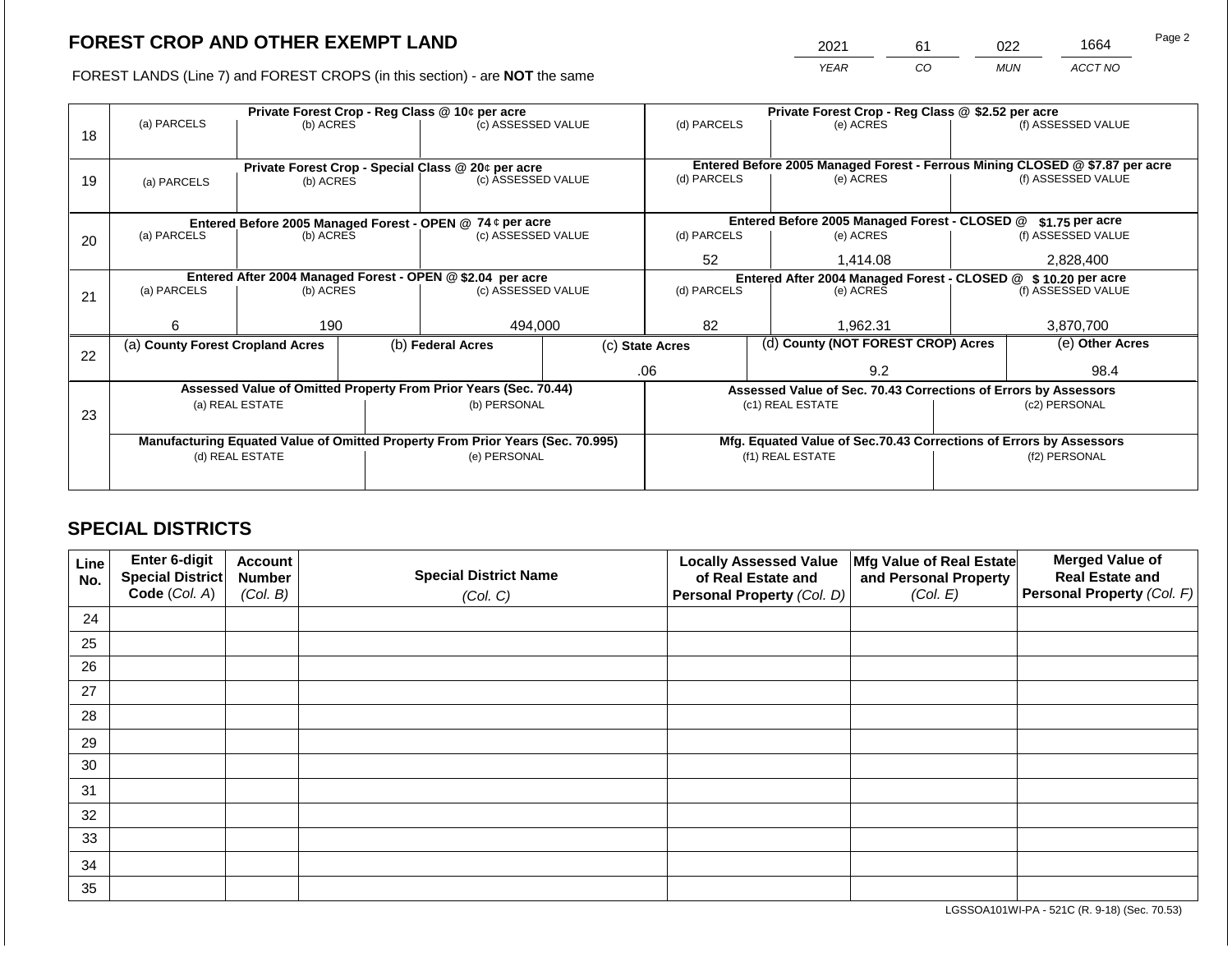|                       | <b>SCHOOL DISTRICTS</b><br>2021<br>022<br>61<br>1664     |                                                                                        |                                                         |                                                                                                                                        |                  |                                                                                |  |
|-----------------------|----------------------------------------------------------|----------------------------------------------------------------------------------------|---------------------------------------------------------|----------------------------------------------------------------------------------------------------------------------------------------|------------------|--------------------------------------------------------------------------------|--|
|                       |                                                          |                                                                                        |                                                         | <b>YEAR</b>                                                                                                                            | CO<br><b>MUN</b> | ACCT NO                                                                        |  |
| Line<br>No.           | Enter 6-digit<br><b>School District</b><br>Code (Col. A) | <b>Account</b><br><b>School District Name</b><br><b>Number</b><br>(Col. B)<br>(Col. C) |                                                         | Mfg Value of Real Estate<br><b>Locally Assessed Value</b><br>of Real Estate and<br>and Personal Property<br>Personal Property (Col. D) |                  | <b>Merged Value of</b><br><b>Real Estate and</b><br>Personal Property (Col. F) |  |
|                       | A. SCHOOL DISTRICTS (K-8 and K-12)                       |                                                                                        |                                                         |                                                                                                                                        |                  |                                                                                |  |
| 36                    | 610485                                                   | 0359                                                                                   | SCH D OF BLAIR-TAYLOR                                   | 1,473,700                                                                                                                              |                  | 1,473,700                                                                      |  |
| 37                    | 616426                                                   | 0364                                                                                   | <b>SCH D OF WHITEHALL</b>                               | 55,948,200                                                                                                                             | 612,000          | 56,560,200                                                                     |  |
| 38                    |                                                          |                                                                                        |                                                         |                                                                                                                                        |                  |                                                                                |  |
| 39                    |                                                          |                                                                                        |                                                         |                                                                                                                                        |                  |                                                                                |  |
| 40                    |                                                          |                                                                                        |                                                         |                                                                                                                                        |                  |                                                                                |  |
| 41                    |                                                          |                                                                                        |                                                         |                                                                                                                                        |                  |                                                                                |  |
| 42                    |                                                          |                                                                                        |                                                         |                                                                                                                                        |                  |                                                                                |  |
| 43                    |                                                          |                                                                                        |                                                         |                                                                                                                                        |                  |                                                                                |  |
| 44                    |                                                          |                                                                                        |                                                         |                                                                                                                                        |                  |                                                                                |  |
| 45<br>$\overline{46}$ |                                                          |                                                                                        |                                                         |                                                                                                                                        |                  |                                                                                |  |
| 47                    |                                                          |                                                                                        |                                                         |                                                                                                                                        |                  |                                                                                |  |
| 48                    |                                                          |                                                                                        |                                                         |                                                                                                                                        |                  |                                                                                |  |
| 49                    |                                                          |                                                                                        |                                                         |                                                                                                                                        |                  |                                                                                |  |
| 50                    |                                                          |                                                                                        | TOTAL ASSESSED VALUE OF SCHOOL DISTRICTS (K-8 and K-12) | 57,421,900                                                                                                                             | 612,000          | 58,033,900                                                                     |  |
|                       | <b>B.</b><br><b>UNION HIGH SCHOOL DISTRICTS</b>          |                                                                                        |                                                         |                                                                                                                                        |                  |                                                                                |  |
| 51                    |                                                          |                                                                                        |                                                         |                                                                                                                                        |                  |                                                                                |  |
| 52                    |                                                          |                                                                                        |                                                         |                                                                                                                                        |                  |                                                                                |  |
| 53                    |                                                          |                                                                                        |                                                         |                                                                                                                                        |                  |                                                                                |  |
| 54                    |                                                          |                                                                                        |                                                         |                                                                                                                                        |                  |                                                                                |  |
| 55                    |                                                          |                                                                                        | TOTAL ASSESSED VALUE OF UNION HIGH SCHOOLS              |                                                                                                                                        |                  |                                                                                |  |
|                       | C.<br><b>TECHNICAL COLLEGE DISTRICTS</b>                 |                                                                                        |                                                         |                                                                                                                                        |                  |                                                                                |  |
| 56                    | 000200                                                   | 0002                                                                                   | WESTERN TECHNICAL COLLEGE LACR                          | 57,421,900                                                                                                                             | 612,000          | 58,033,900                                                                     |  |
| 57                    |                                                          |                                                                                        |                                                         |                                                                                                                                        |                  |                                                                                |  |
| 58                    |                                                          |                                                                                        |                                                         |                                                                                                                                        |                  |                                                                                |  |
| 59                    |                                                          |                                                                                        | TOTAL ASSESSED VALUE OF TECHNICAL COLLEGES              | 57,421,900                                                                                                                             | 612,000          | 58,033,900                                                                     |  |

**SCHOOL DISTRICTS**

| Name                  |                                   | Title | Submission date  |  |
|-----------------------|-----------------------------------|-------|------------------|--|
| <b>NICK J GAMROTH</b> |                                   |       | 2021<br>05<br>04 |  |
| Phone                 | Email address                     |       |                  |  |
| 715<br>538 -<br>2311  | NICK.GAMROTH@CO.TREMPEALEAU.WI.US |       |                  |  |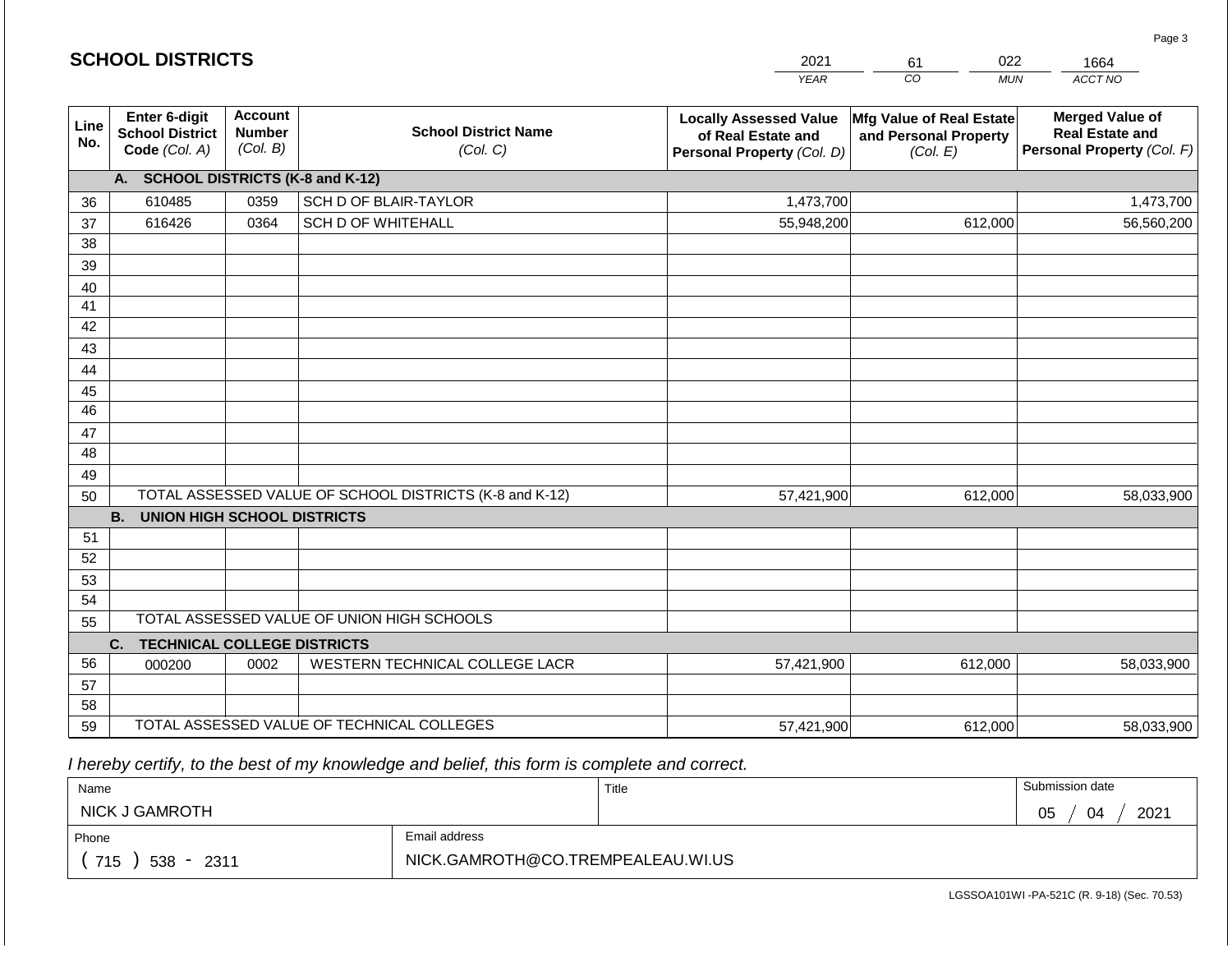- Each municipality's SOA is completed after the Board of Review and includes any changes made to the locally assessed values, under state law (sec. 70.53, Wis. Stats.)
- The Wisconsin Department of Revenue (DOR) merges the locally assessed values with the state assessed manufacturing values
- DOR provides the information regarding district names and codes. If a district is not listed, contact DOR.

Note: If you submit an amended SOA to DOR after your municipality's SOA is equated and posted to our website, we will process the SOA. However, DOR will not recalculate the *aggregate ratio or update the final SOA posted on our website. You should use the corrected values to calculate your tax rates.*

### **Page 1: Real Estate and Personal Property**

- Lines 1-9 assessed real estate values, parcel counts and acres by classification
- Lines 10-15 assessed personal property values and number of accounts by class
- Line 16 aggregate assessed value of all property subject to general property; use to calculate tax rates. Note: This line equals the total assessed value of K-8 and K-12 school districts (Line 50) and total assessed value of technical colleges (Line 59).
- Remarks assessment ratio used to calculate estimated fair market value on property tax bills

#### **Page 2: Forest Crop, Other Exempt Land and Special Districts**

- Lines 18-21 private forest crop and managed forest lands assessed values
- Line  $22 -$  tax exempt land acres
- Line 23 prior years assessed value of omitted property under sec. 70.44 and correction of errors under sec. 70.43 shown by locally assessed or manufacturing real estate and personal property. Note: If there is an amount on this line, report the corresponding tax in the Statement of Taxes, Sections J or K.
- Lines 24-35 special district assessed values. These values are used to calculate tax rates for the special districts.

#### **Page 3: School Districts**

- Lines 36-50 school districts (K-8 and K-12) assessed values. These values are used to calculate tax rates for school districts.
- Lines 51-55 union high school district assessed values. These values are used to calculate tax rates for union high school districts.
- Lines 56-59 technical college assessed values. These values are used to calculate tax rates for technical colleges.

If you have questions: Email: lgs@wisconsin.gov

 Phone: (608) 266-2569 or (608) 264-6892 Fax: (608) 264-6887

**Q** N39631 FULLER COULEE RD **WHITEHALL, WI 54773 - 2000** WHITEHALL, WI 54773 - 2000N39631 FULLER COULEE ZO U O Z NO NO WILLIAM BUTLER<br>TOWN OF PIGEON WILLIAM BUTLER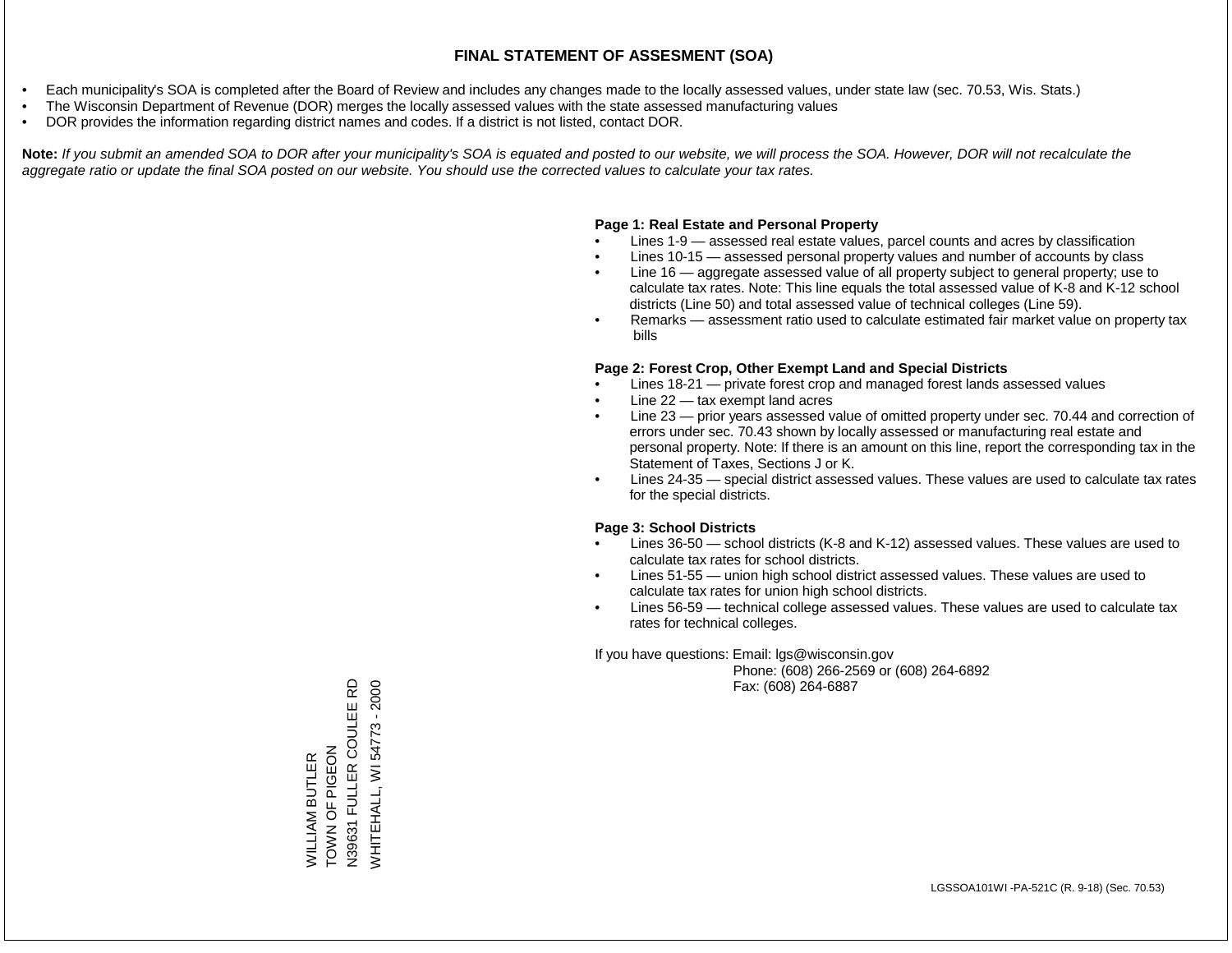**FINAL - EQUATED**

| 61 | በ24   | 1665    |
|----|-------|---------|
| m  | MI IN | ACCT NO |

This is an Amended Return

Page 1

|                | <b>FOR</b> | TOWN OF                                                                                                                                                                                      | OF<br><b>PRESTON</b>     |                           | <b>TREMPEALEAU COUNTY</b>               |                         |                                        |                                                |
|----------------|------------|----------------------------------------------------------------------------------------------------------------------------------------------------------------------------------------------|--------------------------|---------------------------|-----------------------------------------|-------------------------|----------------------------------------|------------------------------------------------|
|                |            | Town - Village - City                                                                                                                                                                        | <b>Municipality Name</b> |                           | County Name                             |                         |                                        |                                                |
| Line           |            | <b>REAL ESTATE</b>                                                                                                                                                                           |                          | PARCEL COUNT              | NO. OF ACRES<br><b>WHOLE</b>            | <b>VALUE OF</b><br>LAND | <b>VALUE OF</b><br><b>IMPROVEMENTS</b> | <b>TOTAL VALUE OF LAND</b><br>AND IMPROVEMENTS |
| No.            |            | (See Lines 18 - 22 for<br>other Real Estate)                                                                                                                                                 |                          | TOTAL LAND   IMPROVEMENTS | <b>NUMBERS ONLY</b>                     |                         |                                        |                                                |
|                |            |                                                                                                                                                                                              | (Col. A)                 | (Col. B)                  | (Col, C)                                | (Col, D)                | (Col. E)                               | (Col. F)                                       |
|                |            | <b>RESIDENTIAL - Class 1</b>                                                                                                                                                                 | 321                      | 279                       | 690                                     | 3,420,400               | 33,391,800                             | 36,812,200                                     |
| $\overline{2}$ |            | <b>COMMERCIAL - Class 2</b>                                                                                                                                                                  | 8                        | 6                         | 18                                      | 99,800                  | 453,400                                | 553,200                                        |
| 3              |            | <b>MANUFACTURING - Class 3</b>                                                                                                                                                               |                          | 0                         | 18                                      | 139,300                 | 0                                      | 139,300                                        |
| 4              |            | <b>AGRICULTURAL - Class 4</b>                                                                                                                                                                | 1,022                    |                           | 17,387                                  | 2,292,800               |                                        | 2,292,800                                      |
| 5              |            | UNDEVELOPED - Class 5                                                                                                                                                                        | 761                      |                           | 5,065                                   | 3,994,600               |                                        | 3,994,600                                      |
| 6              |            | AGRICULTURAL FOREST - Class 5m                                                                                                                                                               | 428                      |                           | 5,546                                   | 8,877,800               |                                        | 8,877,800                                      |
| $\overline{7}$ |            | FOREST LANDS - Class 6                                                                                                                                                                       | 115                      |                           | 1,575                                   | 5,005,700               |                                        | 5,005,700                                      |
| 8              |            | OTHER - Class 7                                                                                                                                                                              | 218                      | 214                       | 409                                     | 2,223,800               | 23,473,600                             | 25,697,400                                     |
| 9              |            | TOTAL - ALL COLUMNS                                                                                                                                                                          | 2,874                    | 499                       | 30,708                                  | 26,054,200              | 57,318,800                             | 83,373,000                                     |
| 10             |            | NUMBER OF PERSONAL PROPERTY ACCOUNTS IN ROLL                                                                                                                                                 |                          |                           | 17                                      | <b>LOCALLY ASSESSED</b> | <b>MANUFACTURING</b>                   | <b>MERGED</b>                                  |
| 11             |            | BOATS AND OTHER WATERCRAFT NOT EXEMPT - Code 1                                                                                                                                               |                          |                           |                                         | 0                       | 0                                      | 0                                              |
| 12             |            | MACHINERY, TOOLS AND PATTERNS - Code 2                                                                                                                                                       |                          |                           |                                         |                         | 248,000                                | 248,000                                        |
| 13             |            | FURNITURE, FIXTURES AND EQUIPMENT - Code 3                                                                                                                                                   |                          |                           |                                         | 6,748                   | 0                                      | 6,748                                          |
| 14             |            | ALL OTHER PERSONAL PROPERTY NOT EXEMPT - Codes 4A, 4B, 4C                                                                                                                                    |                          |                           |                                         | 334,294                 | 6,927,300                              | 7,261,594                                      |
| 15             |            | TOTAL OF PERSONAL PROPERTY NOT EXEMPT (Total of Lines 11-14)                                                                                                                                 |                          |                           |                                         | 341,042                 | 7,175,300                              | 7,516,342                                      |
| 16             |            | AGGREGATE ASSESSED VALUE OF ALL PROPERTY SUBJECT TO THE GENERAL PROPERTY TAX (Total of Lines 9F and 15F)<br>MUST EQUAL TOTAL VALUE OF THE SCHOOL DISTRICTS (K-12 PLUS K-8) - Line 50, Col. F |                          |                           |                                         |                         |                                        | 90,889,342                                     |
| 17             |            | <b>BOARD OF REVIEW</b><br>DATE OF FINAL ADJOURNMENT                                                                                                                                          | 05/17/2021               |                           | Name of Assessor<br><b>MARK GARLICK</b> |                         | Telephone #<br>(715) 287-3376          |                                                |

REMARKS

The Assessment Ratio to be used in calculating the estimated Fair Market Value on tax bills for this tax district is .93066916

This ratio should be used to convert assessed values to "Calculate Equalized Values" in Step 1 of the Lottery and Gaming Credit Calculations.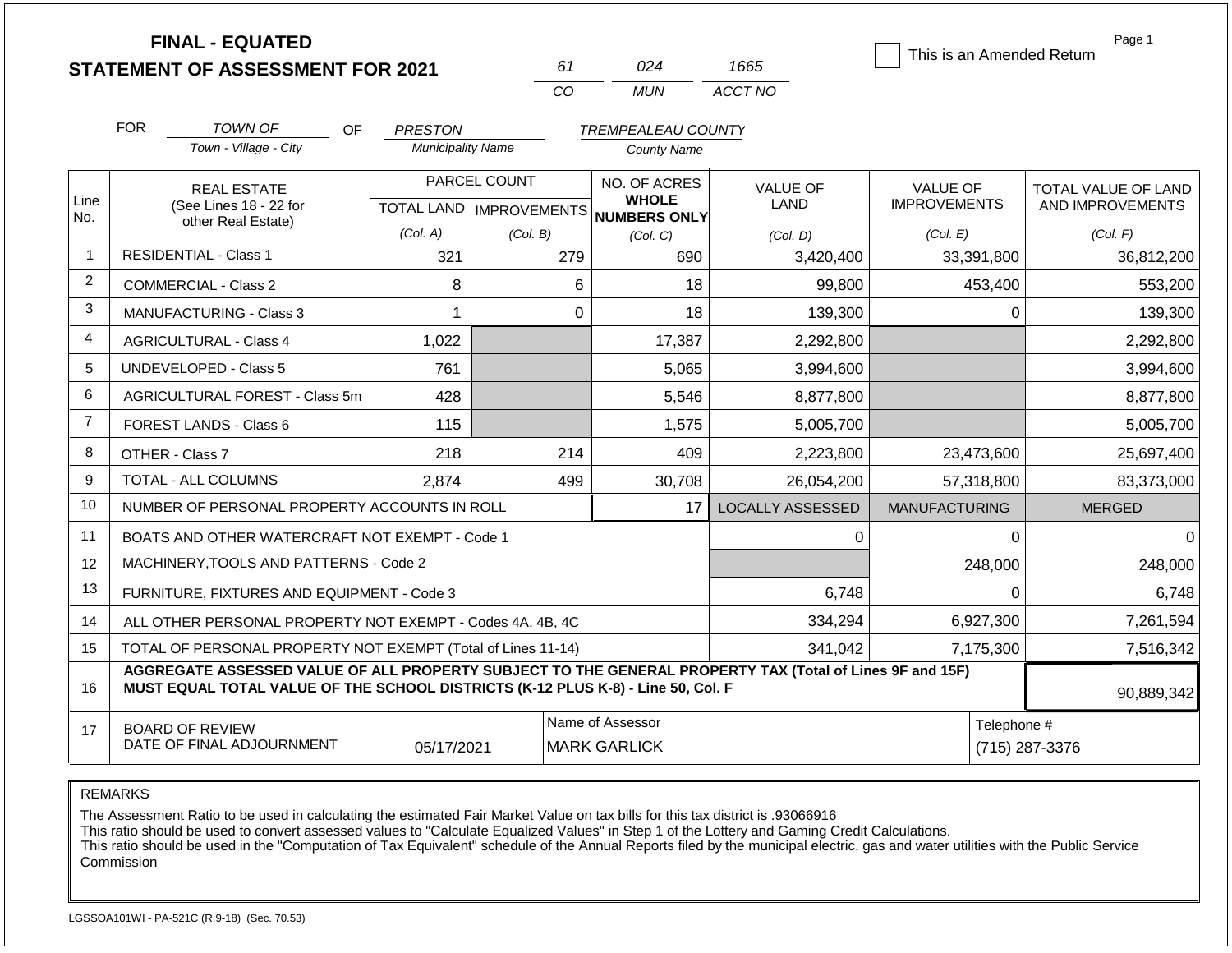2021 61 024 1665

FOREST LANDS (Line 7) and FOREST CROPS (in this section) - are **NOT** the same *YEAR CO MUN ACCT NO*

|    |                                                                                                              |                 | Private Forest Crop - Reg Class @ 10¢ per acre |                                                                                | Private Forest Crop - Reg Class @ \$2.52 per acre |                                                                             |  |                                                                              |                    |                    |
|----|--------------------------------------------------------------------------------------------------------------|-----------------|------------------------------------------------|--------------------------------------------------------------------------------|---------------------------------------------------|-----------------------------------------------------------------------------|--|------------------------------------------------------------------------------|--------------------|--------------------|
| 18 | (a) PARCELS                                                                                                  | (b) ACRES       |                                                | (c) ASSESSED VALUE                                                             |                                                   | (d) PARCELS                                                                 |  | (e) ACRES                                                                    |                    | (f) ASSESSED VALUE |
|    |                                                                                                              |                 |                                                |                                                                                |                                                   |                                                                             |  |                                                                              |                    |                    |
|    |                                                                                                              |                 |                                                |                                                                                |                                                   |                                                                             |  | Entered Before 2005 Managed Forest - Ferrous Mining CLOSED @ \$7.87 per acre |                    |                    |
| 19 | (a) PARCELS                                                                                                  | (b) ACRES       |                                                | Private Forest Crop - Special Class @ 20¢ per acre<br>(c) ASSESSED VALUE       |                                                   | (d) PARCELS<br>(e) ACRES                                                    |  |                                                                              | (f) ASSESSED VALUE |                    |
|    |                                                                                                              |                 |                                                |                                                                                |                                                   |                                                                             |  |                                                                              |                    |                    |
|    |                                                                                                              |                 |                                                |                                                                                |                                                   |                                                                             |  |                                                                              |                    |                    |
|    |                                                                                                              |                 |                                                | Entered Before 2005 Managed Forest - OPEN @ 74 ¢ per acre                      |                                                   |                                                                             |  | Entered Before 2005 Managed Forest - CLOSED @                                |                    | \$1.75 per acre    |
| 20 | (a) PARCELS<br>(c) ASSESSED VALUE<br>(b) ACRES                                                               |                 |                                                | (d) PARCELS                                                                    |                                                   | (e) ACRES                                                                   |  | (f) ASSESSED VALUE                                                           |                    |                    |
|    |                                                                                                              | 8,000<br>5.     |                                                | 66                                                                             |                                                   | 1,515.09                                                                    |  | 3,210,000                                                                    |                    |                    |
|    |                                                                                                              |                 |                                                |                                                                                |                                                   |                                                                             |  |                                                                              |                    |                    |
|    | Entered After 2004 Managed Forest - OPEN @ \$2.04 per acre<br>(a) PARCELS<br>(c) ASSESSED VALUE<br>(b) ACRES |                 |                                                | (d) PARCELS                                                                    |                                                   | Entered After 2004 Managed Forest - CLOSED @ \$ 10.20 per acre<br>(e) ACRES |  | (f) ASSESSED VALUE                                                           |                    |                    |
| 21 |                                                                                                              |                 |                                                |                                                                                |                                                   |                                                                             |  |                                                                              |                    |                    |
|    |                                                                                                              |                 |                                                |                                                                                |                                                   |                                                                             |  |                                                                              |                    |                    |
|    |                                                                                                              | 81              |                                                | 129,600                                                                        |                                                   | 89                                                                          |  | 2,265.33                                                                     |                    | 5,639,500          |
|    | (a) County Forest Cropland Acres                                                                             |                 |                                                | (b) Federal Acres<br>(c) State Acres                                           |                                                   | (d) County (NOT FOREST CROP) Acres                                          |  |                                                                              |                    | (e) Other Acres    |
| 22 |                                                                                                              |                 |                                                |                                                                                |                                                   |                                                                             |  |                                                                              |                    |                    |
|    |                                                                                                              |                 |                                                |                                                                                |                                                   | 1,040.63                                                                    |  | 226.62                                                                       |                    | 297.15             |
|    |                                                                                                              |                 |                                                | Assessed Value of Omitted Property From Prior Years (Sec. 70.44)               |                                                   |                                                                             |  | Assessed Value of Sec. 70.43 Corrections of Errors by Assessors              |                    |                    |
|    |                                                                                                              | (a) REAL ESTATE |                                                | (b) PERSONAL                                                                   |                                                   |                                                                             |  | (c1) REAL ESTATE                                                             |                    | (c2) PERSONAL      |
| 23 |                                                                                                              |                 |                                                |                                                                                |                                                   |                                                                             |  |                                                                              |                    |                    |
|    |                                                                                                              |                 |                                                | Manufacturing Equated Value of Omitted Property From Prior Years (Sec. 70.995) |                                                   |                                                                             |  | Mfg. Equated Value of Sec.70.43 Corrections of Errors by Assessors           |                    |                    |
|    |                                                                                                              | (d) REAL ESTATE |                                                | (e) PERSONAL                                                                   |                                                   | (f1) REAL ESTATE                                                            |  |                                                                              | (f2) PERSONAL      |                    |
|    |                                                                                                              |                 |                                                |                                                                                |                                                   |                                                                             |  |                                                                              |                    |                    |
|    |                                                                                                              |                 |                                                |                                                                                |                                                   |                                                                             |  |                                                                              |                    |                    |

# **SPECIAL DISTRICTS**

| Line<br>No. | Enter 6-digit<br>Special District<br>Code (Col. A) | <b>Account</b><br><b>Number</b><br>(Col. B) | <b>Special District Name</b><br>(Col. C) | <b>Locally Assessed Value</b><br>of Real Estate and<br><b>Personal Property (Col. D)</b> | Mfg Value of Real Estate<br>and Personal Property<br>(Col. E) | <b>Merged Value of</b><br><b>Real Estate and</b><br>Personal Property (Col. F) |
|-------------|----------------------------------------------------|---------------------------------------------|------------------------------------------|------------------------------------------------------------------------------------------|---------------------------------------------------------------|--------------------------------------------------------------------------------|
| 24          |                                                    |                                             |                                          |                                                                                          |                                                               |                                                                                |
| 25          |                                                    |                                             |                                          |                                                                                          |                                                               |                                                                                |
| 26          |                                                    |                                             |                                          |                                                                                          |                                                               |                                                                                |
| 27          |                                                    |                                             |                                          |                                                                                          |                                                               |                                                                                |
| 28          |                                                    |                                             |                                          |                                                                                          |                                                               |                                                                                |
| 29          |                                                    |                                             |                                          |                                                                                          |                                                               |                                                                                |
| 30          |                                                    |                                             |                                          |                                                                                          |                                                               |                                                                                |
| 31          |                                                    |                                             |                                          |                                                                                          |                                                               |                                                                                |
| 32          |                                                    |                                             |                                          |                                                                                          |                                                               |                                                                                |
| 33          |                                                    |                                             |                                          |                                                                                          |                                                               |                                                                                |
| 34          |                                                    |                                             |                                          |                                                                                          |                                                               |                                                                                |
| 35          |                                                    |                                             |                                          |                                                                                          |                                                               |                                                                                |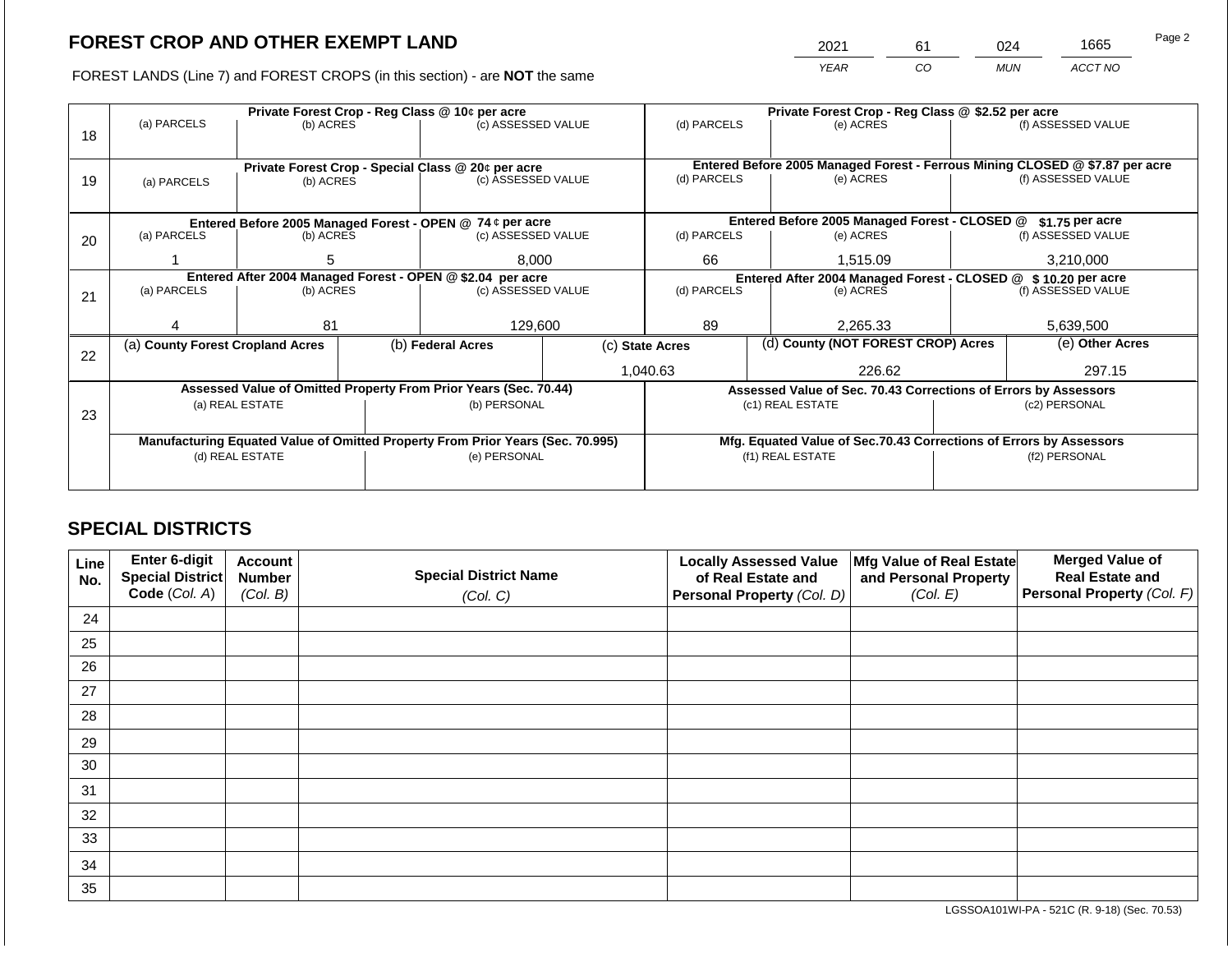| <b>SCHOOL DISTRICTS</b> | 2021                                                     | 024<br>61                                   | 1665                                                    |                                                                                   |                                                               |                                                                                |
|-------------------------|----------------------------------------------------------|---------------------------------------------|---------------------------------------------------------|-----------------------------------------------------------------------------------|---------------------------------------------------------------|--------------------------------------------------------------------------------|
|                         |                                                          |                                             |                                                         | <b>YEAR</b>                                                                       | CO<br><b>MUN</b>                                              | ACCT NO                                                                        |
| Line<br>No.             | Enter 6-digit<br><b>School District</b><br>Code (Col. A) | <b>Account</b><br><b>Number</b><br>(Col. B) | <b>School District Name</b><br>(Col. C)                 | <b>Locally Assessed Value</b><br>of Real Estate and<br>Personal Property (Col. D) | Mfg Value of Real Estate<br>and Personal Property<br>(Col. E) | <b>Merged Value of</b><br><b>Real Estate and</b><br>Personal Property (Col. F) |
|                         | A. SCHOOL DISTRICTS (K-8 and K-12)                       |                                             |                                                         |                                                                                   |                                                               |                                                                                |
| 36                      | 610485                                                   | 0359                                        | SCH D OF BLAIR-TAYLOR                                   | 71,470,342                                                                        | 7,314,600                                                     | 78,784,942                                                                     |
| 37                      | 616426                                                   | 0364                                        | <b>SCH D OF WHITEHALL</b>                               | 12,104,400                                                                        |                                                               | 12,104,400                                                                     |
| 38                      |                                                          |                                             |                                                         |                                                                                   |                                                               |                                                                                |
| 39                      |                                                          |                                             |                                                         |                                                                                   |                                                               |                                                                                |
| 40<br>41                |                                                          |                                             |                                                         |                                                                                   |                                                               |                                                                                |
| 42                      |                                                          |                                             |                                                         |                                                                                   |                                                               |                                                                                |
| 43                      |                                                          |                                             |                                                         |                                                                                   |                                                               |                                                                                |
| 44                      |                                                          |                                             |                                                         |                                                                                   |                                                               |                                                                                |
| 45                      |                                                          |                                             |                                                         |                                                                                   |                                                               |                                                                                |
| 46                      |                                                          |                                             |                                                         |                                                                                   |                                                               |                                                                                |
| 47                      |                                                          |                                             |                                                         |                                                                                   |                                                               |                                                                                |
| 48                      |                                                          |                                             |                                                         |                                                                                   |                                                               |                                                                                |
| 49<br>50                |                                                          |                                             | TOTAL ASSESSED VALUE OF SCHOOL DISTRICTS (K-8 and K-12) | 83,574,742                                                                        | 7,314,600                                                     | 90,889,342                                                                     |
|                         | <b>B.</b><br><b>UNION HIGH SCHOOL DISTRICTS</b>          |                                             |                                                         |                                                                                   |                                                               |                                                                                |
| 51                      |                                                          |                                             |                                                         |                                                                                   |                                                               |                                                                                |
| 52                      |                                                          |                                             |                                                         |                                                                                   |                                                               |                                                                                |
| 53                      |                                                          |                                             |                                                         |                                                                                   |                                                               |                                                                                |
| 54                      |                                                          |                                             |                                                         |                                                                                   |                                                               |                                                                                |
| 55                      |                                                          |                                             | TOTAL ASSESSED VALUE OF UNION HIGH SCHOOLS              |                                                                                   |                                                               |                                                                                |
| 56                      | <b>TECHNICAL COLLEGE DISTRICTS</b><br>C.                 | 0002                                        |                                                         |                                                                                   |                                                               |                                                                                |
| 57                      | 000200                                                   |                                             | WESTERN TECHNICAL COLLEGE LACR                          | 83,574,742                                                                        | 7,314,600                                                     | 90,889,342                                                                     |
| 58                      |                                                          |                                             |                                                         |                                                                                   |                                                               |                                                                                |
| 59                      |                                                          |                                             | TOTAL ASSESSED VALUE OF TECHNICAL COLLEGES              | 83,574,742                                                                        | 7,314,600                                                     | 90,889,342                                                                     |

**SCHOOL DISTRICTS**

| Name                  |                                   | Title | Submission date   |
|-----------------------|-----------------------------------|-------|-------------------|
| <b>NICK J GAMROTH</b> |                                   |       | 2021<br>05<br>ົດ4 |
| Phone                 | Email address                     |       |                   |
| 715<br>538 -<br>2311  | NICK.GAMROTH@CO.TREMPEALEAU.WI.US |       |                   |

Page 3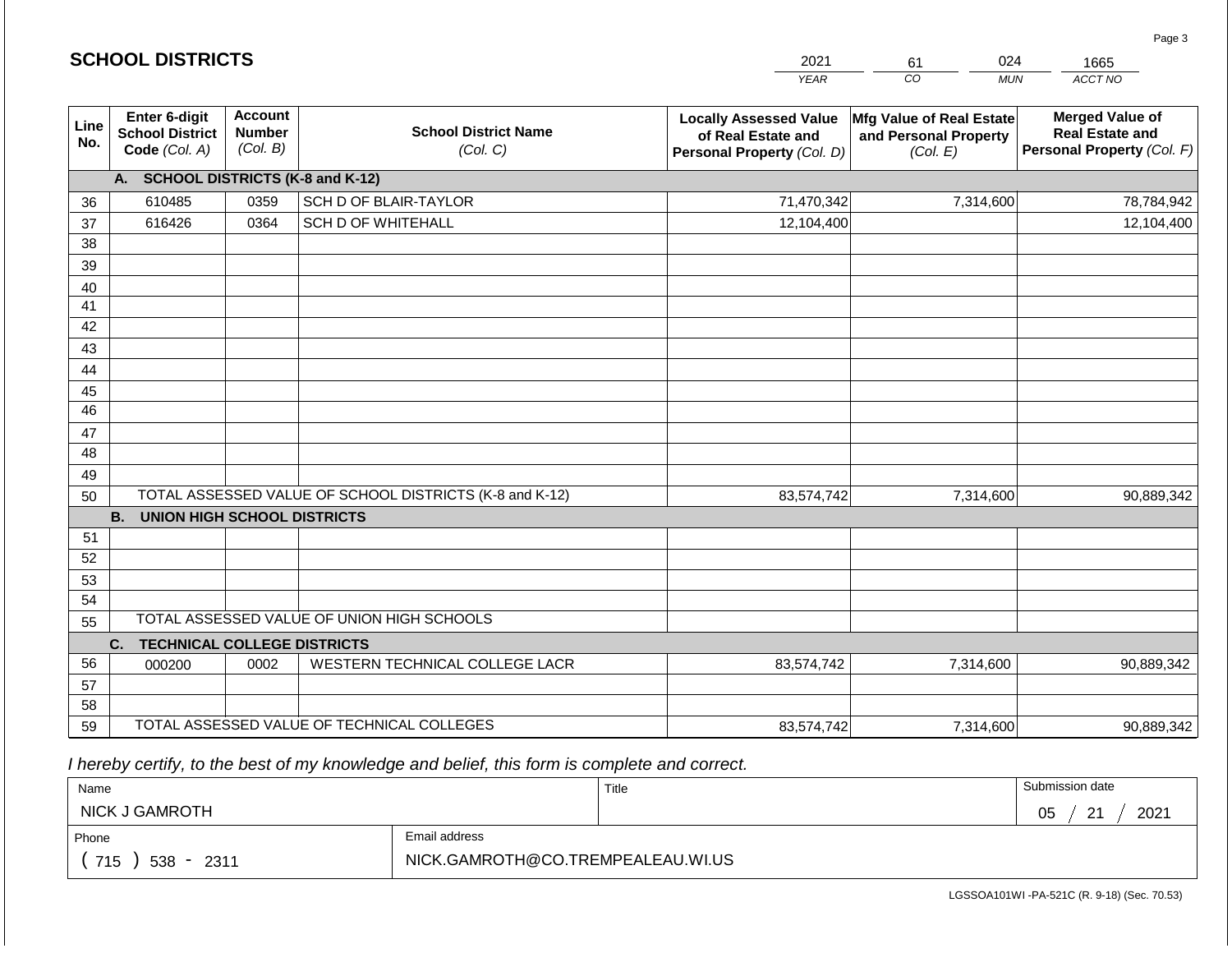- Each municipality's SOA is completed after the Board of Review and includes any changes made to the locally assessed values, under state law (sec. 70.53, Wis. Stats.)
- The Wisconsin Department of Revenue (DOR) merges the locally assessed values with the state assessed manufacturing values
- DOR provides the information regarding district names and codes. If a district is not listed, contact DOR.

Note: If you submit an amended SOA to DOR after your municipality's SOA is equated and posted to our website, we will process the SOA. However, DOR will not recalculate the *aggregate ratio or update the final SOA posted on our website. You should use the corrected values to calculate your tax rates.*

# **Page 1: Real Estate and Personal Property**

- Lines 1-9 assessed real estate values, parcel counts and acres by classification
- Lines 10-15 assessed personal property values and number of accounts by class
- Line 16 aggregate assessed value of all property subject to general property; use to calculate tax rates. Note: This line equals the total assessed value of K-8 and K-12 school districts (Line 50) and total assessed value of technical colleges (Line 59).
- Remarks assessment ratio used to calculate estimated fair market value on property tax bills

# **Page 2: Forest Crop, Other Exempt Land and Special Districts**

- Lines 18-21 private forest crop and managed forest lands assessed values
- Line  $22 -$  tax exempt land acres
- Line 23 prior years assessed value of omitted property under sec. 70.44 and correction of errors under sec. 70.43 shown by locally assessed or manufacturing real estate and personal property. Note: If there is an amount on this line, report the corresponding tax in the Statement of Taxes, Sections J or K.
- Lines 24-35 special district assessed values. These values are used to calculate tax rates for the special districts.

# **Page 3: School Districts**

- Lines 36-50 school districts (K-8 and K-12) assessed values. These values are used to calculate tax rates for school districts.
- Lines 51-55 union high school district assessed values. These values are used to calculate tax rates for union high school districts.
- Lines 56-59 technical college assessed values. These values are used to calculate tax rates for technical colleges.

If you have questions: Email: lgs@wisconsin.gov

 Phone: (608) 266-2569 or (608) 264-6892 Fax: (608) 264-6887

윤 W17508 PETERSON COULEE RD W17508 PETERSON COULEE CATHY NELSON<br>TOWN OF PRESTON TOWN OF PRESTON **BLAIR, WI 54616** CATHY NELSON BLAIR, WI 54616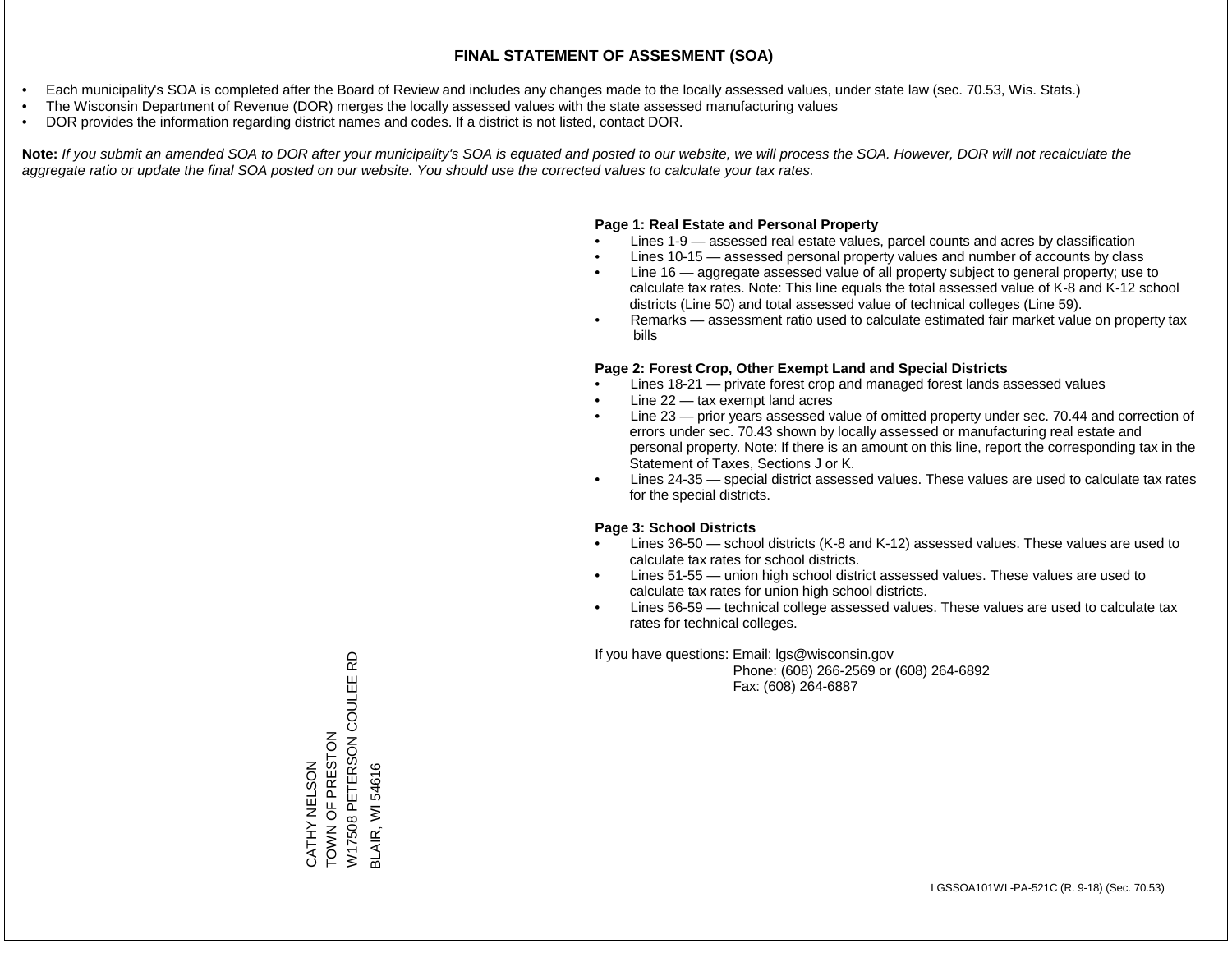|                | <b>FINAL - EQUATED</b>                                                                                                                                                                       |                          |                           |                                            |                         |                           | Page 1              |
|----------------|----------------------------------------------------------------------------------------------------------------------------------------------------------------------------------------------|--------------------------|---------------------------|--------------------------------------------|-------------------------|---------------------------|---------------------|
|                | <b>STATEMENT OF ASSESSMENT FOR 2021</b>                                                                                                                                                      |                          | 61                        | 026                                        | 1666                    | This is an Amended Return |                     |
|                |                                                                                                                                                                                              |                          | CO                        | <b>MUN</b>                                 | ACCT NO                 |                           |                     |
|                | <b>FOR</b><br>TOWN OF<br>OF                                                                                                                                                                  | <b>SUMNER</b>            |                           | <b>TREMPEALEAU COUNTY</b>                  |                         |                           |                     |
|                | Town - Village - City                                                                                                                                                                        | <b>Municipality Name</b> |                           | <b>County Name</b>                         |                         |                           |                     |
|                | <b>REAL ESTATE</b>                                                                                                                                                                           |                          | PARCEL COUNT              | NO. OF ACRES                               | <b>VALUE OF</b>         | <b>VALUE OF</b>           | TOTAL VALUE OF LAND |
| Line<br>No.    | (See Lines 18 - 22 for                                                                                                                                                                       |                          | TOTAL LAND   IMPROVEMENTS | <b>WHOLE</b><br>NUMBERS ONLY               | <b>LAND</b>             | <b>IMPROVEMENTS</b>       | AND IMPROVEMENTS    |
|                | other Real Estate)                                                                                                                                                                           | (Col. A)                 | (Col. B)                  | (Col, C)                                   | (Col, D)                | (Col. E)                  | (Col. F)            |
| -1             | <b>RESIDENTIAL - Class 1</b>                                                                                                                                                                 | 409                      | 349                       | 846                                        | 5,469,700               | 52,613,500                | 58,083,200          |
| 2              | <b>COMMERCIAL - Class 2</b>                                                                                                                                                                  | 11                       | 10                        | 57                                         | 276,700                 | 5,376,200                 | 5,652,900           |
| 3              | <b>MANUFACTURING - Class 3</b>                                                                                                                                                               | 1                        |                           | 5<br>1                                     | 34,900                  | 1,167,700                 | 1,202,600           |
| $\overline{4}$ | <b>AGRICULTURAL - Class 4</b>                                                                                                                                                                | 535                      |                           | 11,190                                     | 1,816,100               |                           | 1,816,100           |
| 5              | <b>UNDEVELOPED - Class 5</b>                                                                                                                                                                 | 413                      |                           | 1,832                                      | 1,007,100               |                           | 1,007,100           |
| 6              | AGRICULTURAL FOREST - Class 5m                                                                                                                                                               | 263                      |                           | 2,807                                      | 4,272,700               |                           | 4,272,700           |
| $\overline{7}$ | FOREST LANDS - Class 6                                                                                                                                                                       | 56                       |                           | 896                                        | 2,656,600               |                           | 2,656,600           |
| 8              | OTHER - Class 7                                                                                                                                                                              | 46                       | 44                        | 75                                         | 363,600                 | 3,573,000                 | 3,936,600           |
| 9              | TOTAL - ALL COLUMNS                                                                                                                                                                          | 1,734                    | 404                       | 17,708                                     | 15,897,400              | 62,730,400                | 78,627,800          |
| 10             | NUMBER OF PERSONAL PROPERTY ACCOUNTS IN ROLL                                                                                                                                                 |                          |                           | 15                                         | <b>LOCALLY ASSESSED</b> | <b>MANUFACTURING</b>      | <b>MERGED</b>       |
| 11             | BOATS AND OTHER WATERCRAFT NOT EXEMPT - Code 1                                                                                                                                               |                          |                           |                                            | 0                       | 0                         | $\Omega$            |
| 12             | MACHINERY, TOOLS AND PATTERNS - Code 2                                                                                                                                                       |                          |                           |                                            |                         | 241,100                   | 241,100             |
| 13             | FURNITURE, FIXTURES AND EQUIPMENT - Code 3                                                                                                                                                   |                          |                           |                                            | 23,900                  | 0                         | 23,900              |
| 14             | ALL OTHER PERSONAL PROPERTY NOT EXEMPT - Codes 4A, 4B, 4C                                                                                                                                    |                          |                           |                                            | 105,800                 | 900                       | 106,700             |
| 15             | TOTAL OF PERSONAL PROPERTY NOT EXEMPT (Total of Lines 11-14)                                                                                                                                 |                          |                           |                                            | 129,700                 | 242,000                   | 371,700             |
| 16             | AGGREGATE ASSESSED VALUE OF ALL PROPERTY SUBJECT TO THE GENERAL PROPERTY TAX (Total of Lines 9F and 15F)<br>MUST EQUAL TOTAL VALUE OF THE SCHOOL DISTRICTS (K-12 PLUS K-8) - Line 50, Col. F |                          |                           |                                            |                         |                           |                     |
|                |                                                                                                                                                                                              |                          |                           |                                            |                         |                           | 78,999,500          |
| 17             | <b>BOARD OF REVIEW</b><br>DATE OF FINAL ADJOURNMENT                                                                                                                                          | 05/12/2021               |                           | Name of Assessor<br><b>CLARENCE BECKER</b> |                         | Telephone #               | (715) 255-9228      |

REMARKS

The Assessment Ratio to be used in calculating the estimated Fair Market Value on tax bills for this tax district is .943446653

This ratio should be used to convert assessed values to "Calculate Equalized Values" in Step 1 of the Lottery and Gaming Credit Calculations.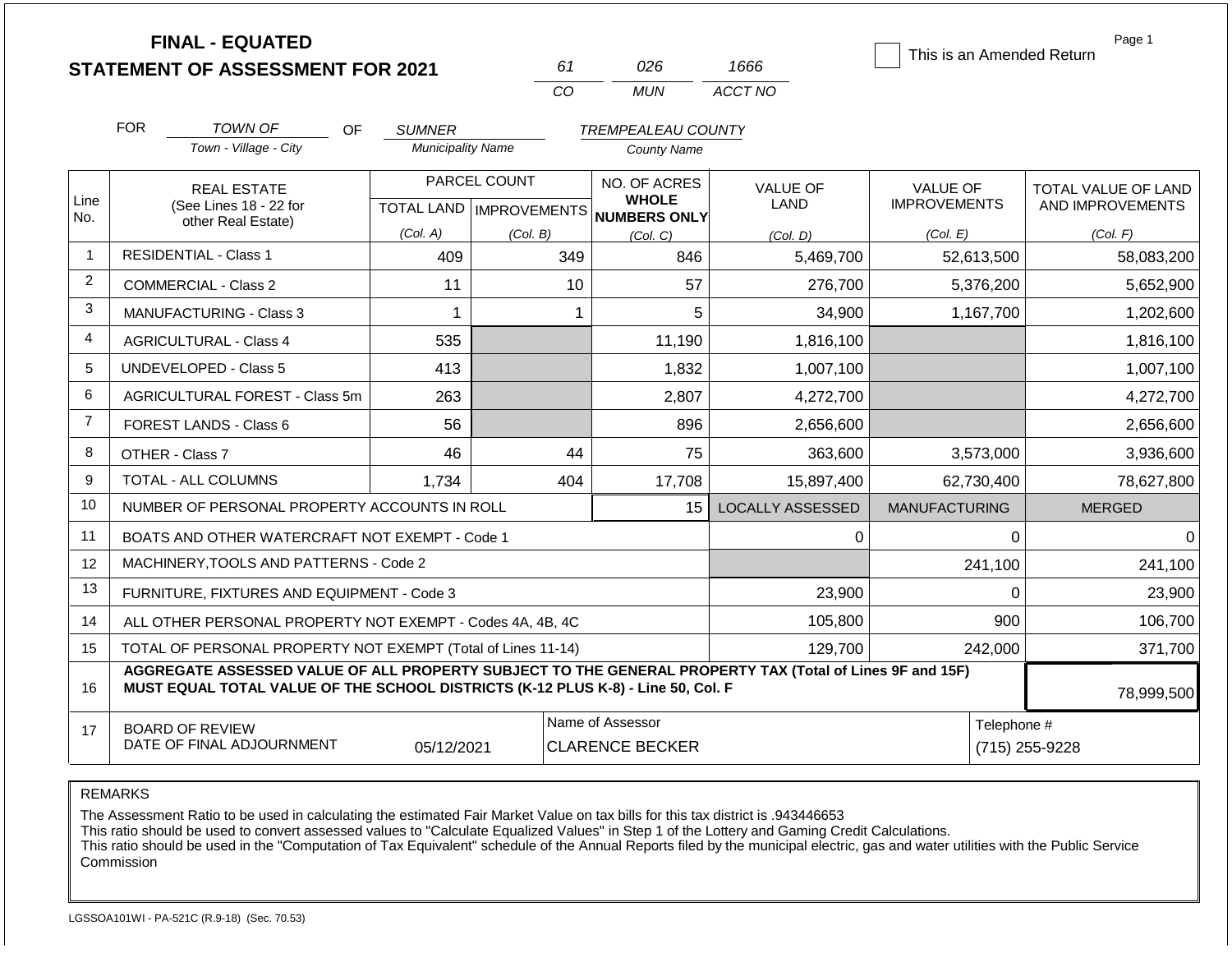2021 61 026 1666

FOREST LANDS (Line 7) and FOREST CROPS (in this section) - are **NOT** the same *YEAR CO MUN ACCT NO*

|    |                                                            |                 |  | Private Forest Crop - Reg Class @ 10¢ per acre                                 |                                                                | Private Forest Crop - Reg Class @ \$2.52 per acre                            |                                    |                                                                    |                    |                    |
|----|------------------------------------------------------------|-----------------|--|--------------------------------------------------------------------------------|----------------------------------------------------------------|------------------------------------------------------------------------------|------------------------------------|--------------------------------------------------------------------|--------------------|--------------------|
|    | (a) PARCELS                                                | (b) ACRES       |  | (c) ASSESSED VALUE                                                             |                                                                | (d) PARCELS                                                                  |                                    | (e) ACRES                                                          |                    | (f) ASSESSED VALUE |
| 18 |                                                            |                 |  |                                                                                |                                                                |                                                                              |                                    |                                                                    |                    |                    |
|    |                                                            |                 |  |                                                                                |                                                                |                                                                              |                                    |                                                                    |                    |                    |
|    |                                                            |                 |  | Private Forest Crop - Special Class @ 20¢ per acre                             |                                                                | Entered Before 2005 Managed Forest - Ferrous Mining CLOSED @ \$7.87 per acre |                                    |                                                                    |                    |                    |
| 19 | (a) PARCELS                                                | (b) ACRES       |  | (c) ASSESSED VALUE                                                             |                                                                | (d) PARCELS                                                                  |                                    | (e) ACRES                                                          |                    | (f) ASSESSED VALUE |
|    |                                                            |                 |  |                                                                                |                                                                |                                                                              |                                    |                                                                    |                    |                    |
|    |                                                            |                 |  | Entered Before 2005 Managed Forest - OPEN @ 74 ¢ per acre                      |                                                                | Entered Before 2005 Managed Forest - CLOSED @                                |                                    |                                                                    |                    | \$1.75 per acre    |
| 20 | (a) PARCELS<br>(b) ACRES                                   |                 |  | (c) ASSESSED VALUE                                                             |                                                                | (d) PARCELS                                                                  |                                    | (e) ACRES                                                          |                    | (f) ASSESSED VALUE |
|    |                                                            |                 |  |                                                                                |                                                                |                                                                              |                                    |                                                                    |                    |                    |
|    |                                                            | 40              |  | 124,400                                                                        |                                                                | 35<br>938.62                                                                 |                                    | 2,443,800                                                          |                    |                    |
|    | Entered After 2004 Managed Forest - OPEN @ \$2.04 per acre |                 |  |                                                                                | Entered After 2004 Managed Forest - CLOSED @ \$ 10.20 per acre |                                                                              |                                    |                                                                    |                    |                    |
| 21 | (a) PARCELS                                                | (b) ACRES       |  | (c) ASSESSED VALUE                                                             |                                                                | (d) PARCELS<br>(e) ACRES                                                     |                                    |                                                                    | (f) ASSESSED VALUE |                    |
|    |                                                            |                 |  |                                                                                |                                                                |                                                                              |                                    |                                                                    |                    |                    |
|    |                                                            | 10.8            |  | 29,600                                                                         |                                                                | 57                                                                           |                                    | 1,470.17                                                           |                    | 3,697,200          |
|    | (a) County Forest Cropland Acres                           |                 |  | (b) Federal Acres                                                              | (c) State Acres                                                |                                                                              | (d) County (NOT FOREST CROP) Acres |                                                                    |                    | (e) Other Acres    |
| 22 |                                                            |                 |  |                                                                                |                                                                |                                                                              |                                    |                                                                    |                    |                    |
|    |                                                            |                 |  |                                                                                |                                                                | 910.02                                                                       |                                    | .04                                                                |                    | 361.88             |
|    |                                                            |                 |  | Assessed Value of Omitted Property From Prior Years (Sec. 70.44)               |                                                                |                                                                              |                                    | Assessed Value of Sec. 70.43 Corrections of Errors by Assessors    |                    |                    |
|    |                                                            | (a) REAL ESTATE |  | (b) PERSONAL                                                                   |                                                                |                                                                              |                                    | (c1) REAL ESTATE                                                   |                    | (c2) PERSONAL      |
| 23 |                                                            |                 |  |                                                                                |                                                                |                                                                              |                                    |                                                                    |                    |                    |
|    |                                                            |                 |  | Manufacturing Equated Value of Omitted Property From Prior Years (Sec. 70.995) |                                                                |                                                                              |                                    | Mfg. Equated Value of Sec.70.43 Corrections of Errors by Assessors |                    |                    |
|    |                                                            | (d) REAL ESTATE |  | (e) PERSONAL                                                                   |                                                                |                                                                              |                                    | (f1) REAL ESTATE                                                   | (f2) PERSONAL      |                    |
|    |                                                            |                 |  |                                                                                |                                                                |                                                                              |                                    |                                                                    |                    |                    |
|    |                                                            |                 |  |                                                                                |                                                                |                                                                              |                                    |                                                                    |                    |                    |

# **SPECIAL DISTRICTS**

| Line<br>No. | <b>Enter 6-digit</b><br>Special District | <b>Account</b><br><b>Number</b> | <b>Special District Name</b> | <b>Locally Assessed Value</b><br>of Real Estate and | Mfg Value of Real Estate<br>and Personal Property | <b>Merged Value of</b><br><b>Real Estate and</b> |
|-------------|------------------------------------------|---------------------------------|------------------------------|-----------------------------------------------------|---------------------------------------------------|--------------------------------------------------|
|             | Code (Col. A)                            | (Col. B)                        | (Col. C)                     | Personal Property (Col. D)                          | (Col. E)                                          | Personal Property (Col. F)                       |
| 24          |                                          |                                 |                              |                                                     |                                                   |                                                  |
| 25          |                                          |                                 |                              |                                                     |                                                   |                                                  |
| 26          |                                          |                                 |                              |                                                     |                                                   |                                                  |
| 27          |                                          |                                 |                              |                                                     |                                                   |                                                  |
| 28          |                                          |                                 |                              |                                                     |                                                   |                                                  |
| 29          |                                          |                                 |                              |                                                     |                                                   |                                                  |
| 30          |                                          |                                 |                              |                                                     |                                                   |                                                  |
| 31          |                                          |                                 |                              |                                                     |                                                   |                                                  |
| 32          |                                          |                                 |                              |                                                     |                                                   |                                                  |
| 33          |                                          |                                 |                              |                                                     |                                                   |                                                  |
| 34          |                                          |                                 |                              |                                                     |                                                   |                                                  |
| 35          |                                          |                                 |                              |                                                     |                                                   |                                                  |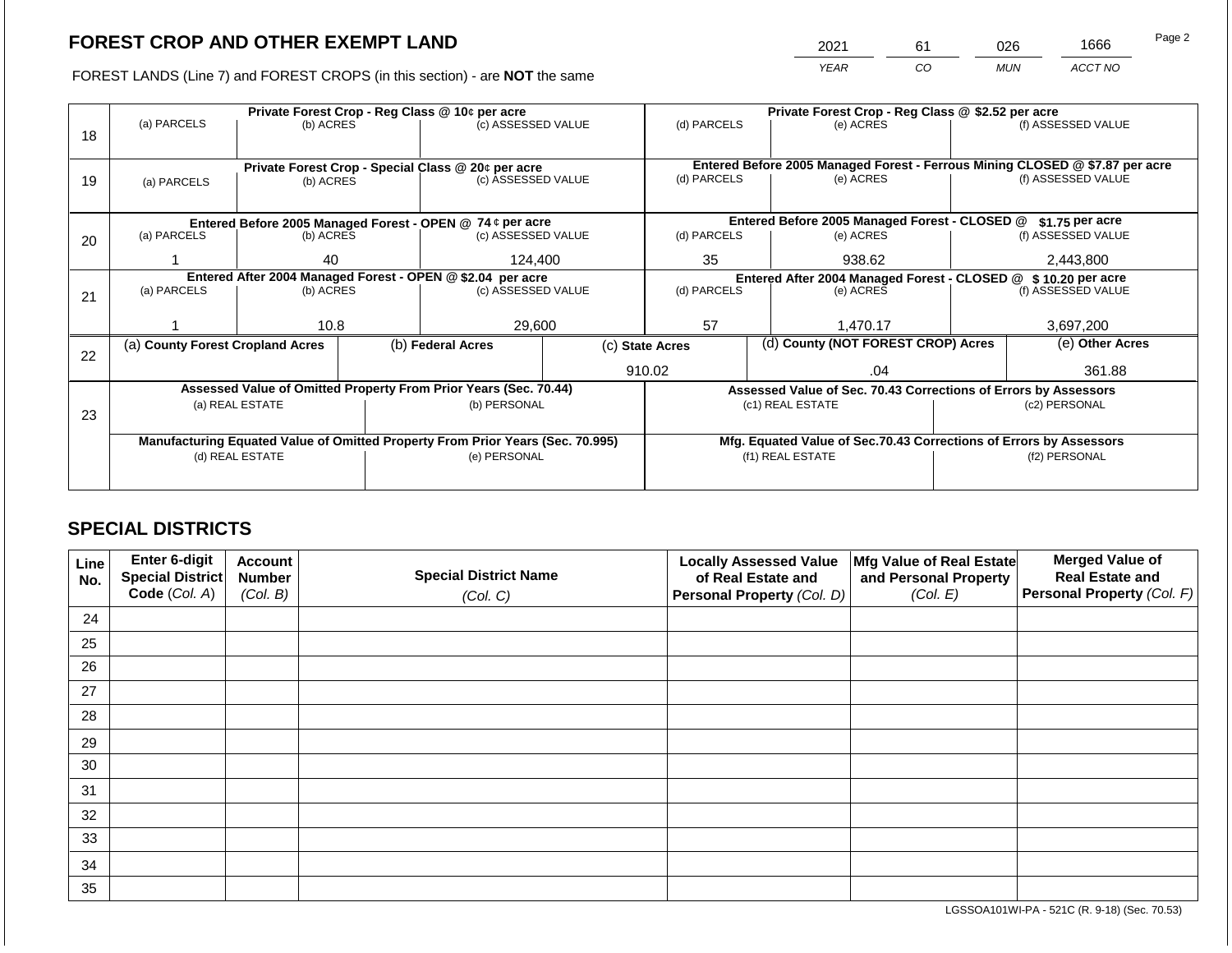#### *YEAR*  2021  $\overline{co}$ 61 *MUN ACCT NO*  1666 **Line No. Enter 6-digit School District Code** *(Col. A)* **Account Number** *(Col. B)* **School District Name** *(Col. C)* **Locally Assessed Value of Real Estate and Personal Property** *(Col. D)* **Mfg Value of Real Estate and Personal Property** *(Col. E)* **Merged Value of Real Estate and Personal Property** *(Col. F)* **A. SCHOOL DISTRICTS (K-8 and K-12)** 36 37 38 39 40 41 42 43 44 45 46 47 48 49 50 TOTAL ASSESSED VALUE OF SCHOOL DISTRICTS (K-8 and K-12) **B. UNION HIGH SCHOOL DISTRICTS** 51 52 53 54 55 **C. TECHNICAL COLLEGE DISTRICTS** 56 57 58 59 TOTAL ASSESSED VALUE OF TECHNICAL COLLEGES TOTAL ASSESSED VALUE OF UNION HIGH SCHOOLS 614186 0363 SCH D OF OSSEO-FAIRCHILD 77,554,900 77,554,900 000100 | 0001 | CHIPPEWA VALLEY TECHNICAL COLLEGE EAUC 77,554,900 1,444,600 78,999,500 1,444,600 78,999,500 1,444,600 78,999,500 77,554,900 1,444,600 78,999,500

 *I hereby certify, to the best of my knowledge and belief, this form is complete and correct.*

| Name                   |                                   | Title | Submission date  |
|------------------------|-----------------------------------|-------|------------------|
| NICK J GAMROTH         |                                   |       | 19<br>2021<br>05 |
| Phone                  | Email address                     |       |                  |
| 715<br>$538 -$<br>2311 | NICK.GAMROTH@CO.TREMPEALEAU.WI.US |       |                  |

LGSSOA101WI -PA-521C (R. 9-18) (Sec. 70.53)

Page 3

| <b>SCHOOL DISTRICTS</b> |  |  |  |  |  |  |  |  |
|-------------------------|--|--|--|--|--|--|--|--|
|-------------------------|--|--|--|--|--|--|--|--|

026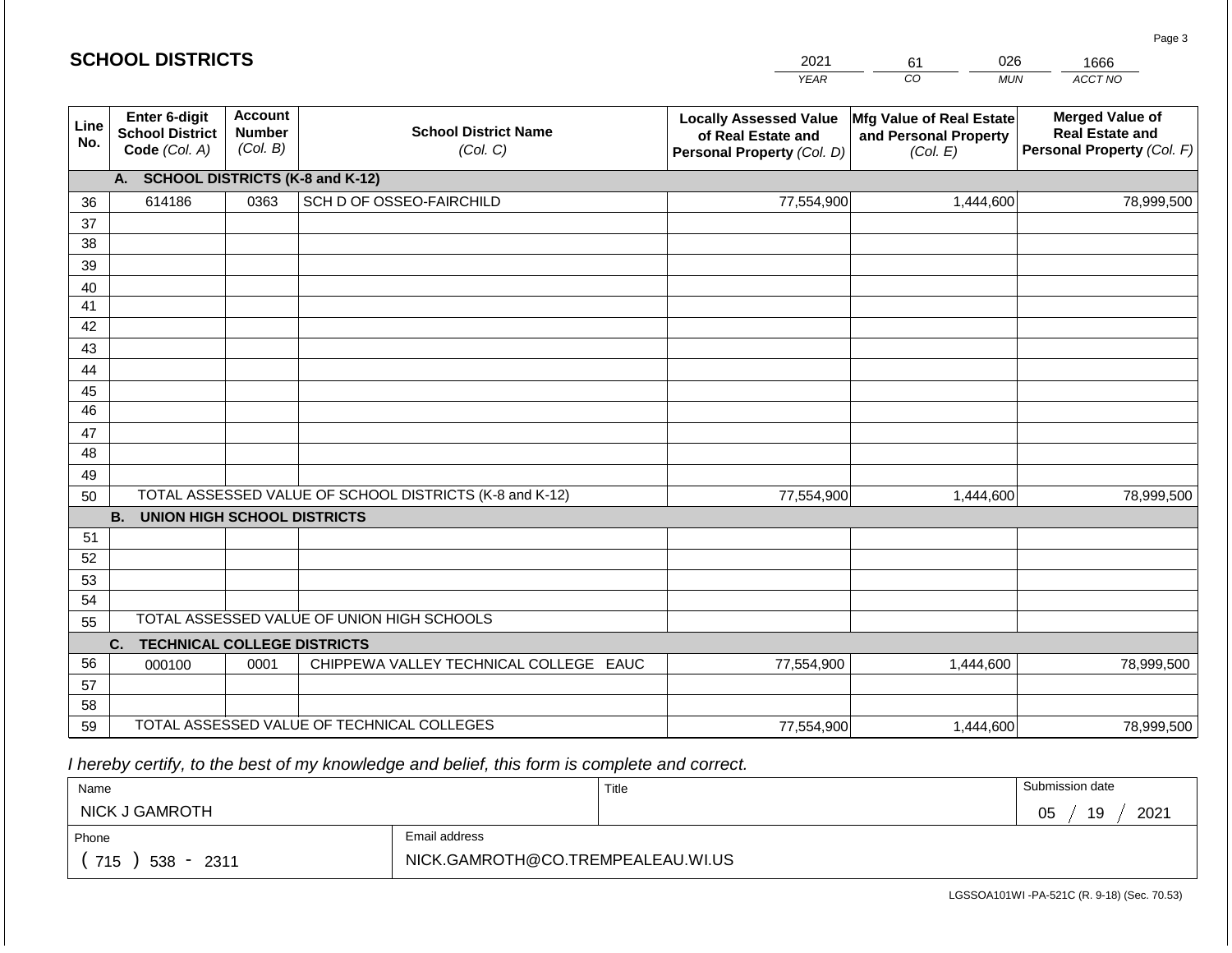- Each municipality's SOA is completed after the Board of Review and includes any changes made to the locally assessed values, under state law (sec. 70.53, Wis. Stats.)
- The Wisconsin Department of Revenue (DOR) merges the locally assessed values with the state assessed manufacturing values
- DOR provides the information regarding district names and codes. If a district is not listed, contact DOR.

Note: If you submit an amended SOA to DOR after your municipality's SOA is equated and posted to our website, we will process the SOA. However, DOR will not recalculate the *aggregate ratio or update the final SOA posted on our website. You should use the corrected values to calculate your tax rates.*

# **Page 1: Real Estate and Personal Property**

- Lines 1-9 assessed real estate values, parcel counts and acres by classification
- Lines 10-15 assessed personal property values and number of accounts by class
- Line 16 aggregate assessed value of all property subject to general property; use to calculate tax rates. Note: This line equals the total assessed value of K-8 and K-12 school districts (Line 50) and total assessed value of technical colleges (Line 59).
- Remarks assessment ratio used to calculate estimated fair market value on property tax bills

# **Page 2: Forest Crop, Other Exempt Land and Special Districts**

- Lines 18-21 private forest crop and managed forest lands assessed values
- Line  $22 -$  tax exempt land acres
- Line 23 prior years assessed value of omitted property under sec. 70.44 and correction of errors under sec. 70.43 shown by locally assessed or manufacturing real estate and personal property. Note: If there is an amount on this line, report the corresponding tax in the Statement of Taxes, Sections J or K.
- Lines 24-35 special district assessed values. These values are used to calculate tax rates for the special districts.

# **Page 3: School Districts**

- Lines 36-50 school districts (K-8 and K-12) assessed values. These values are used to calculate tax rates for school districts.
- Lines 51-55 union high school district assessed values. These values are used to calculate tax rates for union high school districts.
- Lines 56-59 technical college assessed values. These values are used to calculate tax rates for technical colleges.

If you have questions: Email: lgs@wisconsin.gov

 Phone: (608) 266-2569 or (608) 264-6892 Fax: (608) 264-6887

N51722 CONDENSERY RD N51722 CONDENSERY RD OSSEO, WI 54758 - 9745 OSSEO, WI 54758 - 9745TOWN OF SUMPR JANE BROWN<br>TOWN OF SUMNER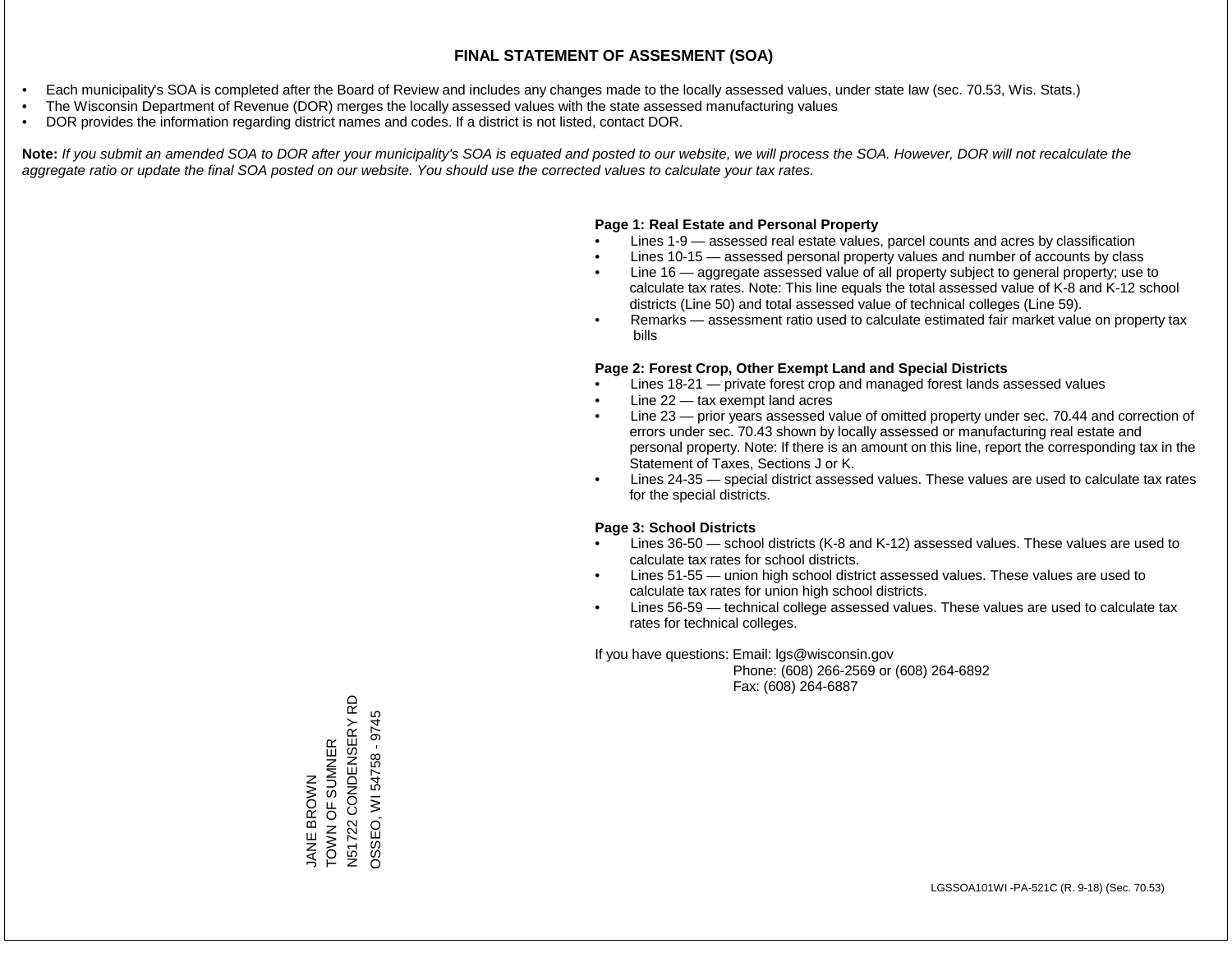|                | <b>FINAL - EQUATED</b><br><b>STATEMENT OF ASSESSMENT FOR 2021</b>                                                                                                                            |                                         | 61                                        | 028                                             | 1667                           | This is an Amended Return              | Page 1                                  |  |
|----------------|----------------------------------------------------------------------------------------------------------------------------------------------------------------------------------------------|-----------------------------------------|-------------------------------------------|-------------------------------------------------|--------------------------------|----------------------------------------|-----------------------------------------|--|
|                |                                                                                                                                                                                              |                                         | CO                                        | <b>MUN</b>                                      | ACCT NO                        |                                        |                                         |  |
|                | <b>FOR</b><br><b>TOWN OF</b><br>OF<br>Town - Village - City                                                                                                                                  | TREMPEALEAU<br><b>Municipality Name</b> |                                           | <b>TREMPEALEAU COUNTY</b><br><b>County Name</b> |                                |                                        |                                         |  |
| Line<br>No.    | <b>REAL ESTATE</b><br>(See Lines 18 - 22 for<br>other Real Estate)                                                                                                                           |                                         | PARCEL COUNT<br>TOTAL LAND   IMPROVEMENTS | NO. OF ACRES<br><b>WHOLE</b><br>NUMBERS ONLY    | <b>VALUE OF</b><br><b>LAND</b> | <b>VALUE OF</b><br><b>IMPROVEMENTS</b> | TOTAL VALUE OF LAND<br>AND IMPROVEMENTS |  |
| $\mathbf 1$    | <b>RESIDENTIAL - Class 1</b>                                                                                                                                                                 | (Col. A)                                | (Col. B)                                  | (Col, C)                                        | (Col. D)                       | (Col. E)                               | (Col. F)                                |  |
| $\overline{c}$ |                                                                                                                                                                                              | 893                                     | 784                                       | 1,466                                           | 15,388,000                     | 141,197,200                            | 156,585,200                             |  |
|                | <b>COMMERCIAL - Class 2</b>                                                                                                                                                                  | 41                                      | 32                                        | 269                                             | 1,636,800                      | 4,935,300                              | 6,572,100                               |  |
| 3              | <b>MANUFACTURING - Class 3</b>                                                                                                                                                               | 3                                       | $\overline{2}$                            | 27                                              | 155,600                        | 1,656,600                              | 1,812,200                               |  |
| 4              | <b>AGRICULTURAL - Class 4</b>                                                                                                                                                                | 828                                     |                                           | 18,178                                          | 2,366,100                      |                                        | 2,366,100                               |  |
| 5              | <b>UNDEVELOPED - Class 5</b>                                                                                                                                                                 | 283                                     |                                           | 2,328                                           | 1,158,700                      |                                        | 1,158,700                               |  |
| 6              | AGRICULTURAL FOREST - Class 5m                                                                                                                                                               | 200                                     |                                           | 2,961                                           | 4,400,600                      |                                        | 4,400,600                               |  |
| $\overline{7}$ | <b>FOREST LANDS - Class 6</b>                                                                                                                                                                | 93                                      |                                           | 1,285                                           | 3,841,400                      |                                        | 3,841,400                               |  |
| 8              | OTHER - Class 7                                                                                                                                                                              | 110                                     | 110                                       | 188                                             | 822,100                        | 12,112,000                             | 12,934,100                              |  |
| 9              | <b>TOTAL - ALL COLUMNS</b>                                                                                                                                                                   | 2,451                                   | 928                                       | 26,702                                          | 29,769,300                     | 159,901,100                            | 189,670,400                             |  |
| 10             | NUMBER OF PERSONAL PROPERTY ACCOUNTS IN ROLL                                                                                                                                                 |                                         |                                           | 32                                              | <b>LOCALLY ASSESSED</b>        | <b>MANUFACTURING</b>                   | <b>MERGED</b>                           |  |
| 11             | BOATS AND OTHER WATERCRAFT NOT EXEMPT - Code 1                                                                                                                                               |                                         |                                           |                                                 | 0                              | $\mathbf 0$                            | $\Omega$                                |  |
| 12             | MACHINERY, TOOLS AND PATTERNS - Code 2                                                                                                                                                       |                                         |                                           |                                                 |                                | 228,600                                | 228,600                                 |  |
| 13             | FURNITURE, FIXTURES AND EQUIPMENT - Code 3                                                                                                                                                   |                                         |                                           |                                                 | 72,400                         | 19,600                                 | 92,000                                  |  |
| 14             | ALL OTHER PERSONAL PROPERTY NOT EXEMPT - Codes 4A, 4B, 4C                                                                                                                                    |                                         |                                           |                                                 | 193,200                        | 2,100                                  | 195,300                                 |  |
| 15             | TOTAL OF PERSONAL PROPERTY NOT EXEMPT (Total of Lines 11-14)                                                                                                                                 |                                         |                                           |                                                 | 265,600                        | 250,300                                | 515,900                                 |  |
| 16             | AGGREGATE ASSESSED VALUE OF ALL PROPERTY SUBJECT TO THE GENERAL PROPERTY TAX (Total of Lines 9F and 15F)<br>MUST EQUAL TOTAL VALUE OF THE SCHOOL DISTRICTS (K-12 PLUS K-8) - Line 50, Col. F |                                         |                                           |                                                 |                                |                                        | 190,186,300                             |  |
| 17             | <b>BOARD OF REVIEW</b>                                                                                                                                                                       |                                         |                                           | Name of Assessor                                |                                |                                        | Telephone #                             |  |
|                | DATE OF FINAL ADJOURNMENT                                                                                                                                                                    | 05/20/2021                              |                                           | <b>RANDY PROCHNOW</b>                           |                                |                                        | (715) 309-2863                          |  |

REMARKS

The Assessment Ratio to be used in calculating the estimated Fair Market Value on tax bills for this tax district is .833413666

This ratio should be used to convert assessed values to "Calculate Equalized Values" in Step 1 of the Lottery and Gaming Credit Calculations.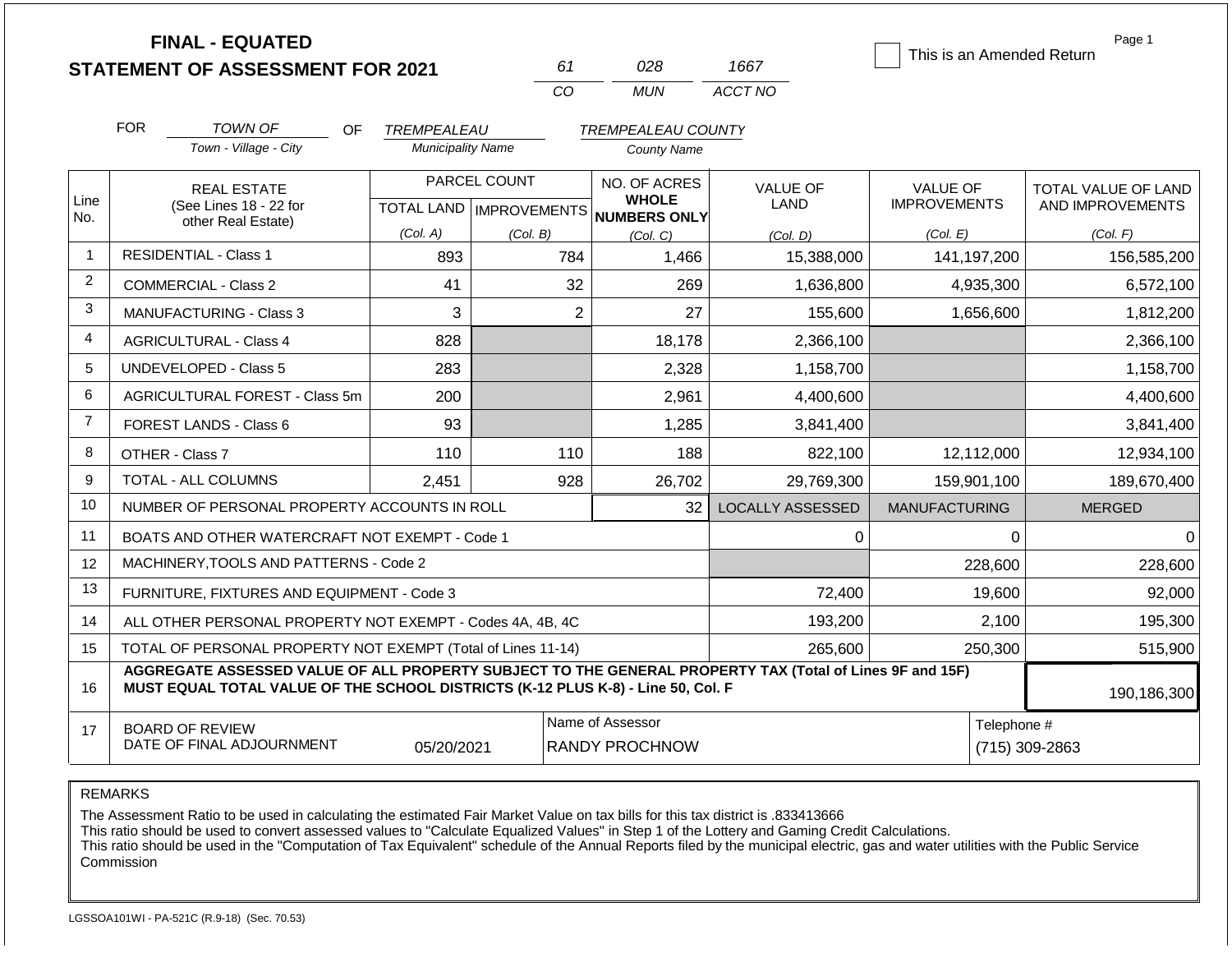2021 61 028 1667

FOREST LANDS (Line 7) and FOREST CROPS (in this section) - are **NOT** the same *YEAR CO MUN ACCT NO*

|    | Private Forest Crop - Reg Class @ 10¢ per acre             |                 |  |                                                                                |  | Private Forest Crop - Reg Class @ \$2.52 per acre               |  |                                                                    |               |                                                                                                    |
|----|------------------------------------------------------------|-----------------|--|--------------------------------------------------------------------------------|--|-----------------------------------------------------------------|--|--------------------------------------------------------------------|---------------|----------------------------------------------------------------------------------------------------|
|    | (a) PARCELS                                                | (b) ACRES       |  | (c) ASSESSED VALUE                                                             |  | (d) PARCELS                                                     |  | (e) ACRES                                                          |               | (f) ASSESSED VALUE                                                                                 |
| 18 |                                                            |                 |  |                                                                                |  |                                                                 |  |                                                                    |               |                                                                                                    |
|    |                                                            |                 |  |                                                                                |  |                                                                 |  |                                                                    |               |                                                                                                    |
|    | Private Forest Crop - Special Class @ 20¢ per acre         |                 |  | (c) ASSESSED VALUE                                                             |  | (d) PARCELS                                                     |  | (e) ACRES                                                          |               | Entered Before 2005 Managed Forest - Ferrous Mining CLOSED @ \$7.87 per acre<br>(f) ASSESSED VALUE |
| 19 | (a) PARCELS                                                | (b) ACRES       |  |                                                                                |  |                                                                 |  |                                                                    |               |                                                                                                    |
|    |                                                            |                 |  |                                                                                |  |                                                                 |  |                                                                    |               |                                                                                                    |
|    |                                                            |                 |  | Entered Before 2005 Managed Forest - OPEN @ 74 ¢ per acre                      |  |                                                                 |  | Entered Before 2005 Managed Forest - CLOSED @                      |               | $$1.75$ per acre                                                                                   |
| 20 | (a) PARCELS                                                | (b) ACRES       |  | (c) ASSESSED VALUE                                                             |  | (d) PARCELS                                                     |  | (e) ACRES                                                          |               | (f) ASSESSED VALUE                                                                                 |
|    |                                                            |                 |  |                                                                                |  |                                                                 |  |                                                                    |               |                                                                                                    |
|    |                                                            |                 |  | 21,000                                                                         |  | 30<br>671.14                                                    |  | 1,221,500                                                          |               |                                                                                                    |
|    | Entered After 2004 Managed Forest - OPEN @ \$2.04 per acre |                 |  |                                                                                |  | Entered After 2004 Managed Forest - CLOSED @ \$ 10.20 per acre  |  |                                                                    |               |                                                                                                    |
| 21 | (a) PARCELS                                                | (b) ACRES       |  | (c) ASSESSED VALUE                                                             |  | (d) PARCELS                                                     |  | (e) ACRES                                                          |               | (f) ASSESSED VALUE                                                                                 |
|    |                                                            |                 |  |                                                                                |  |                                                                 |  |                                                                    |               |                                                                                                    |
|    |                                                            |                 |  |                                                                                |  | 32                                                              |  | 736.39                                                             |               | 2,132,700                                                                                          |
|    | (a) County Forest Cropland Acres                           |                 |  | (b) Federal Acres                                                              |  | (d) County (NOT FOREST CROP) Acres<br>(c) State Acres           |  |                                                                    |               | (e) Other Acres                                                                                    |
| 22 |                                                            |                 |  |                                                                                |  |                                                                 |  |                                                                    |               |                                                                                                    |
|    |                                                            |                 |  | 4.406.15                                                                       |  | 1,835.27                                                        |  | 75.89                                                              |               | 212.68                                                                                             |
|    |                                                            |                 |  | Assessed Value of Omitted Property From Prior Years (Sec. 70.44)               |  | Assessed Value of Sec. 70.43 Corrections of Errors by Assessors |  |                                                                    |               |                                                                                                    |
|    |                                                            | (a) REAL ESTATE |  | (b) PERSONAL                                                                   |  |                                                                 |  | (c1) REAL ESTATE                                                   |               | (c2) PERSONAL                                                                                      |
| 23 |                                                            |                 |  |                                                                                |  |                                                                 |  |                                                                    |               |                                                                                                    |
|    |                                                            |                 |  | Manufacturing Equated Value of Omitted Property From Prior Years (Sec. 70.995) |  |                                                                 |  | Mfg. Equated Value of Sec.70.43 Corrections of Errors by Assessors |               |                                                                                                    |
|    |                                                            | (d) REAL ESTATE |  | (e) PERSONAL                                                                   |  |                                                                 |  | (f1) REAL ESTATE                                                   | (f2) PERSONAL |                                                                                                    |
|    |                                                            |                 |  |                                                                                |  |                                                                 |  |                                                                    |               |                                                                                                    |
|    |                                                            |                 |  |                                                                                |  |                                                                 |  |                                                                    |               |                                                                                                    |

# **SPECIAL DISTRICTS**

| Line<br>No. | <b>Enter 6-digit</b><br>Special District<br>Code (Col. A) | <b>Account</b><br><b>Number</b><br>(Col. B) | <b>Special District Name</b><br>(Col. C)   | <b>Locally Assessed Value</b><br>of Real Estate and<br>Personal Property (Col. D) | Mfg Value of Real Estate<br>and Personal Property<br>(Col. E) | <b>Merged Value of</b><br><b>Real Estate and</b><br>Personal Property (Col. F) |
|-------------|-----------------------------------------------------------|---------------------------------------------|--------------------------------------------|-----------------------------------------------------------------------------------|---------------------------------------------------------------|--------------------------------------------------------------------------------|
| 24          | 618030                                                    | 0389                                        | T TREMPEALEAU PUB INLAND LAKE & REHAB DIST | 188,123,800                                                                       | 2,062,500                                                     | 190,186,300                                                                    |
| 25          |                                                           |                                             |                                            |                                                                                   |                                                               |                                                                                |
| 26          |                                                           |                                             |                                            |                                                                                   |                                                               |                                                                                |
| 27          |                                                           |                                             |                                            |                                                                                   |                                                               |                                                                                |
| 28          |                                                           |                                             |                                            |                                                                                   |                                                               |                                                                                |
| 29          |                                                           |                                             |                                            |                                                                                   |                                                               |                                                                                |
| 30          |                                                           |                                             |                                            |                                                                                   |                                                               |                                                                                |
| 31          |                                                           |                                             |                                            |                                                                                   |                                                               |                                                                                |
| 32          |                                                           |                                             |                                            |                                                                                   |                                                               |                                                                                |
| 33          |                                                           |                                             |                                            |                                                                                   |                                                               |                                                                                |
| 34          |                                                           |                                             |                                            |                                                                                   |                                                               |                                                                                |
| 35          |                                                           |                                             |                                            |                                                                                   |                                                               |                                                                                |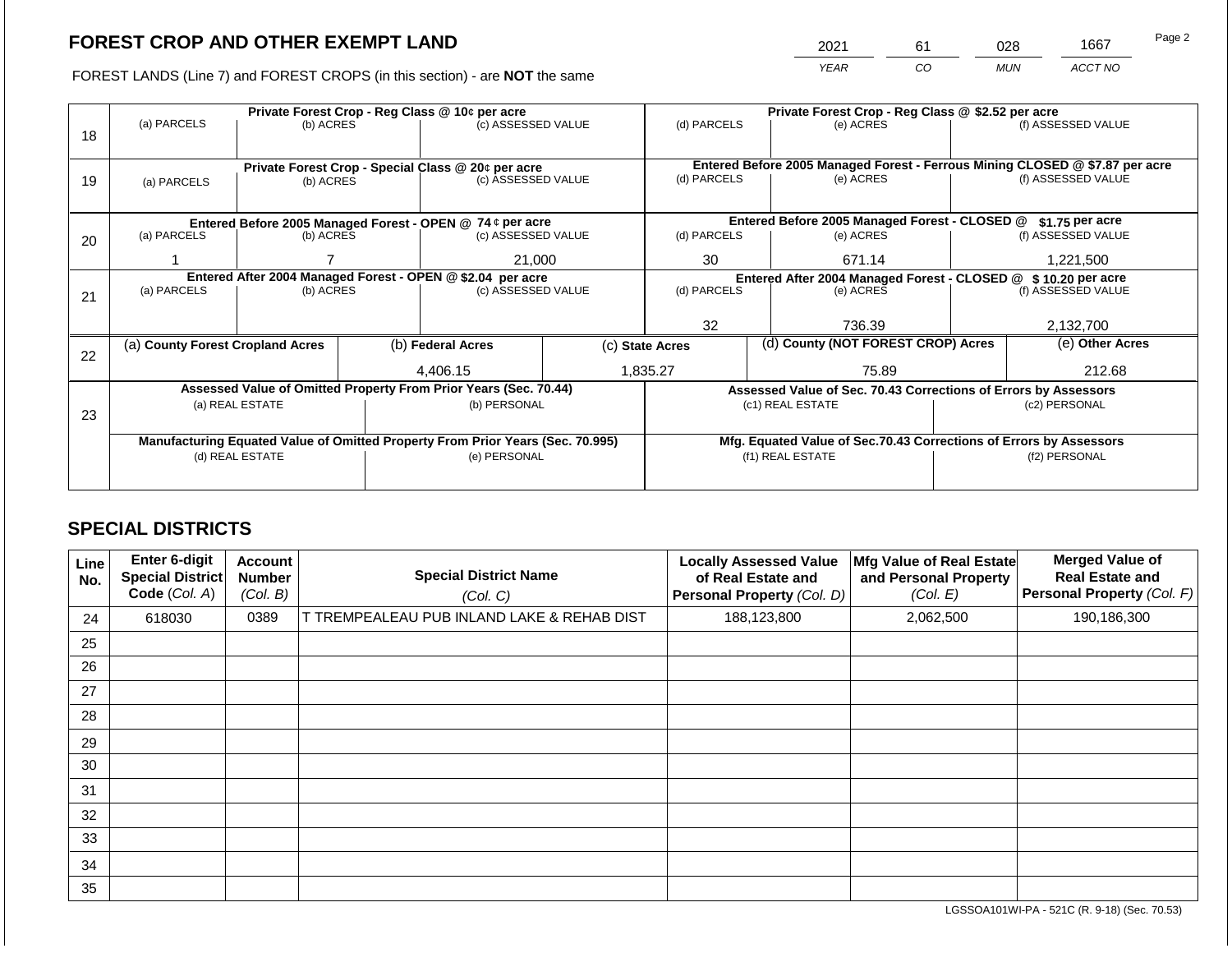|                       | <b>SCHOOL DISTRICTS</b>                                  |                                             |                                                         | 2021                                                                              | 028<br>61                                                     | 1667                                                                           |
|-----------------------|----------------------------------------------------------|---------------------------------------------|---------------------------------------------------------|-----------------------------------------------------------------------------------|---------------------------------------------------------------|--------------------------------------------------------------------------------|
|                       |                                                          |                                             |                                                         | <b>YEAR</b>                                                                       | CO<br><b>MUN</b>                                              | ACCT NO                                                                        |
| Line<br>No.           | Enter 6-digit<br><b>School District</b><br>Code (Col. A) | <b>Account</b><br><b>Number</b><br>(Col. B) | <b>School District Name</b><br>(Col. C)                 | <b>Locally Assessed Value</b><br>of Real Estate and<br>Personal Property (Col. D) | Mfg Value of Real Estate<br>and Personal Property<br>(Col. E) | <b>Merged Value of</b><br><b>Real Estate and</b><br>Personal Property (Col. F) |
|                       | A. SCHOOL DISTRICTS (K-8 and K-12)                       |                                             |                                                         |                                                                                   |                                                               |                                                                                |
| 36                    | 610154                                                   | 0358                                        | <b>SCH D OF ARCADIA</b>                                 | 3,654,400                                                                         |                                                               | 3,654,400                                                                      |
| 37                    | 612009                                                   | 0361                                        | SCH D OF GALESVILLE-ETTRICK                             | 184,469,400                                                                       | 2,062,500                                                     | 186,531,900                                                                    |
| 38                    |                                                          |                                             |                                                         |                                                                                   |                                                               |                                                                                |
| 39                    |                                                          |                                             |                                                         |                                                                                   |                                                               |                                                                                |
| 40                    |                                                          |                                             |                                                         |                                                                                   |                                                               |                                                                                |
| 41                    |                                                          |                                             |                                                         |                                                                                   |                                                               |                                                                                |
| 42                    |                                                          |                                             |                                                         |                                                                                   |                                                               |                                                                                |
| 43                    |                                                          |                                             |                                                         |                                                                                   |                                                               |                                                                                |
| 44                    |                                                          |                                             |                                                         |                                                                                   |                                                               |                                                                                |
| 45<br>$\overline{46}$ |                                                          |                                             |                                                         |                                                                                   |                                                               |                                                                                |
| 47                    |                                                          |                                             |                                                         |                                                                                   |                                                               |                                                                                |
| 48                    |                                                          |                                             |                                                         |                                                                                   |                                                               |                                                                                |
| 49                    |                                                          |                                             |                                                         |                                                                                   |                                                               |                                                                                |
| 50                    |                                                          |                                             | TOTAL ASSESSED VALUE OF SCHOOL DISTRICTS (K-8 and K-12) | 188,123,800                                                                       | 2,062,500                                                     | 190,186,300                                                                    |
|                       | <b>B.</b><br><b>UNION HIGH SCHOOL DISTRICTS</b>          |                                             |                                                         |                                                                                   |                                                               |                                                                                |
| 51                    |                                                          |                                             |                                                         |                                                                                   |                                                               |                                                                                |
| 52                    |                                                          |                                             |                                                         |                                                                                   |                                                               |                                                                                |
| 53                    |                                                          |                                             |                                                         |                                                                                   |                                                               |                                                                                |
| 54                    |                                                          |                                             |                                                         |                                                                                   |                                                               |                                                                                |
| 55                    |                                                          |                                             | TOTAL ASSESSED VALUE OF UNION HIGH SCHOOLS              |                                                                                   |                                                               |                                                                                |
|                       | C.<br><b>TECHNICAL COLLEGE DISTRICTS</b>                 |                                             |                                                         |                                                                                   |                                                               |                                                                                |
| 56                    | 000200                                                   | 0002                                        | WESTERN TECHNICAL COLLEGE LACR                          | 188,123,800                                                                       | 2,062,500                                                     | 190,186,300                                                                    |
| 57                    |                                                          |                                             |                                                         |                                                                                   |                                                               |                                                                                |
| 58                    |                                                          |                                             |                                                         |                                                                                   |                                                               |                                                                                |
| 59                    |                                                          |                                             | TOTAL ASSESSED VALUE OF TECHNICAL COLLEGES              | 188,123,800                                                                       | 2,062,500                                                     | 190,186,300                                                                    |

**SCHOOL DISTRICTS**

| Name                |                                   | Title | Submission date       |
|---------------------|-----------------------------------|-------|-----------------------|
| NICK J GAMROTH      |                                   |       | 2021<br>28<br>∩ҕ<br>◡ |
| Phone               | Email address                     |       |                       |
| 715<br>$538 - 2311$ | NICK.GAMROTH@CO.TREMPEALEAU.WI.US |       |                       |

Page 3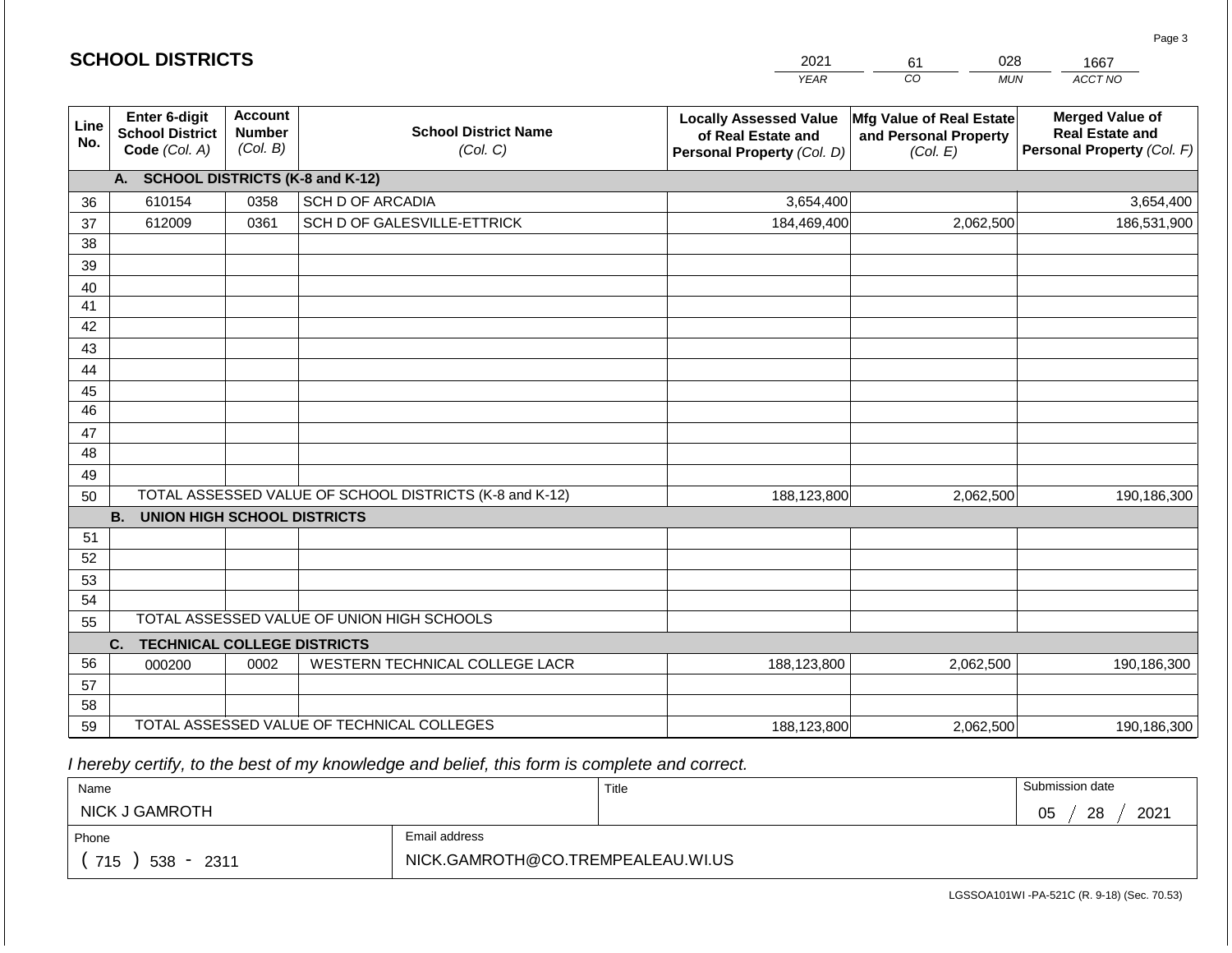- Each municipality's SOA is completed after the Board of Review and includes any changes made to the locally assessed values, under state law (sec. 70.53, Wis. Stats.)
- The Wisconsin Department of Revenue (DOR) merges the locally assessed values with the state assessed manufacturing values
- DOR provides the information regarding district names and codes. If a district is not listed, contact DOR.

Note: If you submit an amended SOA to DOR after your municipality's SOA is equated and posted to our website, we will process the SOA. However, DOR will not recalculate the *aggregate ratio or update the final SOA posted on our website. You should use the corrected values to calculate your tax rates.*

### **Page 1: Real Estate and Personal Property**

- Lines 1-9 assessed real estate values, parcel counts and acres by classification
- Lines 10-15 assessed personal property values and number of accounts by class
- Line 16 aggregate assessed value of all property subject to general property; use to calculate tax rates. Note: This line equals the total assessed value of K-8 and K-12 school districts (Line 50) and total assessed value of technical colleges (Line 59).
- Remarks assessment ratio used to calculate estimated fair market value on property tax bills

#### **Page 2: Forest Crop, Other Exempt Land and Special Districts**

- Lines 18-21 private forest crop and managed forest lands assessed values
- Line  $22 -$  tax exempt land acres
- Line 23 prior years assessed value of omitted property under sec. 70.44 and correction of errors under sec. 70.43 shown by locally assessed or manufacturing real estate and personal property. Note: If there is an amount on this line, report the corresponding tax in the Statement of Taxes, Sections J or K.
- Lines 24-35 special district assessed values. These values are used to calculate tax rates for the special districts.

#### **Page 3: School Districts**

- Lines 36-50 school districts (K-8 and K-12) assessed values. These values are used to calculate tax rates for school districts.
- Lines 51-55 union high school district assessed values. These values are used to calculate tax rates for union high school districts.
- Lines 56-59 technical college assessed values. These values are used to calculate tax rates for technical colleges.

If you have questions: Email: lgs@wisconsin.gov

 Phone: (608) 266-2569 or (608) 264-6892 Fax: (608) 264-6887

GALESVILLE, WI 54630 - 8243 GALESVILLE, WI 54630 - 8243TOWN OF TREMPEALEAU SONJA A BYRNE<br>TOWN OF TREMPEALEAU W24854 STATE RD 54/93 W24854 STATE RD 54/93 SONJA A BYRNE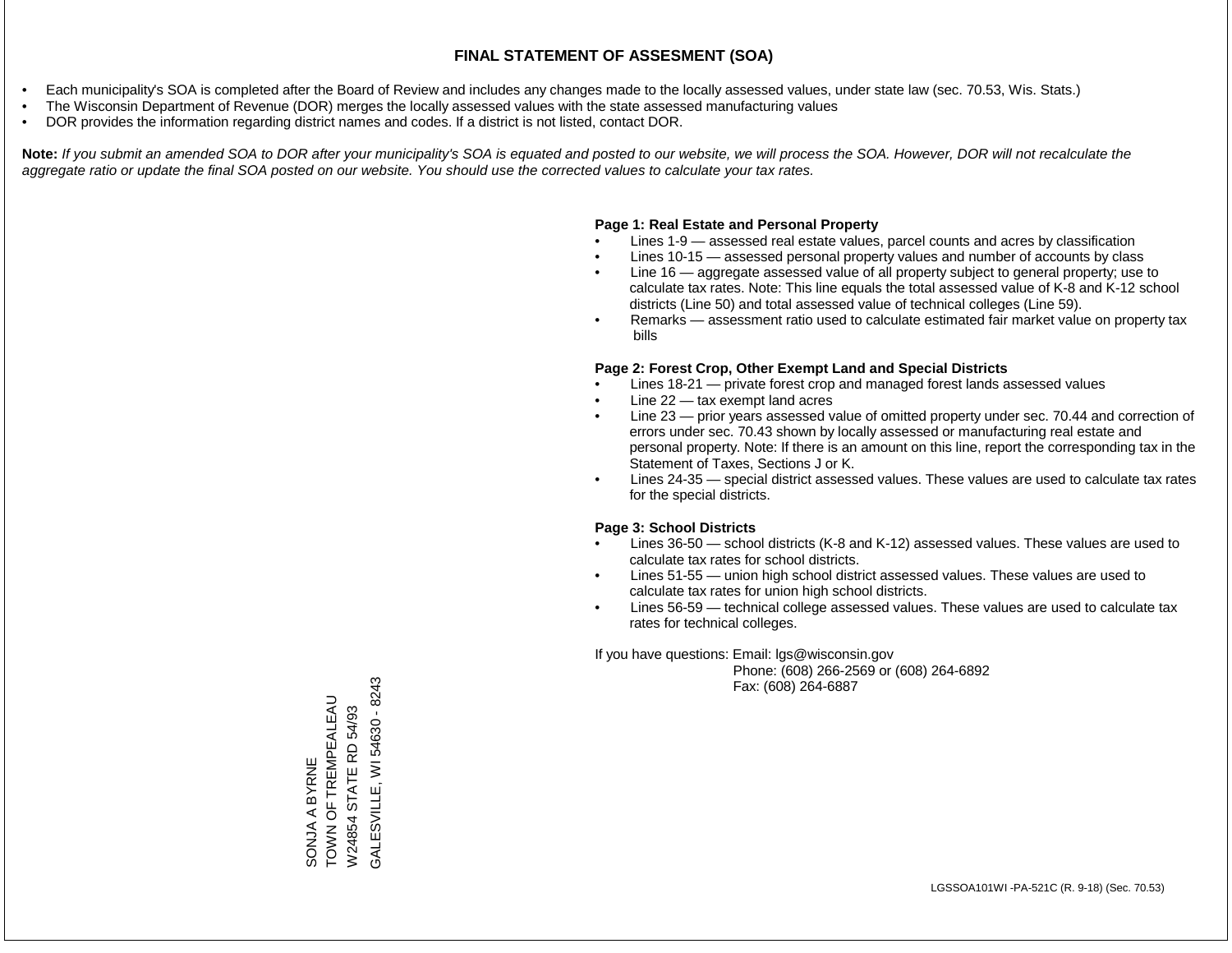**FINAL - EQUATED**

| 61       | റദറ   | 1668    |
|----------|-------|---------|
| $\cdots$ | MI IN | ACCT NO |

This is an Amended Return

Page 1

|                | <b>FOR</b>                                                              | <b>TOWN OF</b>                                                                                                                                                                               | OF<br><b>UNITY</b>       |                                           | <b>TREMPEALEAU COUNTY</b>              |                                |                                        |                                                |
|----------------|-------------------------------------------------------------------------|----------------------------------------------------------------------------------------------------------------------------------------------------------------------------------------------|--------------------------|-------------------------------------------|----------------------------------------|--------------------------------|----------------------------------------|------------------------------------------------|
|                |                                                                         | Town - Village - City                                                                                                                                                                        | <b>Municipality Name</b> |                                           | <b>County Name</b>                     |                                |                                        |                                                |
| Line           |                                                                         | <b>REAL ESTATE</b><br>(See Lines 18 - 22 for                                                                                                                                                 |                          | PARCEL COUNT<br>TOTAL LAND   IMPROVEMENTS | NO. OF ACRES<br><b>WHOLE</b>           | <b>VALUE OF</b><br><b>LAND</b> | <b>VALUE OF</b><br><b>IMPROVEMENTS</b> | <b>TOTAL VALUE OF LAND</b><br>AND IMPROVEMENTS |
| No.            |                                                                         | other Real Estate)                                                                                                                                                                           | (Col. A)                 | (Col. B)                                  | NUMBERS ONLY<br>(Col. C)               | (Col. D)                       | (Col. E)                               | (Col. F)                                       |
|                |                                                                         | <b>RESIDENTIAL - Class 1</b>                                                                                                                                                                 | 246                      | 227                                       | 724                                    | 4,878,700                      | 24,385,500                             | 29,264,200                                     |
| $\overline{2}$ |                                                                         | <b>COMMERCIAL - Class 2</b>                                                                                                                                                                  | 4                        | $\overline{c}$                            | 5                                      | 82,000                         | 173,900                                | 255,900                                        |
| $\mathbf{3}$   |                                                                         | <b>MANUFACTURING - Class 3</b>                                                                                                                                                               |                          | 1                                         | $\overline{7}$                         | 37,300                         | 162,400                                | 199,700                                        |
| 4              |                                                                         | <b>AGRICULTURAL - Class 4</b>                                                                                                                                                                | 562                      |                                           | 10,992                                 | 1,570,610                      |                                        | 1,570,610                                      |
| 5              |                                                                         | UNDEVELOPED - Class 5                                                                                                                                                                        | 354                      |                                           | 2,363                                  | 2,272,200                      |                                        | 2,272,200                                      |
| $\,6$          |                                                                         | AGRICULTURAL FOREST - Class 5m                                                                                                                                                               | 295                      |                                           | 3,179                                  | 4,015,400                      |                                        | 4,015,400                                      |
| $\overline{7}$ |                                                                         | FOREST LANDS - Class 6                                                                                                                                                                       | 59                       |                                           | 606                                    | 1,562,000                      |                                        | 1,562,000                                      |
| 8              |                                                                         | OTHER - Class 7                                                                                                                                                                              | 47                       | 54                                        | 119                                    | 703,000                        | 4,265,500                              | 4,968,500                                      |
| 9              |                                                                         | TOTAL - ALL COLUMNS                                                                                                                                                                          | 1,568                    | 284                                       | 17,995                                 | 15,121,210                     | 28,987,300                             | 44,108,510                                     |
| 10             |                                                                         | NUMBER OF PERSONAL PROPERTY ACCOUNTS IN ROLL                                                                                                                                                 |                          |                                           | $\overline{7}$                         | <b>LOCALLY ASSESSED</b>        | <b>MANUFACTURING</b>                   | <b>MERGED</b>                                  |
| 11             |                                                                         | BOATS AND OTHER WATERCRAFT NOT EXEMPT - Code 1                                                                                                                                               |                          |                                           |                                        | 0                              | 0                                      | $\Omega$                                       |
| 12             |                                                                         | MACHINERY, TOOLS AND PATTERNS - Code 2                                                                                                                                                       |                          |                                           |                                        |                                | 17,600                                 | 17,600                                         |
| 13             |                                                                         | FURNITURE, FIXTURES AND EQUIPMENT - Code 3                                                                                                                                                   |                          |                                           |                                        | 700                            | 1,200                                  | 1,900                                          |
| 14             |                                                                         | ALL OTHER PERSONAL PROPERTY NOT EXEMPT - Codes 4A, 4B, 4C                                                                                                                                    |                          |                                           |                                        | 175,400                        | 400                                    | 175,800                                        |
| 15             | TOTAL OF PERSONAL PROPERTY NOT EXEMPT (Total of Lines 11-14)<br>176,100 |                                                                                                                                                                                              |                          |                                           |                                        |                                |                                        | 195,300                                        |
| 16             |                                                                         | AGGREGATE ASSESSED VALUE OF ALL PROPERTY SUBJECT TO THE GENERAL PROPERTY TAX (Total of Lines 9F and 15F)<br>MUST EQUAL TOTAL VALUE OF THE SCHOOL DISTRICTS (K-12 PLUS K-8) - Line 50, Col. F |                          |                                           |                                        |                                |                                        | 44,303,810                                     |
| 17             |                                                                         | <b>BOARD OF REVIEW</b><br>DATE OF FINAL ADJOURNMENT                                                                                                                                          | 06/15/2021               |                                           | Name of Assessor<br><b>KEVIN IRWIN</b> |                                | Telephone #                            | $(715) 836 - 0966$                             |

REMARKS

The Assessment Ratio to be used in calculating the estimated Fair Market Value on tax bills for this tax district is .848328356

This ratio should be used to convert assessed values to "Calculate Equalized Values" in Step 1 of the Lottery and Gaming Credit Calculations.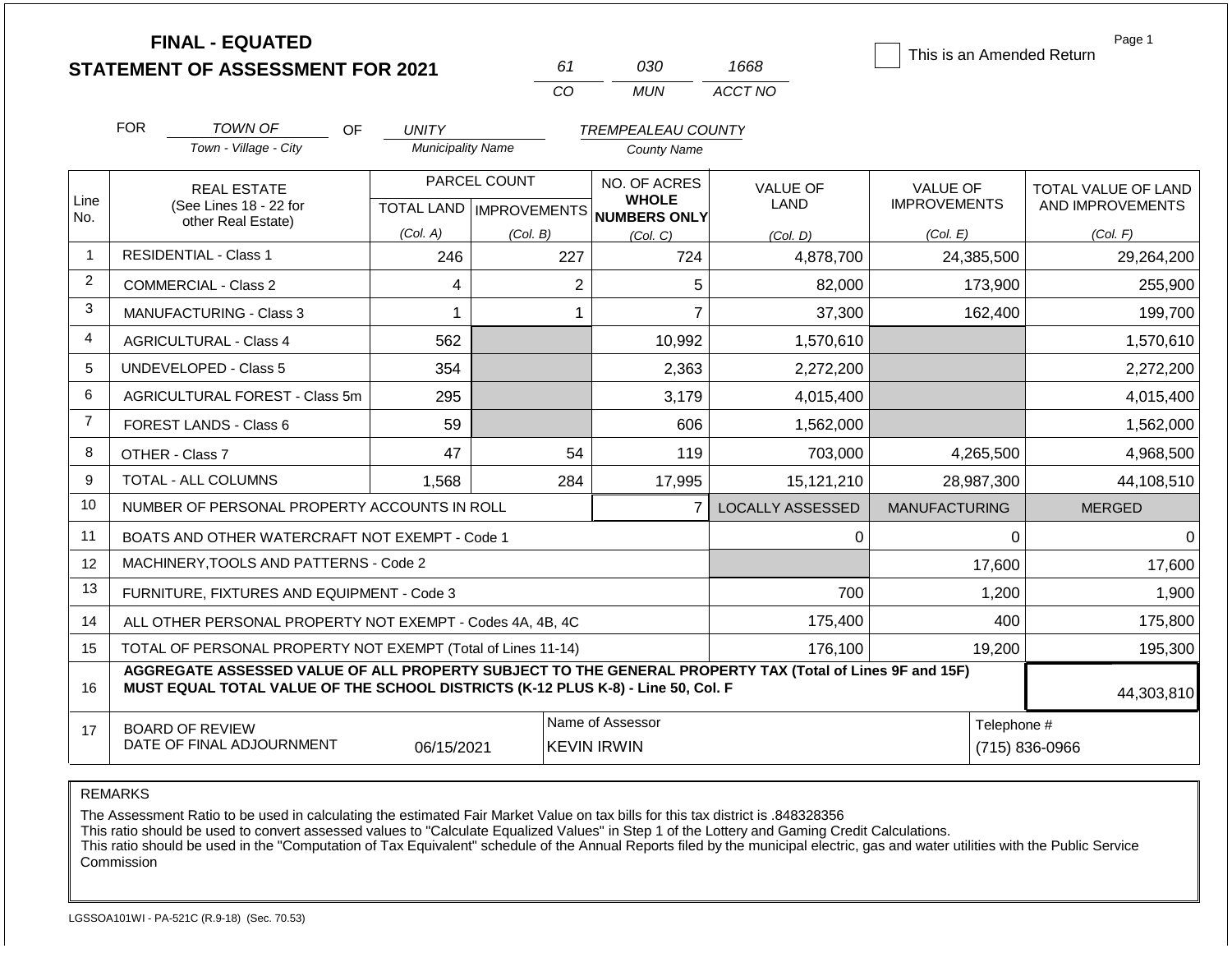2021 61 030 1668

FOREST LANDS (Line 7) and FOREST CROPS (in this section) - are **NOT** the same *YEAR CO MUN ACCT NO*

|    | Private Forest Crop - Reg Class @ 10¢ per acre             |                                    |  |                                                                                |  | Private Forest Crop - Reg Class @ \$2.52 per acre             |  |                                                                                           |  |                    |  |
|----|------------------------------------------------------------|------------------------------------|--|--------------------------------------------------------------------------------|--|---------------------------------------------------------------|--|-------------------------------------------------------------------------------------------|--|--------------------|--|
|    | (a) PARCELS                                                | (b) ACRES                          |  | (c) ASSESSED VALUE                                                             |  | (d) PARCELS                                                   |  | (e) ACRES                                                                                 |  | (f) ASSESSED VALUE |  |
| 18 |                                                            |                                    |  |                                                                                |  |                                                               |  |                                                                                           |  |                    |  |
|    |                                                            |                                    |  |                                                                                |  |                                                               |  |                                                                                           |  |                    |  |
|    |                                                            |                                    |  | Private Forest Crop - Special Class @ 20¢ per acre<br>(c) ASSESSED VALUE       |  | (d) PARCELS                                                   |  | Entered Before 2005 Managed Forest - Ferrous Mining CLOSED @ \$7.87 per acre<br>(e) ACRES |  | (f) ASSESSED VALUE |  |
| 19 | (a) PARCELS                                                | (b) ACRES                          |  |                                                                                |  |                                                               |  |                                                                                           |  |                    |  |
|    |                                                            |                                    |  |                                                                                |  |                                                               |  |                                                                                           |  |                    |  |
|    |                                                            |                                    |  | Entered Before 2005 Managed Forest - OPEN @ 74 ¢ per acre                      |  |                                                               |  | Entered Before 2005 Managed Forest - CLOSED @                                             |  | \$1.75 per acre    |  |
| 20 | (a) PARCELS                                                | (b) ACRES                          |  | (c) ASSESSED VALUE                                                             |  | (d) PARCELS                                                   |  | (e) ACRES                                                                                 |  | (f) ASSESSED VALUE |  |
|    |                                                            |                                    |  |                                                                                |  |                                                               |  |                                                                                           |  |                    |  |
|    |                                                            | $\overline{2}$<br>161,700<br>55.34 |  | 58                                                                             |  | 1,477.93                                                      |  | 2,762,500                                                                                 |  |                    |  |
|    | Entered After 2004 Managed Forest - OPEN @ \$2.04 per acre |                                    |  |                                                                                |  | Entered After 2004 Managed Forest - CLOSED @ \$10.20 per acre |  |                                                                                           |  |                    |  |
| 21 | (a) PARCELS                                                | (b) ACRES                          |  | (c) ASSESSED VALUE                                                             |  | (d) PARCELS                                                   |  | (e) ACRES                                                                                 |  | (f) ASSESSED VALUE |  |
|    |                                                            |                                    |  |                                                                                |  |                                                               |  |                                                                                           |  |                    |  |
|    |                                                            | 132.55                             |  | 323,400                                                                        |  | 77                                                            |  | 2,090.44                                                                                  |  | 4,642,200          |  |
|    | (a) County Forest Cropland Acres                           |                                    |  | (b) Federal Acres                                                              |  | (c) State Acres                                               |  | (d) County (NOT FOREST CROP) Acres                                                        |  | (e) Other Acres    |  |
| 22 |                                                            |                                    |  |                                                                                |  |                                                               |  |                                                                                           |  |                    |  |
|    |                                                            |                                    |  |                                                                                |  | 249.17                                                        |  |                                                                                           |  | 163.56             |  |
|    |                                                            |                                    |  | Assessed Value of Omitted Property From Prior Years (Sec. 70.44)               |  |                                                               |  | Assessed Value of Sec. 70.43 Corrections of Errors by Assessors                           |  |                    |  |
|    |                                                            | (a) REAL ESTATE                    |  | (b) PERSONAL                                                                   |  |                                                               |  | (c1) REAL ESTATE                                                                          |  | (c2) PERSONAL      |  |
| 23 |                                                            |                                    |  |                                                                                |  |                                                               |  |                                                                                           |  |                    |  |
|    |                                                            |                                    |  | Manufacturing Equated Value of Omitted Property From Prior Years (Sec. 70.995) |  |                                                               |  | Mfg. Equated Value of Sec.70.43 Corrections of Errors by Assessors                        |  |                    |  |
|    | (d) REAL ESTATE                                            |                                    |  | (e) PERSONAL                                                                   |  |                                                               |  | (f1) REAL ESTATE                                                                          |  | (f2) PERSONAL      |  |
|    |                                                            |                                    |  |                                                                                |  |                                                               |  |                                                                                           |  |                    |  |
|    |                                                            |                                    |  |                                                                                |  |                                                               |  |                                                                                           |  |                    |  |

# **SPECIAL DISTRICTS**

| Line<br>No. | <b>Enter 6-digit</b><br>Special District | <b>Account</b><br><b>Number</b> | <b>Special District Name</b> | <b>Locally Assessed Value</b><br>of Real Estate and | Mfg Value of Real Estate<br>and Personal Property | <b>Merged Value of</b><br><b>Real Estate and</b> |
|-------------|------------------------------------------|---------------------------------|------------------------------|-----------------------------------------------------|---------------------------------------------------|--------------------------------------------------|
|             | Code (Col. A)                            | (Col. B)                        | (Col. C)                     | Personal Property (Col. D)                          | (Col. E)                                          | <b>Personal Property (Col. F)</b>                |
| 24          |                                          |                                 |                              |                                                     |                                                   |                                                  |
| 25          |                                          |                                 |                              |                                                     |                                                   |                                                  |
| 26          |                                          |                                 |                              |                                                     |                                                   |                                                  |
| 27          |                                          |                                 |                              |                                                     |                                                   |                                                  |
| 28          |                                          |                                 |                              |                                                     |                                                   |                                                  |
| 29          |                                          |                                 |                              |                                                     |                                                   |                                                  |
| 30          |                                          |                                 |                              |                                                     |                                                   |                                                  |
| 31          |                                          |                                 |                              |                                                     |                                                   |                                                  |
| 32          |                                          |                                 |                              |                                                     |                                                   |                                                  |
| 33          |                                          |                                 |                              |                                                     |                                                   |                                                  |
| 34          |                                          |                                 |                              |                                                     |                                                   |                                                  |
| 35          |                                          |                                 |                              |                                                     |                                                   |                                                  |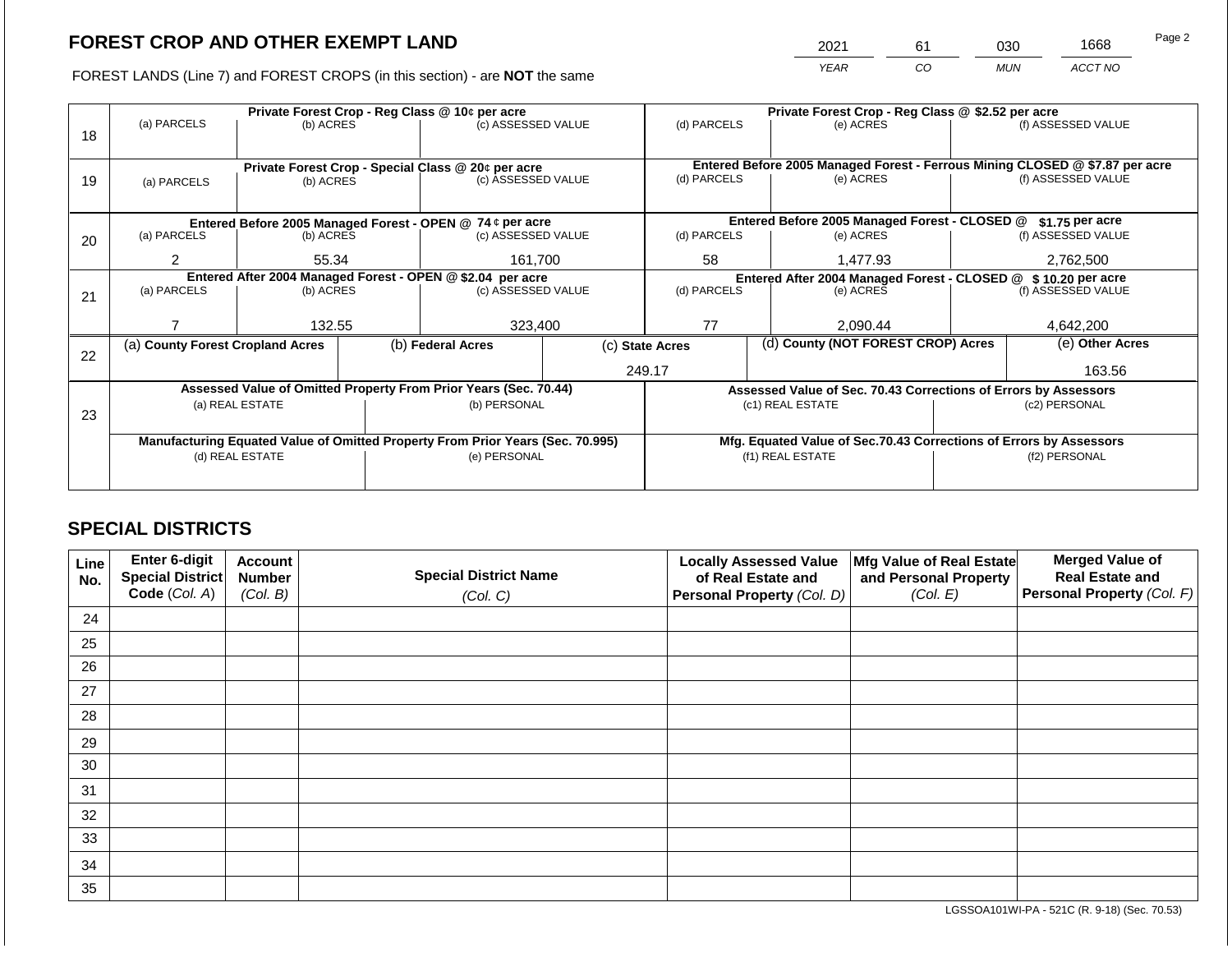|             | <b>SCHOOL DISTRICTS</b>                                  |                                             |                                                         | 2021                                                                              | 030<br>61                                                     | 1668                                                                           |
|-------------|----------------------------------------------------------|---------------------------------------------|---------------------------------------------------------|-----------------------------------------------------------------------------------|---------------------------------------------------------------|--------------------------------------------------------------------------------|
|             |                                                          |                                             |                                                         | <b>YEAR</b>                                                                       | CO<br><b>MUN</b>                                              | ACCT NO                                                                        |
| Line<br>No. | Enter 6-digit<br><b>School District</b><br>Code (Col. A) | <b>Account</b><br><b>Number</b><br>(Col. B) | <b>School District Name</b><br>(Col. C)                 | <b>Locally Assessed Value</b><br>of Real Estate and<br>Personal Property (Col. D) | Mfg Value of Real Estate<br>and Personal Property<br>(Col. E) | <b>Merged Value of</b><br><b>Real Estate and</b><br>Personal Property (Col. F) |
|             | A. SCHOOL DISTRICTS (K-8 and K-12)                       |                                             |                                                         |                                                                                   |                                                               |                                                                                |
| 36          | 611600                                                   | 0360                                        | SCH D OF ELEVA-STRUM                                    | 41,735,310                                                                        | 218,900                                                       | 41,954,210                                                                     |
| 37          | 614186                                                   | 0363                                        | SCH D OF OSSEO-FAIRCHILD                                | 2,349,600                                                                         |                                                               | 2,349,600                                                                      |
| 38          |                                                          |                                             |                                                         |                                                                                   |                                                               |                                                                                |
| 39          |                                                          |                                             |                                                         |                                                                                   |                                                               |                                                                                |
| 40          |                                                          |                                             |                                                         |                                                                                   |                                                               |                                                                                |
| 41<br>42    |                                                          |                                             |                                                         |                                                                                   |                                                               |                                                                                |
|             |                                                          |                                             |                                                         |                                                                                   |                                                               |                                                                                |
| 43<br>44    |                                                          |                                             |                                                         |                                                                                   |                                                               |                                                                                |
| 45          |                                                          |                                             |                                                         |                                                                                   |                                                               |                                                                                |
| 46          |                                                          |                                             |                                                         |                                                                                   |                                                               |                                                                                |
| 47          |                                                          |                                             |                                                         |                                                                                   |                                                               |                                                                                |
| 48          |                                                          |                                             |                                                         |                                                                                   |                                                               |                                                                                |
| 49          |                                                          |                                             |                                                         |                                                                                   |                                                               |                                                                                |
| 50          |                                                          |                                             | TOTAL ASSESSED VALUE OF SCHOOL DISTRICTS (K-8 and K-12) | 44,084,910                                                                        | 218,900                                                       | 44,303,810                                                                     |
|             | <b>B.</b><br><b>UNION HIGH SCHOOL DISTRICTS</b>          |                                             |                                                         |                                                                                   |                                                               |                                                                                |
| 51          |                                                          |                                             |                                                         |                                                                                   |                                                               |                                                                                |
| 52          |                                                          |                                             |                                                         |                                                                                   |                                                               |                                                                                |
| 53          |                                                          |                                             |                                                         |                                                                                   |                                                               |                                                                                |
| 54          |                                                          |                                             | TOTAL ASSESSED VALUE OF UNION HIGH SCHOOLS              |                                                                                   |                                                               |                                                                                |
| 55          |                                                          |                                             |                                                         |                                                                                   |                                                               |                                                                                |
|             | C.<br><b>TECHNICAL COLLEGE DISTRICTS</b>                 |                                             |                                                         |                                                                                   |                                                               |                                                                                |
| 56          | 000100                                                   | 0001                                        | CHIPPEWA VALLEY TECHNICAL COLLEGE EAUC                  | 44,084,910                                                                        | 218,900                                                       | 44,303,810                                                                     |
| 57<br>58    |                                                          |                                             |                                                         |                                                                                   |                                                               |                                                                                |
| 59          |                                                          |                                             | TOTAL ASSESSED VALUE OF TECHNICAL COLLEGES              | 44,084,910                                                                        | 218,900                                                       | 44,303,810                                                                     |

| Name                   |                                   | Title | Submission date   |
|------------------------|-----------------------------------|-------|-------------------|
| NICK J GAMROTH         |                                   |       | 2021<br>4 A<br>08 |
| Phone                  | Email address                     |       |                   |
| 715<br>$538 -$<br>2311 | NICK.GAMROTH@CO.TREMPEALEAU.WI.US |       |                   |

Page 3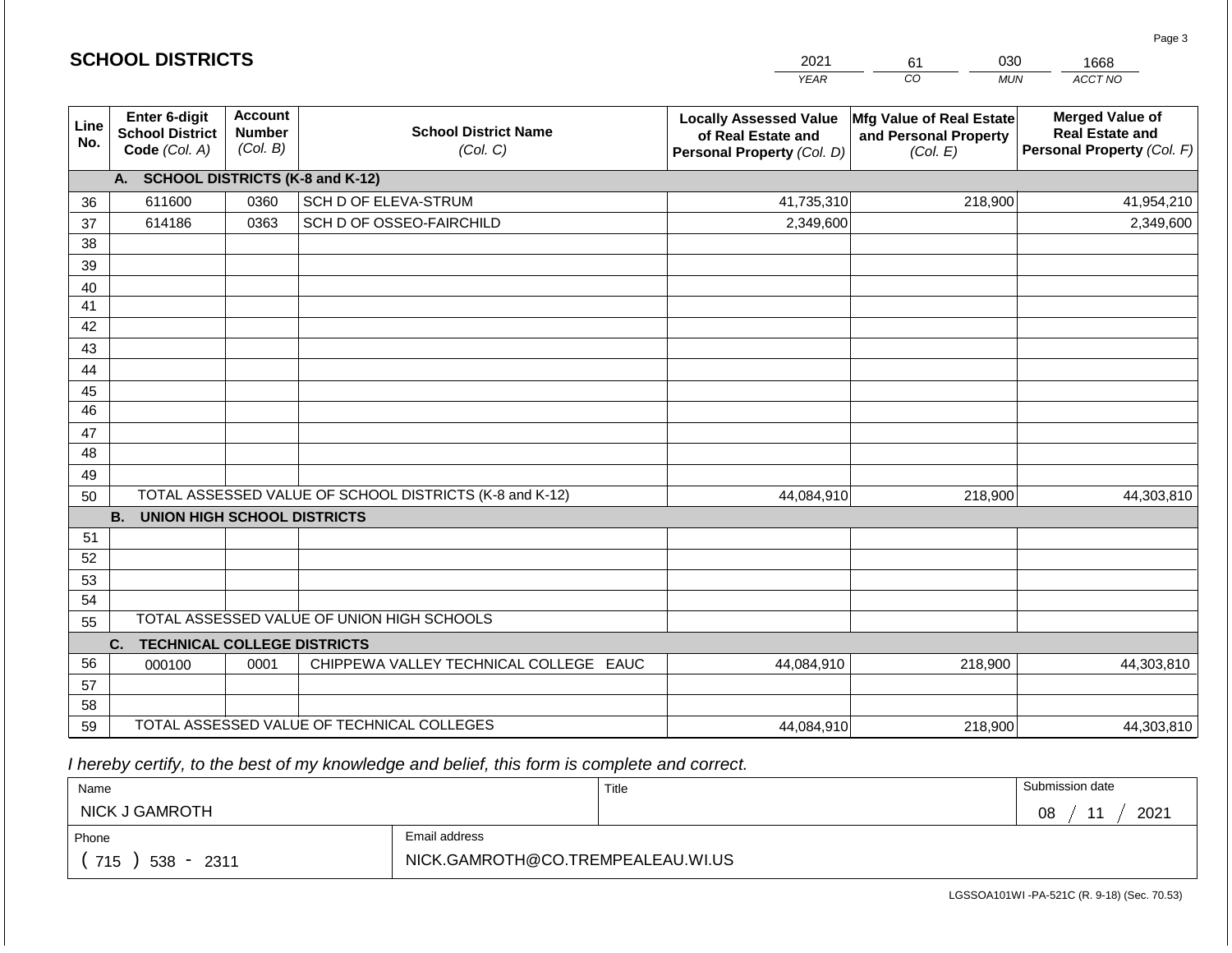- Each municipality's SOA is completed after the Board of Review and includes any changes made to the locally assessed values, under state law (sec. 70.53, Wis. Stats.)
- The Wisconsin Department of Revenue (DOR) merges the locally assessed values with the state assessed manufacturing values
- DOR provides the information regarding district names and codes. If a district is not listed, contact DOR.

Note: If you submit an amended SOA to DOR after your municipality's SOA is equated and posted to our website, we will process the SOA. However, DOR will not recalculate the *aggregate ratio or update the final SOA posted on our website. You should use the corrected values to calculate your tax rates.*

#### **Page 1: Real Estate and Personal Property**

- Lines 1-9 assessed real estate values, parcel counts and acres by classification
- Lines 10-15 assessed personal property values and number of accounts by class
- Line 16 aggregate assessed value of all property subject to general property; use to calculate tax rates. Note: This line equals the total assessed value of K-8 and K-12 school districts (Line 50) and total assessed value of technical colleges (Line 59).
- Remarks assessment ratio used to calculate estimated fair market value on property tax bills

#### **Page 2: Forest Crop, Other Exempt Land and Special Districts**

- Lines 18-21 private forest crop and managed forest lands assessed values
- Line  $22 -$  tax exempt land acres
- Line 23 prior years assessed value of omitted property under sec. 70.44 and correction of errors under sec. 70.43 shown by locally assessed or manufacturing real estate and personal property. Note: If there is an amount on this line, report the corresponding tax in the Statement of Taxes, Sections J or K.
- Lines 24-35 special district assessed values. These values are used to calculate tax rates for the special districts.

#### **Page 3: School Districts**

- Lines 36-50 school districts (K-8 and K-12) assessed values. These values are used to calculate tax rates for school districts.
- Lines 51-55 union high school district assessed values. These values are used to calculate tax rates for union high school districts.
- Lines 56-59 technical college assessed values. These values are used to calculate tax rates for technical colleges.

If you have questions: Email: lgs@wisconsin.gov

 Phone: (608) 266-2569 or (608) 264-6892 Fax: (608) 264-6887

SHARON OLSON<br>TOWN OF UNITY<br>N50241 COUNTY ROAD D N50241 COUNTY ROAD D STRUM, WI 54770 - 7837 STRUM, WI 54770 - 7837TOWN OF UNITY SHARON OLSON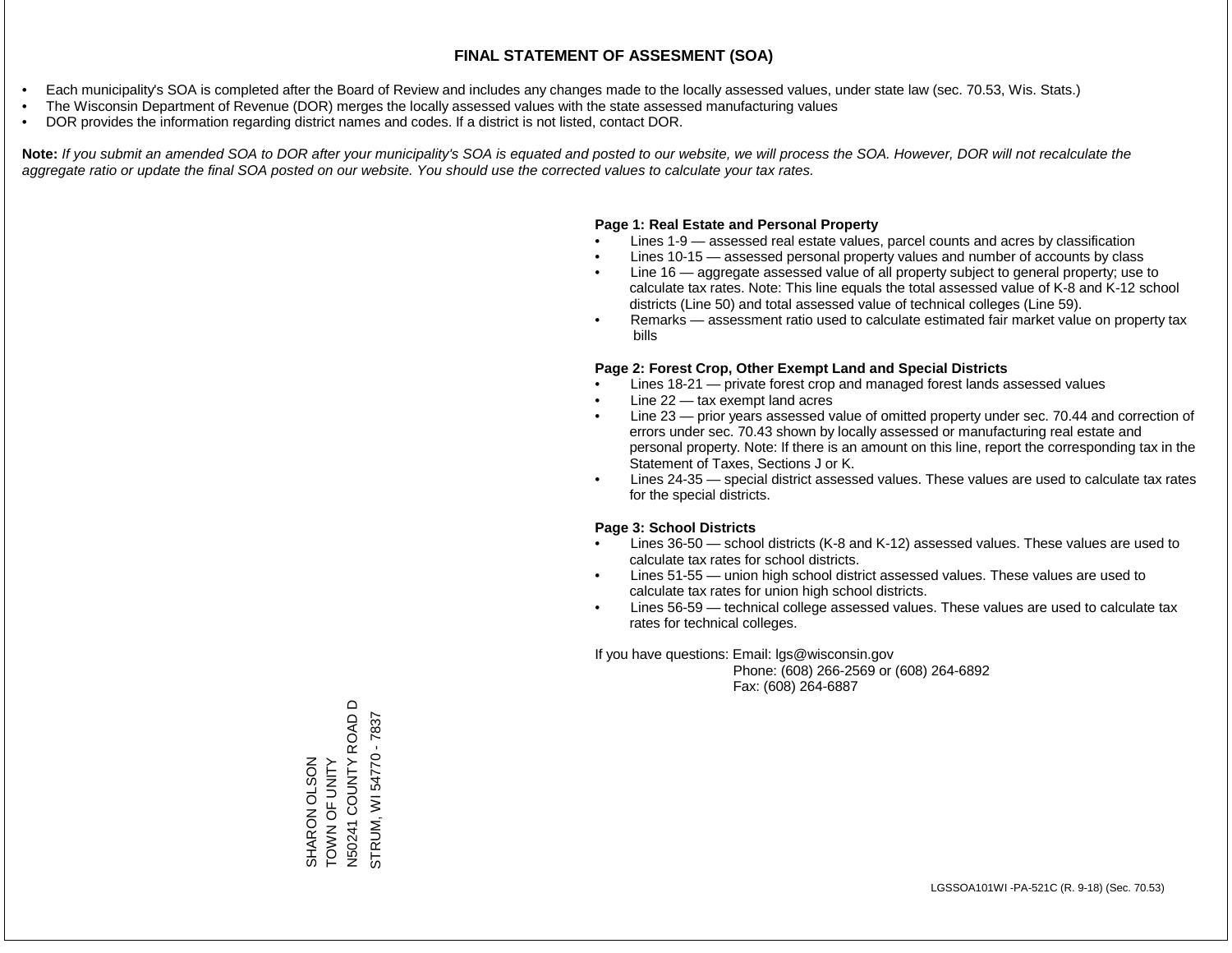|                | <b>FINAL - EQUATED</b>                                                                                                                                                                       |                          |                                                  |                                                     |                               |                           | Page 1              |
|----------------|----------------------------------------------------------------------------------------------------------------------------------------------------------------------------------------------|--------------------------|--------------------------------------------------|-----------------------------------------------------|-------------------------------|---------------------------|---------------------|
|                | <b>STATEMENT OF ASSESSMENT FOR 2021</b>                                                                                                                                                      |                          | 61                                               | 121                                                 | 1669                          | This is an Amended Return |                     |
|                |                                                                                                                                                                                              |                          | CO                                               | <b>MUN</b>                                          | ACCT NO                       |                           |                     |
|                | <b>FOR</b><br><b>VILLAGE OF</b><br>OF                                                                                                                                                        | <b>ELEVA</b>             |                                                  | <b>TREMPEALEAU COUNTY</b>                           |                               |                           |                     |
|                | Town - Village - City                                                                                                                                                                        | <b>Municipality Name</b> |                                                  | <b>County Name</b>                                  |                               |                           |                     |
|                | <b>REAL ESTATE</b>                                                                                                                                                                           |                          | PARCEL COUNT                                     | NO. OF ACRES                                        | <b>VALUE OF</b>               | <b>VALUE OF</b>           | TOTAL VALUE OF LAND |
| Line<br>No.    | (See Lines 18 - 22 for                                                                                                                                                                       |                          |                                                  | <b>WHOLE</b><br>TOTAL LAND MPROVEMENTS NUMBERS ONLY | <b>LAND</b>                   | <b>IMPROVEMENTS</b>       | AND IMPROVEMENTS    |
|                | other Real Estate)                                                                                                                                                                           | (Col. A)                 | (Col. B)                                         | (Col, C)                                            | (Col. D)                      | (Col. E)                  | (Col. F)            |
| $\overline{1}$ | <b>RESIDENTIAL - Class 1</b>                                                                                                                                                                 | 301                      | 264                                              | 147                                                 | 4,210,100                     | 32,240,900                | 36,451,000          |
| $\overline{2}$ | <b>COMMERCIAL - Class 2</b>                                                                                                                                                                  | 38                       | 34                                               | 16                                                  | 571,500                       | 4,298,400                 | 4,869,900           |
| 3              | <b>MANUFACTURING - Class 3</b>                                                                                                                                                               | $\Omega$                 | $\Omega$                                         | $\Omega$                                            | 0                             | 0                         | $\Omega$            |
| 4              | <b>AGRICULTURAL - Class 4</b>                                                                                                                                                                | 5                        |                                                  | 39                                                  | 7,000                         |                           | 7,000               |
| 5              | UNDEVELOPED - Class 5                                                                                                                                                                        | 5                        |                                                  | 24                                                  | 6,800                         |                           | 6,800               |
| 6              | AGRICULTURAL FOREST - Class 5m                                                                                                                                                               | $\overline{0}$           |                                                  | 0                                                   | 0                             |                           | $\Omega$            |
| $\overline{7}$ | <b>FOREST LANDS - Class 6</b>                                                                                                                                                                | 1                        |                                                  | 6                                                   | 19,500                        |                           | 19,500              |
| 8              | OTHER - Class 7                                                                                                                                                                              | $\overline{2}$           | $\overline{2}$                                   | 9                                                   | 42,500                        | 551,900                   | 594,400             |
| 9              | <b>TOTAL - ALL COLUMNS</b>                                                                                                                                                                   | 352                      | 300                                              | 241                                                 | 4,857,400                     | 37,091,200                | 41,948,600          |
| 10             | NUMBER OF PERSONAL PROPERTY ACCOUNTS IN ROLL                                                                                                                                                 |                          |                                                  | 25                                                  | <b>LOCALLY ASSESSED</b>       | <b>MANUFACTURING</b>      | <b>MERGED</b>       |
| 11             | BOATS AND OTHER WATERCRAFT NOT EXEMPT - Code 1                                                                                                                                               |                          |                                                  |                                                     | 0                             | 0                         | <sup>0</sup>        |
| 12             | MACHINERY, TOOLS AND PATTERNS - Code 2                                                                                                                                                       |                          |                                                  |                                                     |                               | 65,000                    | 65,000              |
| 13             | FURNITURE, FIXTURES AND EQUIPMENT - Code 3                                                                                                                                                   |                          |                                                  |                                                     | 132,200                       | 1,300                     | 133,500             |
| 14             | ALL OTHER PERSONAL PROPERTY NOT EXEMPT - Codes 4A, 4B, 4C                                                                                                                                    |                          |                                                  |                                                     | 15,800                        | 500                       | 16,300              |
| 15             | TOTAL OF PERSONAL PROPERTY NOT EXEMPT (Total of Lines 11-14)                                                                                                                                 |                          |                                                  |                                                     | 148,000                       | 66,800                    | 214,800             |
| 16             | AGGREGATE ASSESSED VALUE OF ALL PROPERTY SUBJECT TO THE GENERAL PROPERTY TAX (Total of Lines 9F and 15F)<br>MUST EQUAL TOTAL VALUE OF THE SCHOOL DISTRICTS (K-12 PLUS K-8) - Line 50, Col. F |                          |                                                  |                                                     |                               |                           | 42,163,400          |
| 17             | <b>BOARD OF REVIEW</b><br>DATE OF FINAL ADJOURNMENT                                                                                                                                          | 10/13/2021               | Name of Assessor<br><b>ASSOCIATED APPRAISALS</b> |                                                     | Telephone #<br>(920) 749-1995 |                           |                     |

REMARKS

The Assessment Ratio to be used in calculating the estimated Fair Market Value on tax bills for this tax district is 1.049078929

This ratio should be used to convert assessed values to "Calculate Equalized Values" in Step 1 of the Lottery and Gaming Credit Calculations.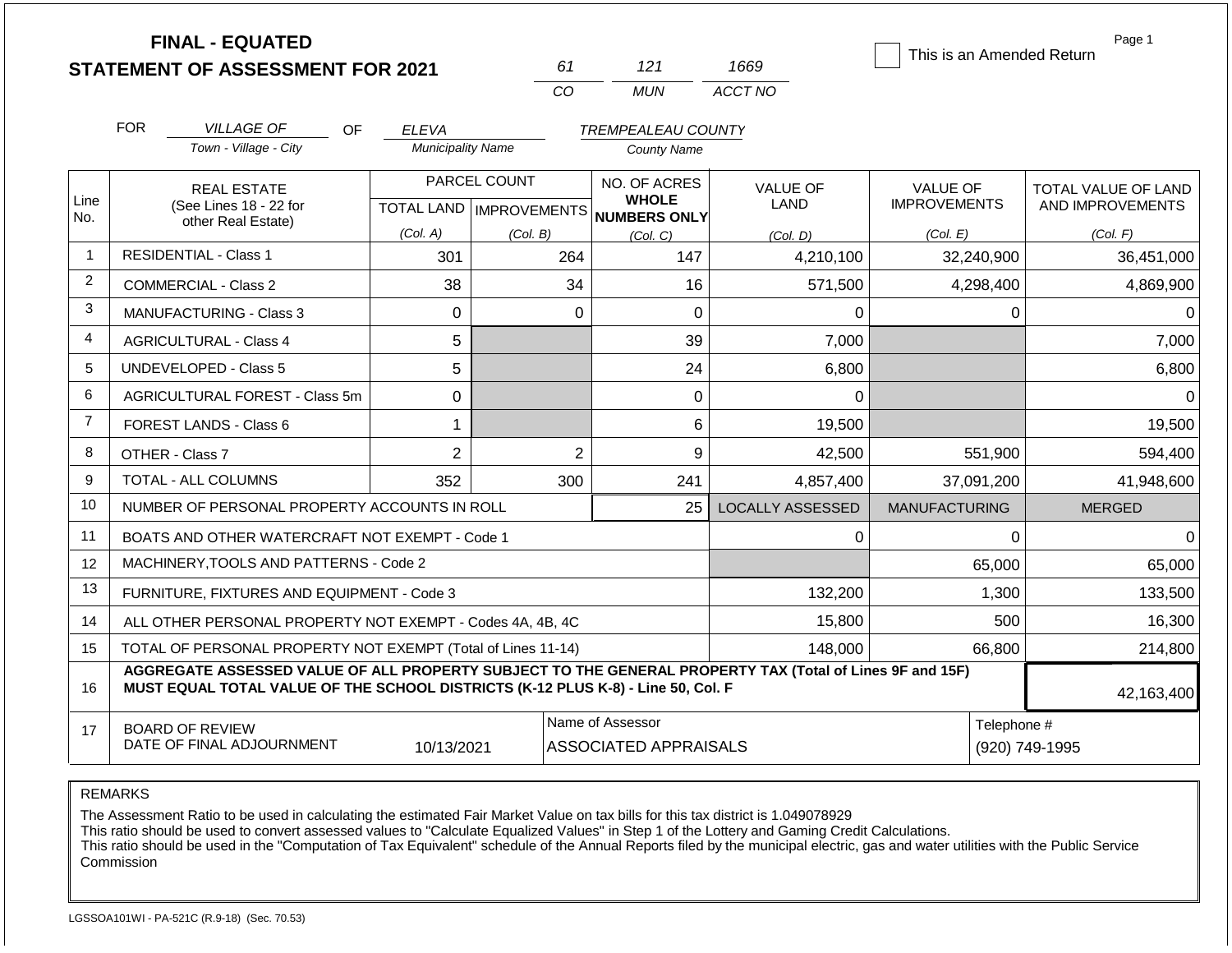2021 61 121 1669

FOREST LANDS (Line 7) and FOREST CROPS (in this section) - are **NOT** the same *YEAR CO MUN ACCT NO*

|    |                                                                                |                 |  | Private Forest Crop - Reg Class @ 10¢ per acre                   |                                                                    | Private Forest Crop - Reg Class @ \$2.52 per acre                            |                  |                                    |               |                    |  |
|----|--------------------------------------------------------------------------------|-----------------|--|------------------------------------------------------------------|--------------------------------------------------------------------|------------------------------------------------------------------------------|------------------|------------------------------------|---------------|--------------------|--|
| 18 | (a) PARCELS                                                                    | (b) ACRES       |  | (c) ASSESSED VALUE                                               |                                                                    | (d) PARCELS                                                                  |                  | (e) ACRES                          |               | (f) ASSESSED VALUE |  |
|    |                                                                                |                 |  |                                                                  |                                                                    |                                                                              |                  |                                    |               |                    |  |
|    |                                                                                |                 |  | Private Forest Crop - Special Class @ 20¢ per acre               |                                                                    | Entered Before 2005 Managed Forest - Ferrous Mining CLOSED @ \$7.87 per acre |                  |                                    |               | (f) ASSESSED VALUE |  |
| 19 | (b) ACRES<br>(a) PARCELS                                                       |                 |  | (c) ASSESSED VALUE                                               |                                                                    | (d) PARCELS                                                                  |                  | (e) ACRES                          |               |                    |  |
|    |                                                                                |                 |  |                                                                  |                                                                    |                                                                              |                  |                                    |               |                    |  |
|    | Entered Before 2005 Managed Forest - OPEN @ 74 ¢ per acre                      |                 |  |                                                                  | Entered Before 2005 Managed Forest - CLOSED @                      |                                                                              | $$1.75$ per acre |                                    |               |                    |  |
| 20 | (a) PARCELS<br>(b) ACRES                                                       |                 |  | (c) ASSESSED VALUE                                               |                                                                    | (d) PARCELS                                                                  |                  | (e) ACRES                          |               | (f) ASSESSED VALUE |  |
|    |                                                                                |                 |  |                                                                  |                                                                    |                                                                              |                  |                                    |               |                    |  |
|    | Entered After 2004 Managed Forest - OPEN @ \$2.04 per acre                     |                 |  |                                                                  | Entered After 2004 Managed Forest - CLOSED @ \$10.20 per acre      |                                                                              |                  |                                    |               |                    |  |
| 21 | (a) PARCELS                                                                    | (b) ACRES       |  | (c) ASSESSED VALUE                                               |                                                                    | (d) PARCELS                                                                  |                  | (e) ACRES                          |               | (f) ASSESSED VALUE |  |
|    |                                                                                |                 |  |                                                                  |                                                                    |                                                                              |                  |                                    |               |                    |  |
|    |                                                                                |                 |  |                                                                  |                                                                    |                                                                              |                  |                                    |               |                    |  |
| 22 | (a) County Forest Cropland Acres                                               |                 |  | (b) Federal Acres                                                |                                                                    | (c) State Acres                                                              |                  | (d) County (NOT FOREST CROP) Acres |               | (e) Other Acres    |  |
|    |                                                                                |                 |  |                                                                  |                                                                    | 4.83                                                                         |                  |                                    | 40.42         |                    |  |
|    |                                                                                |                 |  | Assessed Value of Omitted Property From Prior Years (Sec. 70.44) |                                                                    | Assessed Value of Sec. 70.43 Corrections of Errors by Assessors              |                  |                                    |               |                    |  |
| 23 |                                                                                | (a) REAL ESTATE |  | (b) PERSONAL                                                     |                                                                    |                                                                              |                  | (c1) REAL ESTATE                   |               | (c2) PERSONAL      |  |
|    |                                                                                |                 |  |                                                                  |                                                                    |                                                                              |                  |                                    |               |                    |  |
|    | Manufacturing Equated Value of Omitted Property From Prior Years (Sec. 70.995) |                 |  |                                                                  | Mfg. Equated Value of Sec.70.43 Corrections of Errors by Assessors |                                                                              |                  |                                    |               |                    |  |
|    |                                                                                | (d) REAL ESTATE |  | (e) PERSONAL                                                     |                                                                    | (f1) REAL ESTATE                                                             |                  |                                    | (f2) PERSONAL |                    |  |
|    |                                                                                |                 |  |                                                                  |                                                                    |                                                                              |                  |                                    |               |                    |  |
|    |                                                                                |                 |  |                                                                  |                                                                    |                                                                              |                  |                                    |               |                    |  |

# **SPECIAL DISTRICTS**

| Line<br>No. | Enter 6-digit<br>Special District<br>Code (Col. A) | <b>Account</b><br><b>Number</b><br>(Col. B) | <b>Special District Name</b><br>(Col. C) | <b>Locally Assessed Value</b><br>of Real Estate and<br><b>Personal Property (Col. D)</b> | Mfg Value of Real Estate<br>and Personal Property<br>(Col. E) | <b>Merged Value of</b><br><b>Real Estate and</b><br>Personal Property (Col. F) |
|-------------|----------------------------------------------------|---------------------------------------------|------------------------------------------|------------------------------------------------------------------------------------------|---------------------------------------------------------------|--------------------------------------------------------------------------------|
| 24          |                                                    |                                             |                                          |                                                                                          |                                                               |                                                                                |
| 25          |                                                    |                                             |                                          |                                                                                          |                                                               |                                                                                |
| 26          |                                                    |                                             |                                          |                                                                                          |                                                               |                                                                                |
| 27          |                                                    |                                             |                                          |                                                                                          |                                                               |                                                                                |
| 28          |                                                    |                                             |                                          |                                                                                          |                                                               |                                                                                |
| 29          |                                                    |                                             |                                          |                                                                                          |                                                               |                                                                                |
| 30          |                                                    |                                             |                                          |                                                                                          |                                                               |                                                                                |
| 31          |                                                    |                                             |                                          |                                                                                          |                                                               |                                                                                |
| 32          |                                                    |                                             |                                          |                                                                                          |                                                               |                                                                                |
| 33          |                                                    |                                             |                                          |                                                                                          |                                                               |                                                                                |
| 34          |                                                    |                                             |                                          |                                                                                          |                                                               |                                                                                |
| 35          |                                                    |                                             |                                          |                                                                                          |                                                               |                                                                                |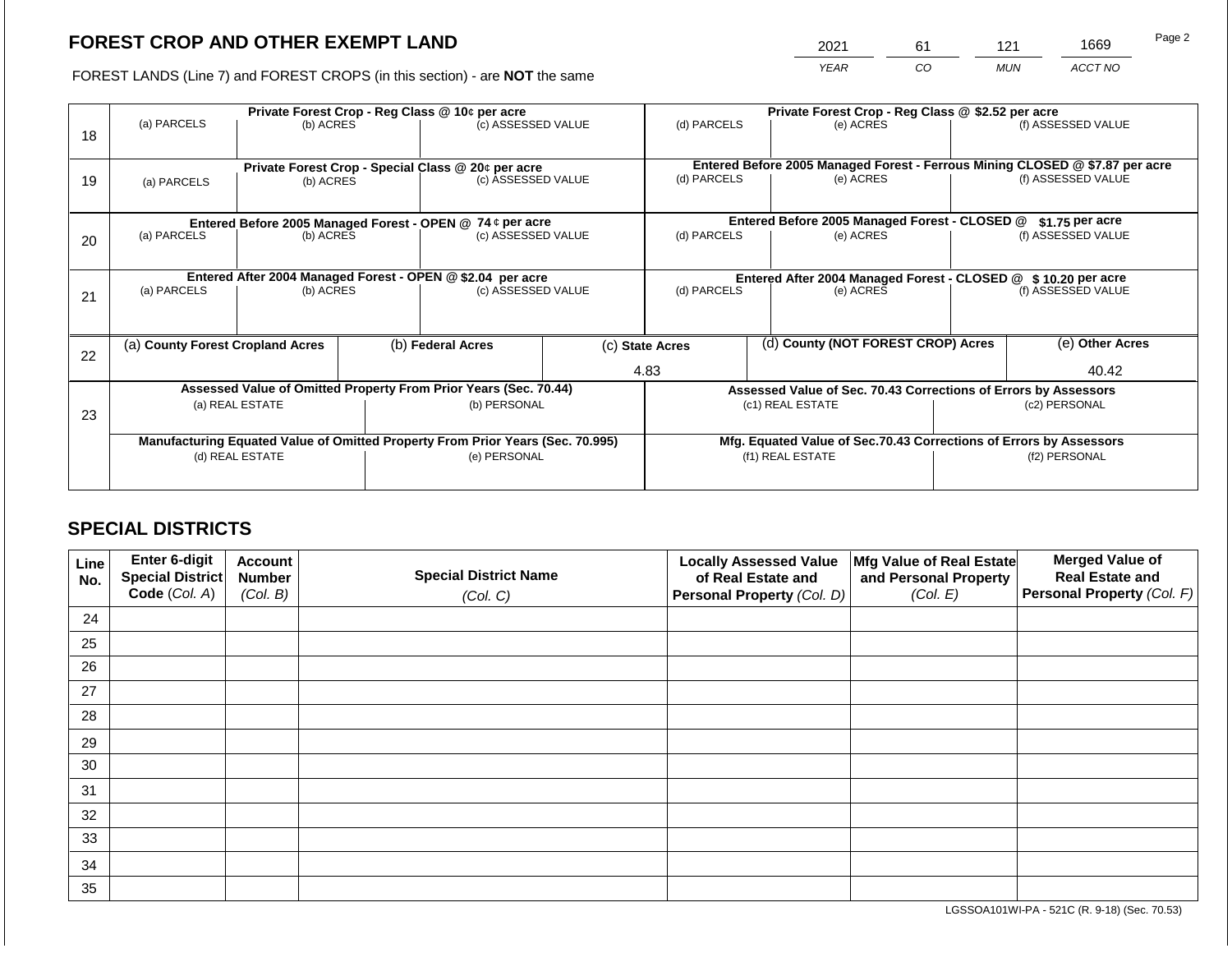|             | <b>SCHOOL DISTRICTS</b>                                  |                                             |                                                         | 2021                                                                              | 121<br>61                                                     | 1669                                                                           |
|-------------|----------------------------------------------------------|---------------------------------------------|---------------------------------------------------------|-----------------------------------------------------------------------------------|---------------------------------------------------------------|--------------------------------------------------------------------------------|
|             |                                                          |                                             |                                                         | <b>YEAR</b>                                                                       | CO<br><b>MUN</b>                                              | ACCT NO                                                                        |
| Line<br>No. | Enter 6-digit<br><b>School District</b><br>Code (Col. A) | <b>Account</b><br><b>Number</b><br>(Col. B) | <b>School District Name</b><br>(Col. C)                 | <b>Locally Assessed Value</b><br>of Real Estate and<br>Personal Property (Col. D) | Mfg Value of Real Estate<br>and Personal Property<br>(Col. E) | <b>Merged Value of</b><br><b>Real Estate and</b><br>Personal Property (Col. F) |
|             | <b>SCHOOL DISTRICTS (K-8 and K-12)</b><br>А.             |                                             |                                                         |                                                                                   |                                                               |                                                                                |
| 36          | 611600                                                   | 0360                                        | SCH D OF ELEVA-STRUM                                    | 42,096,600                                                                        | 66,800                                                        | 42,163,400                                                                     |
| 37          |                                                          |                                             |                                                         |                                                                                   |                                                               |                                                                                |
| 38          |                                                          |                                             |                                                         |                                                                                   |                                                               |                                                                                |
| 39          |                                                          |                                             |                                                         |                                                                                   |                                                               |                                                                                |
| 40          |                                                          |                                             |                                                         |                                                                                   |                                                               |                                                                                |
| 41          |                                                          |                                             |                                                         |                                                                                   |                                                               |                                                                                |
| 42          |                                                          |                                             |                                                         |                                                                                   |                                                               |                                                                                |
| 43<br>44    |                                                          |                                             |                                                         |                                                                                   |                                                               |                                                                                |
| 45          |                                                          |                                             |                                                         |                                                                                   |                                                               |                                                                                |
| 46          |                                                          |                                             |                                                         |                                                                                   |                                                               |                                                                                |
| 47          |                                                          |                                             |                                                         |                                                                                   |                                                               |                                                                                |
| 48          |                                                          |                                             |                                                         |                                                                                   |                                                               |                                                                                |
| 49          |                                                          |                                             |                                                         |                                                                                   |                                                               |                                                                                |
| 50          |                                                          |                                             | TOTAL ASSESSED VALUE OF SCHOOL DISTRICTS (K-8 and K-12) | 42,096,600                                                                        | 66,800                                                        | 42,163,400                                                                     |
|             | <b>B.</b><br><b>UNION HIGH SCHOOL DISTRICTS</b>          |                                             |                                                         |                                                                                   |                                                               |                                                                                |
| 51          |                                                          |                                             |                                                         |                                                                                   |                                                               |                                                                                |
| 52          |                                                          |                                             |                                                         |                                                                                   |                                                               |                                                                                |
| 53          |                                                          |                                             |                                                         |                                                                                   |                                                               |                                                                                |
| 54          |                                                          |                                             | TOTAL ASSESSED VALUE OF UNION HIGH SCHOOLS              |                                                                                   |                                                               |                                                                                |
| 55          |                                                          |                                             |                                                         |                                                                                   |                                                               |                                                                                |
|             | <b>TECHNICAL COLLEGE DISTRICTS</b><br>C.                 |                                             |                                                         |                                                                                   |                                                               |                                                                                |
| 56          | 000100                                                   | 0001                                        | CHIPPEWA VALLEY TECHNICAL COLLEGE EAUC                  | 42,096,600                                                                        | 66,800                                                        | 42,163,400                                                                     |
| 57<br>58    |                                                          |                                             |                                                         |                                                                                   |                                                               |                                                                                |
| 59          |                                                          |                                             | TOTAL ASSESSED VALUE OF TECHNICAL COLLEGES              | 42,096,600                                                                        | 66,800                                                        | 42,163,400                                                                     |

| Name                 |                                   | Title | Submission date |
|----------------------|-----------------------------------|-------|-----------------|
| NICK J GAMROTH       |                                   |       | 2021<br>ັບ      |
| Phone                | Email address                     |       |                 |
| 715<br>538 -<br>2311 | NICK.GAMROTH@CO.TREMPEALEAU.WI.US |       |                 |

LGSSOA101WI -PA-521C (R. 9-18) (Sec. 70.53)

Page 3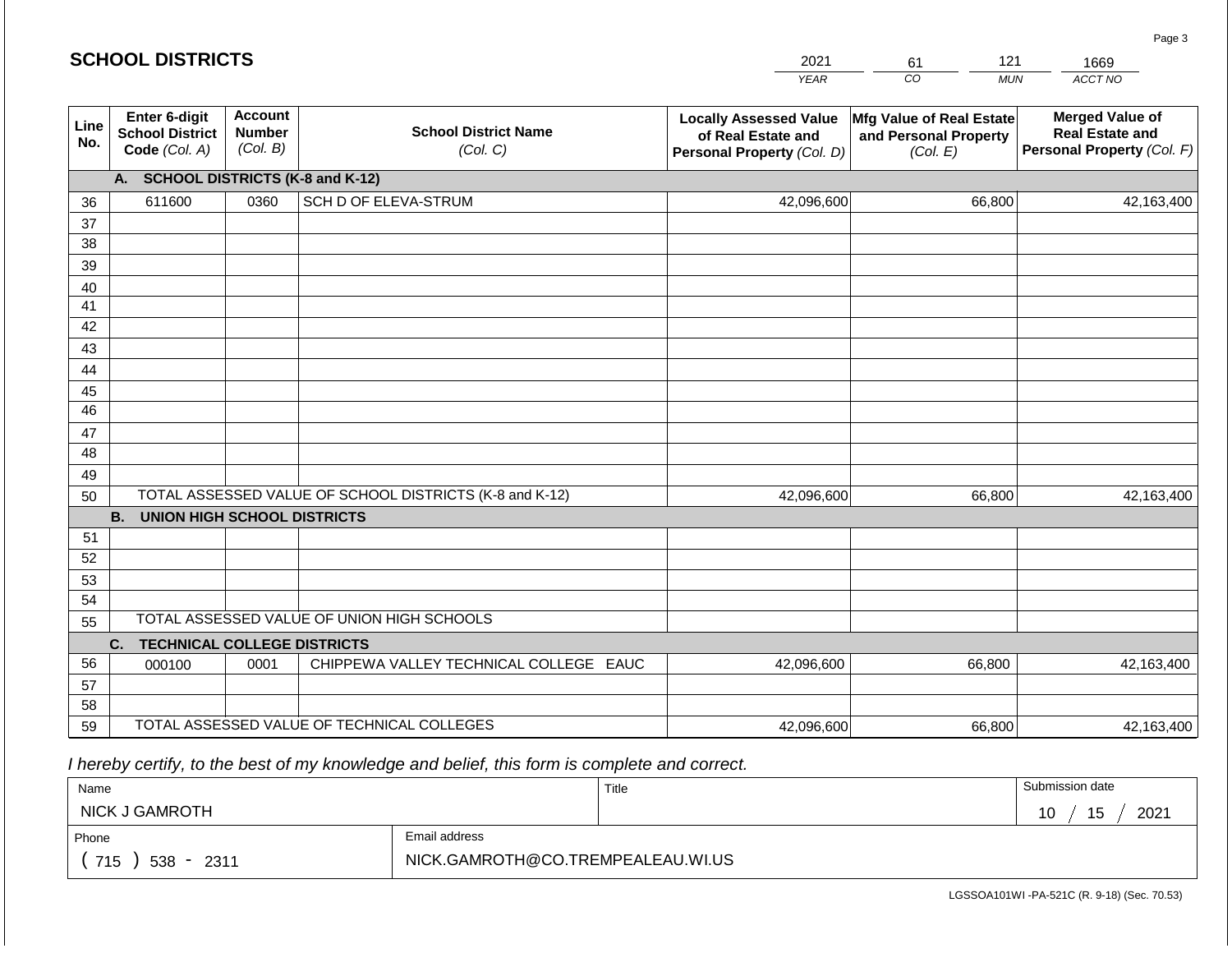- Each municipality's SOA is completed after the Board of Review and includes any changes made to the locally assessed values, under state law (sec. 70.53, Wis. Stats.)
- The Wisconsin Department of Revenue (DOR) merges the locally assessed values with the state assessed manufacturing values
- DOR provides the information regarding district names and codes. If a district is not listed, contact DOR.

Note: If you submit an amended SOA to DOR after your municipality's SOA is equated and posted to our website, we will process the SOA. However, DOR will not recalculate the *aggregate ratio or update the final SOA posted on our website. You should use the corrected values to calculate your tax rates.*

# **Page 1: Real Estate and Personal Property**

- Lines 1-9 assessed real estate values, parcel counts and acres by classification
- Lines 10-15 assessed personal property values and number of accounts by class
- Line 16 aggregate assessed value of all property subject to general property; use to calculate tax rates. Note: This line equals the total assessed value of K-8 and K-12 school districts (Line 50) and total assessed value of technical colleges (Line 59).
- Remarks assessment ratio used to calculate estimated fair market value on property tax bills

# **Page 2: Forest Crop, Other Exempt Land and Special Districts**

- Lines 18-21 private forest crop and managed forest lands assessed values
- Line  $22 -$  tax exempt land acres
- Line 23 prior years assessed value of omitted property under sec. 70.44 and correction of errors under sec. 70.43 shown by locally assessed or manufacturing real estate and personal property. Note: If there is an amount on this line, report the corresponding tax in the Statement of Taxes, Sections J or K.
- Lines 24-35 special district assessed values. These values are used to calculate tax rates for the special districts.

# **Page 3: School Districts**

- Lines 36-50 school districts (K-8 and K-12) assessed values. These values are used to calculate tax rates for school districts.
- Lines 51-55 union high school district assessed values. These values are used to calculate tax rates for union high school districts.
- Lines 56-59 technical college assessed values. These values are used to calculate tax rates for technical colleges.

If you have questions: Email: lgs@wisconsin.gov

 Phone: (608) 266-2569 or (608) 264-6892 Fax: (608) 264-6887

PO BOX206 25952 E. MONDOVI ST. PO BOX206 25952 E. MONDOVI ST. ELEVA, WI 54738 - 0206 ELEVA, WI 54738 - 0206SHEILA SCHREINER<br>VILLAGE OF ELEVA SHEILA SCHREINER VILLAGE OF ELEVA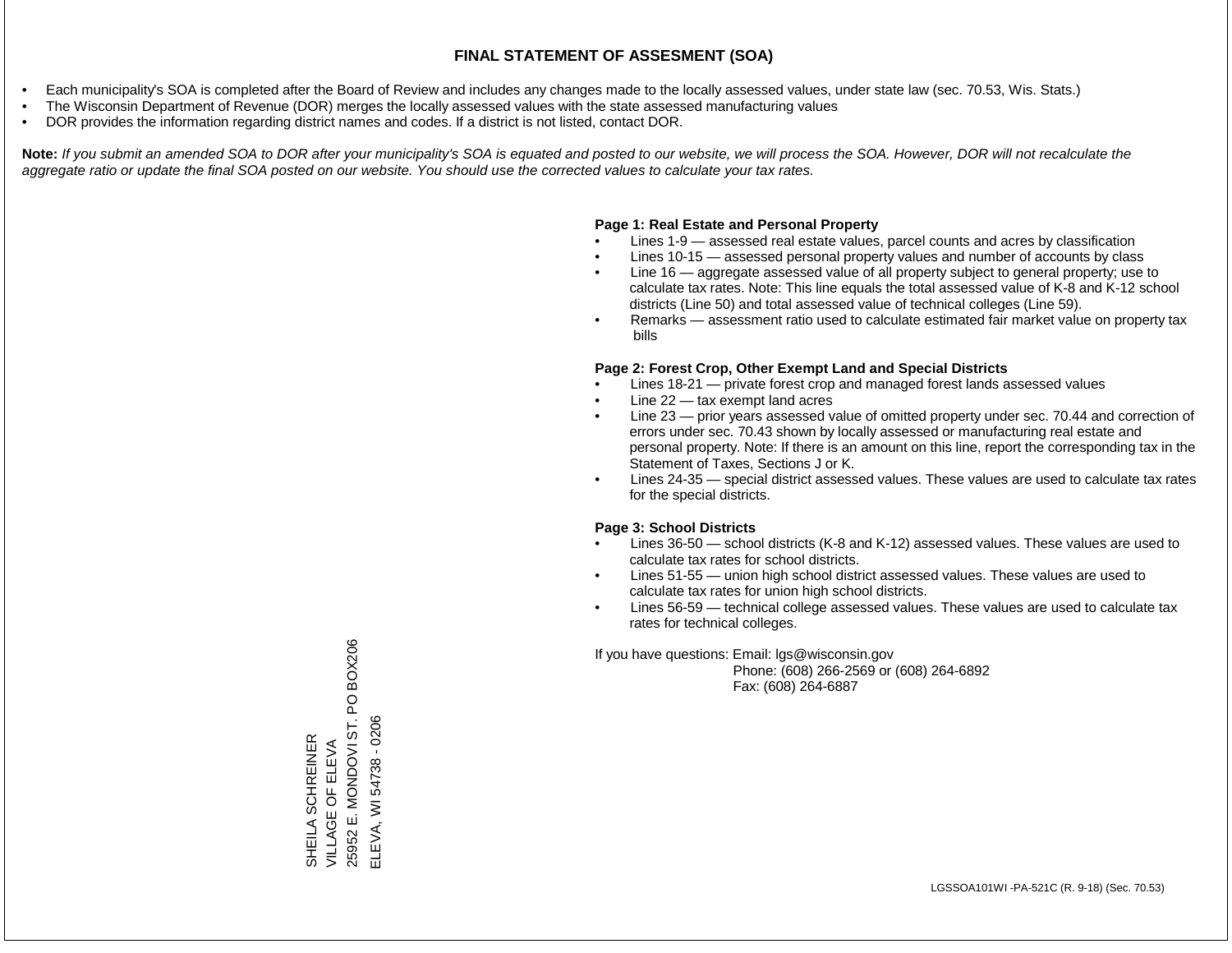|                |            | <b>FINAL - EQUATED</b><br><b>STATEMENT OF ASSESSMENT FOR 2021</b>  |                                            | 61<br>CO                                                | 122<br><b>MUN</b>                                               | 1670<br>ACCT NO                     | Page 1<br>This is an Amended Return                |                                                     |  |
|----------------|------------|--------------------------------------------------------------------|--------------------------------------------|---------------------------------------------------------|-----------------------------------------------------------------|-------------------------------------|----------------------------------------------------|-----------------------------------------------------|--|
|                | <b>FOR</b> | <b>VILLAGE OF</b><br><b>OF</b><br>Town - Village - City            | <b>ETTRICK</b><br><b>Municipality Name</b> |                                                         | <b>TREMPEALEAU COUNTY</b><br><b>County Name</b>                 |                                     |                                                    |                                                     |  |
| Line<br>No.    |            | <b>REAL ESTATE</b><br>(See Lines 18 - 22 for<br>other Real Estate) | (Col. A)                                   | PARCEL COUNT<br>TOTAL LAND   IMPROVEMENTS  <br>(Col, B) | NO. OF ACRES<br><b>WHOLE</b><br><b>NUMBERS ONLY</b><br>(Col, C) | <b>VALUE OF</b><br>LAND<br>(Col. D) | <b>VALUE OF</b><br><b>IMPROVEMENTS</b><br>(Col. E) | TOTAL VALUE OF LAND<br>AND IMPROVEMENTS<br>(Col. F) |  |
| $\mathbf{1}$   |            | <b>RESIDENTIAL - Class 1</b>                                       | 208                                        | 180                                                     | 49                                                              | 1,759,600                           | 18,607,900                                         | 20,367,500                                          |  |
| $\overline{2}$ |            | <b>COMMERCIAL - Class 2</b>                                        | 54                                         | 44                                                      | 68                                                              | 764,000                             | 3,049,600                                          | 3,813,600                                           |  |
| $\mathbf{3}$   |            | <b>MANUFACTURING - Class 3</b>                                     | $\overline{c}$                             | $\overline{c}$                                          | 5                                                               | 34,100                              | 293,300                                            | 327,400                                             |  |
| $\overline{4}$ |            | <b>AGRICULTURAL - Class 4</b>                                      | 9                                          |                                                         | 105                                                             | 16,700                              |                                                    | 16,700                                              |  |
| 5              |            | <b>UNDEVELOPED - Class 5</b>                                       | 0                                          |                                                         | $\Omega$                                                        | $\Omega$                            |                                                    | $\Omega$                                            |  |
| 6              |            | <b>AGRICULTURAL FOREST - Class 5m</b>                              | 5                                          |                                                         | 25                                                              | 28,300                              |                                                    | 28,300                                              |  |
| $\overline{7}$ |            | FOREST LANDS - Class 6                                             | 1                                          |                                                         | 28                                                              | 69,000                              |                                                    | 69,000                                              |  |
| 8              |            | OTHER - Class 7                                                    | $\overline{2}$                             | $\overline{2}$                                          | 5                                                               | 42,000                              | 214,000                                            | 256,000                                             |  |
| 9              |            | TOTAL - ALL COLUMNS                                                | 281                                        | 228                                                     | 285                                                             | 2,713,700                           | 22,164,800                                         | 24,878,500                                          |  |
| 10             |            | NUMBER OF PERSONAL PROPERTY ACCOUNTS IN ROLL                       |                                            |                                                         | 23                                                              | <b>LOCALLY ASSESSED</b>             | <b>MANUFACTURING</b>                               | <b>MERGED</b>                                       |  |
| 11             |            | BOATS AND OTHER WATERCRAFT NOT EXEMPT - Code 1                     |                                            |                                                         |                                                                 | 0                                   | $\Omega$                                           | $\mathbf 0$                                         |  |
| 12             |            | MACHINERY, TOOLS AND PATTERNS - Code 2                             |                                            |                                                         |                                                                 |                                     | 26,500                                             | 26,500                                              |  |
| 13             |            | FURNITURE, FIXTURES AND EQUIPMENT - Code 3                         |                                            |                                                         |                                                                 | 98,100                              | 60,700                                             | 158,800                                             |  |
| 14             |            | ALL OTHER PERSONAL PROPERTY NOT EXEMPT - Codes 4A, 4B, 4C          |                                            |                                                         |                                                                 | 16,000                              | 75,200                                             | 91,200                                              |  |
| 15             |            | TOTAL OF PERSONAL PROPERTY NOT EXEMPT (Total of Lines 11-14)       |                                            |                                                         |                                                                 | 114,100                             | 162,400                                            | 276,500                                             |  |

REMARKS DATE OF FINAL ADJOURNMENT 05/18/2021 KEVIN IRWIN (715) 836-0966

The Assessment Ratio to be used in calculating the estimated Fair Market Value on tax bills for this tax district is .758957254

**MUST EQUAL TOTAL VALUE OF THE SCHOOL DISTRICTS (K-12 PLUS K-8) - Line 50, Col. F**

This ratio should be used to convert assessed values to "Calculate Equalized Values" in Step 1 of the Lottery and Gaming Credit Calculations.

**AGGREGATE ASSESSED VALUE OF ALL PROPERTY SUBJECT TO THE GENERAL PROPERTY TAX (Total of Lines 9F and 15F)**

 This ratio should be used in the "Computation of Tax Equivalent" schedule of the Annual Reports filed by the municipal electric, gas and water utilities with the Public Service Commission

Name of Assessor **Name of Assessor** Telephone #

25,155,000

BOARD OF REVIEW

16

17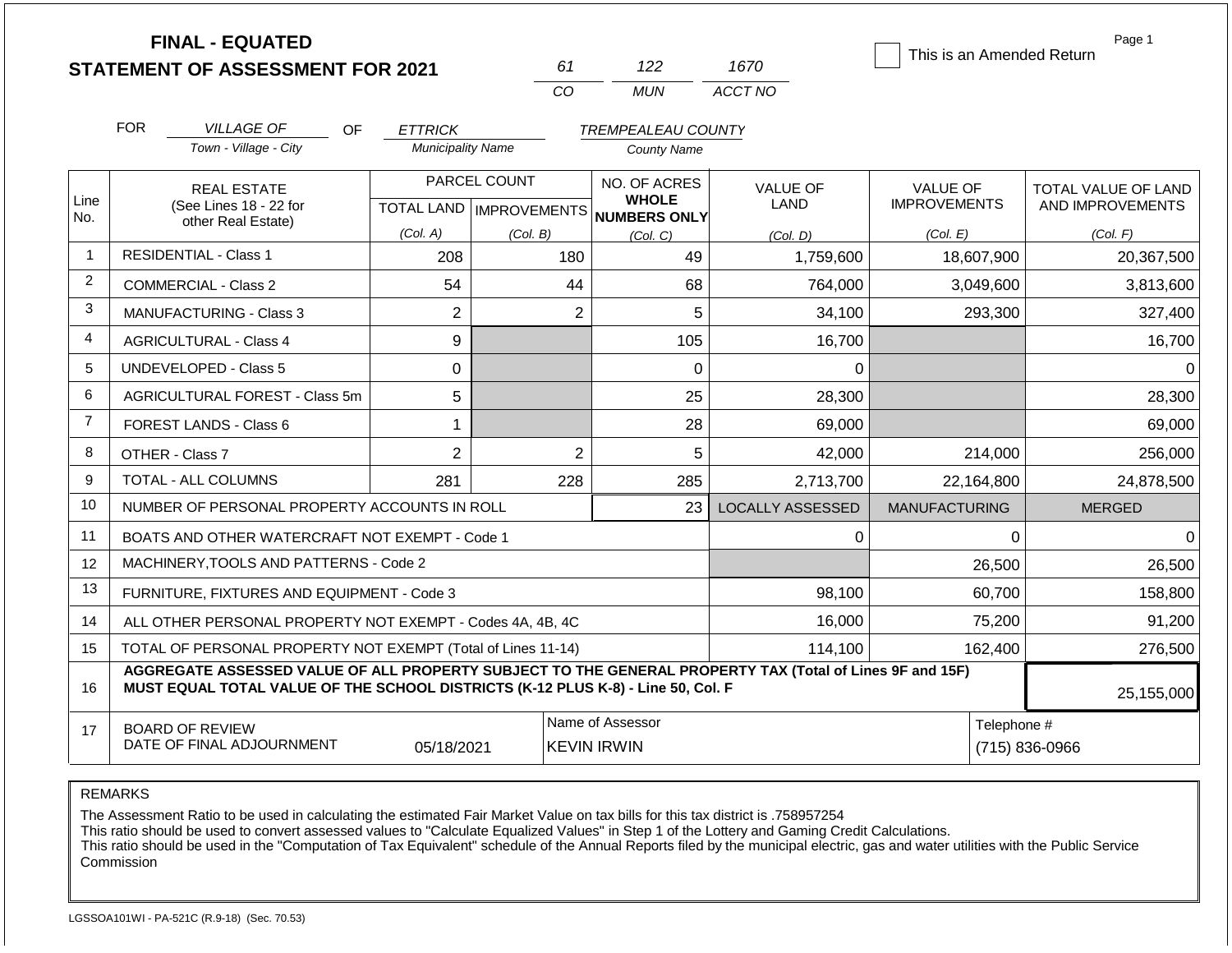2021 61 122 1670

FOREST LANDS (Line 7) and FOREST CROPS (in this section) - are **NOT** the same *YEAR CO MUN ACCT NO*

|    |                                                                                |                 |  | Private Forest Crop - Reg Class @ 10¢ per acre                   |                                                                    | Private Forest Crop - Reg Class @ \$2.52 per acre |  |                                                                              |               |                    |  |
|----|--------------------------------------------------------------------------------|-----------------|--|------------------------------------------------------------------|--------------------------------------------------------------------|---------------------------------------------------|--|------------------------------------------------------------------------------|---------------|--------------------|--|
| 18 | (a) PARCELS                                                                    | (b) ACRES       |  | (c) ASSESSED VALUE                                               |                                                                    | (d) PARCELS                                       |  | (e) ACRES                                                                    |               | (f) ASSESSED VALUE |  |
|    |                                                                                |                 |  | Private Forest Crop - Special Class @ 20¢ per acre               |                                                                    |                                                   |  | Entered Before 2005 Managed Forest - Ferrous Mining CLOSED @ \$7.87 per acre |               |                    |  |
| 19 | (a) PARCELS                                                                    | (b) ACRES       |  | (c) ASSESSED VALUE                                               |                                                                    | (d) PARCELS                                       |  | (e) ACRES                                                                    |               | (f) ASSESSED VALUE |  |
|    |                                                                                |                 |  |                                                                  |                                                                    |                                                   |  |                                                                              |               |                    |  |
|    |                                                                                |                 |  | Entered Before 2005 Managed Forest - OPEN @ 74 ¢ per acre        |                                                                    |                                                   |  | Entered Before 2005 Managed Forest - CLOSED @                                |               | $$1.75$ per acre   |  |
| 20 | (a) PARCELS<br>(b) ACRES                                                       |                 |  | (c) ASSESSED VALUE                                               |                                                                    | (d) PARCELS                                       |  | (e) ACRES                                                                    |               | (f) ASSESSED VALUE |  |
|    |                                                                                |                 |  |                                                                  |                                                                    |                                                   |  |                                                                              |               |                    |  |
|    | Entered After 2004 Managed Forest - OPEN @ \$2.04 per acre                     |                 |  |                                                                  |                                                                    |                                                   |  | Entered After 2004 Managed Forest - CLOSED @ \$10.20 per acre                |               |                    |  |
| 21 | (a) PARCELS                                                                    | (b) ACRES       |  | (c) ASSESSED VALUE                                               |                                                                    | (d) PARCELS                                       |  | (e) ACRES                                                                    |               | (f) ASSESSED VALUE |  |
|    |                                                                                |                 |  |                                                                  |                                                                    |                                                   |  |                                                                              |               |                    |  |
| 22 | (a) County Forest Cropland Acres                                               |                 |  | (b) Federal Acres                                                |                                                                    | (c) State Acres                                   |  | (d) County (NOT FOREST CROP) Acres                                           |               | (e) Other Acres    |  |
|    |                                                                                |                 |  |                                                                  |                                                                    |                                                   |  | 1.18                                                                         | 38.94         |                    |  |
|    |                                                                                |                 |  | Assessed Value of Omitted Property From Prior Years (Sec. 70.44) |                                                                    |                                                   |  | Assessed Value of Sec. 70.43 Corrections of Errors by Assessors              |               |                    |  |
| 23 |                                                                                | (a) REAL ESTATE |  | (b) PERSONAL                                                     |                                                                    |                                                   |  | (c1) REAL ESTATE                                                             | (c2) PERSONAL |                    |  |
|    |                                                                                |                 |  |                                                                  |                                                                    |                                                   |  |                                                                              |               |                    |  |
|    | Manufacturing Equated Value of Omitted Property From Prior Years (Sec. 70.995) |                 |  |                                                                  | Mfg. Equated Value of Sec.70.43 Corrections of Errors by Assessors |                                                   |  |                                                                              |               |                    |  |
|    |                                                                                | (d) REAL ESTATE |  | (e) PERSONAL                                                     |                                                                    | (f1) REAL ESTATE                                  |  |                                                                              | (f2) PERSONAL |                    |  |
|    |                                                                                |                 |  |                                                                  |                                                                    |                                                   |  |                                                                              |               |                    |  |

# **SPECIAL DISTRICTS**

| Line<br>No. | Enter 6-digit<br>Special District | <b>Account</b><br><b>Number</b> | <b>Special District Name</b> | <b>Locally Assessed Value</b><br>of Real Estate and | Mfg Value of Real Estate<br>and Personal Property | <b>Merged Value of</b><br><b>Real Estate and</b> |
|-------------|-----------------------------------|---------------------------------|------------------------------|-----------------------------------------------------|---------------------------------------------------|--------------------------------------------------|
|             | Code (Col. A)                     | (Col. B)                        | (Col. C)                     | Personal Property (Col. D)                          | (Col. E)                                          | Personal Property (Col. F)                       |
| 24          |                                   |                                 |                              |                                                     |                                                   |                                                  |
| 25          |                                   |                                 |                              |                                                     |                                                   |                                                  |
| 26          |                                   |                                 |                              |                                                     |                                                   |                                                  |
| 27          |                                   |                                 |                              |                                                     |                                                   |                                                  |
| 28          |                                   |                                 |                              |                                                     |                                                   |                                                  |
| 29          |                                   |                                 |                              |                                                     |                                                   |                                                  |
| 30          |                                   |                                 |                              |                                                     |                                                   |                                                  |
| 31          |                                   |                                 |                              |                                                     |                                                   |                                                  |
| 32          |                                   |                                 |                              |                                                     |                                                   |                                                  |
| 33          |                                   |                                 |                              |                                                     |                                                   |                                                  |
| 34          |                                   |                                 |                              |                                                     |                                                   |                                                  |
| 35          |                                   |                                 |                              |                                                     |                                                   |                                                  |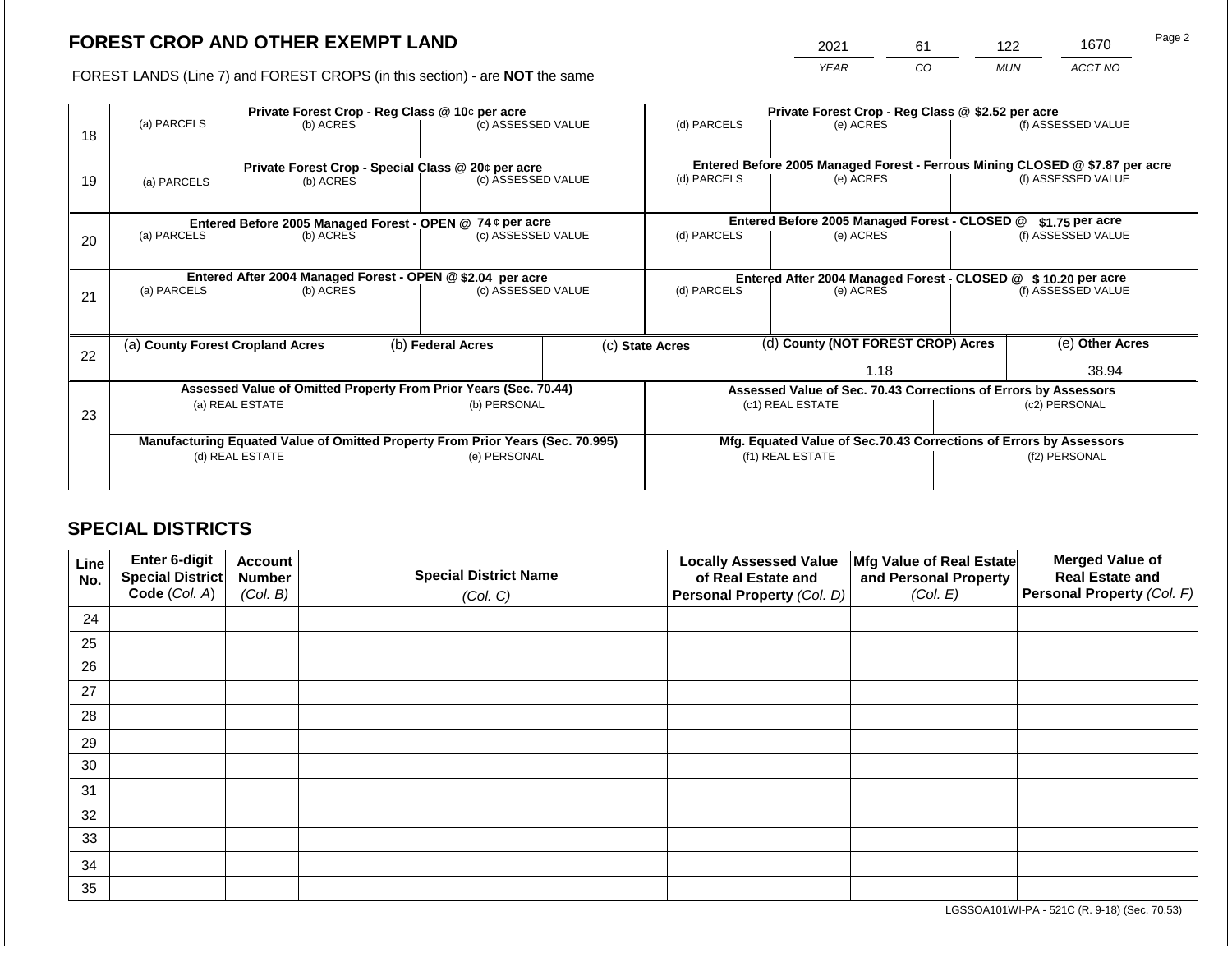|                 | <b>SCHOOL DISTRICTS</b>                                         |                                             |                                                         | 2021                                                                              | 122<br>61                                                     | 1670                                                                           |
|-----------------|-----------------------------------------------------------------|---------------------------------------------|---------------------------------------------------------|-----------------------------------------------------------------------------------|---------------------------------------------------------------|--------------------------------------------------------------------------------|
|                 |                                                                 |                                             |                                                         | <b>YEAR</b>                                                                       | $\overline{co}$<br><b>MUN</b>                                 | ACCT NO                                                                        |
| Line<br>No.     | <b>Enter 6-digit</b><br><b>School District</b><br>Code (Col. A) | <b>Account</b><br><b>Number</b><br>(Col. B) | <b>School District Name</b><br>(Col. C)                 | <b>Locally Assessed Value</b><br>of Real Estate and<br>Personal Property (Col. D) | Mfg Value of Real Estate<br>and Personal Property<br>(Col. E) | <b>Merged Value of</b><br><b>Real Estate and</b><br>Personal Property (Col. F) |
|                 | A. SCHOOL DISTRICTS (K-8 and K-12)                              |                                             |                                                         |                                                                                   |                                                               |                                                                                |
| 36              | 612009                                                          | 0361                                        | SCH D OF GALESVILLE-ETTRICK                             | 24,665,200                                                                        | 489,800                                                       | 25,155,000                                                                     |
| 37              |                                                                 |                                             |                                                         |                                                                                   |                                                               |                                                                                |
| 38              |                                                                 |                                             |                                                         |                                                                                   |                                                               |                                                                                |
| 39              |                                                                 |                                             |                                                         |                                                                                   |                                                               |                                                                                |
| 40              |                                                                 |                                             |                                                         |                                                                                   |                                                               |                                                                                |
| 41              |                                                                 |                                             |                                                         |                                                                                   |                                                               |                                                                                |
| 42              |                                                                 |                                             |                                                         |                                                                                   |                                                               |                                                                                |
| 43              |                                                                 |                                             |                                                         |                                                                                   |                                                               |                                                                                |
| 44              |                                                                 |                                             |                                                         |                                                                                   |                                                               |                                                                                |
| 45              |                                                                 |                                             |                                                         |                                                                                   |                                                               |                                                                                |
| $\overline{46}$ |                                                                 |                                             |                                                         |                                                                                   |                                                               |                                                                                |
| 47              |                                                                 |                                             |                                                         |                                                                                   |                                                               |                                                                                |
| 48              |                                                                 |                                             |                                                         |                                                                                   |                                                               |                                                                                |
| 49              |                                                                 |                                             |                                                         |                                                                                   |                                                               |                                                                                |
| 50              | <b>UNION HIGH SCHOOL DISTRICTS</b><br><b>B.</b>                 |                                             | TOTAL ASSESSED VALUE OF SCHOOL DISTRICTS (K-8 and K-12) | 24,665,200                                                                        | 489,800                                                       | 25,155,000                                                                     |
| 51              |                                                                 |                                             |                                                         |                                                                                   |                                                               |                                                                                |
| 52              |                                                                 |                                             |                                                         |                                                                                   |                                                               |                                                                                |
| 53              |                                                                 |                                             |                                                         |                                                                                   |                                                               |                                                                                |
| 54              |                                                                 |                                             |                                                         |                                                                                   |                                                               |                                                                                |
| 55              |                                                                 |                                             | TOTAL ASSESSED VALUE OF UNION HIGH SCHOOLS              |                                                                                   |                                                               |                                                                                |
|                 | C.<br><b>TECHNICAL COLLEGE DISTRICTS</b>                        |                                             |                                                         |                                                                                   |                                                               |                                                                                |
| 56              | 000200                                                          | 0002                                        | WESTERN TECHNICAL COLLEGE LACR                          | 24,665,200                                                                        | 489,800                                                       | 25,155,000                                                                     |
| 57              |                                                                 |                                             |                                                         |                                                                                   |                                                               |                                                                                |
| 58              |                                                                 |                                             |                                                         |                                                                                   |                                                               |                                                                                |

59 TOTAL ASSESSED VALUE OF TECHNICAL COLLEGES

| Name                |                                   | Title | Submission date  |
|---------------------|-----------------------------------|-------|------------------|
| NICK J GAMROTH      |                                   |       | 2021<br>25<br>05 |
| Phone               | Email address                     |       |                  |
| 715<br>$538 - 2311$ | NICK.GAMROTH@CO.TREMPEALEAU.WI.US |       |                  |

24,665,200

LGSSOA101WI -PA-521C (R. 9-18) (Sec. 70.53)

489,800 25,155,000

Page 3

| <b>SCHOOL DISTRICTS</b> |  |  |  |  |  |
|-------------------------|--|--|--|--|--|
|-------------------------|--|--|--|--|--|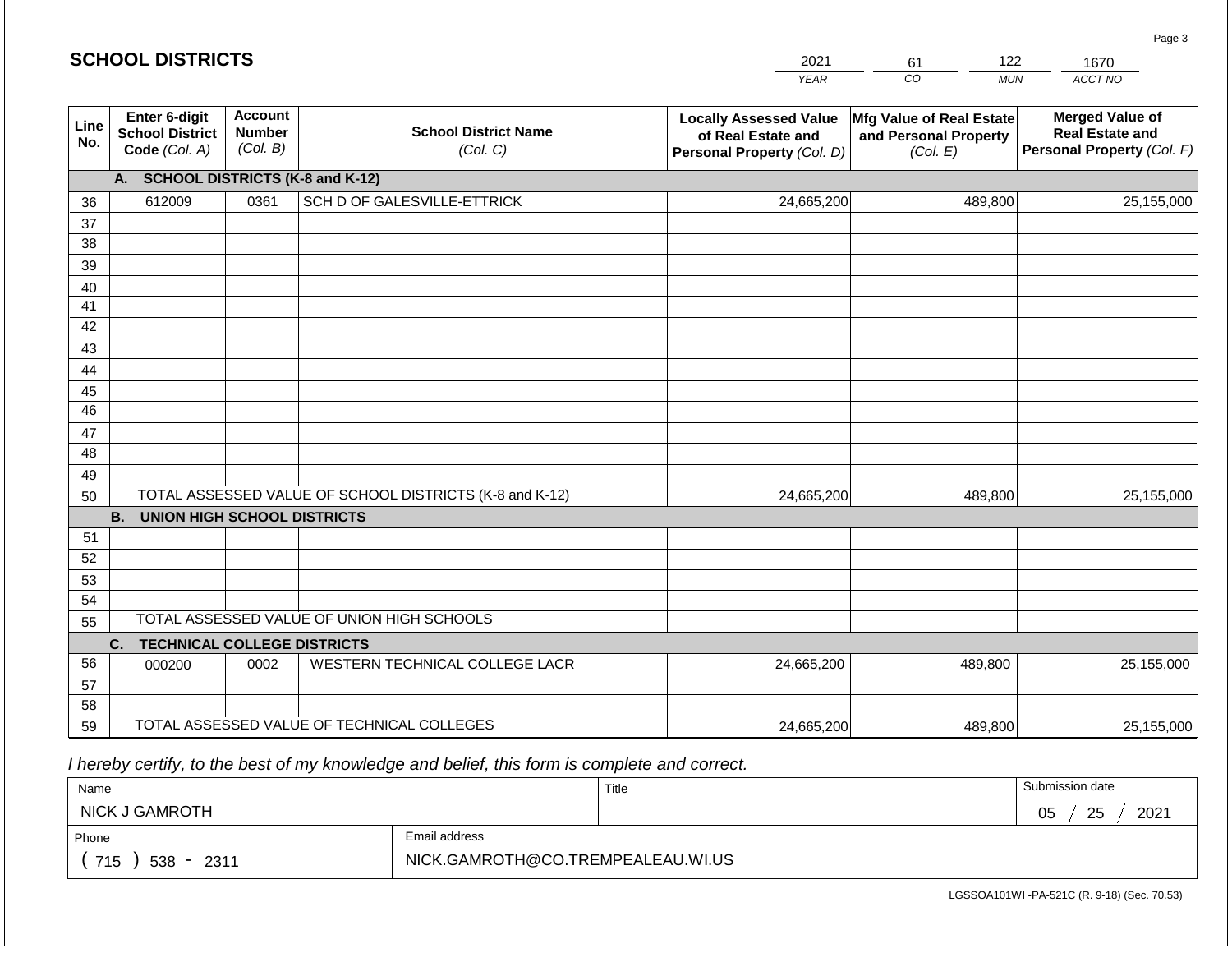- Each municipality's SOA is completed after the Board of Review and includes any changes made to the locally assessed values, under state law (sec. 70.53, Wis. Stats.)
- The Wisconsin Department of Revenue (DOR) merges the locally assessed values with the state assessed manufacturing values
- DOR provides the information regarding district names and codes. If a district is not listed, contact DOR.

Note: If you submit an amended SOA to DOR after your municipality's SOA is equated and posted to our website, we will process the SOA. However, DOR will not recalculate the *aggregate ratio or update the final SOA posted on our website. You should use the corrected values to calculate your tax rates.*

# **Page 1: Real Estate and Personal Property**

- Lines 1-9 assessed real estate values, parcel counts and acres by classification
- Lines 10-15 assessed personal property values and number of accounts by class
- Line 16 aggregate assessed value of all property subject to general property; use to calculate tax rates. Note: This line equals the total assessed value of K-8 and K-12 school districts (Line 50) and total assessed value of technical colleges (Line 59).
- Remarks assessment ratio used to calculate estimated fair market value on property tax bills

# **Page 2: Forest Crop, Other Exempt Land and Special Districts**

- Lines 18-21 private forest crop and managed forest lands assessed values
- Line  $22 -$  tax exempt land acres
- Line 23 prior years assessed value of omitted property under sec. 70.44 and correction of errors under sec. 70.43 shown by locally assessed or manufacturing real estate and personal property. Note: If there is an amount on this line, report the corresponding tax in the Statement of Taxes, Sections J or K.
- Lines 24-35 special district assessed values. These values are used to calculate tax rates for the special districts.

# **Page 3: School Districts**

- Lines 36-50 school districts (K-8 and K-12) assessed values. These values are used to calculate tax rates for school districts.
- Lines 51-55 union high school district assessed values. These values are used to calculate tax rates for union high school districts.
- Lines 56-59 technical college assessed values. These values are used to calculate tax rates for technical colleges.

If you have questions: Email: lgs@wisconsin.gov

 Phone: (608) 266-2569 or (608) 264-6892 Fax: (608) 264-6887

JANE JENSEN<br>VILLAGE OF ETTRICK VILLAGE OF ETTRICK PO BOX 125<br>ETTRICK, WI 54627 - 0125 ETTRICK, WI 54627 - 0125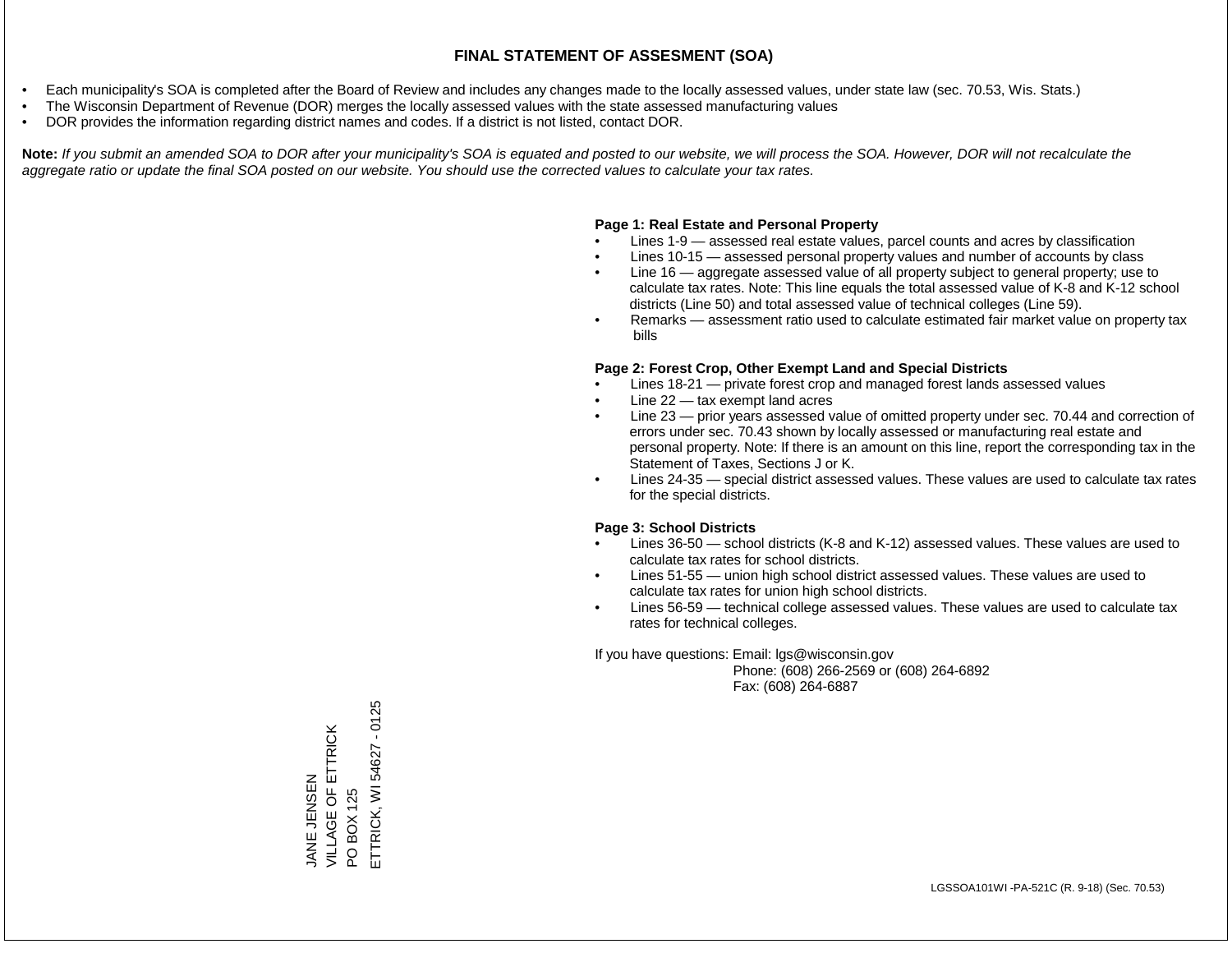|                | <b>FINAL - EQUATED</b>                                                                                                                                                                       |                          |                           |                              |                         | Page 1<br>This is an Amended Return |                     |  |  |
|----------------|----------------------------------------------------------------------------------------------------------------------------------------------------------------------------------------------|--------------------------|---------------------------|------------------------------|-------------------------|-------------------------------------|---------------------|--|--|
|                | <b>STATEMENT OF ASSESSMENT FOR 2021</b>                                                                                                                                                      |                          | 61                        | 173                          | 1671                    |                                     |                     |  |  |
|                |                                                                                                                                                                                              |                          | CO                        | <b>MUN</b>                   | ACCT NO                 |                                     |                     |  |  |
|                | <b>FOR</b><br><b>VILLAGE OF</b><br>OF.                                                                                                                                                       | <b>PIGEON FALLS</b>      |                           | <b>TREMPEALEAU COUNTY</b>    |                         |                                     |                     |  |  |
|                | Town - Village - City                                                                                                                                                                        | <b>Municipality Name</b> |                           | <b>County Name</b>           |                         |                                     |                     |  |  |
|                | <b>REAL ESTATE</b>                                                                                                                                                                           |                          | PARCEL COUNT              | NO. OF ACRES                 | <b>VALUE OF</b>         | <b>VALUE OF</b>                     | TOTAL VALUE OF LAND |  |  |
| Line<br>No.    | (See Lines 18 - 22 for                                                                                                                                                                       |                          | TOTAL LAND   IMPROVEMENTS | <b>WHOLE</b><br>NUMBERS ONLY | LAND                    | <b>IMPROVEMENTS</b>                 | AND IMPROVEMENTS    |  |  |
|                | other Real Estate)                                                                                                                                                                           | (Col. A)                 | (Col. B)                  | (Col. C)                     | (Col. D)                | (Col. E)                            | (Col. F)            |  |  |
|                | <b>RESIDENTIAL - Class 1</b>                                                                                                                                                                 | 154                      | 134                       | 39                           | 1,705,700               | 13,079,100                          | 14,784,800          |  |  |
| $\overline{2}$ | <b>COMMERCIAL - Class 2</b>                                                                                                                                                                  | 34                       | 23                        | 16                           | 419,900                 | 1,797,400                           | 2,217,300           |  |  |
| 3              | <b>MANUFACTURING - Class 3</b>                                                                                                                                                               | 4                        | 4                         | 5                            | 56,400                  | 429,300                             | 485,700             |  |  |
| 4              | <b>AGRICULTURAL - Class 4</b>                                                                                                                                                                | 10                       |                           | 81                           | 12,800                  |                                     | 12,800              |  |  |
| 5              | <b>UNDEVELOPED - Class 5</b>                                                                                                                                                                 | $\overline{4}$           |                           | 27                           | 18,700                  |                                     | 18,700              |  |  |
| 6              | AGRICULTURAL FOREST - Class 5m                                                                                                                                                               | $\Omega$                 |                           | $\mathbf 0$                  | 0                       |                                     | 0                   |  |  |
| $\overline{7}$ | <b>FOREST LANDS - Class 6</b>                                                                                                                                                                | $\mathbf 0$              |                           | 0                            | $\Omega$                |                                     | $\Omega$            |  |  |
| 8              | OTHER - Class 7                                                                                                                                                                              | $\mathbf 1$              | 1                         | 1                            | 11,000                  | 89,400                              | 100,400             |  |  |
| 9              | TOTAL - ALL COLUMNS                                                                                                                                                                          | 207                      | 162                       | 169                          | 2,224,500               | 15,395,200                          | 17,619,700          |  |  |
| 10             | NUMBER OF PERSONAL PROPERTY ACCOUNTS IN ROLL                                                                                                                                                 |                          |                           | 19                           | <b>LOCALLY ASSESSED</b> | <b>MANUFACTURING</b>                | <b>MERGED</b>       |  |  |
| 11             | BOATS AND OTHER WATERCRAFT NOT EXEMPT - Code 1                                                                                                                                               |                          |                           |                              | 0                       | $\Omega$                            | $\Omega$            |  |  |
| 12             | MACHINERY, TOOLS AND PATTERNS - Code 2                                                                                                                                                       |                          |                           |                              |                         | 34,000                              | 34,000              |  |  |
| 13             | FURNITURE, FIXTURES AND EQUIPMENT - Code 3                                                                                                                                                   |                          |                           |                              | 93,900                  | 9,600                               | 103,500             |  |  |
| 14             | ALL OTHER PERSONAL PROPERTY NOT EXEMPT - Codes 4A, 4B, 4C                                                                                                                                    |                          |                           |                              | 41,900                  | 1,800                               | 43,700              |  |  |
| 15             | TOTAL OF PERSONAL PROPERTY NOT EXEMPT (Total of Lines 11-14)                                                                                                                                 |                          |                           |                              | 135,800                 | 45,400                              | 181,200             |  |  |
| 16             | AGGREGATE ASSESSED VALUE OF ALL PROPERTY SUBJECT TO THE GENERAL PROPERTY TAX (Total of Lines 9F and 15F)<br>MUST EQUAL TOTAL VALUE OF THE SCHOOL DISTRICTS (K-12 PLUS K-8) - Line 50, Col. F |                          |                           |                              |                         |                                     | 17,800,900          |  |  |
| 17             | <b>BOARD OF REVIEW</b>                                                                                                                                                                       |                          |                           | Name of Assessor             |                         | Telephone #                         |                     |  |  |
|                | DATE OF FINAL ADJOURNMENT                                                                                                                                                                    | 05/05/2021               |                           | <b>BARRETT BRENNER</b>       |                         |                                     | (715) 926-3199      |  |  |

REMARKS

The Assessment Ratio to be used in calculating the estimated Fair Market Value on tax bills for this tax district is .856055161

This ratio should be used to convert assessed values to "Calculate Equalized Values" in Step 1 of the Lottery and Gaming Credit Calculations.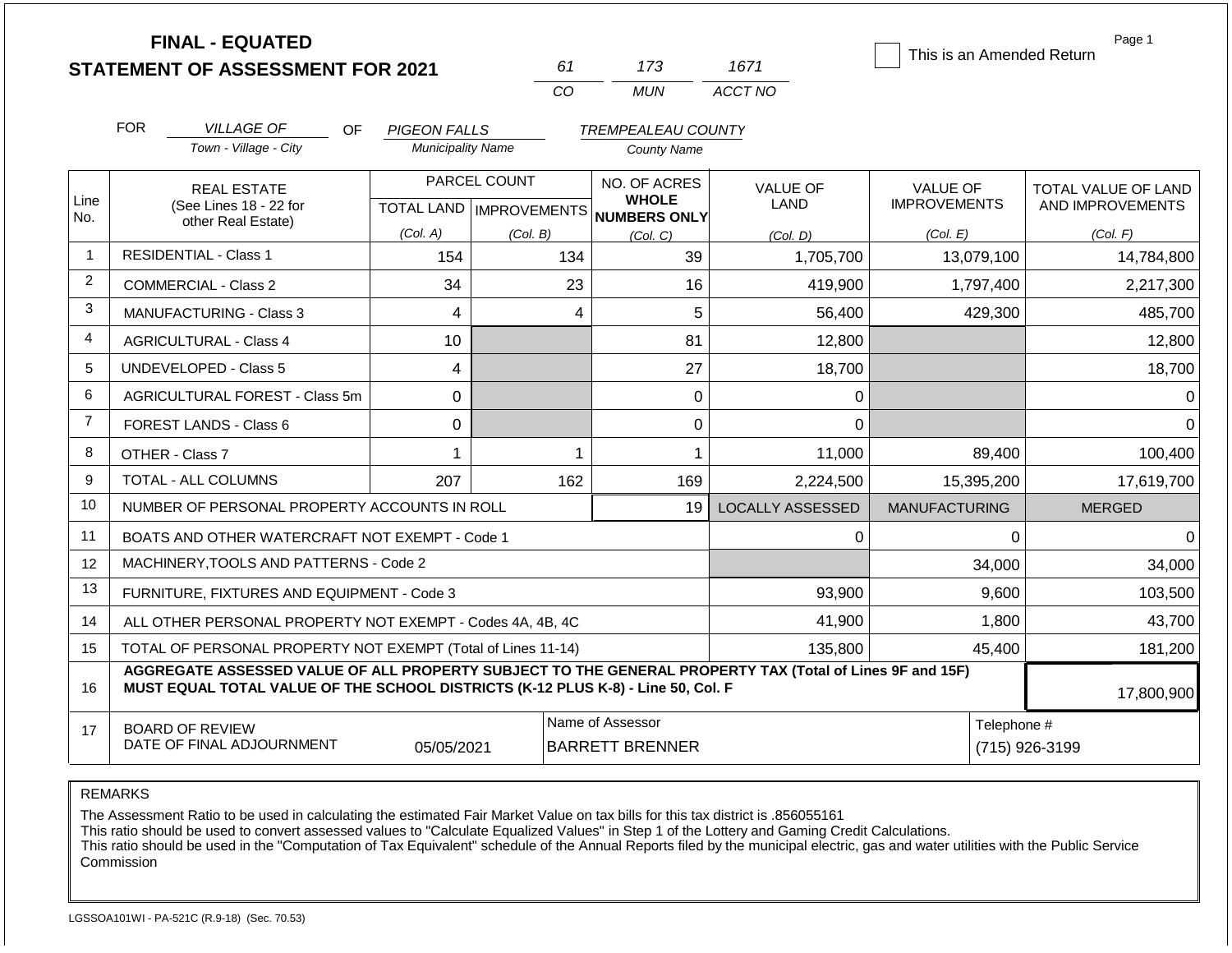2021 61 173 1671

FOREST LANDS (Line 7) and FOREST CROPS (in this section) - are **NOT** the same *YEAR CO MUN ACCT NO*

|    |                                                                                | Private Forest Crop - Reg Class @ 10¢ per acre                                                |                                                               |                                                                          |                          | Private Forest Crop - Reg Class @ \$2.52 per acre                            |  |                                                                    |                    |                    |  |
|----|--------------------------------------------------------------------------------|-----------------------------------------------------------------------------------------------|---------------------------------------------------------------|--------------------------------------------------------------------------|--------------------------|------------------------------------------------------------------------------|--|--------------------------------------------------------------------|--------------------|--------------------|--|
| 18 | (a) PARCELS                                                                    | (b) ACRES                                                                                     |                                                               | (c) ASSESSED VALUE                                                       |                          | (d) PARCELS                                                                  |  | (e) ACRES                                                          |                    | (f) ASSESSED VALUE |  |
|    |                                                                                |                                                                                               |                                                               |                                                                          |                          | Entered Before 2005 Managed Forest - Ferrous Mining CLOSED @ \$7.87 per acre |  |                                                                    |                    |                    |  |
| 19 | (a) PARCELS                                                                    | (b) ACRES                                                                                     |                                                               | Private Forest Crop - Special Class @ 20¢ per acre<br>(c) ASSESSED VALUE |                          | (d) PARCELS                                                                  |  | (e) ACRES                                                          |                    | (f) ASSESSED VALUE |  |
|    |                                                                                |                                                                                               |                                                               |                                                                          |                          |                                                                              |  |                                                                    |                    |                    |  |
|    |                                                                                | Entered Before 2005 Managed Forest - OPEN @ 74 ¢ per acre                                     |                                                               |                                                                          |                          |                                                                              |  | Entered Before 2005 Managed Forest - CLOSED @                      |                    | \$1.75 per acre    |  |
| 20 | (a) PARCELS                                                                    | (b) ACRES                                                                                     |                                                               | (c) ASSESSED VALUE                                                       |                          | (d) PARCELS                                                                  |  | (e) ACRES                                                          |                    | (f) ASSESSED VALUE |  |
|    |                                                                                |                                                                                               |                                                               |                                                                          |                          |                                                                              |  |                                                                    |                    |                    |  |
|    |                                                                                |                                                                                               | Entered After 2004 Managed Forest - CLOSED @ \$10.20 per acre |                                                                          |                          |                                                                              |  |                                                                    |                    |                    |  |
| 21 | (a) PARCELS                                                                    | Entered After 2004 Managed Forest - OPEN @ \$2.04 per acre<br>(c) ASSESSED VALUE<br>(b) ACRES |                                                               |                                                                          | (d) PARCELS<br>(e) ACRES |                                                                              |  |                                                                    | (f) ASSESSED VALUE |                    |  |
|    |                                                                                |                                                                                               |                                                               |                                                                          |                          |                                                                              |  |                                                                    |                    |                    |  |
|    | (a) County Forest Cropland Acres                                               |                                                                                               |                                                               | (b) Federal Acres                                                        |                          | (c) State Acres                                                              |  | (d) County (NOT FOREST CROP) Acres                                 |                    | (e) Other Acres    |  |
| 22 |                                                                                |                                                                                               |                                                               |                                                                          |                          | .13                                                                          |  | 1.08                                                               |                    | 7.84               |  |
|    |                                                                                |                                                                                               |                                                               |                                                                          |                          |                                                                              |  |                                                                    |                    |                    |  |
|    |                                                                                | Assessed Value of Omitted Property From Prior Years (Sec. 70.44)                              |                                                               |                                                                          |                          |                                                                              |  | Assessed Value of Sec. 70.43 Corrections of Errors by Assessors    |                    |                    |  |
| 23 |                                                                                | (a) REAL ESTATE                                                                               |                                                               | (b) PERSONAL                                                             |                          |                                                                              |  | (c1) REAL ESTATE                                                   | (c2) PERSONAL      |                    |  |
|    |                                                                                |                                                                                               |                                                               |                                                                          |                          |                                                                              |  |                                                                    |                    |                    |  |
|    | Manufacturing Equated Value of Omitted Property From Prior Years (Sec. 70.995) |                                                                                               |                                                               |                                                                          |                          |                                                                              |  | Mfg. Equated Value of Sec.70.43 Corrections of Errors by Assessors |                    |                    |  |
|    |                                                                                | (d) REAL ESTATE                                                                               |                                                               | (e) PERSONAL                                                             |                          |                                                                              |  | (f1) REAL ESTATE                                                   | (f2) PERSONAL      |                    |  |
|    |                                                                                |                                                                                               |                                                               |                                                                          |                          |                                                                              |  |                                                                    |                    |                    |  |

# **SPECIAL DISTRICTS**

| Line<br>No. | Enter 6-digit<br>Special District<br>Code (Col. A) | <b>Account</b><br><b>Number</b><br>(Col. B) | <b>Special District Name</b><br>(Col. C) | <b>Locally Assessed Value</b><br>of Real Estate and<br><b>Personal Property (Col. D)</b> | Mfg Value of Real Estate<br>and Personal Property<br>(Col. E) | <b>Merged Value of</b><br><b>Real Estate and</b><br>Personal Property (Col. F) |
|-------------|----------------------------------------------------|---------------------------------------------|------------------------------------------|------------------------------------------------------------------------------------------|---------------------------------------------------------------|--------------------------------------------------------------------------------|
| 24          |                                                    |                                             |                                          |                                                                                          |                                                               |                                                                                |
| 25          |                                                    |                                             |                                          |                                                                                          |                                                               |                                                                                |
| 26          |                                                    |                                             |                                          |                                                                                          |                                                               |                                                                                |
| 27          |                                                    |                                             |                                          |                                                                                          |                                                               |                                                                                |
| 28          |                                                    |                                             |                                          |                                                                                          |                                                               |                                                                                |
| 29          |                                                    |                                             |                                          |                                                                                          |                                                               |                                                                                |
| 30          |                                                    |                                             |                                          |                                                                                          |                                                               |                                                                                |
| 31          |                                                    |                                             |                                          |                                                                                          |                                                               |                                                                                |
| 32          |                                                    |                                             |                                          |                                                                                          |                                                               |                                                                                |
| 33          |                                                    |                                             |                                          |                                                                                          |                                                               |                                                                                |
| 34          |                                                    |                                             |                                          |                                                                                          |                                                               |                                                                                |
| 35          |                                                    |                                             |                                          |                                                                                          |                                                               |                                                                                |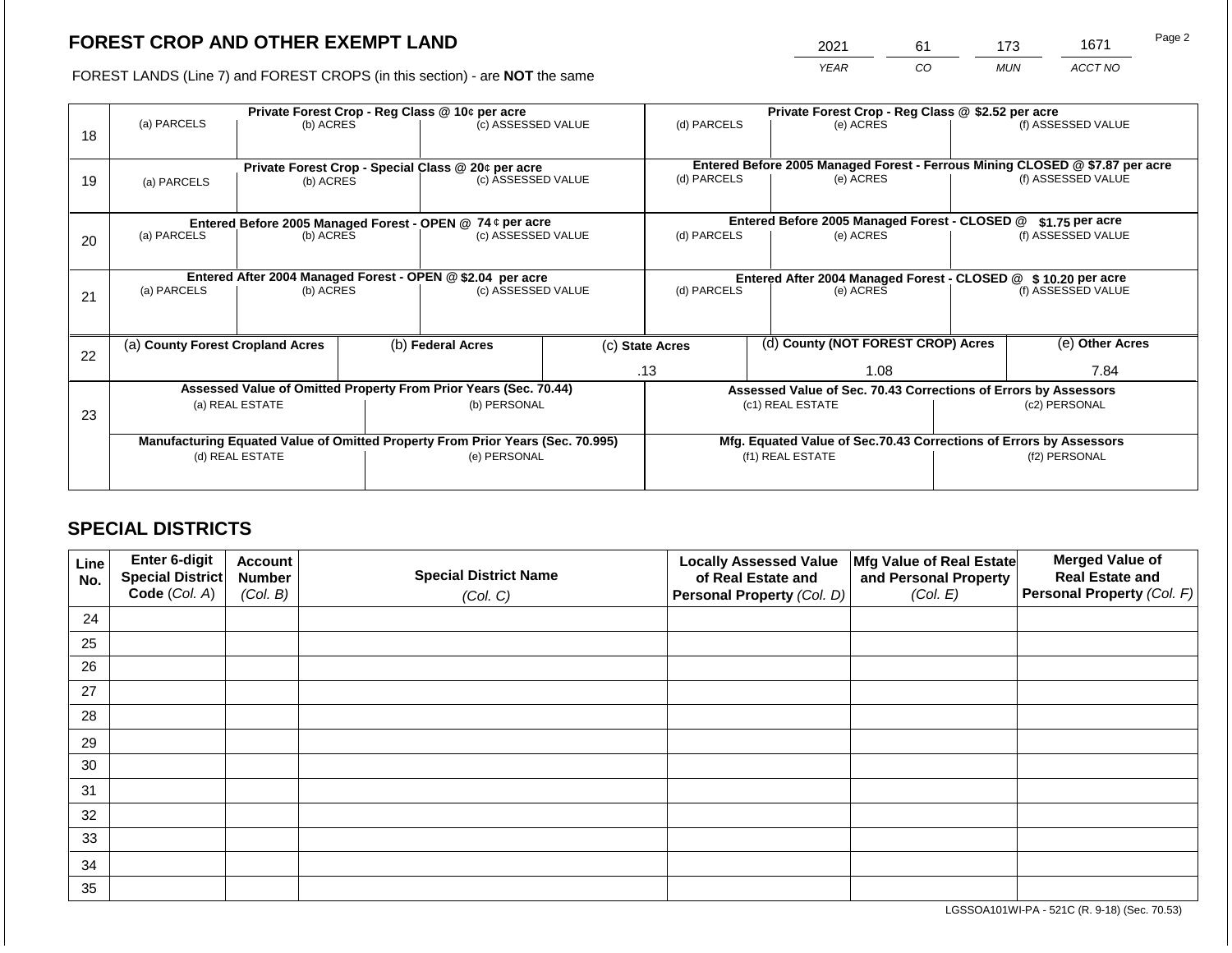|             | <b>SCHOOL DISTRICTS</b>                                  |                                                         |                                         | 2021                                                                              | 173<br>61                                                     | 1671                                                                           |  |  |
|-------------|----------------------------------------------------------|---------------------------------------------------------|-----------------------------------------|-----------------------------------------------------------------------------------|---------------------------------------------------------------|--------------------------------------------------------------------------------|--|--|
|             |                                                          |                                                         |                                         | <b>YEAR</b>                                                                       | CO<br><b>MUN</b>                                              | ACCT NO                                                                        |  |  |
| Line<br>No. | Enter 6-digit<br><b>School District</b><br>Code (Col. A) | <b>Account</b><br><b>Number</b><br>(Col. B)             | <b>School District Name</b><br>(Col. C) | <b>Locally Assessed Value</b><br>of Real Estate and<br>Personal Property (Col. D) | Mfg Value of Real Estate<br>and Personal Property<br>(Col. E) | <b>Merged Value of</b><br><b>Real Estate and</b><br>Personal Property (Col. F) |  |  |
|             | <b>SCHOOL DISTRICTS (K-8 and K-12)</b><br>A.             |                                                         |                                         |                                                                                   |                                                               |                                                                                |  |  |
| 36          | 616426                                                   | 0364                                                    | <b>SCH D OF WHITEHALL</b>               | 17,269,800                                                                        | 531,100                                                       | 17,800,900                                                                     |  |  |
| 37          |                                                          |                                                         |                                         |                                                                                   |                                                               |                                                                                |  |  |
| 38          |                                                          |                                                         |                                         |                                                                                   |                                                               |                                                                                |  |  |
| 39          |                                                          |                                                         |                                         |                                                                                   |                                                               |                                                                                |  |  |
| 40          |                                                          |                                                         |                                         |                                                                                   |                                                               |                                                                                |  |  |
| 41          |                                                          |                                                         |                                         |                                                                                   |                                                               |                                                                                |  |  |
| 42          |                                                          |                                                         |                                         |                                                                                   |                                                               |                                                                                |  |  |
| 43          |                                                          |                                                         |                                         |                                                                                   |                                                               |                                                                                |  |  |
| 44<br>45    |                                                          |                                                         |                                         |                                                                                   |                                                               |                                                                                |  |  |
| 46          |                                                          |                                                         |                                         |                                                                                   |                                                               |                                                                                |  |  |
| 47          |                                                          |                                                         |                                         |                                                                                   |                                                               |                                                                                |  |  |
| 48          |                                                          |                                                         |                                         |                                                                                   |                                                               |                                                                                |  |  |
| 49          |                                                          |                                                         |                                         |                                                                                   |                                                               |                                                                                |  |  |
| 50          |                                                          | TOTAL ASSESSED VALUE OF SCHOOL DISTRICTS (K-8 and K-12) |                                         | 17,269,800                                                                        | 531,100                                                       | 17,800,900                                                                     |  |  |
|             | <b>B.</b><br><b>UNION HIGH SCHOOL DISTRICTS</b>          |                                                         |                                         |                                                                                   |                                                               |                                                                                |  |  |
| 51          |                                                          |                                                         |                                         |                                                                                   |                                                               |                                                                                |  |  |
| 52          |                                                          |                                                         |                                         |                                                                                   |                                                               |                                                                                |  |  |
| 53          |                                                          |                                                         |                                         |                                                                                   |                                                               |                                                                                |  |  |
| 54          |                                                          |                                                         |                                         |                                                                                   |                                                               |                                                                                |  |  |
|             | TOTAL ASSESSED VALUE OF UNION HIGH SCHOOLS<br>55         |                                                         |                                         |                                                                                   |                                                               |                                                                                |  |  |
|             | <b>TECHNICAL COLLEGE DISTRICTS</b><br>C.                 |                                                         |                                         |                                                                                   |                                                               |                                                                                |  |  |
| 56          | 000200                                                   | 0002                                                    | WESTERN TECHNICAL COLLEGE LACR          | 17,269,800                                                                        | 531,100                                                       | 17,800,900                                                                     |  |  |
| 57          |                                                          |                                                         |                                         |                                                                                   |                                                               |                                                                                |  |  |
| 58          |                                                          |                                                         |                                         |                                                                                   |                                                               |                                                                                |  |  |
| 59          | TOTAL ASSESSED VALUE OF TECHNICAL COLLEGES               |                                                         |                                         | 17,269,800                                                                        | 531,100                                                       | 17,800,900                                                                     |  |  |

| Name                   |                                   | Title | Submission date                     |  |  |
|------------------------|-----------------------------------|-------|-------------------------------------|--|--|
| NICK J GAMROTH         |                                   |       | 2021<br>∩ҕ<br>ົດ 4<br>◡<br><u>_</u> |  |  |
| Email address<br>Phone |                                   |       |                                     |  |  |
| 715<br>$538 - 2311$    | NICK.GAMROTH@CO.TREMPEALEAU.WI.US |       |                                     |  |  |

LGSSOA101WI -PA-521C (R. 9-18) (Sec. 70.53)

Page 3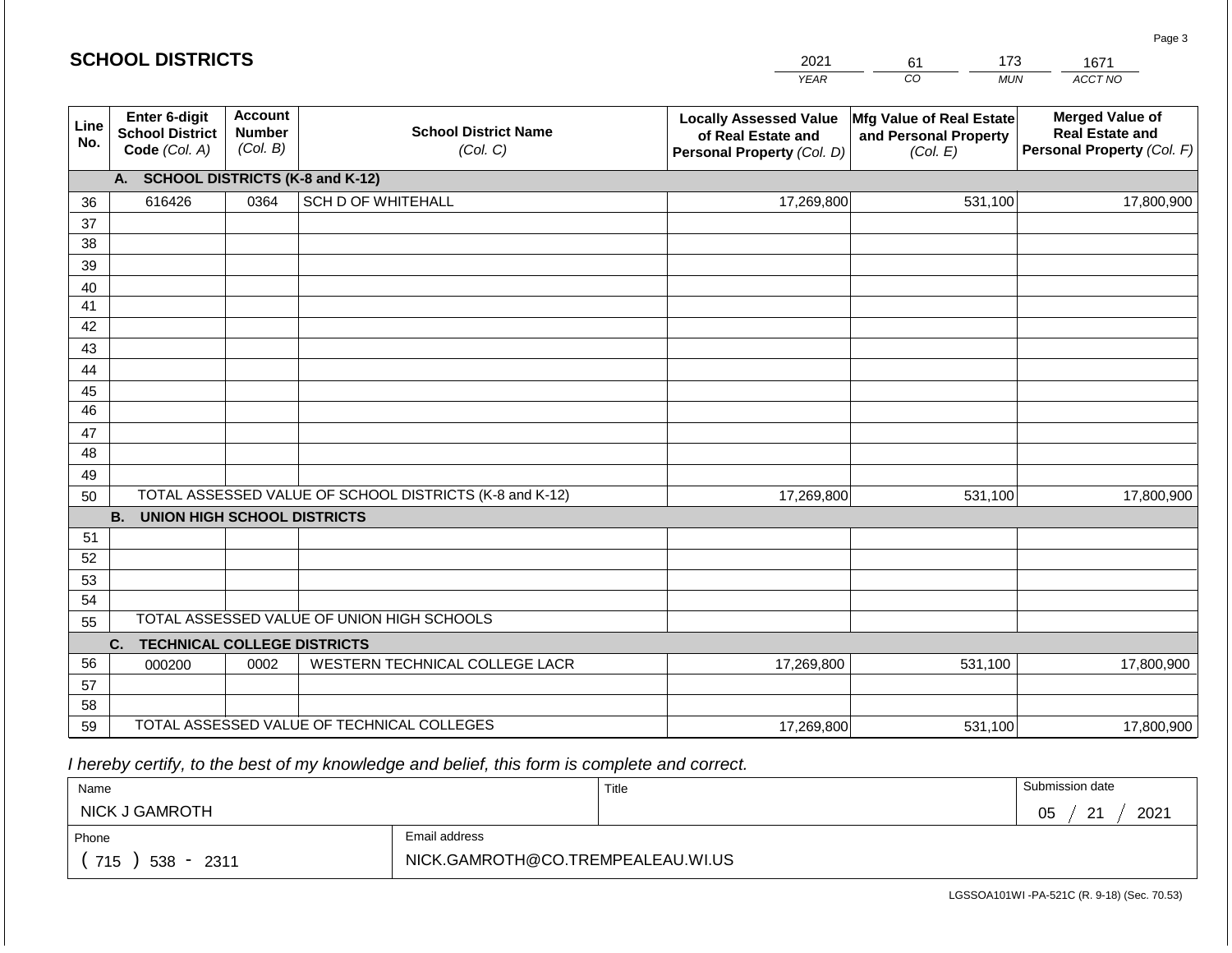- Each municipality's SOA is completed after the Board of Review and includes any changes made to the locally assessed values, under state law (sec. 70.53, Wis. Stats.)
- The Wisconsin Department of Revenue (DOR) merges the locally assessed values with the state assessed manufacturing values
- DOR provides the information regarding district names and codes. If a district is not listed, contact DOR.

Note: If you submit an amended SOA to DOR after your municipality's SOA is equated and posted to our website, we will process the SOA. However, DOR will not recalculate the *aggregate ratio or update the final SOA posted on our website. You should use the corrected values to calculate your tax rates.*

# **Page 1: Real Estate and Personal Property**

- Lines 1-9 assessed real estate values, parcel counts and acres by classification
- Lines 10-15 assessed personal property values and number of accounts by class
- Line 16 aggregate assessed value of all property subject to general property; use to calculate tax rates. Note: This line equals the total assessed value of K-8 and K-12 school districts (Line 50) and total assessed value of technical colleges (Line 59).
- Remarks assessment ratio used to calculate estimated fair market value on property tax bills

# **Page 2: Forest Crop, Other Exempt Land and Special Districts**

- Lines 18-21 private forest crop and managed forest lands assessed values
- Line  $22 -$  tax exempt land acres
- Line 23 prior years assessed value of omitted property under sec. 70.44 and correction of errors under sec. 70.43 shown by locally assessed or manufacturing real estate and personal property. Note: If there is an amount on this line, report the corresponding tax in the Statement of Taxes, Sections J or K.
- Lines 24-35 special district assessed values. These values are used to calculate tax rates for the special districts.

# **Page 3: School Districts**

- Lines 36-50 school districts (K-8 and K-12) assessed values. These values are used to calculate tax rates for school districts.
- Lines 51-55 union high school district assessed values. These values are used to calculate tax rates for union high school districts.
- Lines 56-59 technical college assessed values. These values are used to calculate tax rates for technical colleges.

If you have questions: Email: lgs@wisconsin.gov

 Phone: (608) 266-2569 or (608) 264-6892 Fax: (608) 264-6887

BOX 335, 40185 WINSAND DR. PO BOX 335, 40185 WINSAND DR. PIGEON FALLS, WI 54760 - 0335 PIGEON FALLS, WI 54760 - 0335DANA ALITZ<br>VILLAGE OF PIGEON FALLS VILLAGE OF PIGEON FALLS  $\Omega$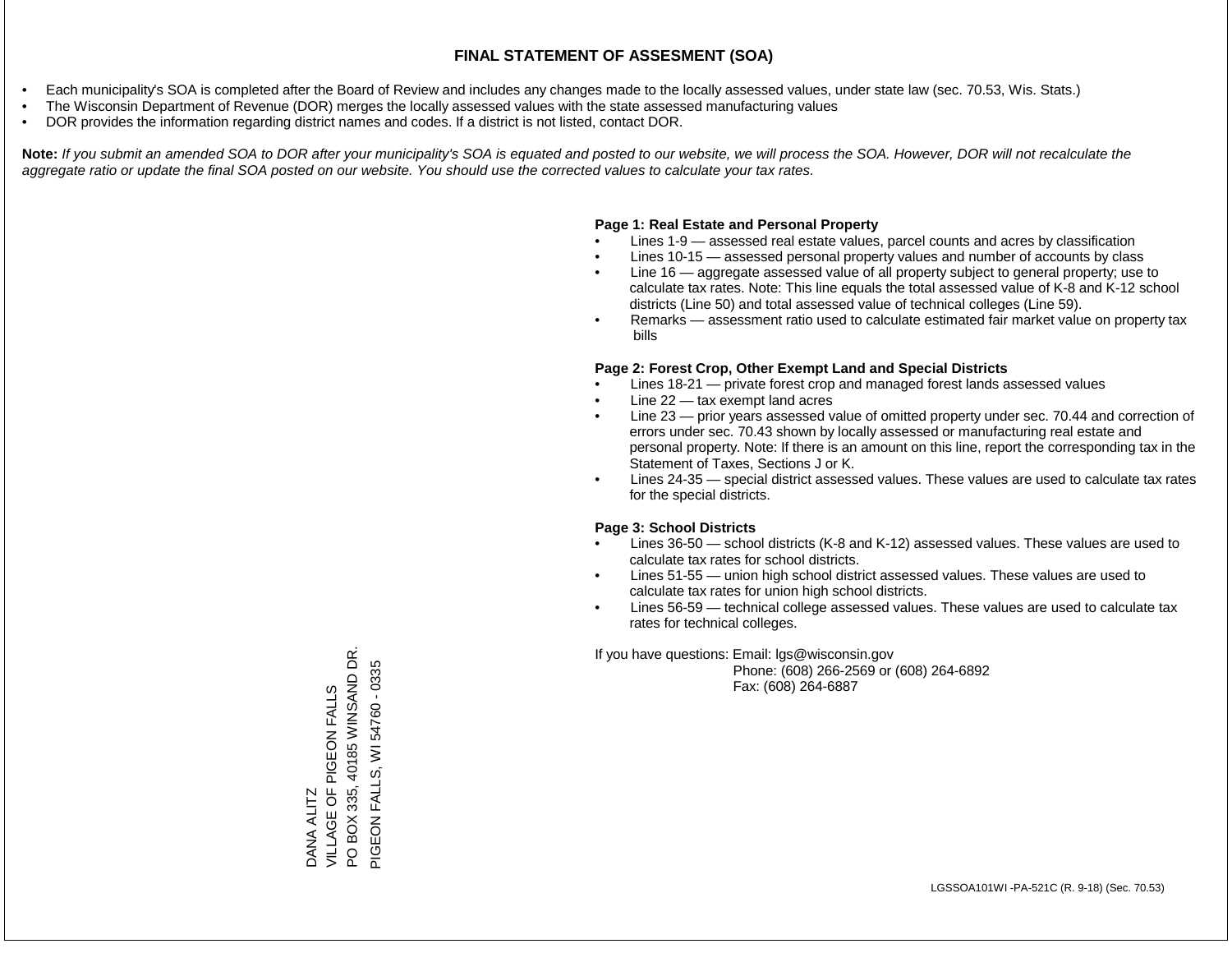**FINAL - EQUATED**

| 61       | 181 | 1672    |
|----------|-----|---------|
| $\alpha$ | MUN | ACCT NO |

This is an Amended Return

Page 1

|                | <b>FOR</b>                                                                                                                                                                                                 | <b>VILLAGE OF</b>                                   | <b>OF</b> | <b>STRUM</b>                              |                | <b>TREMPEALEAU COUNTY</b>              |                                |                                        |                                         |
|----------------|------------------------------------------------------------------------------------------------------------------------------------------------------------------------------------------------------------|-----------------------------------------------------|-----------|-------------------------------------------|----------------|----------------------------------------|--------------------------------|----------------------------------------|-----------------------------------------|
|                |                                                                                                                                                                                                            | Town - Village - City                               |           | <b>Municipality Name</b>                  |                | <b>County Name</b>                     |                                |                                        |                                         |
| Line           |                                                                                                                                                                                                            | <b>REAL ESTATE</b><br>(See Lines 18 - 22 for        |           | PARCEL COUNT<br>TOTAL LAND   IMPROVEMENTS |                | NO. OF ACRES<br><b>WHOLE</b>           | <b>VALUE OF</b><br><b>LAND</b> | <b>VALUE OF</b><br><b>IMPROVEMENTS</b> | TOTAL VALUE OF LAND<br>AND IMPROVEMENTS |
| No.            |                                                                                                                                                                                                            | other Real Estate)                                  |           | (Col. A)                                  | (Col. B)       | NUMBERS ONLY<br>(Col, C)               | (Col. D)                       | (Col. E)                               | (Col. F)                                |
| $\mathbf 1$    |                                                                                                                                                                                                            | <b>RESIDENTIAL - Class 1</b>                        |           | 470                                       | 412            | 131                                    | 5,235,200                      | 36,797,500                             | 42,032,700                              |
| $\overline{2}$ |                                                                                                                                                                                                            | <b>COMMERCIAL - Class 2</b>                         |           | 53                                        | 45             | 20                                     | 458,000                        | 4,619,100                              | 5,077,100                               |
| 3              |                                                                                                                                                                                                            | <b>MANUFACTURING - Class 3</b>                      |           | 4                                         | $\overline{2}$ | 5                                      | 55,500                         | 496,400                                | 551,900                                 |
| 4              |                                                                                                                                                                                                            | <b>AGRICULTURAL - Class 4</b>                       |           | 13                                        |                | 125                                    | 23,800                         |                                        | 23,800                                  |
| 5              |                                                                                                                                                                                                            | <b>UNDEVELOPED - Class 5</b>                        |           | 4                                         |                | 13                                     | 14,200                         |                                        | 14,200                                  |
| 6              |                                                                                                                                                                                                            | AGRICULTURAL FOREST - Class 5m                      |           | 6                                         |                | 43                                     | 56,000                         |                                        | 56,000                                  |
| $\overline{7}$ |                                                                                                                                                                                                            | FOREST LANDS - Class 6                              |           | $\overline{c}$                            |                | 38                                     | 116,600                        |                                        | 116,600                                 |
| 8              |                                                                                                                                                                                                            | OTHER - Class 7                                     |           | $\Omega$                                  | $\Omega$       | $\mathbf 0$                            | 0                              | $\Omega$                               | 0                                       |
| 9              |                                                                                                                                                                                                            | TOTAL - ALL COLUMNS                                 |           | 552                                       | 459            | 375                                    | 5,959,300                      | 41,913,000                             | 47,872,300                              |
| 10             |                                                                                                                                                                                                            | NUMBER OF PERSONAL PROPERTY ACCOUNTS IN ROLL        |           |                                           |                | 51                                     | <b>LOCALLY ASSESSED</b>        | <b>MANUFACTURING</b>                   | <b>MERGED</b>                           |
| 11             |                                                                                                                                                                                                            | BOATS AND OTHER WATERCRAFT NOT EXEMPT - Code 1      |           |                                           |                |                                        | 0                              | 0                                      |                                         |
| 12             |                                                                                                                                                                                                            | MACHINERY, TOOLS AND PATTERNS - Code 2              |           |                                           |                |                                        |                                | 128,800                                | 128,800                                 |
| 13             |                                                                                                                                                                                                            | FURNITURE, FIXTURES AND EQUIPMENT - Code 3          |           |                                           |                |                                        | 211,500                        | 4,200                                  | 215,700                                 |
| 14             | ALL OTHER PERSONAL PROPERTY NOT EXEMPT - Codes 4A, 4B, 4C                                                                                                                                                  |                                                     |           |                                           |                |                                        | 105,900                        | 1,000                                  | 106,900                                 |
| 15             | TOTAL OF PERSONAL PROPERTY NOT EXEMPT (Total of Lines 11-14)<br>317,400<br>134,000                                                                                                                         |                                                     |           |                                           |                |                                        |                                | 451,400                                |                                         |
| 16             | AGGREGATE ASSESSED VALUE OF ALL PROPERTY SUBJECT TO THE GENERAL PROPERTY TAX (Total of Lines 9F and 15F)<br>MUST EQUAL TOTAL VALUE OF THE SCHOOL DISTRICTS (K-12 PLUS K-8) - Line 50, Col. F<br>48,323,700 |                                                     |           |                                           |                |                                        |                                |                                        |                                         |
| 17             |                                                                                                                                                                                                            | <b>BOARD OF REVIEW</b><br>DATE OF FINAL ADJOURNMENT |           | 06/09/2021                                |                | Name of Assessor<br><b>KEVIN IRWIN</b> |                                | Telephone #                            | (715) 836-0966                          |

REMARKS

The Assessment Ratio to be used in calculating the estimated Fair Market Value on tax bills for this tax district is .721968622

This ratio should be used to convert assessed values to "Calculate Equalized Values" in Step 1 of the Lottery and Gaming Credit Calculations.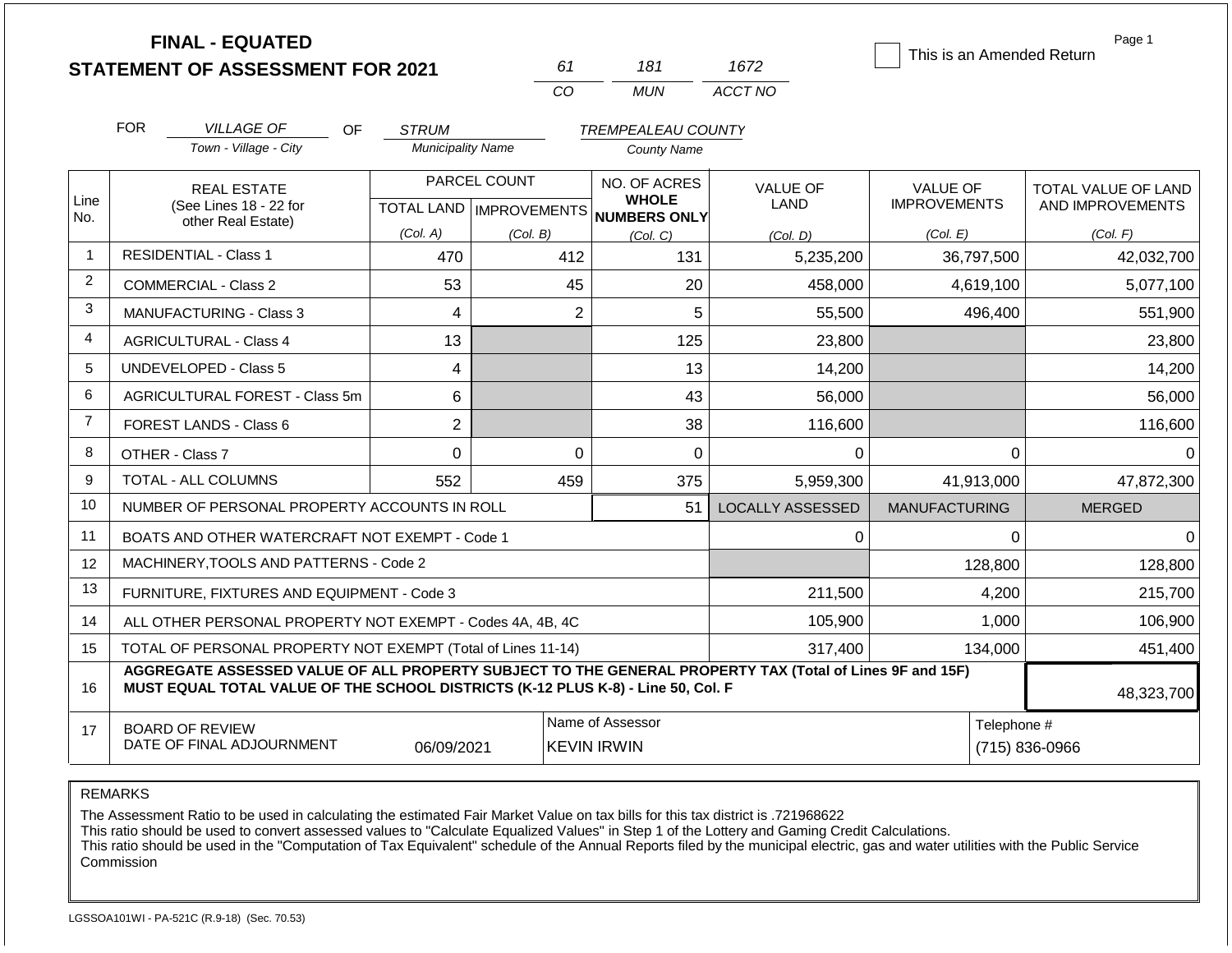2021 61 181 1672

FOREST LANDS (Line 7) and FOREST CROPS (in this section) - are **NOT** the same *YEAR CO MUN ACCT NO*

|    | Private Forest Crop - Reg Class @ 10¢ per acre                                 |                                                                  |  |                                                                          |  | Private Forest Crop - Reg Class @ \$2.52 per acre                  |  |                                                                              |                    |                    |
|----|--------------------------------------------------------------------------------|------------------------------------------------------------------|--|--------------------------------------------------------------------------|--|--------------------------------------------------------------------|--|------------------------------------------------------------------------------|--------------------|--------------------|
| 18 | (a) PARCELS                                                                    | (b) ACRES                                                        |  | (c) ASSESSED VALUE                                                       |  | (d) PARCELS                                                        |  | (e) ACRES                                                                    |                    | (f) ASSESSED VALUE |
|    |                                                                                |                                                                  |  |                                                                          |  |                                                                    |  | Entered Before 2005 Managed Forest - Ferrous Mining CLOSED @ \$7.87 per acre |                    |                    |
| 19 | (a) PARCELS                                                                    | (b) ACRES                                                        |  | Private Forest Crop - Special Class @ 20¢ per acre<br>(c) ASSESSED VALUE |  | (d) PARCELS                                                        |  | (e) ACRES                                                                    |                    | (f) ASSESSED VALUE |
|    |                                                                                |                                                                  |  |                                                                          |  |                                                                    |  |                                                                              |                    |                    |
|    |                                                                                |                                                                  |  |                                                                          |  |                                                                    |  |                                                                              |                    |                    |
|    |                                                                                |                                                                  |  | Entered Before 2005 Managed Forest - OPEN @ 74 ¢ per acre                |  |                                                                    |  | Entered Before 2005 Managed Forest - CLOSED @                                |                    | $$1.75$ per acre   |
| 20 | (a) PARCELS                                                                    | (b) ACRES                                                        |  | (c) ASSESSED VALUE                                                       |  | (d) PARCELS                                                        |  | (e) ACRES                                                                    |                    | (f) ASSESSED VALUE |
|    |                                                                                |                                                                  |  |                                                                          |  |                                                                    |  |                                                                              |                    |                    |
|    |                                                                                |                                                                  |  | Entered After 2004 Managed Forest - OPEN @ \$2.04 per acre               |  | Entered After 2004 Managed Forest - CLOSED @ \$ 10.20 per acre     |  |                                                                              |                    |                    |
| 21 | (a) PARCELS                                                                    | (b) ACRES                                                        |  | (c) ASSESSED VALUE                                                       |  | (d) PARCELS<br>(e) ACRES                                           |  |                                                                              | (f) ASSESSED VALUE |                    |
|    |                                                                                |                                                                  |  |                                                                          |  |                                                                    |  |                                                                              |                    |                    |
|    |                                                                                |                                                                  |  |                                                                          |  |                                                                    |  |                                                                              |                    |                    |
|    | (a) County Forest Cropland Acres                                               |                                                                  |  | (b) Federal Acres                                                        |  | (d) County (NOT FOREST CROP) Acres<br>(c) State Acres              |  |                                                                              | (e) Other Acres    |                    |
| 22 |                                                                                |                                                                  |  |                                                                          |  | 8.69                                                               |  | .74                                                                          |                    | 224.07             |
|    |                                                                                |                                                                  |  |                                                                          |  |                                                                    |  |                                                                              |                    |                    |
|    |                                                                                | Assessed Value of Omitted Property From Prior Years (Sec. 70.44) |  |                                                                          |  | Assessed Value of Sec. 70.43 Corrections of Errors by Assessors    |  |                                                                              |                    |                    |
| 23 |                                                                                | (a) REAL ESTATE                                                  |  | (b) PERSONAL                                                             |  |                                                                    |  | (c1) REAL ESTATE                                                             |                    | (c2) PERSONAL      |
|    |                                                                                |                                                                  |  |                                                                          |  |                                                                    |  |                                                                              |                    |                    |
|    | Manufacturing Equated Value of Omitted Property From Prior Years (Sec. 70.995) |                                                                  |  |                                                                          |  | Mfg. Equated Value of Sec.70.43 Corrections of Errors by Assessors |  |                                                                              |                    |                    |
|    | (d) REAL ESTATE                                                                |                                                                  |  | (e) PERSONAL                                                             |  |                                                                    |  | (f1) REAL ESTATE                                                             | (f2) PERSONAL      |                    |
|    |                                                                                |                                                                  |  |                                                                          |  |                                                                    |  |                                                                              |                    |                    |
|    |                                                                                |                                                                  |  |                                                                          |  |                                                                    |  |                                                                              |                    |                    |

# **SPECIAL DISTRICTS**

| Line<br>No. | <b>Enter 6-digit</b><br>Special District<br>Code (Col. A) | <b>Account</b><br><b>Number</b><br>(Col. B) | <b>Special District Name</b><br>(Col. C) | <b>Locally Assessed Value</b><br>of Real Estate and<br>Personal Property (Col. D) | Mfg Value of Real Estate<br>and Personal Property<br>(Col. E) | <b>Merged Value of</b><br><b>Real Estate and</b><br>Personal Property (Col. F) |
|-------------|-----------------------------------------------------------|---------------------------------------------|------------------------------------------|-----------------------------------------------------------------------------------|---------------------------------------------------------------|--------------------------------------------------------------------------------|
| 24          | 618080                                                    | 0394                                        | <b>CRYSTAL LAKE DISTRICT</b>             | 47,637,800                                                                        | 685,900                                                       | 48,323,700                                                                     |
| 25          |                                                           |                                             |                                          |                                                                                   |                                                               |                                                                                |
| 26          |                                                           |                                             |                                          |                                                                                   |                                                               |                                                                                |
| 27          |                                                           |                                             |                                          |                                                                                   |                                                               |                                                                                |
| 28          |                                                           |                                             |                                          |                                                                                   |                                                               |                                                                                |
| 29          |                                                           |                                             |                                          |                                                                                   |                                                               |                                                                                |
| 30          |                                                           |                                             |                                          |                                                                                   |                                                               |                                                                                |
| 31          |                                                           |                                             |                                          |                                                                                   |                                                               |                                                                                |
| 32          |                                                           |                                             |                                          |                                                                                   |                                                               |                                                                                |
| 33          |                                                           |                                             |                                          |                                                                                   |                                                               |                                                                                |
| 34          |                                                           |                                             |                                          |                                                                                   |                                                               |                                                                                |
| 35          |                                                           |                                             |                                          |                                                                                   |                                                               |                                                                                |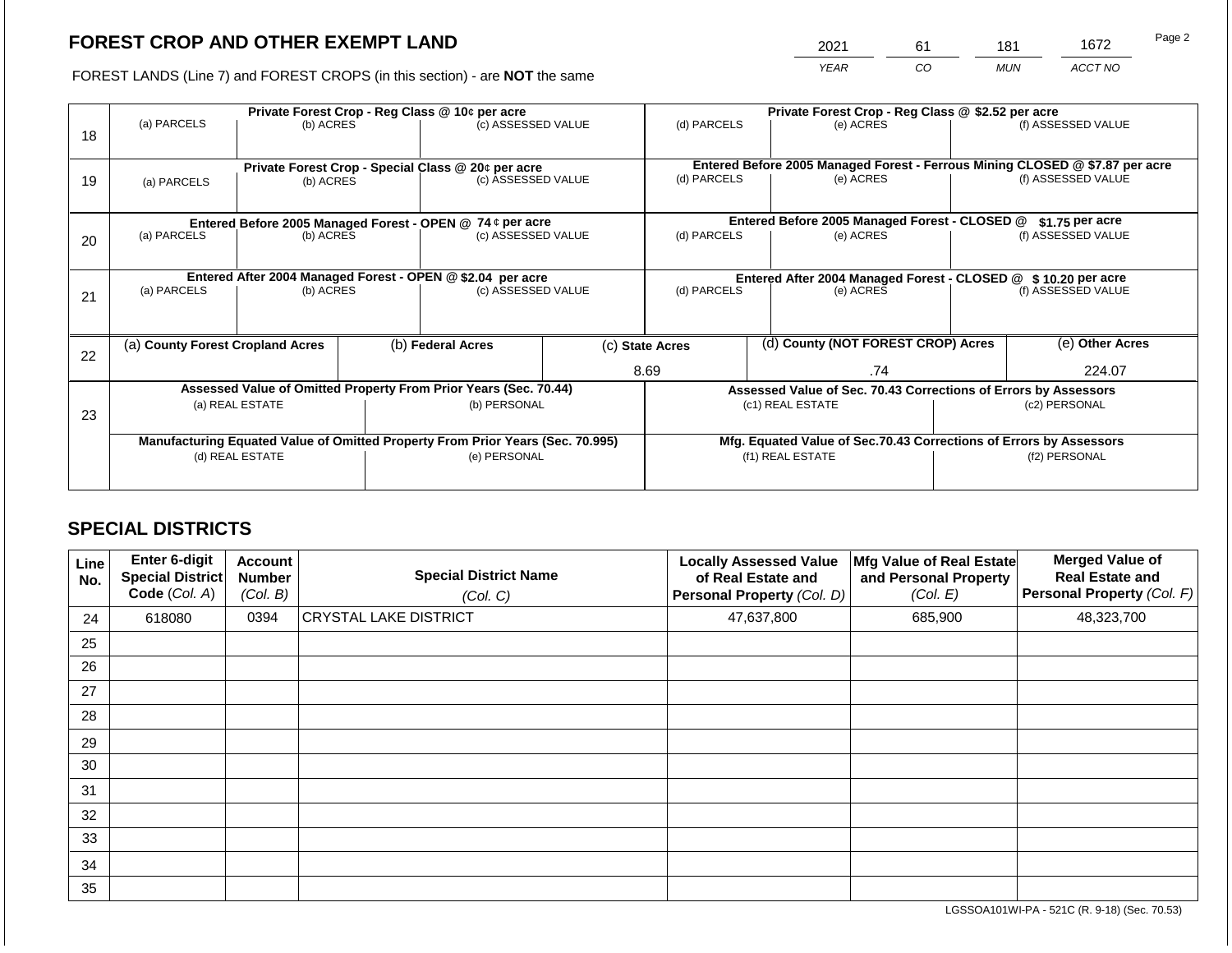#### *YEAR*  2021  $\overline{co}$ 61 *MUN*  181 *ACCT NO*  1672 **Line No. Enter 6-digit School District Code** *(Col. A)* **Account Number** *(Col. B)* **School District Name** *(Col. C)* **Locally Assessed Value of Real Estate and Personal Property** *(Col. D)* **Mfg Value of Real Estate and Personal Property** *(Col. E)* **Merged Value of Real Estate and Personal Property** *(Col. F)* **A. SCHOOL DISTRICTS (K-8 and K-12)** 36 37 38 39 40 41 42 43 44 45 46 47 48 49 50 TOTAL ASSESSED VALUE OF SCHOOL DISTRICTS (K-8 and K-12) **B. UNION HIGH SCHOOL DISTRICTS** 51 52 53 54 55 **C. TECHNICAL COLLEGE DISTRICTS** 56 57 58 59 TOTAL ASSESSED VALUE OF TECHNICAL COLLEGES TOTAL ASSESSED VALUE OF UNION HIGH SCHOOLS 611600 0360 SCH D OF ELEVA-STRUM 47,637,800 47,637,800 000100 | 0001 | CHIPPEWA VALLEY TECHNICAL COLLEGE EAUC 47,637,800 685,900 48,323,700 685,900 48,323,700 685,900 48,323,700 47,637,800 685,900 685,900 48,323,700

 *I hereby certify, to the best of my knowledge and belief, this form is complete and correct.*

| Name                   |                                   | Title | Submission date  |  |  |
|------------------------|-----------------------------------|-------|------------------|--|--|
| NICK J GAMROTH         |                                   |       | 18<br>2021<br>08 |  |  |
| Phone                  | Email address                     |       |                  |  |  |
| 715<br>$538 -$<br>2311 | NICK.GAMROTH@CO.TREMPEALEAU.WI.US |       |                  |  |  |

LGSSOA101WI -PA-521C (R. 9-18) (Sec. 70.53)

Page 3

|  | <b>SCHOOL DISTRICTS</b> |
|--|-------------------------|
|--|-------------------------|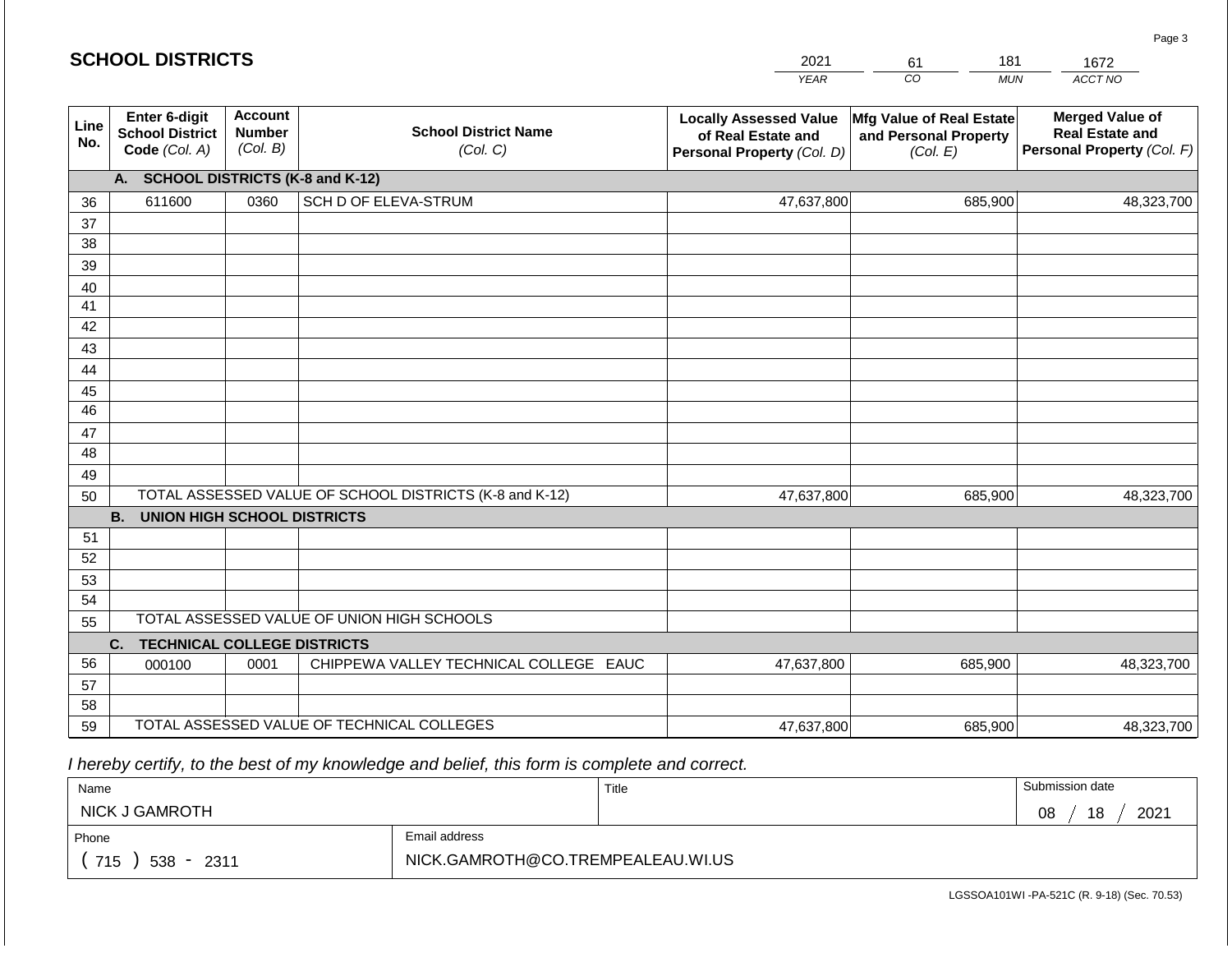- Each municipality's SOA is completed after the Board of Review and includes any changes made to the locally assessed values, under state law (sec. 70.53, Wis. Stats.)
- The Wisconsin Department of Revenue (DOR) merges the locally assessed values with the state assessed manufacturing values
- DOR provides the information regarding district names and codes. If a district is not listed, contact DOR.

Note: If you submit an amended SOA to DOR after your municipality's SOA is equated and posted to our website, we will process the SOA. However, DOR will not recalculate the *aggregate ratio or update the final SOA posted on our website. You should use the corrected values to calculate your tax rates.*

### **Page 1: Real Estate and Personal Property**

- Lines 1-9 assessed real estate values, parcel counts and acres by classification
- Lines 10-15 assessed personal property values and number of accounts by class
- Line 16 aggregate assessed value of all property subject to general property; use to calculate tax rates. Note: This line equals the total assessed value of K-8 and K-12 school districts (Line 50) and total assessed value of technical colleges (Line 59).
- Remarks assessment ratio used to calculate estimated fair market value on property tax bills

#### **Page 2: Forest Crop, Other Exempt Land and Special Districts**

- Lines 18-21 private forest crop and managed forest lands assessed values
- Line  $22 -$  tax exempt land acres
- Line 23 prior years assessed value of omitted property under sec. 70.44 and correction of errors under sec. 70.43 shown by locally assessed or manufacturing real estate and personal property. Note: If there is an amount on this line, report the corresponding tax in the Statement of Taxes, Sections J or K.
- Lines 24-35 special district assessed values. These values are used to calculate tax rates for the special districts.

#### **Page 3: School Districts**

- Lines 36-50 school districts (K-8 and K-12) assessed values. These values are used to calculate tax rates for school districts.
- Lines 51-55 union high school district assessed values. These values are used to calculate tax rates for union high school districts.
- Lines 56-59 technical college assessed values. These values are used to calculate tax rates for technical colleges.

If you have questions: Email: lgs@wisconsin.gov

 Phone: (608) 266-2569 or (608) 264-6892 Fax: (608) 264-6887

PO BOX 25<br>STRUM, WI 54770 - 0025 STRUM, WI 54770 - 0025VILLAGE OF STRUM MICHELLE LOKEN<br>VILLAGE OF STRUM MICHELLE LOKEN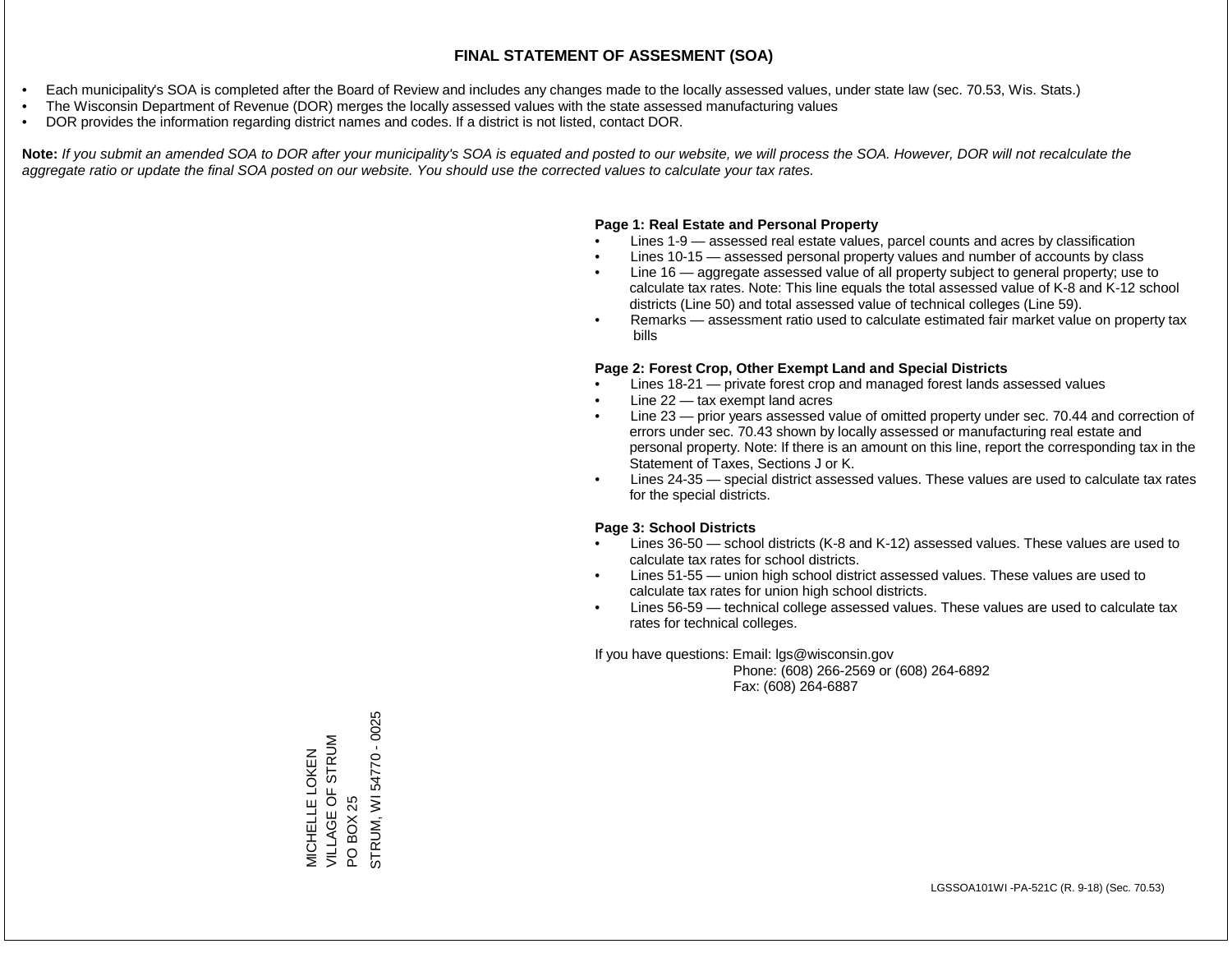|                | <b>FINAL - EQUATED</b><br><b>STATEMENT OF ASSESSMENT FOR 2021</b>                                                                                                                            |                                         | 61                        | 186                                             | 1673                          | This is an Amended Return | Page 1              |
|----------------|----------------------------------------------------------------------------------------------------------------------------------------------------------------------------------------------|-----------------------------------------|---------------------------|-------------------------------------------------|-------------------------------|---------------------------|---------------------|
|                |                                                                                                                                                                                              |                                         | CO                        | <b>MUN</b>                                      | ACCT NO                       |                           |                     |
|                |                                                                                                                                                                                              |                                         |                           |                                                 |                               |                           |                     |
|                | <b>FOR</b><br><b>VILLAGE OF</b><br><b>OF</b><br>Town - Village - City                                                                                                                        | TREMPEALEAU<br><b>Municipality Name</b> |                           | <b>TREMPEALEAU COUNTY</b><br><b>County Name</b> |                               |                           |                     |
|                |                                                                                                                                                                                              |                                         |                           |                                                 |                               |                           |                     |
| Line           | <b>REAL ESTATE</b>                                                                                                                                                                           |                                         | PARCEL COUNT              | NO. OF ACRES<br><b>WHOLE</b>                    | <b>VALUE OF</b>               | <b>VALUE OF</b>           | TOTAL VALUE OF LAND |
| No.            | (See Lines 18 - 22 for<br>other Real Estate)                                                                                                                                                 |                                         | TOTAL LAND   IMPROVEMENTS | <b>NUMBERS ONLY</b>                             | LAND                          | <b>IMPROVEMENTS</b>       | AND IMPROVEMENTS    |
|                |                                                                                                                                                                                              | (Col. A)                                | (Col. B)                  | (Col. C)                                        | (Col. D)                      | (Col. E)                  | (Col. F)            |
| $\overline{1}$ | <b>RESIDENTIAL - Class 1</b>                                                                                                                                                                 | 886                                     | 708                       | 166                                             | 21,419,800                    | 85,247,400                | 106,667,200         |
| $\overline{2}$ | <b>COMMERCIAL - Class 2</b>                                                                                                                                                                  | 104                                     | 89                        | 44                                              | 2,584,800                     | 12,301,300                | 14,886,100          |
| 3              | <b>MANUFACTURING - Class 3</b>                                                                                                                                                               | $\overline{7}$                          |                           | 5<br>20                                         | 310,500                       | 2,359,700                 | 2,670,200           |
| 4              | <b>AGRICULTURAL - Class 4</b>                                                                                                                                                                | 104                                     |                           | 121                                             | 25,400                        |                           | 25,400              |
| 5              | <b>UNDEVELOPED - Class 5</b>                                                                                                                                                                 | 14                                      |                           | 10                                              | 5,000                         |                           | 5,000               |
| 6              | AGRICULTURAL FOREST - Class 5m                                                                                                                                                               | $\overline{2}$                          |                           | 5                                               | 12,100                        |                           | 12,100              |
| $\overline{7}$ | <b>FOREST LANDS - Class 6</b>                                                                                                                                                                | $\mathbf 0$                             |                           | $\mathbf 0$                                     | $\Omega$                      |                           | $\Omega$            |
| 8              | OTHER - Class 7                                                                                                                                                                              | $\Omega$                                |                           | $\mathbf 0$<br>$\mathbf 0$                      | 0                             | $\mathbf 0$               | $\overline{0}$      |
| 9              | <b>TOTAL - ALL COLUMNS</b>                                                                                                                                                                   | 1,117                                   | 802                       | 366                                             | 24,357,600                    | 99,908,400                | 124,266,000         |
| 10             | NUMBER OF PERSONAL PROPERTY ACCOUNTS IN ROLL                                                                                                                                                 |                                         |                           | 47                                              | <b>LOCALLY ASSESSED</b>       | <b>MANUFACTURING</b>      | <b>MERGED</b>       |
| 11             | BOATS AND OTHER WATERCRAFT NOT EXEMPT - Code 1                                                                                                                                               |                                         |                           |                                                 | $\Omega$                      | $\Omega$                  | 0                   |
| 12             | MACHINERY, TOOLS AND PATTERNS - Code 2                                                                                                                                                       |                                         |                           |                                                 |                               | 486,800                   | 486,800             |
| 13             | FURNITURE, FIXTURES AND EQUIPMENT - Code 3                                                                                                                                                   |                                         |                           |                                                 | 222,028                       | 204,300                   | 426,328             |
| 14             | ALL OTHER PERSONAL PROPERTY NOT EXEMPT - Codes 4A, 4B, 4C                                                                                                                                    |                                         |                           | 83,066                                          | 13,900                        | 96,966                    |                     |
| 15             | TOTAL OF PERSONAL PROPERTY NOT EXEMPT (Total of Lines 11-14)                                                                                                                                 |                                         |                           | 305,094                                         | 705,000                       | 1,010,094                 |                     |
| 16             | AGGREGATE ASSESSED VALUE OF ALL PROPERTY SUBJECT TO THE GENERAL PROPERTY TAX (Total of Lines 9F and 15F)<br>MUST EQUAL TOTAL VALUE OF THE SCHOOL DISTRICTS (K-12 PLUS K-8) - Line 50, Col. F |                                         |                           |                                                 |                               |                           | 125,276,094         |
| 17             | <b>BOARD OF REVIEW</b><br>DATE OF FINAL ADJOURNMENT                                                                                                                                          | 05/18/2021                              |                           | Name of Assessor<br><b>JERRY KINS</b>           | Telephone #<br>(715) 861-3964 |                           |                     |

REMARKS

The Assessment Ratio to be used in calculating the estimated Fair Market Value on tax bills for this tax district is .812527997

This ratio should be used to convert assessed values to "Calculate Equalized Values" in Step 1 of the Lottery and Gaming Credit Calculations.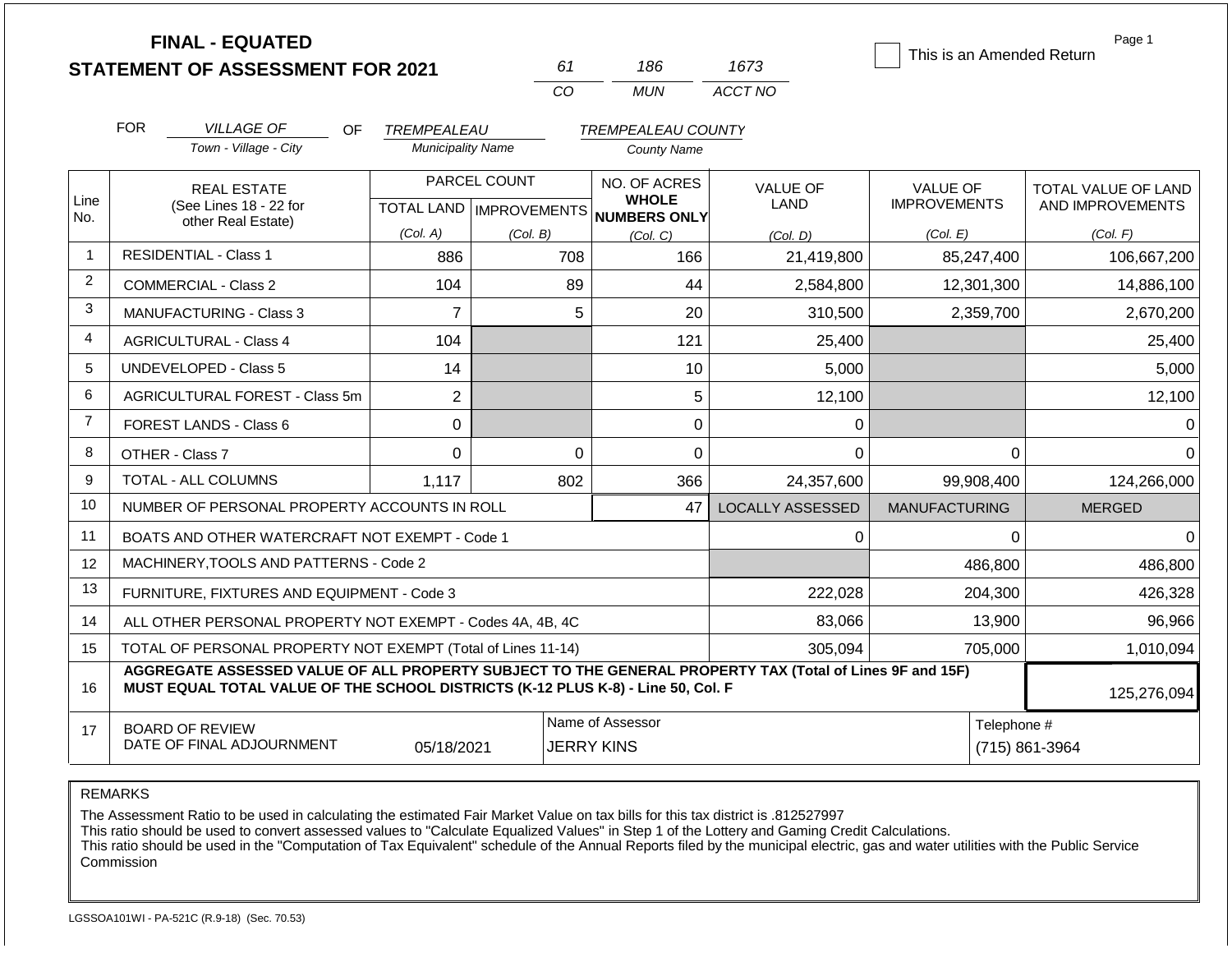2021 61 186 1673

FOREST LANDS (Line 7) and FOREST CROPS (in this section) - are **NOT** the same *YEAR CO MUN ACCT NO*

|    | Private Forest Crop - Reg Class @ 10¢ per acre                                 |                 |  |                                                                    |                                                                 | Private Forest Crop - Reg Class @ \$2.52 per acre             |  |                                                                              |               |                    |
|----|--------------------------------------------------------------------------------|-----------------|--|--------------------------------------------------------------------|-----------------------------------------------------------------|---------------------------------------------------------------|--|------------------------------------------------------------------------------|---------------|--------------------|
| 18 | (a) PARCELS                                                                    | (b) ACRES       |  | (c) ASSESSED VALUE                                                 |                                                                 | (d) PARCELS                                                   |  | (e) ACRES                                                                    |               | (f) ASSESSED VALUE |
|    |                                                                                |                 |  |                                                                    |                                                                 |                                                               |  |                                                                              |               |                    |
|    |                                                                                |                 |  | Private Forest Crop - Special Class @ 20¢ per acre                 |                                                                 |                                                               |  | Entered Before 2005 Managed Forest - Ferrous Mining CLOSED @ \$7.87 per acre |               |                    |
| 19 | (a) PARCELS                                                                    | (b) ACRES       |  | (c) ASSESSED VALUE                                                 |                                                                 | (d) PARCELS                                                   |  | (e) ACRES                                                                    |               | (f) ASSESSED VALUE |
|    |                                                                                |                 |  |                                                                    |                                                                 |                                                               |  |                                                                              |               |                    |
|    |                                                                                |                 |  | Entered Before 2005 Managed Forest - OPEN @ 74 ¢ per acre          |                                                                 |                                                               |  | Entered Before 2005 Managed Forest - CLOSED @                                |               | $$1.75$ per acre   |
| 20 | (a) PARCELS                                                                    | (b) ACRES       |  | (c) ASSESSED VALUE                                                 |                                                                 | (d) PARCELS                                                   |  | (e) ACRES                                                                    |               | (f) ASSESSED VALUE |
|    |                                                                                |                 |  |                                                                    |                                                                 |                                                               |  |                                                                              |               |                    |
|    |                                                                                |                 |  | Entered After 2004 Managed Forest - OPEN @ \$2.04 per acre         |                                                                 | Entered After 2004 Managed Forest - CLOSED @ \$10.20 per acre |  |                                                                              |               |                    |
| 21 | (a) PARCELS<br>(b) ACRES                                                       |                 |  | (c) ASSESSED VALUE                                                 |                                                                 | (d) PARCELS                                                   |  | (e) ACRES                                                                    |               | (f) ASSESSED VALUE |
|    |                                                                                |                 |  |                                                                    |                                                                 |                                                               |  |                                                                              |               |                    |
|    |                                                                                |                 |  |                                                                    |                                                                 |                                                               |  | (d) County (NOT FOREST CROP) Acres                                           |               | (e) Other Acres    |
| 22 | (a) County Forest Cropland Acres                                               |                 |  | (b) Federal Acres                                                  |                                                                 | (c) State Acres                                               |  |                                                                              |               |                    |
|    |                                                                                |                 |  | 48                                                                 |                                                                 | 49.45<br>2.28                                                 |  |                                                                              | 221.65        |                    |
|    | Assessed Value of Omitted Property From Prior Years (Sec. 70.44)               |                 |  |                                                                    | Assessed Value of Sec. 70.43 Corrections of Errors by Assessors |                                                               |  |                                                                              |               |                    |
| 23 |                                                                                | (a) REAL ESTATE |  | (b) PERSONAL                                                       |                                                                 |                                                               |  | (c1) REAL ESTATE                                                             | (c2) PERSONAL |                    |
|    | 428.200                                                                        |                 |  |                                                                    |                                                                 |                                                               |  |                                                                              |               |                    |
|    | Manufacturing Equated Value of Omitted Property From Prior Years (Sec. 70.995) |                 |  | Mfg. Equated Value of Sec.70.43 Corrections of Errors by Assessors |                                                                 |                                                               |  |                                                                              |               |                    |
|    |                                                                                | (d) REAL ESTATE |  | (e) PERSONAL                                                       |                                                                 |                                                               |  | (f1) REAL ESTATE                                                             | (f2) PERSONAL |                    |
|    |                                                                                |                 |  |                                                                    |                                                                 |                                                               |  |                                                                              |               |                    |

# **SPECIAL DISTRICTS**

| Line<br>No. | <b>Enter 6-digit</b><br><b>Special District</b><br>Code (Col. A) | <b>Account</b><br><b>Number</b><br>(Col. B) | <b>Special District Name</b><br>(Col. C)   | <b>Locally Assessed Value</b><br>of Real Estate and<br>Personal Property (Col. D) | Mfg Value of Real Estate<br>and Personal Property<br>(Col. E) | <b>Merged Value of</b><br><b>Real Estate and</b><br>Personal Property (Col. F) |
|-------------|------------------------------------------------------------------|---------------------------------------------|--------------------------------------------|-----------------------------------------------------------------------------------|---------------------------------------------------------------|--------------------------------------------------------------------------------|
| 24          | 618040                                                           | 0390                                        | V TREMPEALEAU PUB INLAND LAKE & REHAB DIST | 121,900,894                                                                       | 3,375,200                                                     | 125,276,094                                                                    |
| 25          |                                                                  |                                             |                                            |                                                                                   |                                                               |                                                                                |
| 26          |                                                                  |                                             |                                            |                                                                                   |                                                               |                                                                                |
| 27          |                                                                  |                                             |                                            |                                                                                   |                                                               |                                                                                |
| 28          |                                                                  |                                             |                                            |                                                                                   |                                                               |                                                                                |
| 29          |                                                                  |                                             |                                            |                                                                                   |                                                               |                                                                                |
| 30          |                                                                  |                                             |                                            |                                                                                   |                                                               |                                                                                |
| 31          |                                                                  |                                             |                                            |                                                                                   |                                                               |                                                                                |
| 32          |                                                                  |                                             |                                            |                                                                                   |                                                               |                                                                                |
| 33          |                                                                  |                                             |                                            |                                                                                   |                                                               |                                                                                |
| 34          |                                                                  |                                             |                                            |                                                                                   |                                                               |                                                                                |
| 35          |                                                                  |                                             |                                            |                                                                                   |                                                               |                                                                                |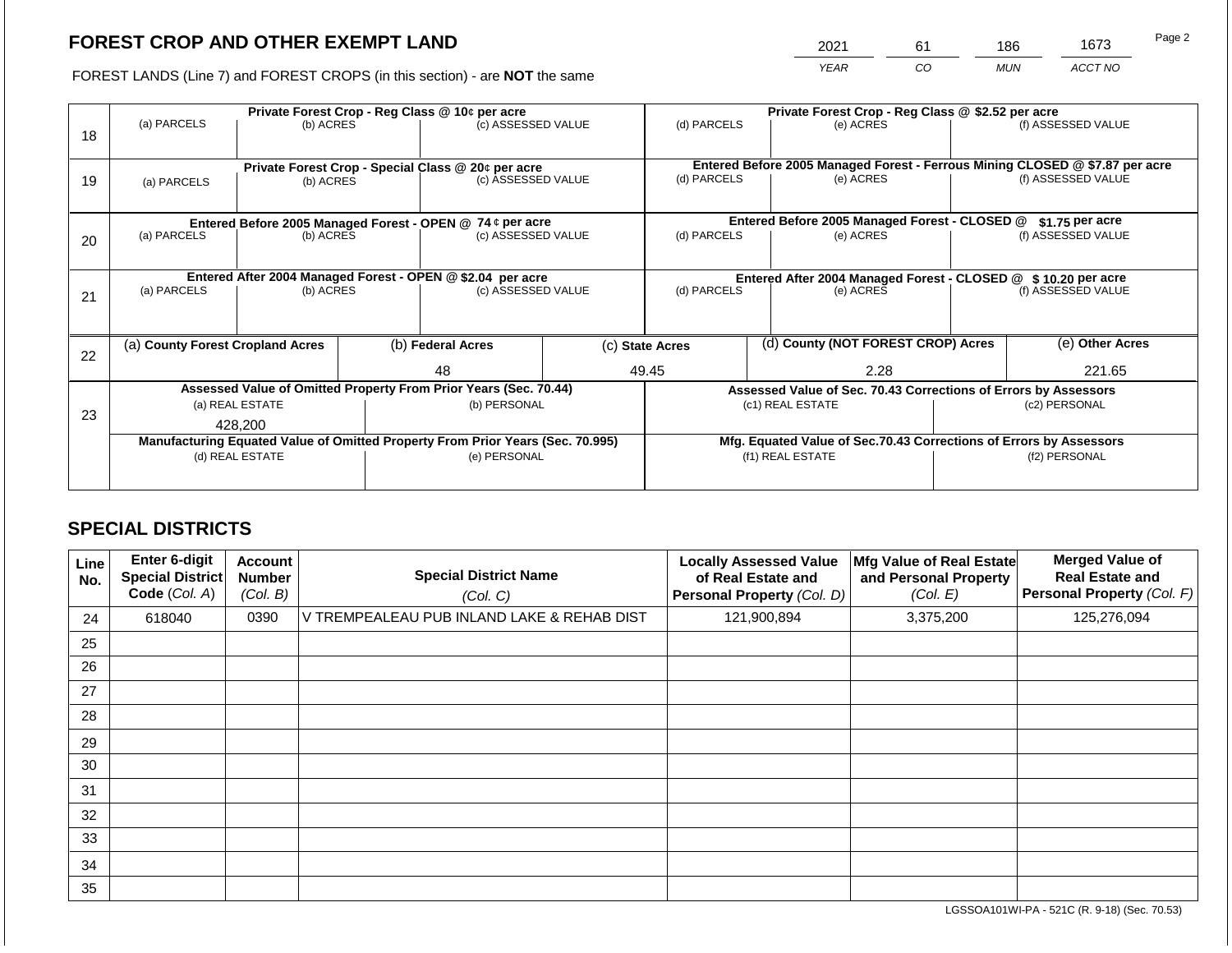#### *YEAR*  2021  $\overline{co}$ 61 *MUN*  186 *ACCT NO*  1673 **Line No. Enter 6-digit School District Code** *(Col. A)* **Account Number** *(Col. B)* **School District Name** *(Col. C)* **Locally Assessed Value of Real Estate and Personal Property** *(Col. D)* **Mfg Value of Real Estate and Personal Property** *(Col. E)* **Merged Value of Real Estate and Personal Property** *(Col. F)* **A. SCHOOL DISTRICTS (K-8 and K-12)** 36 37 38 39 40 41 42 43 44 45 46 47 48 49 50 TOTAL ASSESSED VALUE OF SCHOOL DISTRICTS (K-8 and K-12) **B. UNION HIGH SCHOOL DISTRICTS** 51 52 53 54 55 **C. TECHNICAL COLLEGE DISTRICTS** 56 57 58 59 TOTAL ASSESSED VALUE OF TECHNICAL COLLEGES TOTAL ASSESSED VALUE OF UNION HIGH SCHOOLS 612009 0361 SCH D OF GALESVILLE-ETTRICK 121,900,894 121,900,894 000200 | 0002 | WESTERN TECHNICAL COLLEGE LACR 3,375,200 125,276,094 3,375,200 125,276,094 121,900,894 3,375,200 125,276,094

 *I hereby certify, to the best of my knowledge and belief, this form is complete and correct.*

| Name                |                                   | Title | Submission date  |  |  |
|---------------------|-----------------------------------|-------|------------------|--|--|
| NICK J GAMROTH      |                                   |       | 2021<br>19<br>05 |  |  |
| Phone               | Email address                     |       |                  |  |  |
| 715<br>$538 - 2311$ | NICK.GAMROTH@CO.TREMPEALEAU.WI.US |       |                  |  |  |

121,900,894

LGSSOA101WI -PA-521C (R. 9-18) (Sec. 70.53)

3,375,200 125,276,094

Page 3

| <b>SCHOOL DISTRICTS</b> |  |
|-------------------------|--|
|-------------------------|--|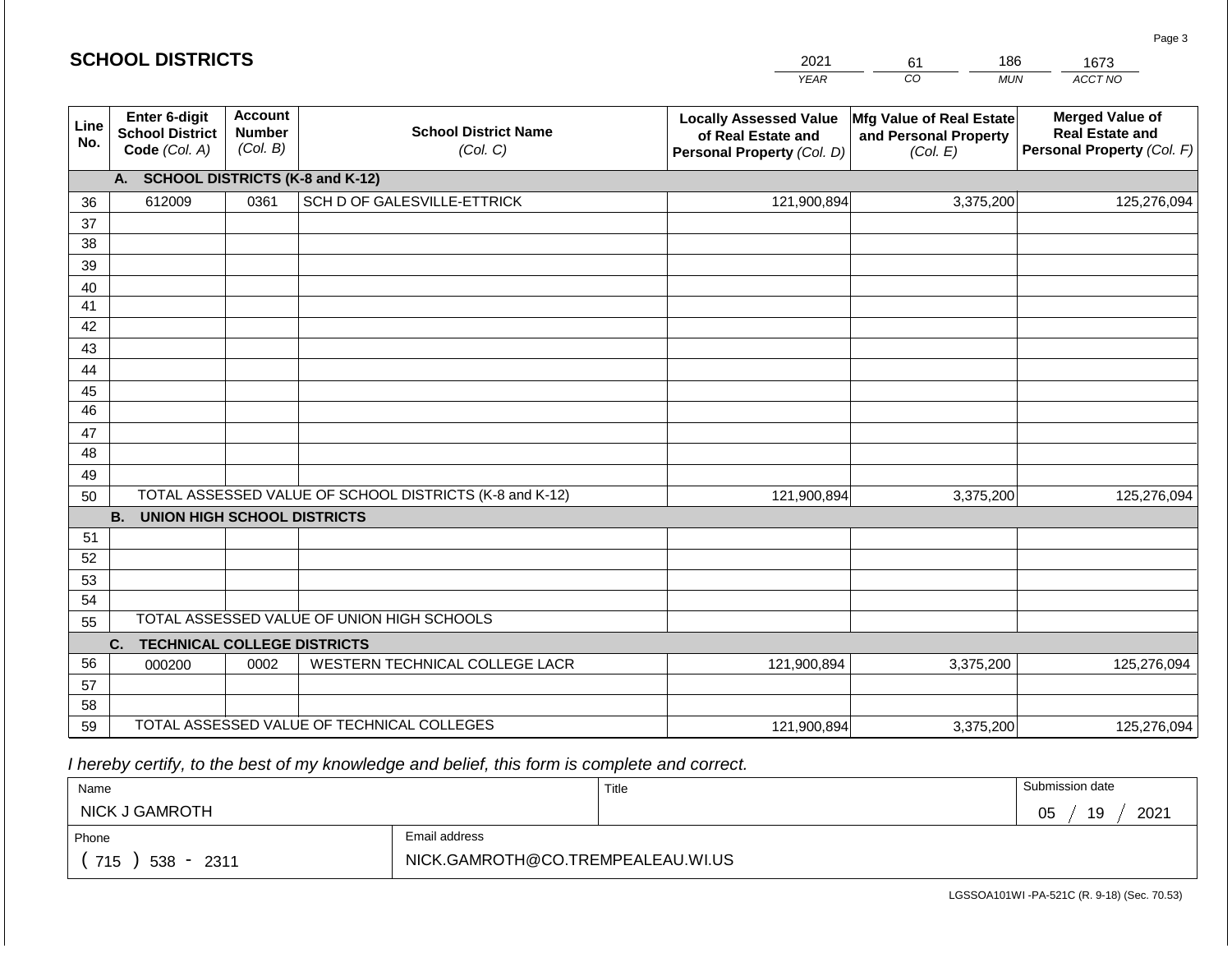- Each municipality's SOA is completed after the Board of Review and includes any changes made to the locally assessed values, under state law (sec. 70.53, Wis. Stats.)
- The Wisconsin Department of Revenue (DOR) merges the locally assessed values with the state assessed manufacturing values
- DOR provides the information regarding district names and codes. If a district is not listed, contact DOR.

Note: If you submit an amended SOA to DOR after your municipality's SOA is equated and posted to our website, we will process the SOA. However, DOR will not recalculate the *aggregate ratio or update the final SOA posted on our website. You should use the corrected values to calculate your tax rates.*

### **Page 1: Real Estate and Personal Property**

- Lines 1-9 assessed real estate values, parcel counts and acres by classification
- Lines 10-15 assessed personal property values and number of accounts by class
- Line 16 aggregate assessed value of all property subject to general property; use to calculate tax rates. Note: This line equals the total assessed value of K-8 and K-12 school districts (Line 50) and total assessed value of technical colleges (Line 59).
- Remarks assessment ratio used to calculate estimated fair market value on property tax bills

#### **Page 2: Forest Crop, Other Exempt Land and Special Districts**

- Lines 18-21 private forest crop and managed forest lands assessed values
- Line  $22 -$  tax exempt land acres
- Line 23 prior years assessed value of omitted property under sec. 70.44 and correction of errors under sec. 70.43 shown by locally assessed or manufacturing real estate and personal property. Note: If there is an amount on this line, report the corresponding tax in the Statement of Taxes, Sections J or K.
- Lines 24-35 special district assessed values. These values are used to calculate tax rates for the special districts.

#### **Page 3: School Districts**

- Lines 36-50 school districts (K-8 and K-12) assessed values. These values are used to calculate tax rates for school districts.
- Lines 51-55 union high school district assessed values. These values are used to calculate tax rates for union high school districts.
- Lines 56-59 technical college assessed values. These values are used to calculate tax rates for technical colleges.

If you have questions: Email: lgs@wisconsin.gov

 Phone: (608) 266-2569 or (608) 264-6892 Fax: (608) 264-6887

VILLAGE OF TREMPEALEAU KATHY PETERSON<br>VILLAGE OF TREMPEALEAU TREMPEALEAU, WI 54661 TREMPEALEAU, WI 54661KATHY PETERSON PO BOX 247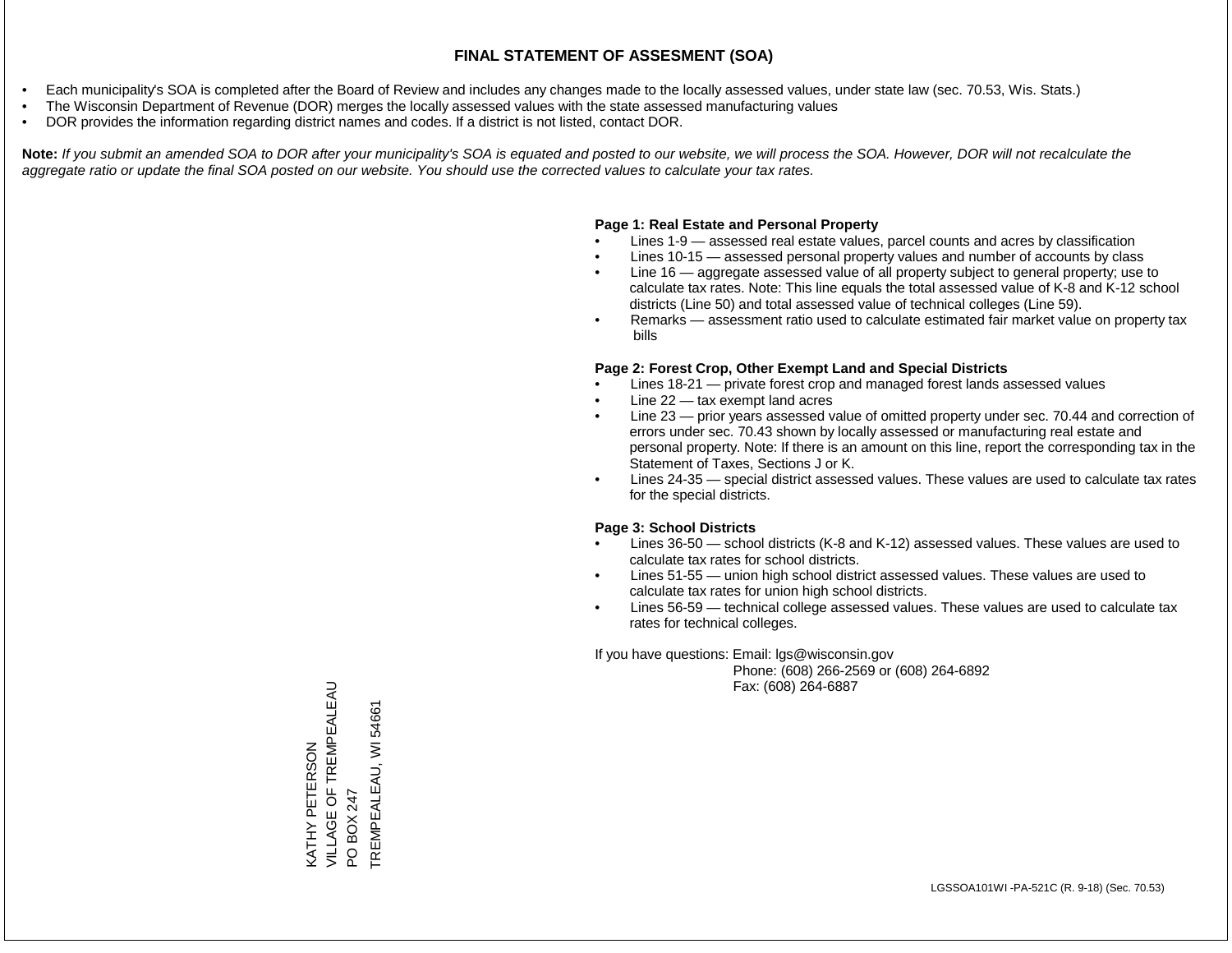**FINAL - EQUATED**

| 61  | 201 | 1674    |
|-----|-----|---------|
| CO. | MUN | ACCT NO |

This is an Amended Return

Page 1

|                | <b>FOR</b>                                                                              | CITY OF                                                                                                                                                                                      | <b>OF</b><br><b>ARCADIA</b> |              | <b>TREMPEALEAU COUNTY</b>                           |                         |                      |                     |
|----------------|-----------------------------------------------------------------------------------------|----------------------------------------------------------------------------------------------------------------------------------------------------------------------------------------------|-----------------------------|--------------|-----------------------------------------------------|-------------------------|----------------------|---------------------|
|                |                                                                                         | Town - Village - City                                                                                                                                                                        | <b>Municipality Name</b>    |              | <b>County Name</b>                                  |                         |                      |                     |
|                |                                                                                         | <b>REAL ESTATE</b>                                                                                                                                                                           |                             | PARCEL COUNT | NO. OF ACRES                                        | <b>VALUE OF</b>         | <b>VALUE OF</b>      | TOTAL VALUE OF LAND |
| Line<br>No.    |                                                                                         | (See Lines 18 - 22 for<br>other Real Estate)                                                                                                                                                 |                             |              | <b>WHOLE</b><br>TOTAL LAND MPROVEMENTS NUMBERS ONLY | LAND                    | <b>IMPROVEMENTS</b>  | AND IMPROVEMENTS    |
|                |                                                                                         |                                                                                                                                                                                              | (Col. A)                    | (Col. B)     | (Col, C)                                            | (Col. D)                | (Col. E)             | (Col. F)            |
| $\mathbf{1}$   |                                                                                         | <b>RESIDENTIAL - Class 1</b>                                                                                                                                                                 | 819                         | 746          | 105                                                 | 16,607,900              | 70,689,900           | 87,297,800          |
| $\overline{2}$ |                                                                                         | <b>COMMERCIAL - Class 2</b>                                                                                                                                                                  | 215                         | 165          | 239                                                 | 9,870,700               | 50,346,300           | 60,217,000          |
| 3              |                                                                                         | <b>MANUFACTURING - Class 3</b>                                                                                                                                                               | 28                          | 23           | 286                                                 | 3,295,900               | 24,533,100           | 27,829,000          |
| $\overline{4}$ |                                                                                         | <b>AGRICULTURAL - Class 4</b>                                                                                                                                                                | 56                          |              | 313                                                 | 52,850                  |                      | 52,850              |
| 5              |                                                                                         | UNDEVELOPED - Class 5                                                                                                                                                                        | 34                          |              | 302                                                 | 317,300                 |                      | 317,300             |
| 6              |                                                                                         | AGRICULTURAL FOREST - Class 5m                                                                                                                                                               | $\overline{7}$              |              | 32                                                  | 64,000                  |                      | 64,000              |
| $\overline{7}$ |                                                                                         | FOREST LANDS - Class 6                                                                                                                                                                       | $\overline{2}$              |              | 3                                                   | 11,300                  |                      | 11,300              |
| 8              | OTHER - Class 7                                                                         |                                                                                                                                                                                              | 5                           | 5            | $\overline{7}$                                      | 63,100                  | 63,200               | 126,300             |
| 9              |                                                                                         | TOTAL - ALL COLUMNS                                                                                                                                                                          | 1,166                       | 939          | 1,287                                               | 30,283,050              | 145,632,500          | 175,915,550         |
| 10             |                                                                                         | NUMBER OF PERSONAL PROPERTY ACCOUNTS IN ROLL                                                                                                                                                 |                             |              | 134                                                 | <b>LOCALLY ASSESSED</b> | <b>MANUFACTURING</b> | <b>MERGED</b>       |
| 11             |                                                                                         | BOATS AND OTHER WATERCRAFT NOT EXEMPT - Code 1                                                                                                                                               |                             |              |                                                     | $\Omega$                | 0                    | 0                   |
| 12             |                                                                                         | MACHINERY, TOOLS AND PATTERNS - Code 2                                                                                                                                                       |                             |              |                                                     |                         | 15,430,200           | 15,430,200          |
| 13             |                                                                                         | FURNITURE, FIXTURES AND EQUIPMENT - Code 3                                                                                                                                                   |                             |              |                                                     | 2,118,700               | 986,500              | 3,105,200           |
| 14             | 693,300<br>474,900<br>ALL OTHER PERSONAL PROPERTY NOT EXEMPT - Codes 4A, 4B, 4C         |                                                                                                                                                                                              |                             |              |                                                     |                         |                      |                     |
| 15             | TOTAL OF PERSONAL PROPERTY NOT EXEMPT (Total of Lines 11-14)<br>2,812,000<br>16,891,600 |                                                                                                                                                                                              |                             |              |                                                     |                         |                      | 19,703,600          |
| 16             |                                                                                         | AGGREGATE ASSESSED VALUE OF ALL PROPERTY SUBJECT TO THE GENERAL PROPERTY TAX (Total of Lines 9F and 15F)<br>MUST EQUAL TOTAL VALUE OF THE SCHOOL DISTRICTS (K-12 PLUS K-8) - Line 50, Col. F |                             |              |                                                     |                         |                      | 195,619,150         |
| 17             |                                                                                         | <b>BOARD OF REVIEW</b>                                                                                                                                                                       |                             |              | Name of Assessor                                    |                         | Telephone #          |                     |
|                |                                                                                         | DATE OF FINAL ADJOURNMENT                                                                                                                                                                    | 05/05/2021                  |              | <b>BARRETT BRENNER</b>                              |                         |                      | (715) 926-3199      |

REMARKS

The Assessment Ratio to be used in calculating the estimated Fair Market Value on tax bills for this tax district is .932417611

This ratio should be used to convert assessed values to "Calculate Equalized Values" in Step 1 of the Lottery and Gaming Credit Calculations.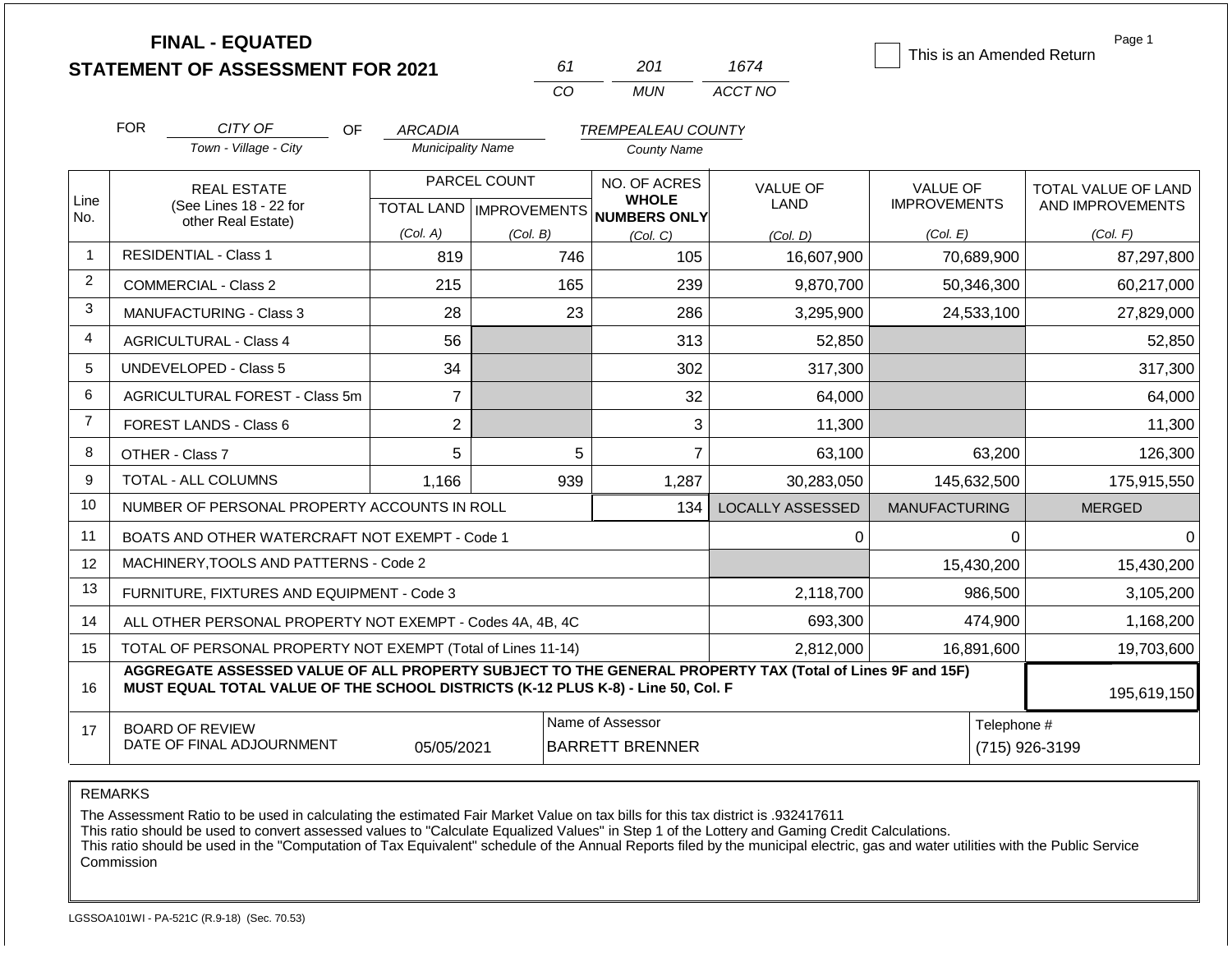2021 61 201 1674

FOREST LANDS (Line 7) and FOREST CROPS (in this section) - are **NOT** the same *YEAR CO MUN ACCT NO*

|    | Private Forest Crop - Reg Class @ 10¢ per acre |                 |  |                                                                                |  | Private Forest Crop - Reg Class @ \$2.52 per acre             |  |                                                                              |  |                    |
|----|------------------------------------------------|-----------------|--|--------------------------------------------------------------------------------|--|---------------------------------------------------------------|--|------------------------------------------------------------------------------|--|--------------------|
| 18 | (a) PARCELS                                    | (b) ACRES       |  | (c) ASSESSED VALUE                                                             |  | (d) PARCELS                                                   |  | (e) ACRES                                                                    |  | (f) ASSESSED VALUE |
|    |                                                |                 |  |                                                                                |  |                                                               |  | Entered Before 2005 Managed Forest - Ferrous Mining CLOSED @ \$7.87 per acre |  |                    |
| 19 | (a) PARCELS                                    | (b) ACRES       |  | Private Forest Crop - Special Class @ 20¢ per acre<br>(c) ASSESSED VALUE       |  | (d) PARCELS                                                   |  | (e) ACRES                                                                    |  | (f) ASSESSED VALUE |
|    |                                                |                 |  |                                                                                |  |                                                               |  |                                                                              |  |                    |
|    |                                                |                 |  | Entered Before 2005 Managed Forest - OPEN @ 74 ¢ per acre                      |  |                                                               |  | Entered Before 2005 Managed Forest - CLOSED @                                |  | $$1.75$ per acre   |
| 20 | (a) PARCELS                                    | (b) ACRES       |  | (c) ASSESSED VALUE                                                             |  | (d) PARCELS                                                   |  | (e) ACRES                                                                    |  | (f) ASSESSED VALUE |
|    |                                                |                 |  |                                                                                |  |                                                               |  |                                                                              |  |                    |
|    |                                                |                 |  | Entered After 2004 Managed Forest - OPEN @ \$2.04 per acre                     |  | Entered After 2004 Managed Forest - CLOSED @ \$10.20 per acre |  |                                                                              |  |                    |
| 21 | (a) PARCELS                                    | (b) ACRES       |  | (c) ASSESSED VALUE                                                             |  | (d) PARCELS                                                   |  | (e) ACRES                                                                    |  | (f) ASSESSED VALUE |
|    |                                                |                 |  |                                                                                |  |                                                               |  |                                                                              |  |                    |
|    | (a) County Forest Cropland Acres               |                 |  | (b) Federal Acres                                                              |  | (c) State Acres                                               |  | (d) County (NOT FOREST CROP) Acres                                           |  | (e) Other Acres    |
| 22 |                                                |                 |  |                                                                                |  | 18.04                                                         |  | 7.56                                                                         |  | 404.38             |
|    |                                                |                 |  |                                                                                |  |                                                               |  |                                                                              |  |                    |
|    |                                                |                 |  | Assessed Value of Omitted Property From Prior Years (Sec. 70.44)               |  |                                                               |  | Assessed Value of Sec. 70.43 Corrections of Errors by Assessors              |  |                    |
| 23 |                                                | (a) REAL ESTATE |  | (b) PERSONAL                                                                   |  | (c1) REAL ESTATE                                              |  |                                                                              |  | (c2) PERSONAL      |
|    |                                                |                 |  |                                                                                |  |                                                               |  |                                                                              |  |                    |
|    |                                                |                 |  | Manufacturing Equated Value of Omitted Property From Prior Years (Sec. 70.995) |  |                                                               |  | Mfg. Equated Value of Sec.70.43 Corrections of Errors by Assessors           |  |                    |
|    |                                                | (d) REAL ESTATE |  | (e) PERSONAL                                                                   |  |                                                               |  | (f1) REAL ESTATE                                                             |  | (f2) PERSONAL      |
|    |                                                |                 |  |                                                                                |  |                                                               |  |                                                                              |  |                    |
|    |                                                |                 |  |                                                                                |  |                                                               |  |                                                                              |  |                    |

# **SPECIAL DISTRICTS**

| Line<br>No. | Enter 6-digit<br>Special District | <b>Account</b><br><b>Number</b> | <b>Special District Name</b> | <b>Locally Assessed Value</b><br>of Real Estate and | Mfg Value of Real Estate<br>and Personal Property | <b>Merged Value of</b><br><b>Real Estate and</b> |
|-------------|-----------------------------------|---------------------------------|------------------------------|-----------------------------------------------------|---------------------------------------------------|--------------------------------------------------|
|             | Code (Col. A)                     | (Col. B)                        | (Col. C)                     | Personal Property (Col. D)                          | (Col. E)                                          | Personal Property (Col. F)                       |
| 24          |                                   |                                 |                              |                                                     |                                                   |                                                  |
| 25          |                                   |                                 |                              |                                                     |                                                   |                                                  |
| 26          |                                   |                                 |                              |                                                     |                                                   |                                                  |
| 27          |                                   |                                 |                              |                                                     |                                                   |                                                  |
| 28          |                                   |                                 |                              |                                                     |                                                   |                                                  |
| 29          |                                   |                                 |                              |                                                     |                                                   |                                                  |
| 30          |                                   |                                 |                              |                                                     |                                                   |                                                  |
| 31          |                                   |                                 |                              |                                                     |                                                   |                                                  |
| 32          |                                   |                                 |                              |                                                     |                                                   |                                                  |
| 33          |                                   |                                 |                              |                                                     |                                                   |                                                  |
| 34          |                                   |                                 |                              |                                                     |                                                   |                                                  |
| 35          |                                   |                                 |                              |                                                     |                                                   |                                                  |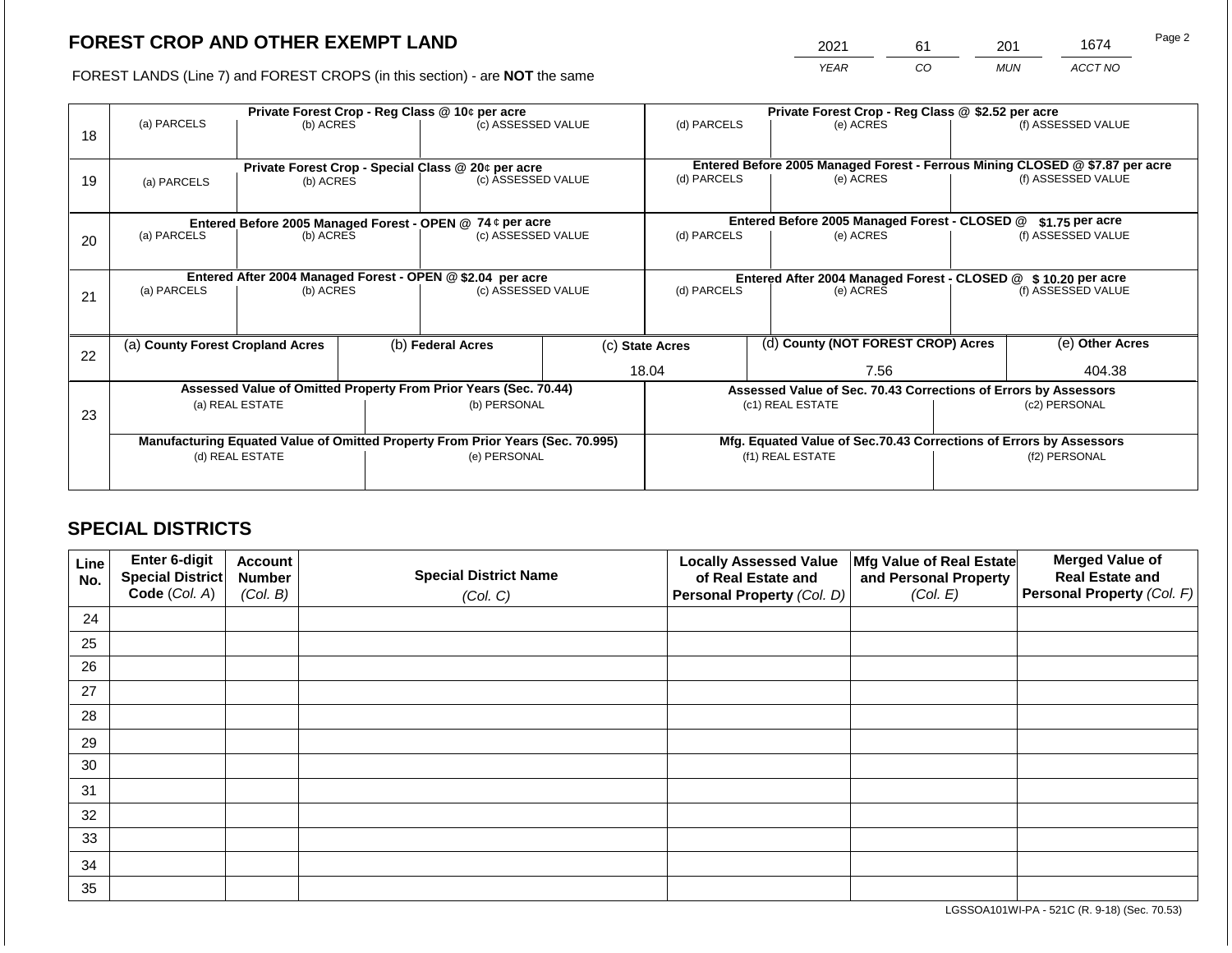#### *YEAR*   $\overline{co}$ *MUN*  201 *ACCT NO*  **Line No. Enter 6-digit School District Code** *(Col. A)* **Account Number** *(Col. B)* **School District Name** *(Col. C)* **Locally Assessed Value of Real Estate and Personal Property** *(Col. D)* **Mfg Value of Real Estate and Personal Property** *(Col. E)* **Merged Value of Real Estate and Personal Property** *(Col. F)* **A. SCHOOL DISTRICTS (K-8 and K-12)** 36 37 38 39 40 41 42 43 44 45 46 47 48 49 50 TOTAL ASSESSED VALUE OF SCHOOL DISTRICTS (K-8 and K-12) **B. UNION HIGH SCHOOL DISTRICTS** 51 52 53 54 55 **C. TECHNICAL COLLEGE DISTRICTS** 56 57 58 59 TOTAL ASSESSED VALUE OF TECHNICAL COLLEGES TOTAL ASSESSED VALUE OF UNION HIGH SCHOOLS 610154 0358 SCH D OF ARCADIA 150,898,550 150,898,550 000200 | 0002 | WESTERN TECHNICAL COLLEGE LACR 150,898,550 44,720,600 195,619,150 44,720,600 195,619,150 44,720,600 195,619,150 150,898,550 44,720,600 195,619,150

 *I hereby certify, to the best of my knowledge and belief, this form is complete and correct.*

| Name                |               | Title | Submission date        |
|---------------------|---------------|-------|------------------------|
| NICK J GAMROTH      |               |       | 2021<br>$\Omega$<br>05 |
| Phone               | Email address |       |                        |
| 715<br>$538 - 2311$ |               |       |                        |

LGSSOA101WI -PA-521C (R. 9-18) (Sec. 70.53)

2021 61

1674

Page 3

|  | <b>SCHOOL DISTRICTS</b> |
|--|-------------------------|
|--|-------------------------|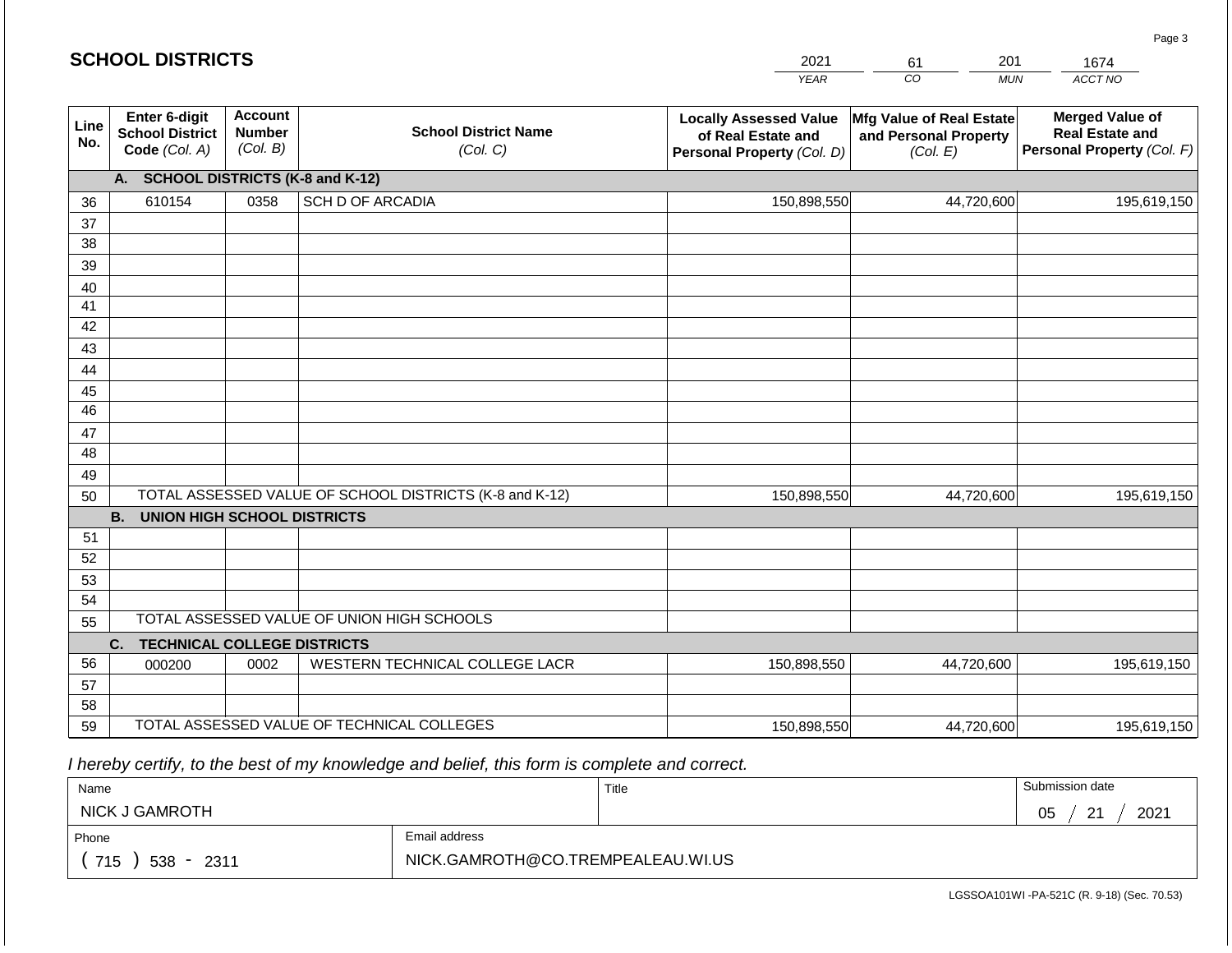- Each municipality's SOA is completed after the Board of Review and includes any changes made to the locally assessed values, under state law (sec. 70.53, Wis. Stats.)
- The Wisconsin Department of Revenue (DOR) merges the locally assessed values with the state assessed manufacturing values
- DOR provides the information regarding district names and codes. If a district is not listed, contact DOR.

Note: If you submit an amended SOA to DOR after your municipality's SOA is equated and posted to our website, we will process the SOA. However, DOR will not recalculate the *aggregate ratio or update the final SOA posted on our website. You should use the corrected values to calculate your tax rates.*

## **Page 1: Real Estate and Personal Property**

- Lines 1-9 assessed real estate values, parcel counts and acres by classification
- Lines 10-15 assessed personal property values and number of accounts by class
- Line 16 aggregate assessed value of all property subject to general property; use to calculate tax rates. Note: This line equals the total assessed value of K-8 and K-12 school districts (Line 50) and total assessed value of technical colleges (Line 59).
- Remarks assessment ratio used to calculate estimated fair market value on property tax bills

## **Page 2: Forest Crop, Other Exempt Land and Special Districts**

- Lines 18-21 private forest crop and managed forest lands assessed values
- Line  $22 -$  tax exempt land acres
- Line 23 prior years assessed value of omitted property under sec. 70.44 and correction of errors under sec. 70.43 shown by locally assessed or manufacturing real estate and personal property. Note: If there is an amount on this line, report the corresponding tax in the Statement of Taxes, Sections J or K.
- Lines 24-35 special district assessed values. These values are used to calculate tax rates for the special districts.

## **Page 3: School Districts**

- Lines 36-50 school districts (K-8 and K-12) assessed values. These values are used to calculate tax rates for school districts.
- Lines 51-55 union high school district assessed values. These values are used to calculate tax rates for union high school districts.
- Lines 56-59 technical college assessed values. These values are used to calculate tax rates for technical colleges.

If you have questions: Email: lgs@wisconsin.gov

 Phone: (608) 266-2569 or (608) 264-6892 Fax: (608) 264-6887

945 SOUTH DETTLOFF DR. 945 SOUTH DETTLOFF DR. ARCADIA, WI 54612 - 1329 ARCADIA, WI 54612 - 1329ANGELA BERG<br>CITY OF ARCADIA CITY OF ARCADIA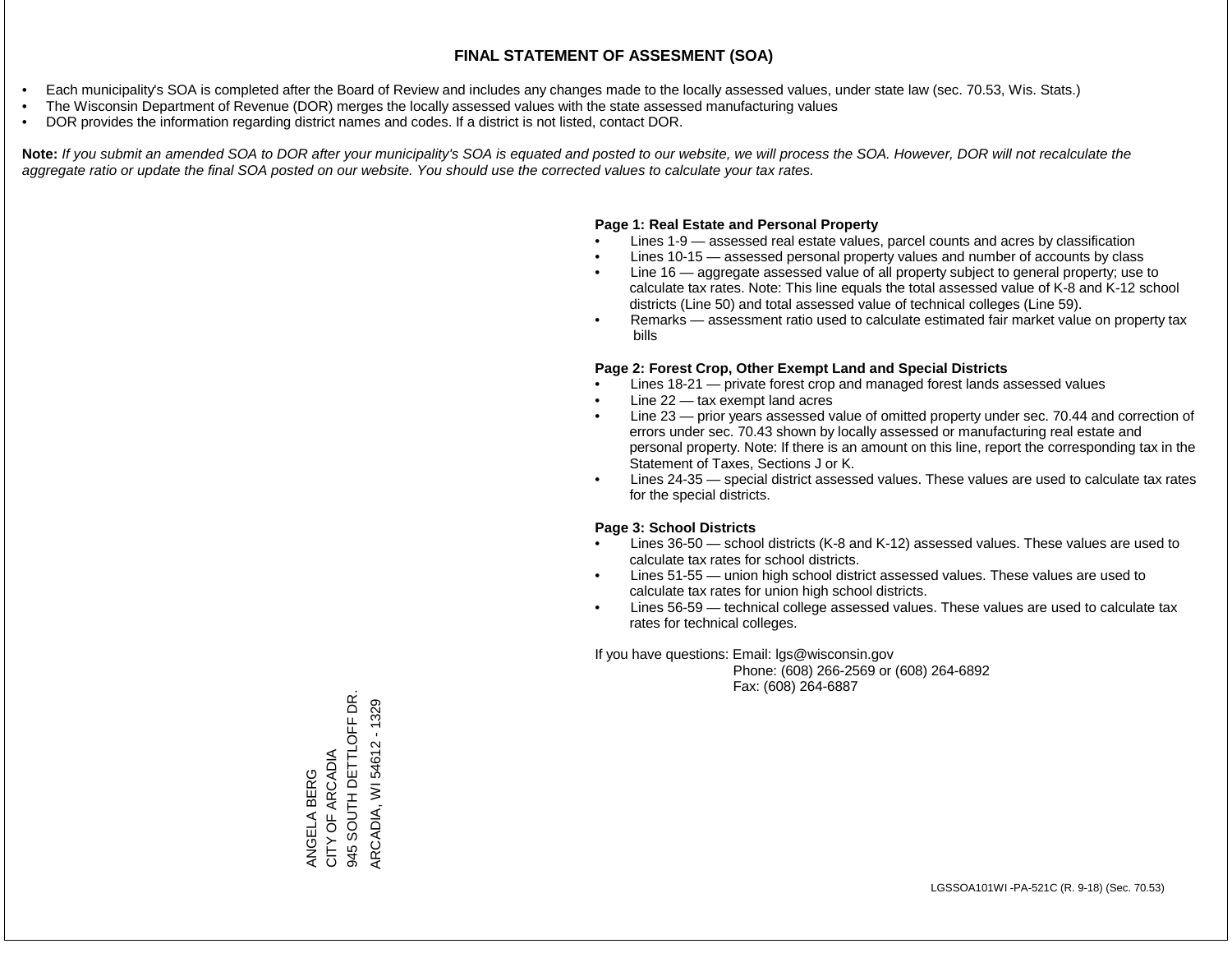|                |            | <b>FINAL - EQUATED</b>                                                                                                                                                                       |                          |                           |                              |                         | This is an Amended Return | Page 1              |
|----------------|------------|----------------------------------------------------------------------------------------------------------------------------------------------------------------------------------------------|--------------------------|---------------------------|------------------------------|-------------------------|---------------------------|---------------------|
|                |            | <b>STATEMENT OF ASSESSMENT FOR 2021</b>                                                                                                                                                      |                          | 61                        | 206                          | 1675                    |                           |                     |
|                |            |                                                                                                                                                                                              |                          | CO                        | <b>MUN</b>                   | ACCT NO                 |                           |                     |
|                | <b>FOR</b> | CITY OF<br>OF                                                                                                                                                                                | <b>BLAIR</b>             |                           | <b>TREMPEALEAU COUNTY</b>    |                         |                           |                     |
|                |            | Town - Village - City                                                                                                                                                                        | <b>Municipality Name</b> |                           | <b>County Name</b>           |                         |                           |                     |
|                |            | <b>REAL ESTATE</b>                                                                                                                                                                           |                          | PARCEL COUNT              | NO. OF ACRES                 | VALUE OF                | <b>VALUE OF</b>           | TOTAL VALUE OF LAND |
| Line<br>No.    |            | (See Lines 18 - 22 for                                                                                                                                                                       |                          | TOTAL LAND   IMPROVEMENTS | <b>WHOLE</b><br>NUMBERS ONLY | <b>LAND</b>             | <b>IMPROVEMENTS</b>       | AND IMPROVEMENTS    |
|                |            | other Real Estate)                                                                                                                                                                           | (Col. A)                 | (Col. B)                  | (Col, C)                     | (Col, D)                | (Col. E)                  | (Col. F)            |
| $\mathbf{1}$   |            | <b>RESIDENTIAL - Class 1</b>                                                                                                                                                                 | 452                      | 423                       | 193                          | 4,700,300               | 32,206,500                | 36,906,800          |
| 2              |            | <b>COMMERCIAL - Class 2</b>                                                                                                                                                                  | 103                      | 77                        | 159                          | 1,777,700               | 17,700,100                | 19,477,800          |
| 3              |            | <b>MANUFACTURING - Class 3</b>                                                                                                                                                               | 19                       | 13                        | 473                          | 3,364,900               | 16,335,000                | 19,699,900          |
| 4              |            | <b>AGRICULTURAL - Class 4</b>                                                                                                                                                                | 90                       |                           | 889                          | 133,900                 |                           | 133,900             |
| 5              |            | <b>UNDEVELOPED - Class 5</b>                                                                                                                                                                 | 29                       |                           | 202                          | 111,000                 |                           | 111,000             |
| 6              |            | AGRICULTURAL FOREST - Class 5m                                                                                                                                                               | 37                       |                           | 488                          | 536,700                 |                           | 536,700             |
| $\overline{7}$ |            | FOREST LANDS - Class 6                                                                                                                                                                       | 9                        |                           | 83                           | 176,300                 |                           | 176,300             |
| 8              |            | OTHER - Class 7                                                                                                                                                                              | 6                        | 6                         | 6                            | 29,500                  | 150,600                   | 180,100             |
| 9              |            | <b>TOTAL - ALL COLUMNS</b>                                                                                                                                                                   | 745                      | 519                       | 2,493                        | 10,830,300              | 66,392,200                | 77,222,500          |
| 10             |            | NUMBER OF PERSONAL PROPERTY ACCOUNTS IN ROLL                                                                                                                                                 |                          |                           | 74                           | <b>LOCALLY ASSESSED</b> | <b>MANUFACTURING</b>      | <b>MERGED</b>       |
| 11             |            | BOATS AND OTHER WATERCRAFT NOT EXEMPT - Code 1                                                                                                                                               |                          |                           |                              | 0                       | $\Omega$                  | $\Omega$            |
| 12             |            | MACHINERY, TOOLS AND PATTERNS - Code 2                                                                                                                                                       |                          |                           |                              |                         | 11,661,000                | 11,661,000          |
| 13             |            | FURNITURE, FIXTURES AND EQUIPMENT - Code 3                                                                                                                                                   |                          |                           |                              | 355,600                 | 1,078,400                 | 1,434,000           |
| 14             |            | ALL OTHER PERSONAL PROPERTY NOT EXEMPT - Codes 4A, 4B, 4C                                                                                                                                    |                          |                           |                              | 93,600                  | 4,705,500                 | 4,799,100           |
| 15             |            | TOTAL OF PERSONAL PROPERTY NOT EXEMPT (Total of Lines 11-14)                                                                                                                                 |                          |                           |                              | 449,200                 | 17,444,900                | 17,894,100          |
| 16             |            | AGGREGATE ASSESSED VALUE OF ALL PROPERTY SUBJECT TO THE GENERAL PROPERTY TAX (Total of Lines 9F and 15F)<br>MUST EQUAL TOTAL VALUE OF THE SCHOOL DISTRICTS (K-12 PLUS K-8) - Line 50, Col. F |                          | $\overline{\phantom{a}}$  |                              |                         |                           | 95,116,600          |

17 BOARD OF REVIEW DATE OF FINAL ADJOURNMENT Name of Assessor **Name of Assessor** Telephone # 04/27/2021 ERIC KLEVEN (715) 529-1032

REMARKS

The Assessment Ratio to be used in calculating the estimated Fair Market Value on tax bills for this tax district is .817531321

This ratio should be used to convert assessed values to "Calculate Equalized Values" in Step 1 of the Lottery and Gaming Credit Calculations.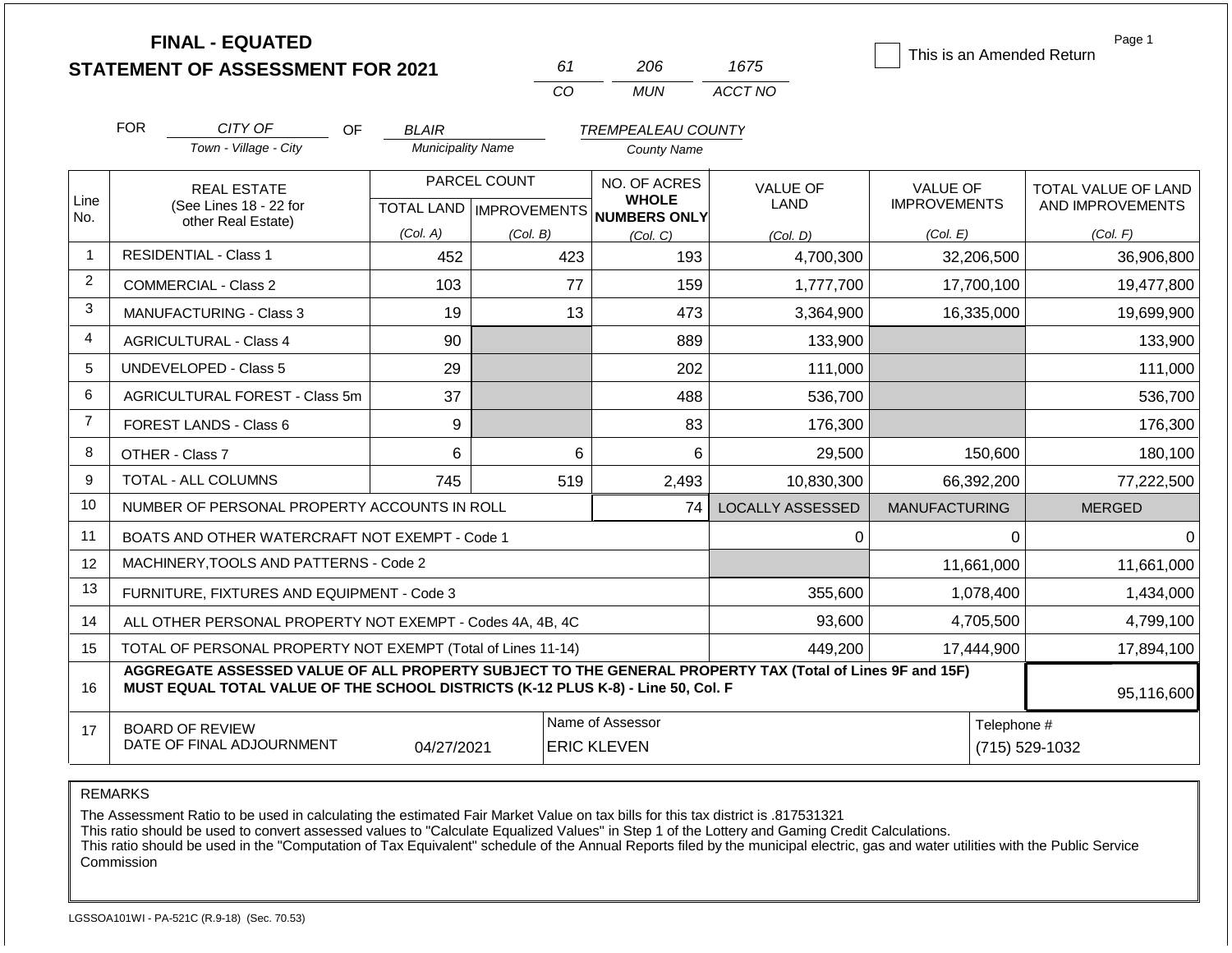2021 61 206 1675

FOREST LANDS (Line 7) and FOREST CROPS (in this section) - are **NOT** the same *YEAR CO MUN ACCT NO*

|    | Private Forest Crop - Reg Class @ 10¢ per acre |                                                                                |  |                                                    |  | Private Forest Crop - Reg Class @ \$2.52 per acre             |                                                                              |                                                                 |                                                                    |                    |  |
|----|------------------------------------------------|--------------------------------------------------------------------------------|--|----------------------------------------------------|--|---------------------------------------------------------------|------------------------------------------------------------------------------|-----------------------------------------------------------------|--------------------------------------------------------------------|--------------------|--|
| 18 | (a) PARCELS                                    | (b) ACRES                                                                      |  | (c) ASSESSED VALUE                                 |  | (d) PARCELS                                                   |                                                                              | (e) ACRES                                                       |                                                                    | (f) ASSESSED VALUE |  |
|    |                                                |                                                                                |  | Private Forest Crop - Special Class @ 20¢ per acre |  |                                                               | Entered Before 2005 Managed Forest - Ferrous Mining CLOSED @ \$7.87 per acre |                                                                 |                                                                    |                    |  |
| 19 | (a) PARCELS                                    | (b) ACRES                                                                      |  | (c) ASSESSED VALUE                                 |  | (d) PARCELS                                                   |                                                                              | (e) ACRES                                                       |                                                                    | (f) ASSESSED VALUE |  |
|    |                                                |                                                                                |  |                                                    |  |                                                               |                                                                              |                                                                 |                                                                    |                    |  |
|    |                                                | Entered Before 2005 Managed Forest - OPEN @ 74 ¢ per acre                      |  |                                                    |  |                                                               |                                                                              | Entered Before 2005 Managed Forest - CLOSED @                   |                                                                    | $$1.75$ per acre   |  |
| 20 | (a) PARCELS                                    | (b) ACRES                                                                      |  | (c) ASSESSED VALUE                                 |  | (d) PARCELS                                                   |                                                                              | (e) ACRES                                                       |                                                                    | (f) ASSESSED VALUE |  |
|    |                                                | Entered After 2004 Managed Forest - OPEN @ \$2.04 per acre                     |  |                                                    |  | Entered After 2004 Managed Forest - CLOSED @ \$10.20 per acre |                                                                              |                                                                 |                                                                    |                    |  |
| 21 | (a) PARCELS                                    | (b) ACRES                                                                      |  | (c) ASSESSED VALUE                                 |  | (d) PARCELS                                                   |                                                                              | (e) ACRES                                                       |                                                                    | (f) ASSESSED VALUE |  |
|    |                                                |                                                                                |  |                                                    |  |                                                               |                                                                              |                                                                 |                                                                    |                    |  |
|    | (a) County Forest Cropland Acres               |                                                                                |  | (b) Federal Acres                                  |  | (c) State Acres                                               |                                                                              | (d) County (NOT FOREST CROP) Acres                              |                                                                    | (e) Other Acres    |  |
| 22 |                                                |                                                                                |  |                                                    |  |                                                               |                                                                              |                                                                 |                                                                    |                    |  |
|    |                                                |                                                                                |  |                                                    |  |                                                               |                                                                              |                                                                 |                                                                    | 123.87             |  |
|    |                                                | Assessed Value of Omitted Property From Prior Years (Sec. 70.44)               |  |                                                    |  |                                                               |                                                                              | Assessed Value of Sec. 70.43 Corrections of Errors by Assessors |                                                                    |                    |  |
| 23 |                                                | (a) REAL ESTATE                                                                |  | (b) PERSONAL                                       |  |                                                               |                                                                              | (c1) REAL ESTATE                                                |                                                                    | (c2) PERSONAL      |  |
|    |                                                |                                                                                |  |                                                    |  |                                                               |                                                                              |                                                                 |                                                                    |                    |  |
|    |                                                | Manufacturing Equated Value of Omitted Property From Prior Years (Sec. 70.995) |  |                                                    |  |                                                               |                                                                              |                                                                 | Mfg. Equated Value of Sec.70.43 Corrections of Errors by Assessors |                    |  |
|    |                                                | (d) REAL ESTATE                                                                |  | (e) PERSONAL                                       |  |                                                               |                                                                              | (f1) REAL ESTATE                                                |                                                                    | (f2) PERSONAL      |  |
|    |                                                |                                                                                |  |                                                    |  |                                                               |                                                                              |                                                                 |                                                                    |                    |  |
|    |                                                |                                                                                |  |                                                    |  |                                                               |                                                                              |                                                                 |                                                                    |                    |  |

# **SPECIAL DISTRICTS**

| Line<br>No. | <b>Enter 6-digit</b><br><b>Special District</b><br>Code (Col. A) | <b>Account</b><br><b>Number</b><br>(Col. B) | <b>Special District Name</b><br>(Col. C) | <b>Locally Assessed Value</b><br>of Real Estate and<br>Personal Property (Col. D) | Mfg Value of Real Estate<br>and Personal Property<br>(Col. E) | <b>Merged Value of</b><br><b>Real Estate and</b><br>Personal Property (Col. F) |
|-------------|------------------------------------------------------------------|---------------------------------------------|------------------------------------------|-----------------------------------------------------------------------------------|---------------------------------------------------------------|--------------------------------------------------------------------------------|
| 24          | 618050                                                           | 0391                                        | LAKE HENRY PRO & REHAB DISTRICT          | 57,971,800                                                                        | 37,144,800                                                    | 95,116,600                                                                     |
| 25          |                                                                  |                                             |                                          |                                                                                   |                                                               |                                                                                |
| 26          |                                                                  |                                             |                                          |                                                                                   |                                                               |                                                                                |
| 27          |                                                                  |                                             |                                          |                                                                                   |                                                               |                                                                                |
| 28          |                                                                  |                                             |                                          |                                                                                   |                                                               |                                                                                |
| 29          |                                                                  |                                             |                                          |                                                                                   |                                                               |                                                                                |
| 30          |                                                                  |                                             |                                          |                                                                                   |                                                               |                                                                                |
| 31          |                                                                  |                                             |                                          |                                                                                   |                                                               |                                                                                |
| 32          |                                                                  |                                             |                                          |                                                                                   |                                                               |                                                                                |
| 33          |                                                                  |                                             |                                          |                                                                                   |                                                               |                                                                                |
| 34          |                                                                  |                                             |                                          |                                                                                   |                                                               |                                                                                |
| 35          |                                                                  |                                             |                                          |                                                                                   |                                                               |                                                                                |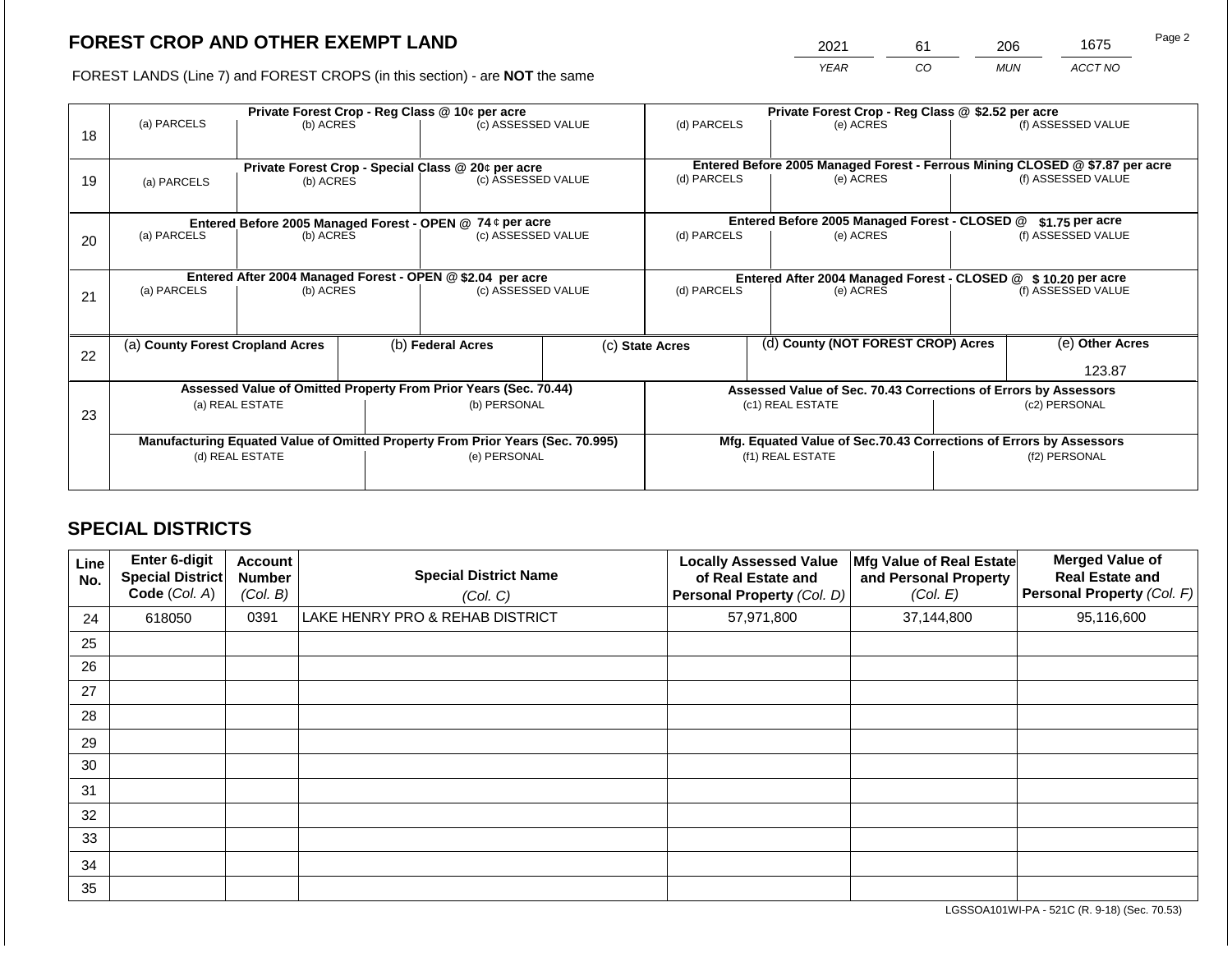|             | <b>SCHOOL DISTRICTS</b>                                  |                                             | 2021                                                    | 206<br>61                                                                         | 1675                                                          |                                                                                |
|-------------|----------------------------------------------------------|---------------------------------------------|---------------------------------------------------------|-----------------------------------------------------------------------------------|---------------------------------------------------------------|--------------------------------------------------------------------------------|
|             |                                                          |                                             |                                                         | <b>YEAR</b>                                                                       | CO<br><b>MUN</b>                                              | ACCT NO                                                                        |
| Line<br>No. | Enter 6-digit<br><b>School District</b><br>Code (Col. A) | <b>Account</b><br><b>Number</b><br>(Col. B) | <b>School District Name</b><br>(Col. C)                 | <b>Locally Assessed Value</b><br>of Real Estate and<br>Personal Property (Col. D) | Mfg Value of Real Estate<br>and Personal Property<br>(Col. E) | <b>Merged Value of</b><br><b>Real Estate and</b><br>Personal Property (Col. F) |
|             | A. SCHOOL DISTRICTS (K-8 and K-12)                       |                                             |                                                         |                                                                                   |                                                               |                                                                                |
| 36          | 610485                                                   | 0359                                        | SCH D OF BLAIR-TAYLOR                                   | 57,955,800                                                                        | 37,082,900                                                    | 95,038,700                                                                     |
| 37          | 616426                                                   | 0364                                        | <b>SCH D OF WHITEHALL</b>                               | 16,000                                                                            | 61,900                                                        | 77,900                                                                         |
| 38          |                                                          |                                             |                                                         |                                                                                   |                                                               |                                                                                |
| 39          |                                                          |                                             |                                                         |                                                                                   |                                                               |                                                                                |
| 40<br>41    |                                                          |                                             |                                                         |                                                                                   |                                                               |                                                                                |
| 42          |                                                          |                                             |                                                         |                                                                                   |                                                               |                                                                                |
| 43          |                                                          |                                             |                                                         |                                                                                   |                                                               |                                                                                |
| 44          |                                                          |                                             |                                                         |                                                                                   |                                                               |                                                                                |
| 45          |                                                          |                                             |                                                         |                                                                                   |                                                               |                                                                                |
| 46          |                                                          |                                             |                                                         |                                                                                   |                                                               |                                                                                |
| 47          |                                                          |                                             |                                                         |                                                                                   |                                                               |                                                                                |
| 48          |                                                          |                                             |                                                         |                                                                                   |                                                               |                                                                                |
| 49          |                                                          |                                             |                                                         |                                                                                   |                                                               |                                                                                |
| 50          |                                                          |                                             | TOTAL ASSESSED VALUE OF SCHOOL DISTRICTS (K-8 and K-12) | 57,971,800                                                                        | 37,144,800                                                    | 95,116,600                                                                     |
|             | <b>B.</b><br><b>UNION HIGH SCHOOL DISTRICTS</b>          |                                             |                                                         |                                                                                   |                                                               |                                                                                |
| 51<br>52    |                                                          |                                             |                                                         |                                                                                   |                                                               |                                                                                |
| 53          |                                                          |                                             |                                                         |                                                                                   |                                                               |                                                                                |
| 54          |                                                          |                                             |                                                         |                                                                                   |                                                               |                                                                                |
| 55          |                                                          |                                             | TOTAL ASSESSED VALUE OF UNION HIGH SCHOOLS              |                                                                                   |                                                               |                                                                                |
|             | <b>TECHNICAL COLLEGE DISTRICTS</b><br>C.                 |                                             |                                                         |                                                                                   |                                                               |                                                                                |
| 56          | 000200                                                   | 0002                                        | WESTERN TECHNICAL COLLEGE LACR                          | 57,971,800                                                                        | 37,144,800                                                    | 95,116,600                                                                     |
| 57          |                                                          |                                             |                                                         |                                                                                   |                                                               |                                                                                |
| 58          |                                                          |                                             |                                                         |                                                                                   |                                                               |                                                                                |
| 59          |                                                          |                                             | TOTAL ASSESSED VALUE OF TECHNICAL COLLEGES              | 57,971,800                                                                        | 37,144,800                                                    | 95,116,600                                                                     |

 *I hereby certify, to the best of my knowledge and belief, this form is complete and correct.*

**SCHOOL DISTRICTS**

| Name                   |               | Title | Submission date  |
|------------------------|---------------|-------|------------------|
| <b>NICK J GAMROTH</b>  |               |       | 2021<br>05<br>04 |
| Phone                  | Email address |       |                  |
| 715<br>$538 -$<br>2311 |               |       |                  |

LGSSOA101WI -PA-521C (R. 9-18) (Sec. 70.53)

Page 3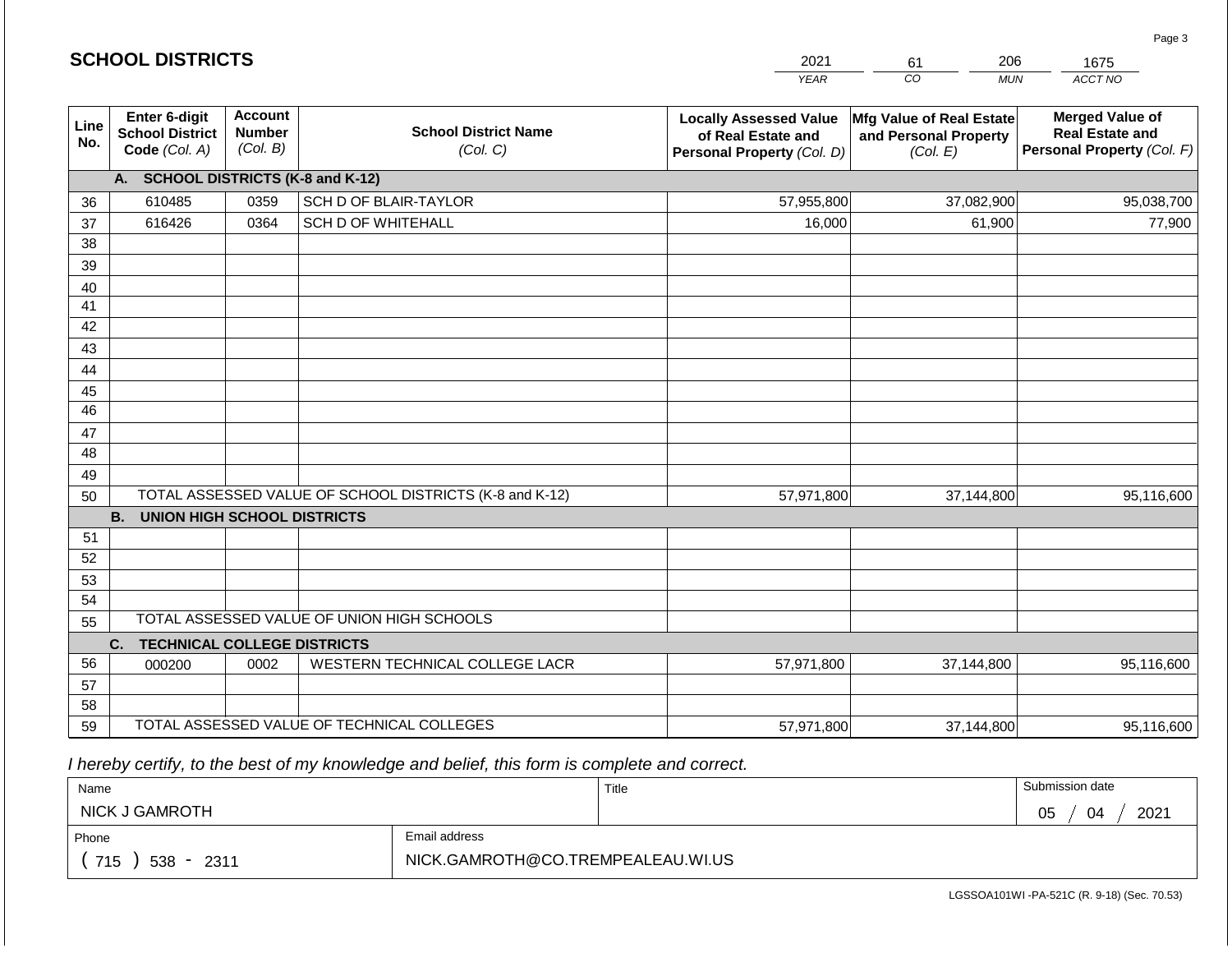- Each municipality's SOA is completed after the Board of Review and includes any changes made to the locally assessed values, under state law (sec. 70.53, Wis. Stats.)
- The Wisconsin Department of Revenue (DOR) merges the locally assessed values with the state assessed manufacturing values
- DOR provides the information regarding district names and codes. If a district is not listed, contact DOR.

Note: If you submit an amended SOA to DOR after your municipality's SOA is equated and posted to our website, we will process the SOA. However, DOR will not recalculate the *aggregate ratio or update the final SOA posted on our website. You should use the corrected values to calculate your tax rates.*

### **Page 1: Real Estate and Personal Property**

- Lines 1-9 assessed real estate values, parcel counts and acres by classification
- Lines 10-15 assessed personal property values and number of accounts by class
- Line 16 aggregate assessed value of all property subject to general property; use to calculate tax rates. Note: This line equals the total assessed value of K-8 and K-12 school districts (Line 50) and total assessed value of technical colleges (Line 59).
- Remarks assessment ratio used to calculate estimated fair market value on property tax bills

#### **Page 2: Forest Crop, Other Exempt Land and Special Districts**

- Lines 18-21 private forest crop and managed forest lands assessed values
- Line  $22 -$  tax exempt land acres
- Line 23 prior years assessed value of omitted property under sec. 70.44 and correction of errors under sec. 70.43 shown by locally assessed or manufacturing real estate and personal property. Note: If there is an amount on this line, report the corresponding tax in the Statement of Taxes, Sections J or K.
- Lines 24-35 special district assessed values. These values are used to calculate tax rates for the special districts.

#### **Page 3: School Districts**

- Lines 36-50 school districts (K-8 and K-12) assessed values. These values are used to calculate tax rates for school districts.
- Lines 51-55 union high school district assessed values. These values are used to calculate tax rates for union high school districts.
- Lines 56-59 technical college assessed values. These values are used to calculate tax rates for technical colleges.

If you have questions: Email: lgs@wisconsin.gov

 Phone: (608) 266-2569 or (608) 264-6892 Fax: (608) 264-6887

3LAIR, WI 54616 - 0147 BLAIR, WI 54616 - 0147SUSAN FREDERIXON<br>CITY OF BLAIR SUSAN FREDERIXON CITY OF BLAIR PO BOX 147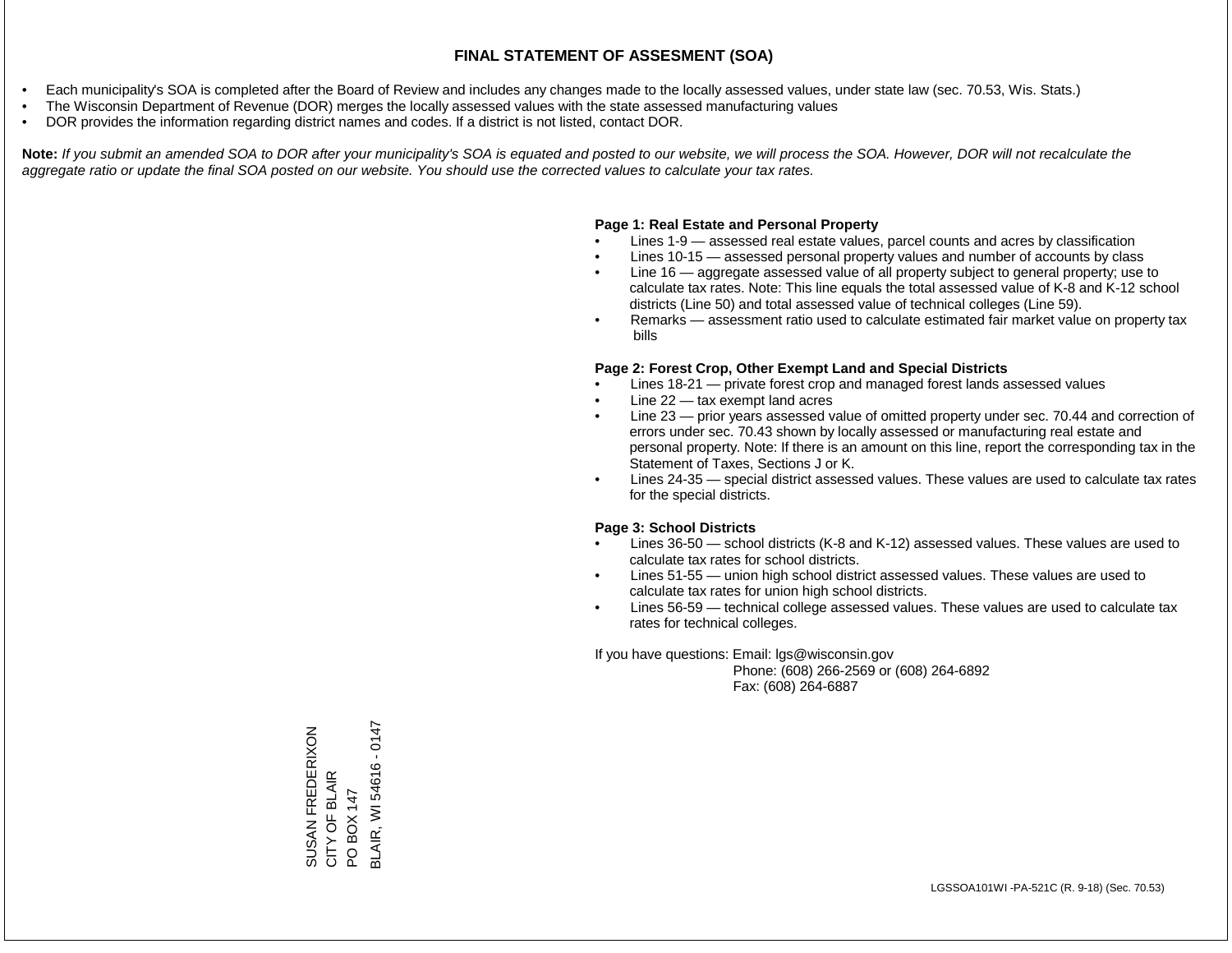|                | <b>FINAL - EQUATED</b>                                                                                                                                                                       |                          |                           |                                     |                         |                           | Page 1              |
|----------------|----------------------------------------------------------------------------------------------------------------------------------------------------------------------------------------------|--------------------------|---------------------------|-------------------------------------|-------------------------|---------------------------|---------------------|
|                | <b>STATEMENT OF ASSESSMENT FOR 2021</b>                                                                                                                                                      |                          | 61                        | 231                                 | 1676                    | This is an Amended Return |                     |
|                |                                                                                                                                                                                              |                          | CO                        | <b>MUN</b>                          | ACCT NO                 |                           |                     |
|                | <b>FOR</b><br>CITY OF<br><b>OF</b>                                                                                                                                                           | <b>GALESVILLE</b>        |                           | <b>TREMPEALEAU COUNTY</b>           |                         |                           |                     |
|                | Town - Village - City                                                                                                                                                                        | <b>Municipality Name</b> |                           | <b>County Name</b>                  |                         |                           |                     |
|                | <b>REAL ESTATE</b>                                                                                                                                                                           |                          | PARCEL COUNT              | <b>NO. OF ACRES</b>                 | <b>VALUE OF</b>         | <b>VALUE OF</b>           | TOTAL VALUE OF LAND |
| Line<br>No.    | (See Lines 18 - 22 for                                                                                                                                                                       |                          | TOTAL LAND   IMPROVEMENTS | <b>WHOLE</b><br><b>NUMBERS ONLY</b> | <b>LAND</b>             | <b>IMPROVEMENTS</b>       | AND IMPROVEMENTS    |
|                | other Real Estate)                                                                                                                                                                           | (Col. A)                 | (Col, B)                  | (Col. C)                            | (Col. D)                | (Col. E)                  | (Col. F)            |
| 1              | <b>RESIDENTIAL - Class 1</b>                                                                                                                                                                 | 634                      | 540                       | 145                                 | 13,515,000              | 78,892,000                | 92,407,000          |
| 2              | <b>COMMERCIAL - Class 2</b>                                                                                                                                                                  | 116                      | 84                        | 53                                  | 2,475,700               | 15,130,800                | 17,606,500          |
| 3              | <b>MANUFACTURING - Class 3</b>                                                                                                                                                               | 9                        | 9                         | 55                                  | 674,100                 | 4,195,100                 | 4,869,200           |
| 4              | <b>AGRICULTURAL - Class 4</b>                                                                                                                                                                | 27                       |                           | 57                                  | 13,400                  |                           | 13,400              |
| 5              | <b>UNDEVELOPED - Class 5</b>                                                                                                                                                                 | 11                       |                           | 9                                   | 3,300                   |                           | 3,300               |
| 6              | AGRICULTURAL FOREST - Class 5m                                                                                                                                                               | 0                        |                           | $\mathbf 0$                         | 0                       |                           | 0                   |
| $\overline{7}$ | FOREST LANDS - Class 6                                                                                                                                                                       | $\Omega$                 |                           | 0                                   | 0                       |                           | 0                   |
| 8              | OTHER - Class 7                                                                                                                                                                              | $\mathbf 0$              | $\overline{0}$            | 0                                   | 0                       | 0                         | $\Omega$            |
| 9              | <b>TOTAL - ALL COLUMNS</b>                                                                                                                                                                   | 797                      | 633                       | 319                                 | 16,681,500              | 98,217,900                | 114,899,400         |
| 10             | NUMBER OF PERSONAL PROPERTY ACCOUNTS IN ROLL                                                                                                                                                 |                          |                           | 90                                  | <b>LOCALLY ASSESSED</b> | <b>MANUFACTURING</b>      | <b>MERGED</b>       |
| 11             | BOATS AND OTHER WATERCRAFT NOT EXEMPT - Code 1                                                                                                                                               |                          |                           |                                     | 924                     | 0                         | 924                 |
| 12             | MACHINERY, TOOLS AND PATTERNS - Code 2                                                                                                                                                       |                          |                           |                                     |                         | 696,800                   | 696,800             |
| 13             | FURNITURE, FIXTURES AND EQUIPMENT - Code 3                                                                                                                                                   |                          |                           |                                     | 481,094                 | 374,800                   | 855,894             |
| 14             | ALL OTHER PERSONAL PROPERTY NOT EXEMPT - Codes 4A, 4B, 4C                                                                                                                                    |                          |                           |                                     | 115,611                 | 18,800                    | 134,411             |
| 15             | TOTAL OF PERSONAL PROPERTY NOT EXEMPT (Total of Lines 11-14)                                                                                                                                 |                          |                           |                                     | 597,629                 | 1,090,400                 | 1,688,029           |
| 16             | AGGREGATE ASSESSED VALUE OF ALL PROPERTY SUBJECT TO THE GENERAL PROPERTY TAX (Total of Lines 9F and 15F)<br>MUST EQUAL TOTAL VALUE OF THE SCHOOL DISTRICTS (K-12 PLUS K-8) - Line 50, Col. F |                          |                           |                                     |                         |                           | 116,587,429         |
| 17             | <b>BOARD OF REVIEW</b>                                                                                                                                                                       |                          |                           | Name of Assessor                    |                         | Telephone #               |                     |
|                | DATE OF FINAL ADJOURNMENT                                                                                                                                                                    | 10/04/2021               |                           | <b>PATRICK HART</b>                 |                         |                           | (608) 372-2964      |

REMARKS

The Assessment Ratio to be used in calculating the estimated Fair Market Value on tax bills for this tax district is 1.007187186

This ratio should be used to convert assessed values to "Calculate Equalized Values" in Step 1 of the Lottery and Gaming Credit Calculations.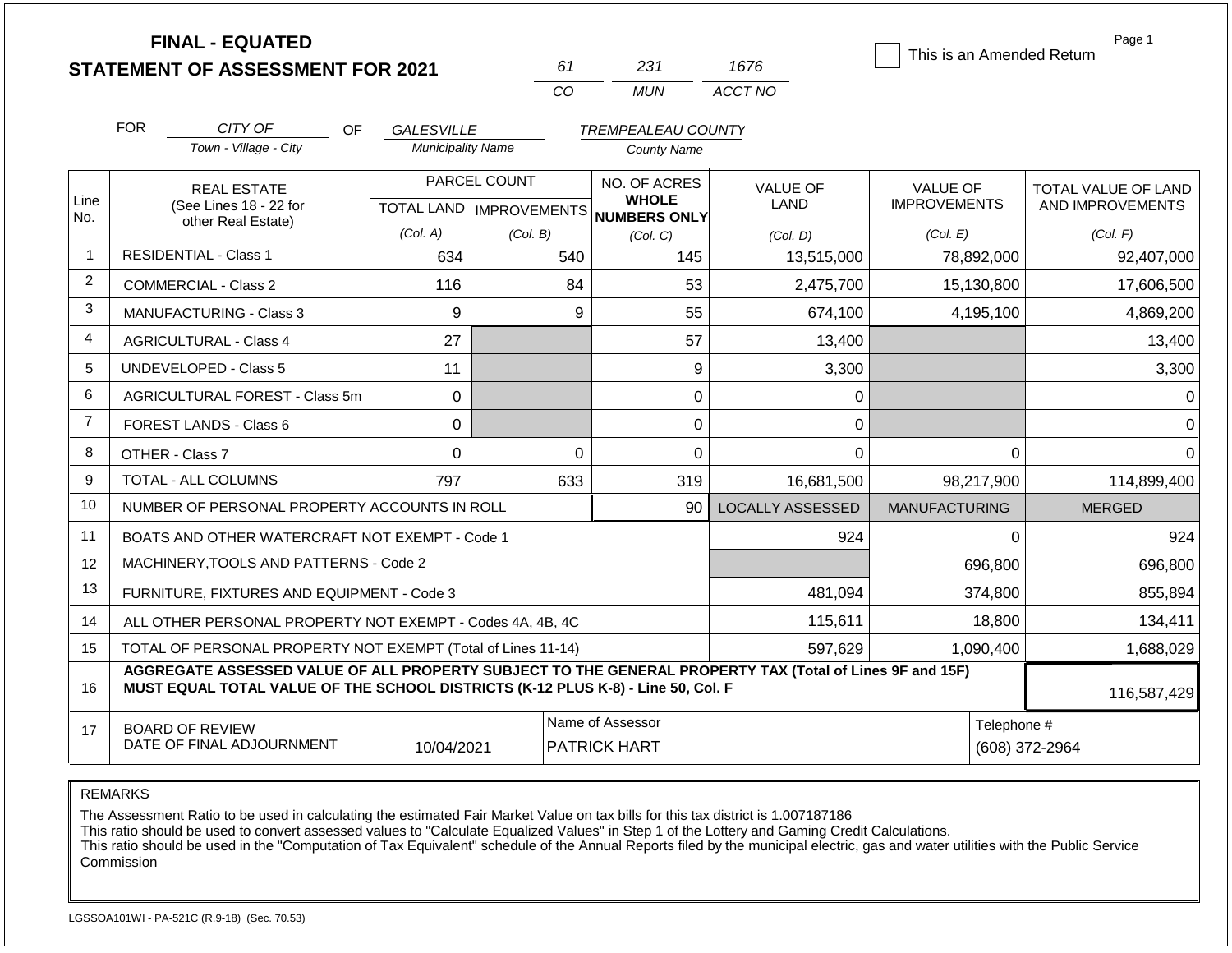2021 61 231 1676

FOREST LANDS (Line 7) and FOREST CROPS (in this section) - are **NOT** the same *YEAR CO MUN ACCT NO*

| 18 | Private Forest Crop - Reg Class @ 10¢ per acre<br>(a) PARCELS<br>(b) ACRES |                          |  | (c) ASSESSED VALUE                                                             |                    | (d) PARCELS      |                                                                                           | Private Forest Crop - Reg Class @ \$2.52 per acre<br>(e) ACRES  |                                                                    | (f) ASSESSED VALUE                                                                                 |
|----|----------------------------------------------------------------------------|--------------------------|--|--------------------------------------------------------------------------------|--------------------|------------------|-------------------------------------------------------------------------------------------|-----------------------------------------------------------------|--------------------------------------------------------------------|----------------------------------------------------------------------------------------------------|
| 19 | (a) PARCELS                                                                | (b) ACRES                |  | Private Forest Crop - Special Class @ 20¢ per acre<br>(c) ASSESSED VALUE       |                    | (d) PARCELS      |                                                                                           | (e) ACRES                                                       |                                                                    | Entered Before 2005 Managed Forest - Ferrous Mining CLOSED @ \$7.87 per acre<br>(f) ASSESSED VALUE |
|    |                                                                            |                          |  | Entered Before 2005 Managed Forest - OPEN @ 74 ¢ per acre                      |                    |                  |                                                                                           | Entered Before 2005 Managed Forest - CLOSED @                   |                                                                    | $$1.75$ per acre                                                                                   |
| 20 |                                                                            | (a) PARCELS<br>(b) ACRES |  | (c) ASSESSED VALUE                                                             |                    | (d) PARCELS      |                                                                                           | (e) ACRES                                                       |                                                                    | (f) ASSESSED VALUE                                                                                 |
|    | Entered After 2004 Managed Forest - OPEN @ \$2.04 per acre                 |                          |  |                                                                                | (c) ASSESSED VALUE |                  | Entered After 2004 Managed Forest - CLOSED @ \$10.20 per acre<br>(d) PARCELS<br>(e) ACRES |                                                                 |                                                                    | (f) ASSESSED VALUE                                                                                 |
| 21 | (a) PARCELS                                                                | (b) ACRES                |  |                                                                                |                    |                  |                                                                                           |                                                                 |                                                                    |                                                                                                    |
| 22 | (a) County Forest Cropland Acres                                           |                          |  | (b) Federal Acres                                                              |                    | (c) State Acres  |                                                                                           | (d) County (NOT FOREST CROP) Acres                              |                                                                    | (e) Other Acres                                                                                    |
|    |                                                                            |                          |  |                                                                                |                    | .12              |                                                                                           | 7.36                                                            |                                                                    | 147.73                                                                                             |
|    |                                                                            |                          |  | Assessed Value of Omitted Property From Prior Years (Sec. 70.44)               |                    |                  |                                                                                           | Assessed Value of Sec. 70.43 Corrections of Errors by Assessors |                                                                    |                                                                                                    |
| 23 | (a) REAL ESTATE                                                            |                          |  | (b) PERSONAL                                                                   |                    | (c1) REAL ESTATE |                                                                                           |                                                                 | (c2) PERSONAL                                                      |                                                                                                    |
|    |                                                                            |                          |  | Manufacturing Equated Value of Omitted Property From Prior Years (Sec. 70.995) |                    |                  |                                                                                           |                                                                 | Mfg. Equated Value of Sec.70.43 Corrections of Errors by Assessors |                                                                                                    |
|    |                                                                            | (d) REAL ESTATE          |  | (e) PERSONAL                                                                   |                    |                  | (f1) REAL ESTATE                                                                          |                                                                 | (f2) PERSONAL                                                      |                                                                                                    |
|    |                                                                            |                          |  |                                                                                |                    |                  |                                                                                           |                                                                 |                                                                    |                                                                                                    |

# **SPECIAL DISTRICTS**

| Line<br>No. | <b>Enter 6-digit</b><br>Special District<br>Code (Col. A) | <b>Account</b><br><b>Number</b><br>(Col. B) | <b>Special District Name</b><br>(Col. C)  | <b>Locally Assessed Value</b><br>of Real Estate and<br>Personal Property (Col. D) | Mfg Value of Real Estate<br>and Personal Property<br>(Col. E) | <b>Merged Value of</b><br><b>Real Estate and</b><br>Personal Property (Col. F) |
|-------------|-----------------------------------------------------------|---------------------------------------------|-------------------------------------------|-----------------------------------------------------------------------------------|---------------------------------------------------------------|--------------------------------------------------------------------------------|
| 24          | 618060                                                    | 0392                                        | LAKE MARINUKA PUBLIC PRO & REHAB DISTRICT | 110,627,829                                                                       | 5,959,600                                                     | 116,587,429                                                                    |
| 25          |                                                           |                                             |                                           |                                                                                   |                                                               |                                                                                |
| 26          |                                                           |                                             |                                           |                                                                                   |                                                               |                                                                                |
| 27          |                                                           |                                             |                                           |                                                                                   |                                                               |                                                                                |
| 28          |                                                           |                                             |                                           |                                                                                   |                                                               |                                                                                |
| 29          |                                                           |                                             |                                           |                                                                                   |                                                               |                                                                                |
| 30          |                                                           |                                             |                                           |                                                                                   |                                                               |                                                                                |
| 31          |                                                           |                                             |                                           |                                                                                   |                                                               |                                                                                |
| 32          |                                                           |                                             |                                           |                                                                                   |                                                               |                                                                                |
| 33          |                                                           |                                             |                                           |                                                                                   |                                                               |                                                                                |
| 34          |                                                           |                                             |                                           |                                                                                   |                                                               |                                                                                |
| 35          |                                                           |                                             |                                           |                                                                                   |                                                               |                                                                                |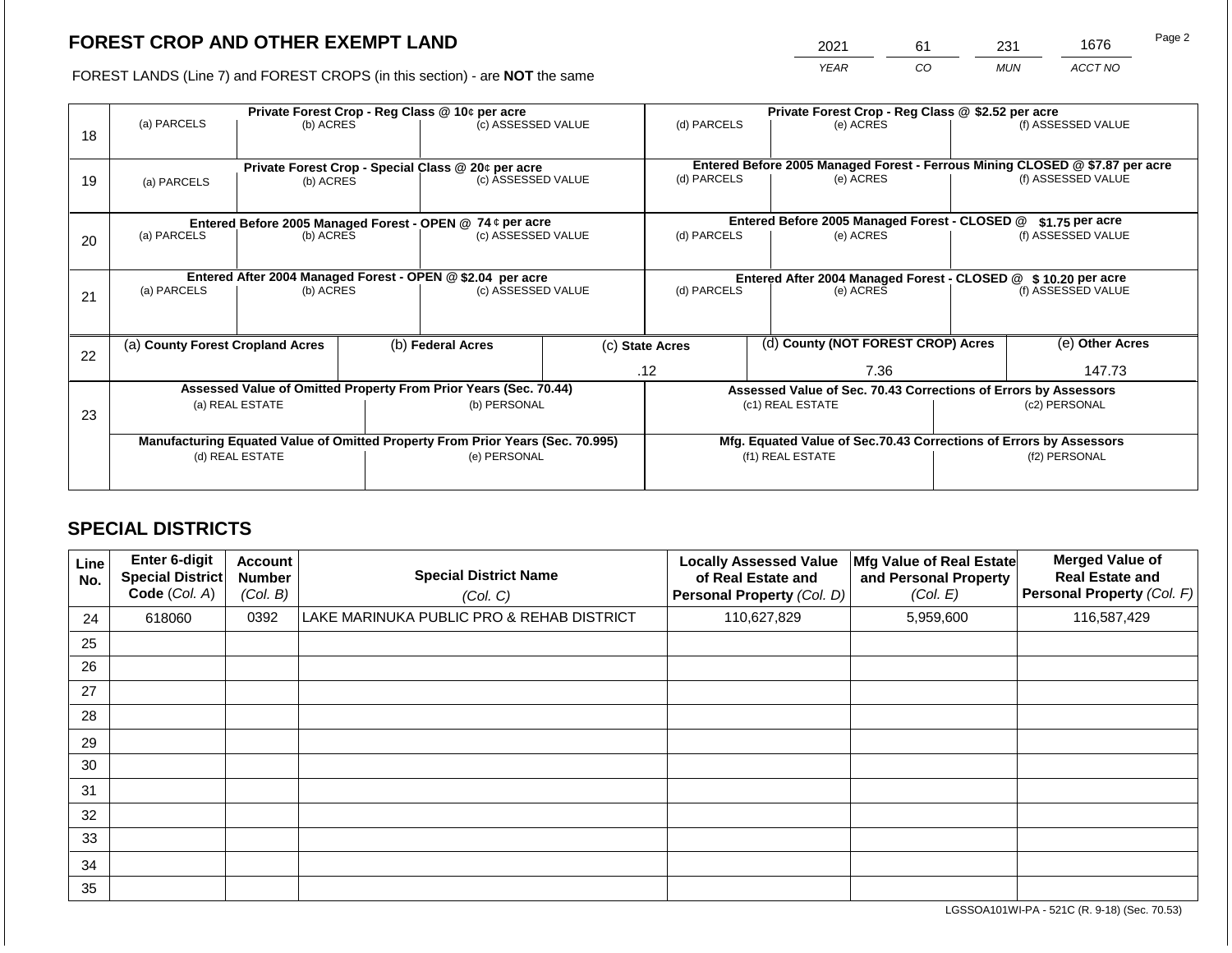| <b>SCHOOL DISTRICTS</b> |  |
|-------------------------|--|
|-------------------------|--|

| 2021        | 61  | 231 |         |
|-------------|-----|-----|---------|
| <b>YFAR</b> | 20. | MUN | ACCT NO |

| Line<br>No. | Enter 6-digit<br><b>School District</b><br>Code (Col. A) | <b>Account</b><br><b>Number</b><br>(Col. B) | <b>School District Name</b><br>(Col. C)                 | <b>Locally Assessed Value</b><br>of Real Estate and<br>Personal Property (Col. D) | Mfg Value of Real Estate<br>and Personal Property<br>(Col. E) | <b>Merged Value of</b><br><b>Real Estate and</b><br>Personal Property (Col. F) |  |  |  |  |  |  |
|-------------|----------------------------------------------------------|---------------------------------------------|---------------------------------------------------------|-----------------------------------------------------------------------------------|---------------------------------------------------------------|--------------------------------------------------------------------------------|--|--|--|--|--|--|
|             | <b>SCHOOL DISTRICTS (K-8 and K-12)</b><br>A.             |                                             |                                                         |                                                                                   |                                                               |                                                                                |  |  |  |  |  |  |
| 36          | 612009                                                   | 0361                                        | SCH D OF GALESVILLE-ETTRICK                             | 110,627,829                                                                       | 5,959,600                                                     | 116,587,429                                                                    |  |  |  |  |  |  |
| 37          |                                                          |                                             |                                                         |                                                                                   |                                                               |                                                                                |  |  |  |  |  |  |
| 38          |                                                          |                                             |                                                         |                                                                                   |                                                               |                                                                                |  |  |  |  |  |  |
| 39          |                                                          |                                             |                                                         |                                                                                   |                                                               |                                                                                |  |  |  |  |  |  |
| 40          |                                                          |                                             |                                                         |                                                                                   |                                                               |                                                                                |  |  |  |  |  |  |
| 41          |                                                          |                                             |                                                         |                                                                                   |                                                               |                                                                                |  |  |  |  |  |  |
| 42          |                                                          |                                             |                                                         |                                                                                   |                                                               |                                                                                |  |  |  |  |  |  |
| 43          |                                                          |                                             |                                                         |                                                                                   |                                                               |                                                                                |  |  |  |  |  |  |
| 44          |                                                          |                                             |                                                         |                                                                                   |                                                               |                                                                                |  |  |  |  |  |  |
| 45          |                                                          |                                             |                                                         |                                                                                   |                                                               |                                                                                |  |  |  |  |  |  |
| 46          |                                                          |                                             |                                                         |                                                                                   |                                                               |                                                                                |  |  |  |  |  |  |
| 47          |                                                          |                                             |                                                         |                                                                                   |                                                               |                                                                                |  |  |  |  |  |  |
| 48          |                                                          |                                             |                                                         |                                                                                   |                                                               |                                                                                |  |  |  |  |  |  |
| 49          |                                                          |                                             |                                                         |                                                                                   |                                                               |                                                                                |  |  |  |  |  |  |
| 50          |                                                          |                                             | TOTAL ASSESSED VALUE OF SCHOOL DISTRICTS (K-8 and K-12) | 110,627,829                                                                       | 5,959,600                                                     | 116,587,429                                                                    |  |  |  |  |  |  |
|             | <b>B.</b><br><b>UNION HIGH SCHOOL DISTRICTS</b>          |                                             |                                                         |                                                                                   |                                                               |                                                                                |  |  |  |  |  |  |
| 51          |                                                          |                                             |                                                         |                                                                                   |                                                               |                                                                                |  |  |  |  |  |  |
| 52          |                                                          |                                             |                                                         |                                                                                   |                                                               |                                                                                |  |  |  |  |  |  |
| 53          |                                                          |                                             |                                                         |                                                                                   |                                                               |                                                                                |  |  |  |  |  |  |
| 54          |                                                          |                                             |                                                         |                                                                                   |                                                               |                                                                                |  |  |  |  |  |  |
| 55          |                                                          |                                             | TOTAL ASSESSED VALUE OF UNION HIGH SCHOOLS              |                                                                                   |                                                               |                                                                                |  |  |  |  |  |  |
|             | C.<br><b>TECHNICAL COLLEGE DISTRICTS</b>                 |                                             |                                                         |                                                                                   |                                                               |                                                                                |  |  |  |  |  |  |
| 56          | 000200                                                   | 0002                                        | WESTERN TECHNICAL COLLEGE LACR                          | 110,627,829                                                                       | 5,959,600                                                     | 116,587,429                                                                    |  |  |  |  |  |  |
| 57          |                                                          |                                             |                                                         |                                                                                   |                                                               |                                                                                |  |  |  |  |  |  |
| 58          |                                                          |                                             |                                                         |                                                                                   |                                                               |                                                                                |  |  |  |  |  |  |
| 59          |                                                          |                                             | TOTAL ASSESSED VALUE OF TECHNICAL COLLEGES              | 110,627,829                                                                       | 5,959,600                                                     | 116,587,429                                                                    |  |  |  |  |  |  |

 *I hereby certify, to the best of my knowledge and belief, this form is complete and correct.*

| Name                  |                                   | Title | Submission date  |
|-----------------------|-----------------------------------|-------|------------------|
| <b>NICK J GAMROTH</b> |                                   |       | 2021<br>06<br>10 |
| Phone                 | Email address                     |       |                  |
| 715<br>$538 - 2311$   | NICK.GAMROTH@CO.TREMPEALEAU.WI.US |       |                  |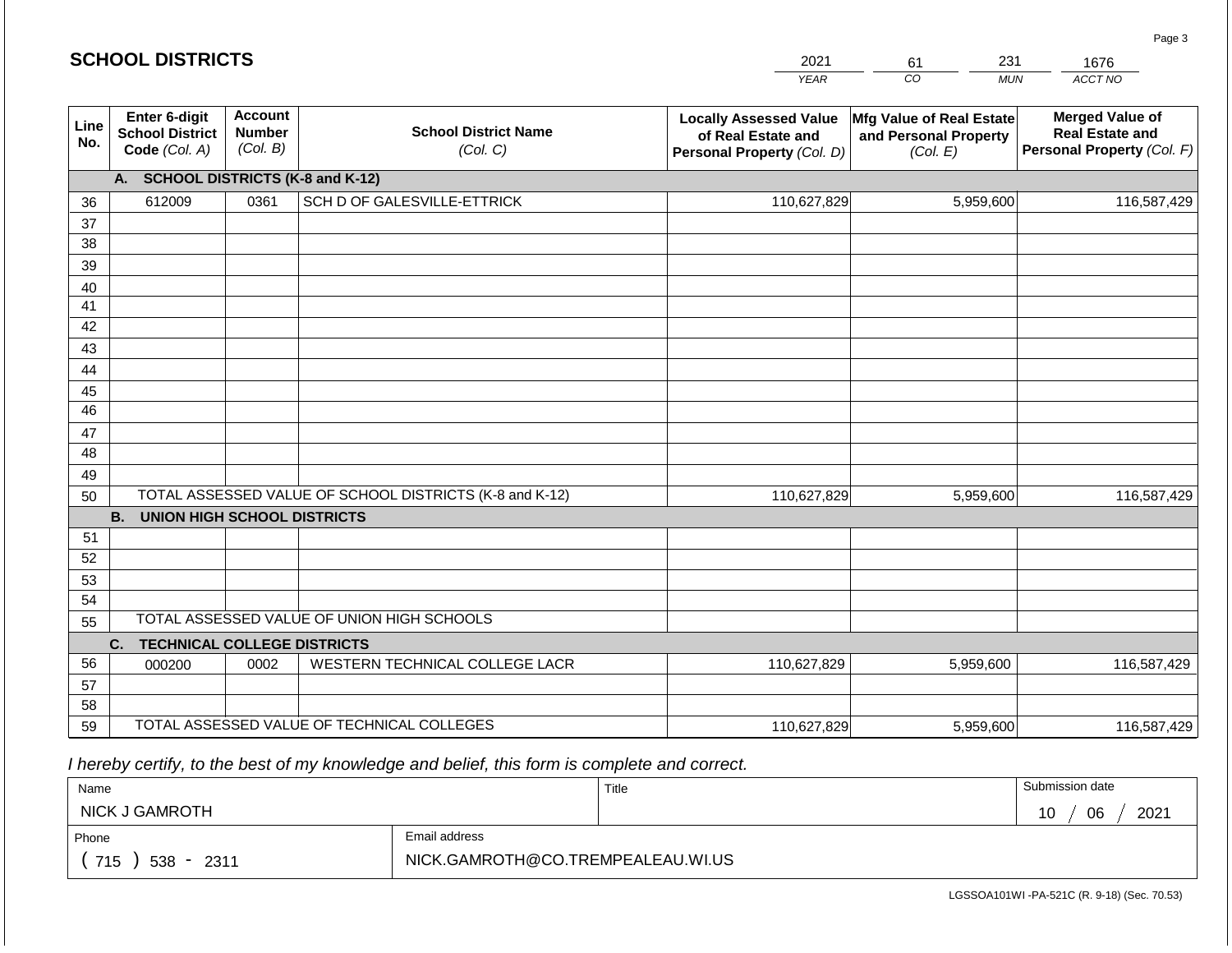- Each municipality's SOA is completed after the Board of Review and includes any changes made to the locally assessed values, under state law (sec. 70.53, Wis. Stats.)
- The Wisconsin Department of Revenue (DOR) merges the locally assessed values with the state assessed manufacturing values
- DOR provides the information regarding district names and codes. If a district is not listed, contact DOR.

Note: If you submit an amended SOA to DOR after your municipality's SOA is equated and posted to our website, we will process the SOA. However, DOR will not recalculate the *aggregate ratio or update the final SOA posted on our website. You should use the corrected values to calculate your tax rates.*

## **Page 1: Real Estate and Personal Property**

- Lines 1-9 assessed real estate values, parcel counts and acres by classification
- Lines 10-15 assessed personal property values and number of accounts by class
- Line 16 aggregate assessed value of all property subject to general property; use to calculate tax rates. Note: This line equals the total assessed value of K-8 and K-12 school districts (Line 50) and total assessed value of technical colleges (Line 59).
- Remarks assessment ratio used to calculate estimated fair market value on property tax bills

## **Page 2: Forest Crop, Other Exempt Land and Special Districts**

- Lines 18-21 private forest crop and managed forest lands assessed values
- Line  $22 -$  tax exempt land acres
- Line 23 prior years assessed value of omitted property under sec. 70.44 and correction of errors under sec. 70.43 shown by locally assessed or manufacturing real estate and personal property. Note: If there is an amount on this line, report the corresponding tax in the Statement of Taxes, Sections J or K.
- Lines 24-35 special district assessed values. These values are used to calculate tax rates for the special districts.

## **Page 3: School Districts**

- Lines 36-50 school districts (K-8 and K-12) assessed values. These values are used to calculate tax rates for school districts.
- Lines 51-55 union high school district assessed values. These values are used to calculate tax rates for union high school districts.
- Lines 56-59 technical college assessed values. These values are used to calculate tax rates for technical colleges.

If you have questions: Email: lgs@wisconsin.gov

 Phone: (608) 266-2569 or (608) 264-6892 Fax: (608) 264-6887

PO BOX 327<br>SALESVILLE, WI 54630 - 0327 GALESVILLE, WI 54630 - 0327CITY OF GALESVILLE JENNIFER HESS<br>CITY OF GALESVILLE JENNIFER HESS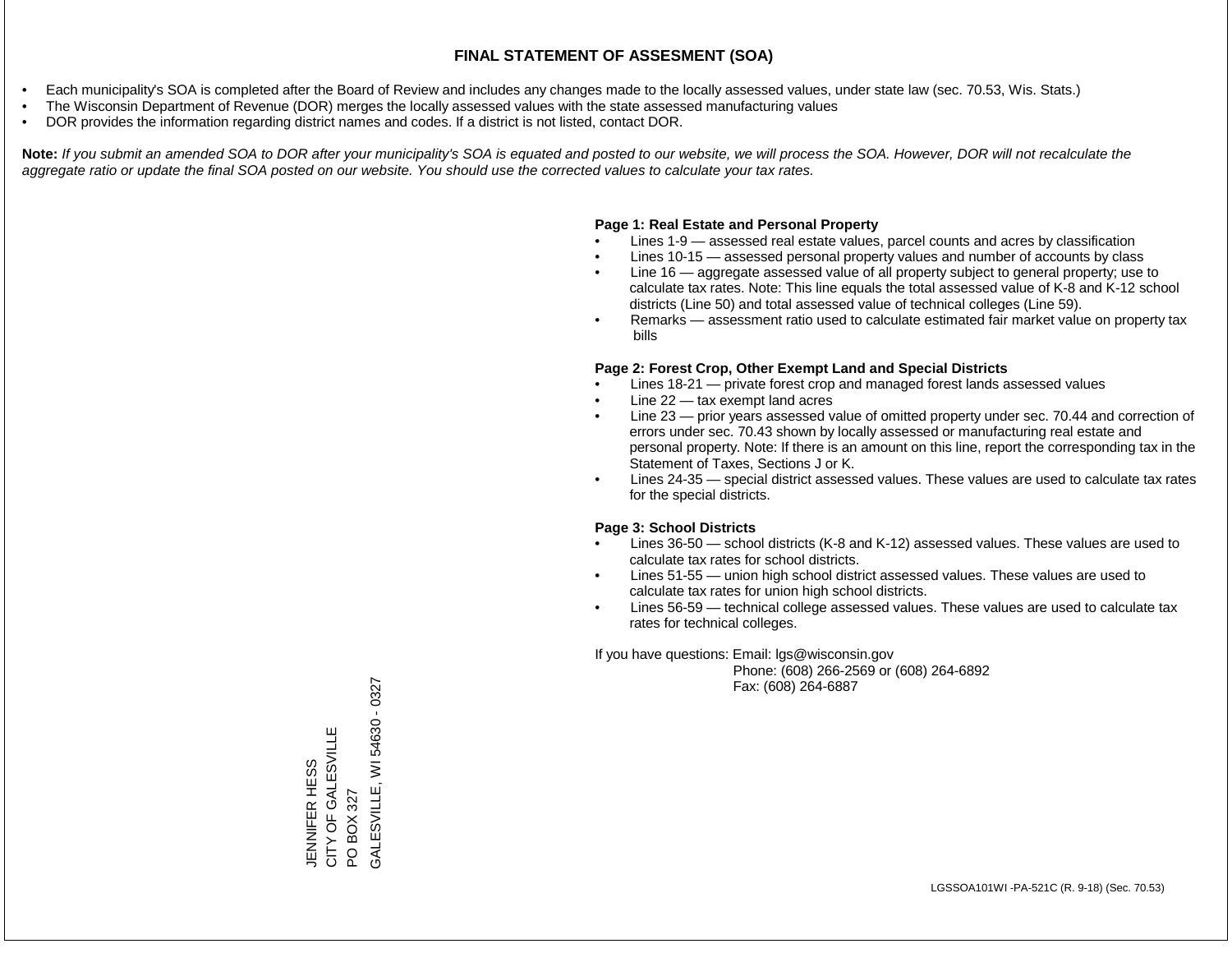| <b>STATEMENT OF ASSESSMENT FOR 2021</b> |  |
|-----------------------------------------|--|
|                                         |  |

**FINAL - EQUATED**

| 61 | 241  | 1677    |
|----|------|---------|
| Γn | MUN. | ACCT NO |

This is an Amended Return

Page 1

|                | <b>FOR</b>                                                                                                                                                                                   | CITY OF<br>OF                                                | <b>INDEPENDENCE</b>      |                           | <b>TREMPEALEAU COUNTY</b>    |                         |                      |                            |
|----------------|----------------------------------------------------------------------------------------------------------------------------------------------------------------------------------------------|--------------------------------------------------------------|--------------------------|---------------------------|------------------------------|-------------------------|----------------------|----------------------------|
|                |                                                                                                                                                                                              | Town - Village - City                                        | <b>Municipality Name</b> |                           | <b>County Name</b>           |                         |                      |                            |
|                |                                                                                                                                                                                              | <b>REAL ESTATE</b>                                           |                          | PARCEL COUNT              | NO. OF ACRES                 | <b>VALUE OF</b>         | <b>VALUE OF</b>      | <b>TOTAL VALUE OF LAND</b> |
| Line<br>No.    |                                                                                                                                                                                              | (See Lines 18 - 22 for                                       |                          | TOTAL LAND   IMPROVEMENTS | <b>WHOLE</b><br>NUMBERS ONLY | <b>LAND</b>             | <b>IMPROVEMENTS</b>  | AND IMPROVEMENTS           |
|                |                                                                                                                                                                                              | other Real Estate)                                           | (Col. A)                 | (Col. B)                  | (Col, C)                     | (Col, D)                | (Col. E)             | (Col. F)                   |
| -1             |                                                                                                                                                                                              | <b>RESIDENTIAL - Class 1</b>                                 | 591                      | 489                       | 70                           | 5,652,000               | 52,568,200           | 58,220,200                 |
| $\overline{2}$ |                                                                                                                                                                                              | <b>COMMERCIAL - Class 2</b>                                  | 108                      | 79                        | 106                          | 1,734,500               | 20,927,300           | 22,661,800                 |
| 3              |                                                                                                                                                                                              | <b>MANUFACTURING - Class 3</b>                               | 9                        | $\overline{7}$            | 139                          | 1,122,900               | 5,097,900            | 6,220,800                  |
| 4              |                                                                                                                                                                                              | <b>AGRICULTURAL - Class 4</b>                                | 72                       |                           | 1,445                        | 207,150                 |                      | 207,150                    |
| 5              | <b>UNDEVELOPED - Class 5</b>                                                                                                                                                                 |                                                              | 34                       |                           | 109                          | 69,450                  |                      | 69,450                     |
| 6              |                                                                                                                                                                                              | AGRICULTURAL FOREST - Class 5m                               | 32                       |                           | 235                          | 356,200                 |                      | 356,200                    |
| $\overline{7}$ |                                                                                                                                                                                              | FOREST LANDS - Class 6                                       | $\overline{2}$           |                           | 9                            | 26,100                  |                      | 26,100                     |
| 8              |                                                                                                                                                                                              | OTHER - Class 7                                              | $\overline{7}$           | $\overline{7}$            | 12                           | 55,100                  | 369,900              | 425,000                    |
| 9              |                                                                                                                                                                                              | <b>TOTAL - ALL COLUMNS</b>                                   | 855                      | 582                       | 2,125                        | 9,223,400               | 78,963,300           | 88,186,700                 |
| 10             |                                                                                                                                                                                              | NUMBER OF PERSONAL PROPERTY ACCOUNTS IN ROLL                 |                          |                           | 77                           | <b>LOCALLY ASSESSED</b> | <b>MANUFACTURING</b> | <b>MERGED</b>              |
| 11             |                                                                                                                                                                                              | BOATS AND OTHER WATERCRAFT NOT EXEMPT - Code 1               |                          |                           |                              | 0                       | 0                    | $\Omega$                   |
| 12             |                                                                                                                                                                                              | MACHINERY, TOOLS AND PATTERNS - Code 2                       |                          |                           |                              |                         | 4,414,800            | 4,414,800                  |
| 13             |                                                                                                                                                                                              | FURNITURE, FIXTURES AND EQUIPMENT - Code 3                   |                          |                           |                              | 349,696                 | 6,300                | 355,996                    |
| 14             |                                                                                                                                                                                              | ALL OTHER PERSONAL PROPERTY NOT EXEMPT - Codes 4A, 4B, 4C    |                          |                           |                              | 275,698                 | 147,600              | 423,298                    |
| 15             |                                                                                                                                                                                              | TOTAL OF PERSONAL PROPERTY NOT EXEMPT (Total of Lines 11-14) |                          |                           |                              | 625,394                 | 4,568,700            | 5,194,094                  |
| 16             | AGGREGATE ASSESSED VALUE OF ALL PROPERTY SUBJECT TO THE GENERAL PROPERTY TAX (Total of Lines 9F and 15F)<br>MUST EQUAL TOTAL VALUE OF THE SCHOOL DISTRICTS (K-12 PLUS K-8) - Line 50, Col. F |                                                              |                          |                           |                              |                         |                      |                            |

| 16 | MUST EQUAL TOTAL VALUE OF THE SUHOUL DISTRIUTS (N-12 PLUS N-8) - LINE 30, COI. F |            |                     |             | 93,380,794     |  |
|----|----------------------------------------------------------------------------------|------------|---------------------|-------------|----------------|--|
|    | <b>BOARD OF REVIEW</b>                                                           |            | Name of Assessor    | Telephone # |                |  |
|    | DATE OF FINAL ADJOURNMENT                                                        | 10/19/2021 | <b>MARK GARLICK</b> |             | (715) 287-3376 |  |

REMARKS

The Assessment Ratio to be used in calculating the estimated Fair Market Value on tax bills for this tax district is .933863868

This ratio should be used to convert assessed values to "Calculate Equalized Values" in Step 1 of the Lottery and Gaming Credit Calculations.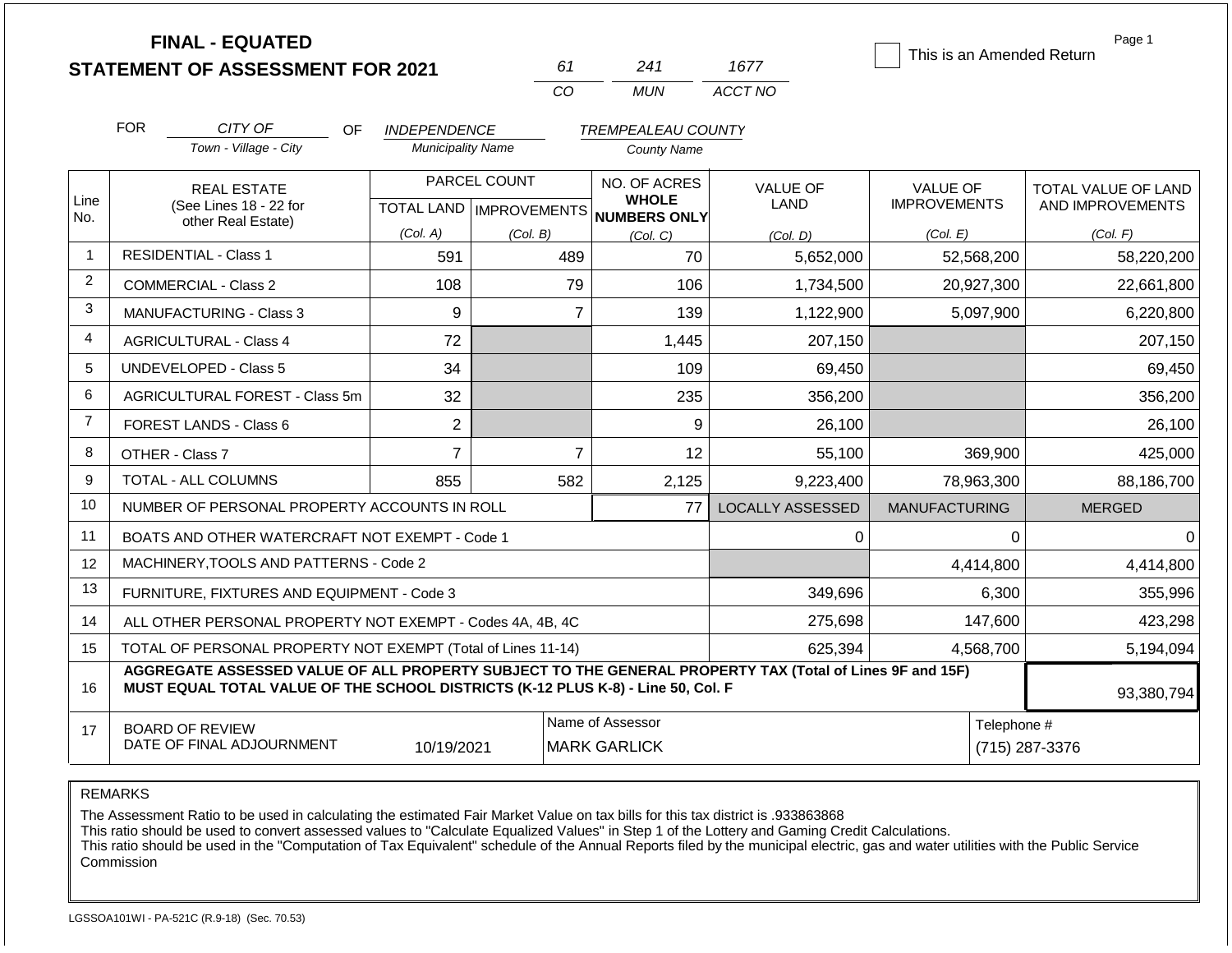2021 61 241 1677

FOREST LANDS (Line 7) and FOREST CROPS (in this section) - are **NOT** the same *YEAR CO MUN ACCT NO*

|    | Private Forest Crop - Reg Class @ 10¢ per acre |                                  |  |                                                                                |  | Private Forest Crop - Reg Class @ \$2.52 per acre              |  |                                                                 |                                                                    |                                                                              |
|----|------------------------------------------------|----------------------------------|--|--------------------------------------------------------------------------------|--|----------------------------------------------------------------|--|-----------------------------------------------------------------|--------------------------------------------------------------------|------------------------------------------------------------------------------|
| 18 | (a) PARCELS                                    | (b) ACRES                        |  | (c) ASSESSED VALUE                                                             |  | (d) PARCELS                                                    |  | (e) ACRES                                                       |                                                                    | (f) ASSESSED VALUE                                                           |
|    |                                                |                                  |  |                                                                                |  |                                                                |  |                                                                 |                                                                    |                                                                              |
|    |                                                |                                  |  |                                                                                |  |                                                                |  |                                                                 |                                                                    | Entered Before 2005 Managed Forest - Ferrous Mining CLOSED @ \$7.87 per acre |
| 19 | (a) PARCELS                                    | (b) ACRES                        |  | Private Forest Crop - Special Class @ 20¢ per acre<br>(c) ASSESSED VALUE       |  | (d) PARCELS                                                    |  | (e) ACRES                                                       |                                                                    | (f) ASSESSED VALUE                                                           |
|    |                                                |                                  |  |                                                                                |  |                                                                |  |                                                                 |                                                                    |                                                                              |
|    |                                                |                                  |  |                                                                                |  |                                                                |  |                                                                 |                                                                    |                                                                              |
|    |                                                |                                  |  | Entered Before 2005 Managed Forest - OPEN @ 74 ¢ per acre                      |  |                                                                |  | Entered Before 2005 Managed Forest - CLOSED @                   |                                                                    | $$1.75$ per acre                                                             |
| 20 | (a) PARCELS                                    | (b) ACRES                        |  | (c) ASSESSED VALUE                                                             |  | (d) PARCELS                                                    |  | (e) ACRES                                                       |                                                                    | (f) ASSESSED VALUE                                                           |
|    |                                                |                                  |  |                                                                                |  |                                                                |  | 12                                                              |                                                                    | 18.000                                                                       |
|    |                                                |                                  |  | Entered After 2004 Managed Forest - OPEN @ \$2.04 per acre                     |  | Entered After 2004 Managed Forest - CLOSED @ \$ 10.20 per acre |  |                                                                 |                                                                    |                                                                              |
| 21 | (a) PARCELS                                    | (b) ACRES                        |  | (c) ASSESSED VALUE                                                             |  | (d) PARCELS                                                    |  | (e) ACRES                                                       |                                                                    | (f) ASSESSED VALUE                                                           |
|    |                                                |                                  |  |                                                                                |  |                                                                |  |                                                                 |                                                                    |                                                                              |
|    |                                                |                                  |  |                                                                                |  |                                                                |  |                                                                 |                                                                    |                                                                              |
|    |                                                | (a) County Forest Cropland Acres |  | (b) Federal Acres                                                              |  | (c) State Acres                                                |  | (d) County (NOT FOREST CROP) Acres                              |                                                                    | (e) Other Acres                                                              |
| 22 |                                                |                                  |  |                                                                                |  |                                                                |  |                                                                 |                                                                    |                                                                              |
|    |                                                |                                  |  |                                                                                |  | 4.56<br>.58                                                    |  |                                                                 | 165.84                                                             |                                                                              |
|    |                                                |                                  |  | Assessed Value of Omitted Property From Prior Years (Sec. 70.44)               |  |                                                                |  | Assessed Value of Sec. 70.43 Corrections of Errors by Assessors |                                                                    |                                                                              |
| 23 |                                                | (a) REAL ESTATE                  |  | (b) PERSONAL                                                                   |  |                                                                |  | (c1) REAL ESTATE                                                |                                                                    | (c2) PERSONAL                                                                |
|    |                                                |                                  |  |                                                                                |  |                                                                |  |                                                                 |                                                                    |                                                                              |
|    |                                                |                                  |  | Manufacturing Equated Value of Omitted Property From Prior Years (Sec. 70.995) |  |                                                                |  |                                                                 | Mfg. Equated Value of Sec.70.43 Corrections of Errors by Assessors |                                                                              |
|    |                                                | (d) REAL ESTATE                  |  | (e) PERSONAL                                                                   |  |                                                                |  | (f1) REAL ESTATE                                                |                                                                    | (f2) PERSONAL                                                                |
|    |                                                |                                  |  |                                                                                |  |                                                                |  |                                                                 |                                                                    |                                                                              |
|    |                                                |                                  |  |                                                                                |  |                                                                |  |                                                                 |                                                                    |                                                                              |

# **SPECIAL DISTRICTS**

| Line<br>No. | <b>Enter 6-digit</b><br><b>Special District</b><br>Code (Col. A) | <b>Account</b><br><b>Number</b><br>(Col. B) | <b>Special District Name</b><br>(Col. C)                 | <b>Locally Assessed Value</b><br>of Real Estate and<br>Personal Property (Col. D) | Mfg Value of Real Estate<br>and Personal Property<br>(Col. E) | <b>Merged Value of</b><br><b>Real Estate and</b><br>Personal Property (Col. F) |
|-------------|------------------------------------------------------------------|---------------------------------------------|----------------------------------------------------------|-----------------------------------------------------------------------------------|---------------------------------------------------------------|--------------------------------------------------------------------------------|
| 24          | 618020                                                           | 0388                                        | <b>INDEPENDENCE PUB INLAND LAKE PRO &amp; REHAB DIST</b> | 82,591,294                                                                        | 10,789,500                                                    | 93,380,794                                                                     |
| 25          |                                                                  |                                             |                                                          |                                                                                   |                                                               |                                                                                |
| 26          |                                                                  |                                             |                                                          |                                                                                   |                                                               |                                                                                |
| 27          |                                                                  |                                             |                                                          |                                                                                   |                                                               |                                                                                |
| 28          |                                                                  |                                             |                                                          |                                                                                   |                                                               |                                                                                |
| 29          |                                                                  |                                             |                                                          |                                                                                   |                                                               |                                                                                |
| 30          |                                                                  |                                             |                                                          |                                                                                   |                                                               |                                                                                |
| 31          |                                                                  |                                             |                                                          |                                                                                   |                                                               |                                                                                |
| 32          |                                                                  |                                             |                                                          |                                                                                   |                                                               |                                                                                |
| 33          |                                                                  |                                             |                                                          |                                                                                   |                                                               |                                                                                |
| 34          |                                                                  |                                             |                                                          |                                                                                   |                                                               |                                                                                |
| 35          |                                                                  |                                             |                                                          |                                                                                   |                                                               |                                                                                |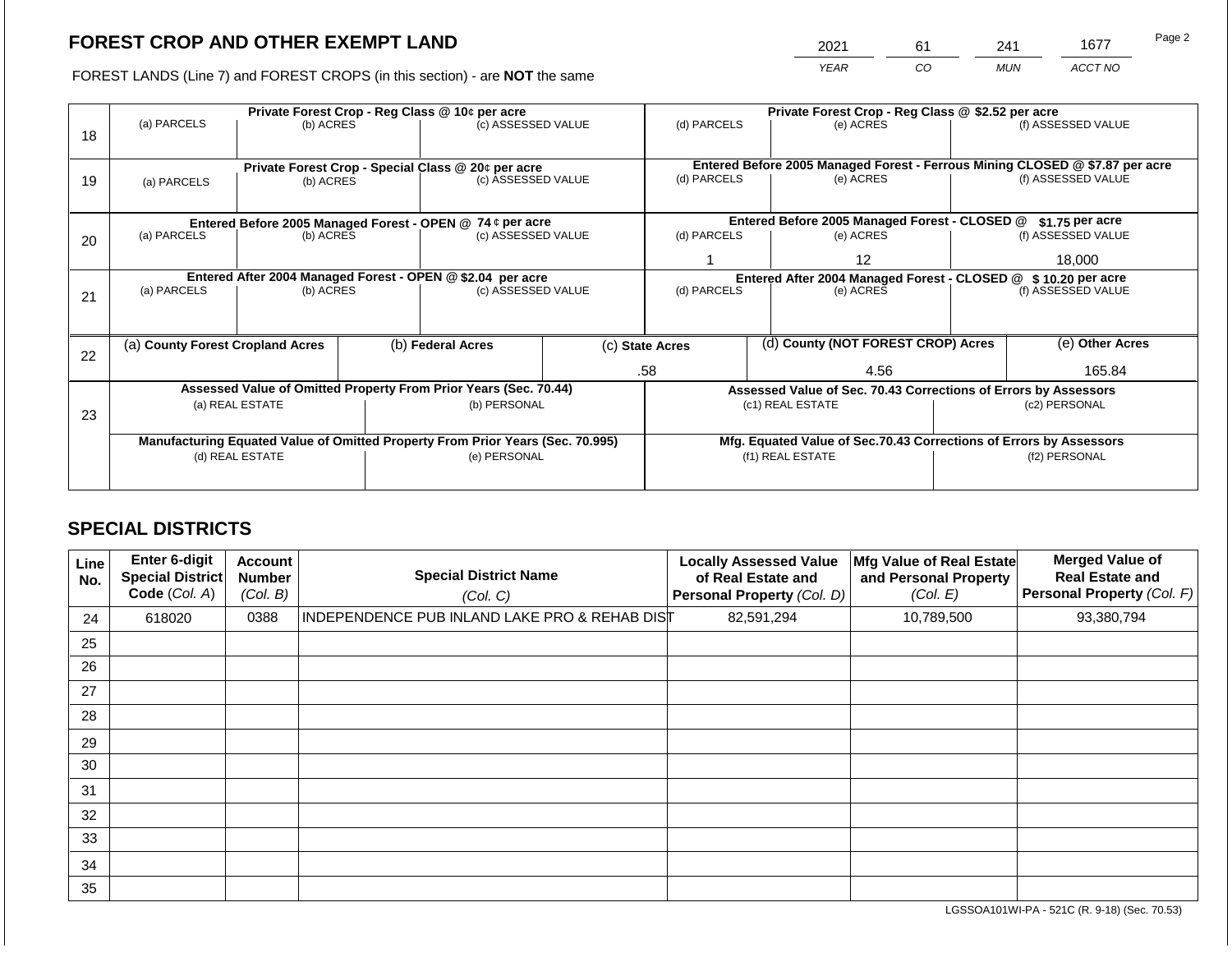|             | <b>SCHOOL DISTRICTS</b>                                  |                                             |                                                         | 2021<br>241<br>61<br>1677                                                         |                                                               |                                                                                |  |  |
|-------------|----------------------------------------------------------|---------------------------------------------|---------------------------------------------------------|-----------------------------------------------------------------------------------|---------------------------------------------------------------|--------------------------------------------------------------------------------|--|--|
|             |                                                          |                                             |                                                         | <b>YEAR</b>                                                                       | CO<br><b>MUN</b>                                              | ACCT NO                                                                        |  |  |
| Line<br>No. | Enter 6-digit<br><b>School District</b><br>Code (Col. A) | <b>Account</b><br><b>Number</b><br>(Col. B) | <b>School District Name</b><br>(Col. C)                 | <b>Locally Assessed Value</b><br>of Real Estate and<br>Personal Property (Col. D) | Mfg Value of Real Estate<br>and Personal Property<br>(Col. E) | <b>Merged Value of</b><br><b>Real Estate and</b><br>Personal Property (Col. F) |  |  |
|             | A. SCHOOL DISTRICTS (K-8 and K-12)                       |                                             |                                                         |                                                                                   |                                                               |                                                                                |  |  |
| 36          | 610154                                                   | 0358                                        | <b>SCH D OF ARCADIA</b>                                 | 694,900                                                                           |                                                               | 694,900                                                                        |  |  |
| 37          | 612632                                                   | 0362                                        | SCH D OF INDEPENDENCE                                   | 81,896,394                                                                        | 10,789,500                                                    | 92,685,894                                                                     |  |  |
| 38          |                                                          |                                             |                                                         |                                                                                   |                                                               |                                                                                |  |  |
| 39          |                                                          |                                             |                                                         |                                                                                   |                                                               |                                                                                |  |  |
| 40          |                                                          |                                             |                                                         |                                                                                   |                                                               |                                                                                |  |  |
| 41          |                                                          |                                             |                                                         |                                                                                   |                                                               |                                                                                |  |  |
| 42          |                                                          |                                             |                                                         |                                                                                   |                                                               |                                                                                |  |  |
| 43          |                                                          |                                             |                                                         |                                                                                   |                                                               |                                                                                |  |  |
| 44          |                                                          |                                             |                                                         |                                                                                   |                                                               |                                                                                |  |  |
| 45<br>46    |                                                          |                                             |                                                         |                                                                                   |                                                               |                                                                                |  |  |
| 47          |                                                          |                                             |                                                         |                                                                                   |                                                               |                                                                                |  |  |
| 48          |                                                          |                                             |                                                         |                                                                                   |                                                               |                                                                                |  |  |
| 49          |                                                          |                                             |                                                         |                                                                                   |                                                               |                                                                                |  |  |
| 50          |                                                          |                                             | TOTAL ASSESSED VALUE OF SCHOOL DISTRICTS (K-8 and K-12) | 82,591,294                                                                        | 10,789,500                                                    | 93,380,794                                                                     |  |  |
|             | <b>B.</b><br><b>UNION HIGH SCHOOL DISTRICTS</b>          |                                             |                                                         |                                                                                   |                                                               |                                                                                |  |  |
| 51          |                                                          |                                             |                                                         |                                                                                   |                                                               |                                                                                |  |  |
| 52          |                                                          |                                             |                                                         |                                                                                   |                                                               |                                                                                |  |  |
| 53          |                                                          |                                             |                                                         |                                                                                   |                                                               |                                                                                |  |  |
| 54          |                                                          |                                             |                                                         |                                                                                   |                                                               |                                                                                |  |  |
| 55          |                                                          |                                             | TOTAL ASSESSED VALUE OF UNION HIGH SCHOOLS              |                                                                                   |                                                               |                                                                                |  |  |
|             | C.<br><b>TECHNICAL COLLEGE DISTRICTS</b>                 |                                             |                                                         |                                                                                   |                                                               |                                                                                |  |  |
| 56          | 000200                                                   | 0002                                        | WESTERN TECHNICAL COLLEGE LACR                          | 82,591,294                                                                        | 10,789,500                                                    | 93,380,794                                                                     |  |  |
| 57          |                                                          |                                             |                                                         |                                                                                   |                                                               |                                                                                |  |  |
| 58          |                                                          |                                             |                                                         |                                                                                   |                                                               |                                                                                |  |  |
| 59          |                                                          |                                             | TOTAL ASSESSED VALUE OF TECHNICAL COLLEGES              | 82,591,294                                                                        | 10,789,500                                                    | 93,380,794                                                                     |  |  |

 *I hereby certify, to the best of my knowledge and belief, this form is complete and correct.*

**SCHOOL DISTRICTS**

| Name                |                      | Title           | Submission date  |  |  |
|---------------------|----------------------|-----------------|------------------|--|--|
| LENICE PRONSCHINSKE |                      | CLERK/TREASURER | 20<br>2021<br>10 |  |  |
| Phone               | Email address        |                 |                  |  |  |
| 715<br>985<br>3055  | INDCHALL@TRIWEST.NET |                 |                  |  |  |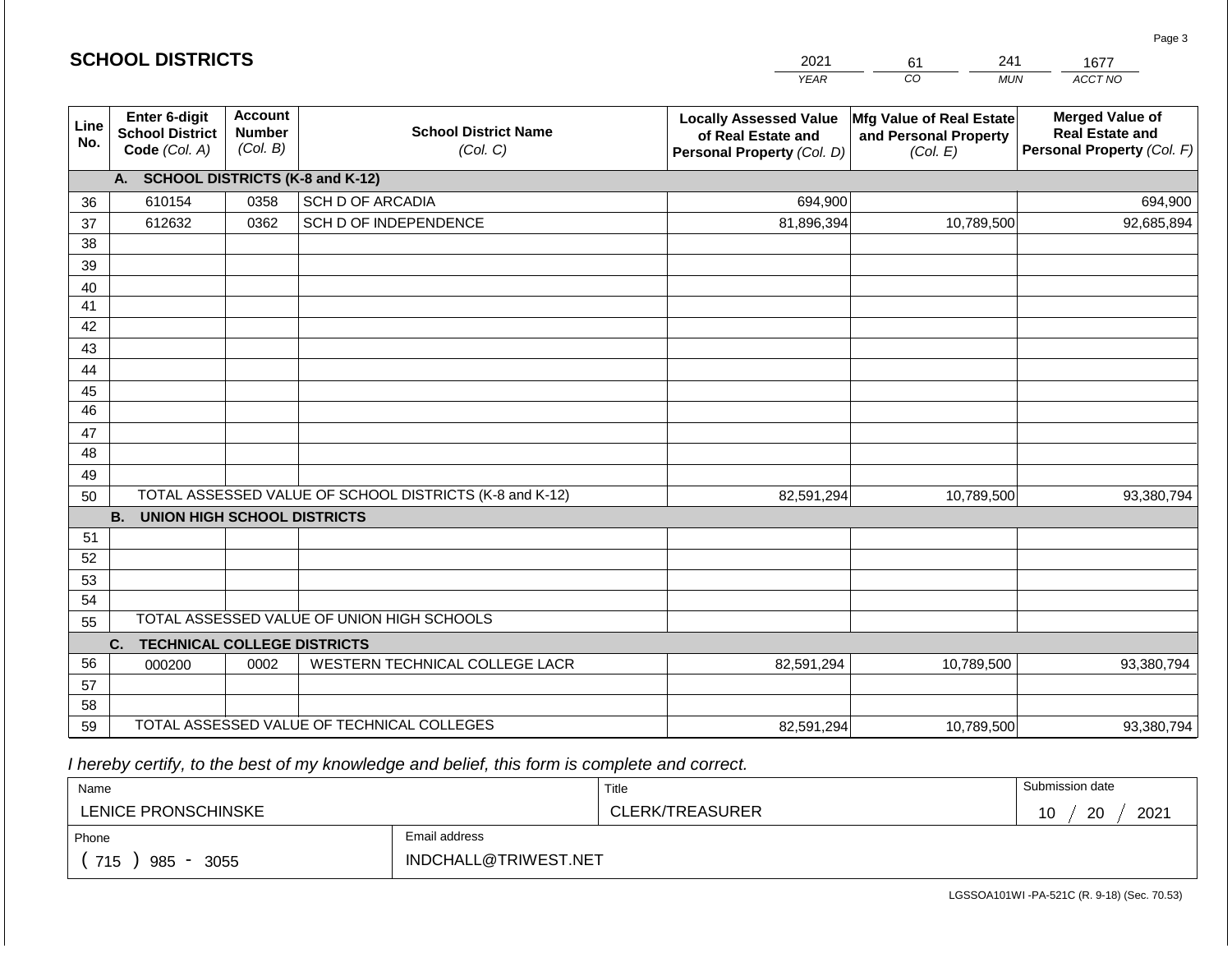- Each municipality's SOA is completed after the Board of Review and includes any changes made to the locally assessed values, under state law (sec. 70.53, Wis. Stats.)
- The Wisconsin Department of Revenue (DOR) merges the locally assessed values with the state assessed manufacturing values
- DOR provides the information regarding district names and codes. If a district is not listed, contact DOR.

Note: If you submit an amended SOA to DOR after your municipality's SOA is equated and posted to our website, we will process the SOA. However, DOR will not recalculate the *aggregate ratio or update the final SOA posted on our website. You should use the corrected values to calculate your tax rates.*

### **Page 1: Real Estate and Personal Property**

- Lines 1-9 assessed real estate values, parcel counts and acres by classification
- Lines 10-15 assessed personal property values and number of accounts by class
- Line 16 aggregate assessed value of all property subject to general property; use to calculate tax rates. Note: This line equals the total assessed value of K-8 and K-12 school districts (Line 50) and total assessed value of technical colleges (Line 59).
- Remarks assessment ratio used to calculate estimated fair market value on property tax bills

#### **Page 2: Forest Crop, Other Exempt Land and Special Districts**

- Lines 18-21 private forest crop and managed forest lands assessed values
- Line  $22 -$  tax exempt land acres
- Line 23 prior years assessed value of omitted property under sec. 70.44 and correction of errors under sec. 70.43 shown by locally assessed or manufacturing real estate and personal property. Note: If there is an amount on this line, report the corresponding tax in the Statement of Taxes, Sections J or K.
- Lines 24-35 special district assessed values. These values are used to calculate tax rates for the special districts.

#### **Page 3: School Districts**

- Lines 36-50 school districts (K-8 and K-12) assessed values. These values are used to calculate tax rates for school districts.
- Lines 51-55 union high school district assessed values. These values are used to calculate tax rates for union high school districts.
- Lines 56-59 technical college assessed values. These values are used to calculate tax rates for technical colleges.

If you have questions: Email: lgs@wisconsin.gov

 Phone: (608) 266-2569 or (608) 264-6892 Fax: (608) 264-6887

PO BOX 189<br>NDEPENDENCE, WI 54747 - 0189 INDEPENDENCE, WI 54747 - 0189CITY OF INDEPENDENCE LENICE PRONSCHINSKE<br>CITY OF INDEPENDENCE LENICE PRONSCHINSKE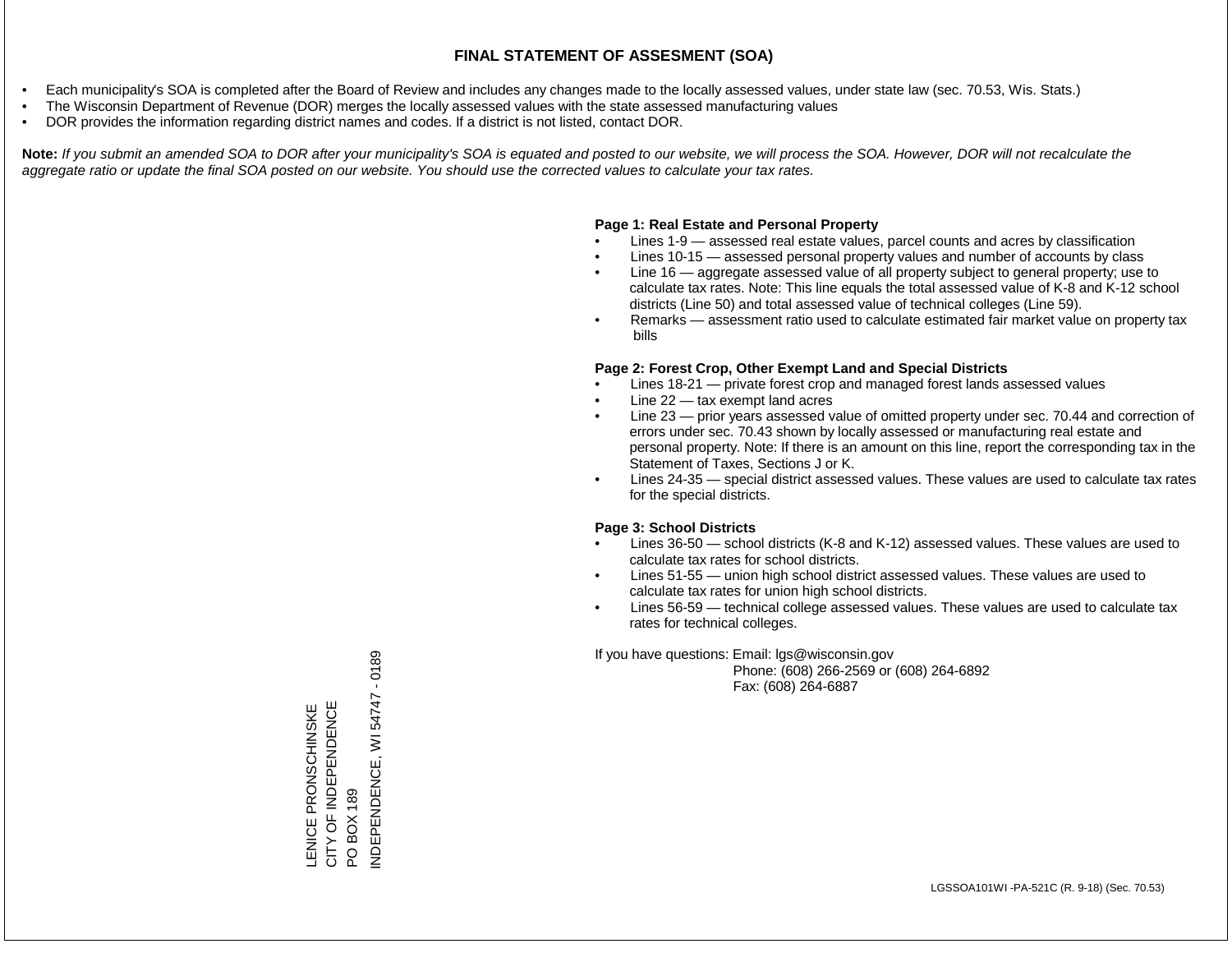|                |                                                                                                                                                                                              | <b>FINAL - EQUATED</b>                                       |                           |          |                    |                                        |                         |                      |                               | Page 1<br>This is an Amended Return |
|----------------|----------------------------------------------------------------------------------------------------------------------------------------------------------------------------------------------|--------------------------------------------------------------|---------------------------|----------|--------------------|----------------------------------------|-------------------------|----------------------|-------------------------------|-------------------------------------|
|                |                                                                                                                                                                                              | <b>STATEMENT OF ASSESSMENT FOR 2021</b>                      |                           |          | 61                 | 265                                    | 1678                    |                      |                               |                                     |
|                |                                                                                                                                                                                              |                                                              |                           |          | CO                 | <b>MUN</b>                             | ACCT NO                 |                      |                               |                                     |
|                | <b>FOR</b>                                                                                                                                                                                   | CITY OF<br>OF                                                | OSSEO                     |          |                    | <b>TREMPEALEAU COUNTY</b>              |                         |                      |                               |                                     |
|                | Town - Village - City                                                                                                                                                                        |                                                              | <b>Municipality Name</b>  |          | <b>County Name</b> |                                        |                         |                      |                               |                                     |
|                |                                                                                                                                                                                              | <b>REAL ESTATE</b>                                           | PARCEL COUNT              |          |                    | NO. OF ACRES                           | <b>VALUE OF</b>         | <b>VALUE OF</b>      |                               | TOTAL VALUE OF LAND                 |
| Line<br>No.    |                                                                                                                                                                                              | (See Lines 18 - 22 for                                       | TOTAL LAND   IMPROVEMENTS |          |                    | <b>WHOLE</b><br>NUMBERS ONLY           | <b>LAND</b>             | <b>IMPROVEMENTS</b>  |                               | AND IMPROVEMENTS                    |
|                | other Real Estate)                                                                                                                                                                           |                                                              | (Col. A)                  | (Col. B) |                    | (Col. C)                               | (Col. D)                | (Col. E)             |                               | (Col. F)                            |
| $\overline{1}$ |                                                                                                                                                                                              | <b>RESIDENTIAL - Class 1</b>                                 | 708                       |          | 621                | 136                                    | 10,606,300              |                      | 82,979,800                    | 93,586,100                          |
| 2              |                                                                                                                                                                                              | <b>COMMERCIAL - Class 2</b>                                  | 172                       |          | 117                | 291                                    | 10,429,800              |                      | 38,272,300                    | 48,702,100                          |
| 3              | <b>MANUFACTURING - Class 3</b>                                                                                                                                                               |                                                              | 14                        |          | 13                 | 58                                     | 1,268,200               |                      | 15,392,400                    | 16,660,600                          |
| 4              | <b>AGRICULTURAL - Class 4</b>                                                                                                                                                                |                                                              | 17                        |          |                    | 119                                    |                         | 19,700               |                               | 19,700                              |
| 5              |                                                                                                                                                                                              | <b>UNDEVELOPED - Class 5</b>                                 | 4                         |          |                    | 15                                     | 13,800                  |                      |                               | 13,800                              |
| 6              |                                                                                                                                                                                              | AGRICULTURAL FOREST - Class 5m                               | 4                         |          |                    | 38                                     | 69,100                  |                      |                               | 69,100                              |
| 7              |                                                                                                                                                                                              | FOREST LANDS - Class 6                                       | 1                         |          |                    | 9                                      | 34,100                  |                      |                               | 34,100                              |
| 8              | OTHER - Class 7                                                                                                                                                                              |                                                              | $\mathbf 0$               |          | $\Omega$           | 0                                      | 0                       |                      | $\Omega$                      | $\Omega$                            |
| 9              |                                                                                                                                                                                              | <b>TOTAL - ALL COLUMNS</b>                                   | 920                       |          | 751                | 666                                    | 22,441,000              |                      | 136,644,500                   | 159,085,500                         |
| 10             |                                                                                                                                                                                              | NUMBER OF PERSONAL PROPERTY ACCOUNTS IN ROLL                 |                           |          |                    | 113                                    | <b>LOCALLY ASSESSED</b> | <b>MANUFACTURING</b> |                               | <b>MERGED</b>                       |
| 11             |                                                                                                                                                                                              | BOATS AND OTHER WATERCRAFT NOT EXEMPT - Code 1               |                           |          |                    |                                        | 0                       |                      | 0                             | $\Omega$                            |
| 12             |                                                                                                                                                                                              | MACHINERY, TOOLS AND PATTERNS - Code 2                       |                           |          |                    |                                        |                         |                      | 1,532,100                     | 1,532,100                           |
| 13             |                                                                                                                                                                                              | FURNITURE, FIXTURES AND EQUIPMENT - Code 3                   |                           |          |                    |                                        | 1,955,900               |                      | 688,200                       | 2,644,100                           |
| 14             |                                                                                                                                                                                              | ALL OTHER PERSONAL PROPERTY NOT EXEMPT - Codes 4A, 4B, 4C    |                           |          |                    |                                        | 597,300                 | 259,200              |                               | 856,500                             |
| 15             |                                                                                                                                                                                              | TOTAL OF PERSONAL PROPERTY NOT EXEMPT (Total of Lines 11-14) |                           |          | 2,553,200          |                                        | 2,479,500               | 5,032,700            |                               |                                     |
| 16             | AGGREGATE ASSESSED VALUE OF ALL PROPERTY SUBJECT TO THE GENERAL PROPERTY TAX (Total of Lines 9F and 15F)<br>MUST EQUAL TOTAL VALUE OF THE SCHOOL DISTRICTS (K-12 PLUS K-8) - Line 50, Col. F |                                                              |                           |          |                    |                                        |                         |                      |                               | 164,118,200                         |
| 17             | <b>BOARD OF REVIEW</b><br>DATE OF FINAL ADJOURNMENT<br>05/24/2021                                                                                                                            |                                                              |                           |          |                    | Name of Assessor<br><b>KEVIN IRWIN</b> |                         |                      | Telephone #<br>(715) 836-0966 |                                     |

REMARKS

The Assessment Ratio to be used in calculating the estimated Fair Market Value on tax bills for this tax district is .974883215

This ratio should be used to convert assessed values to "Calculate Equalized Values" in Step 1 of the Lottery and Gaming Credit Calculations.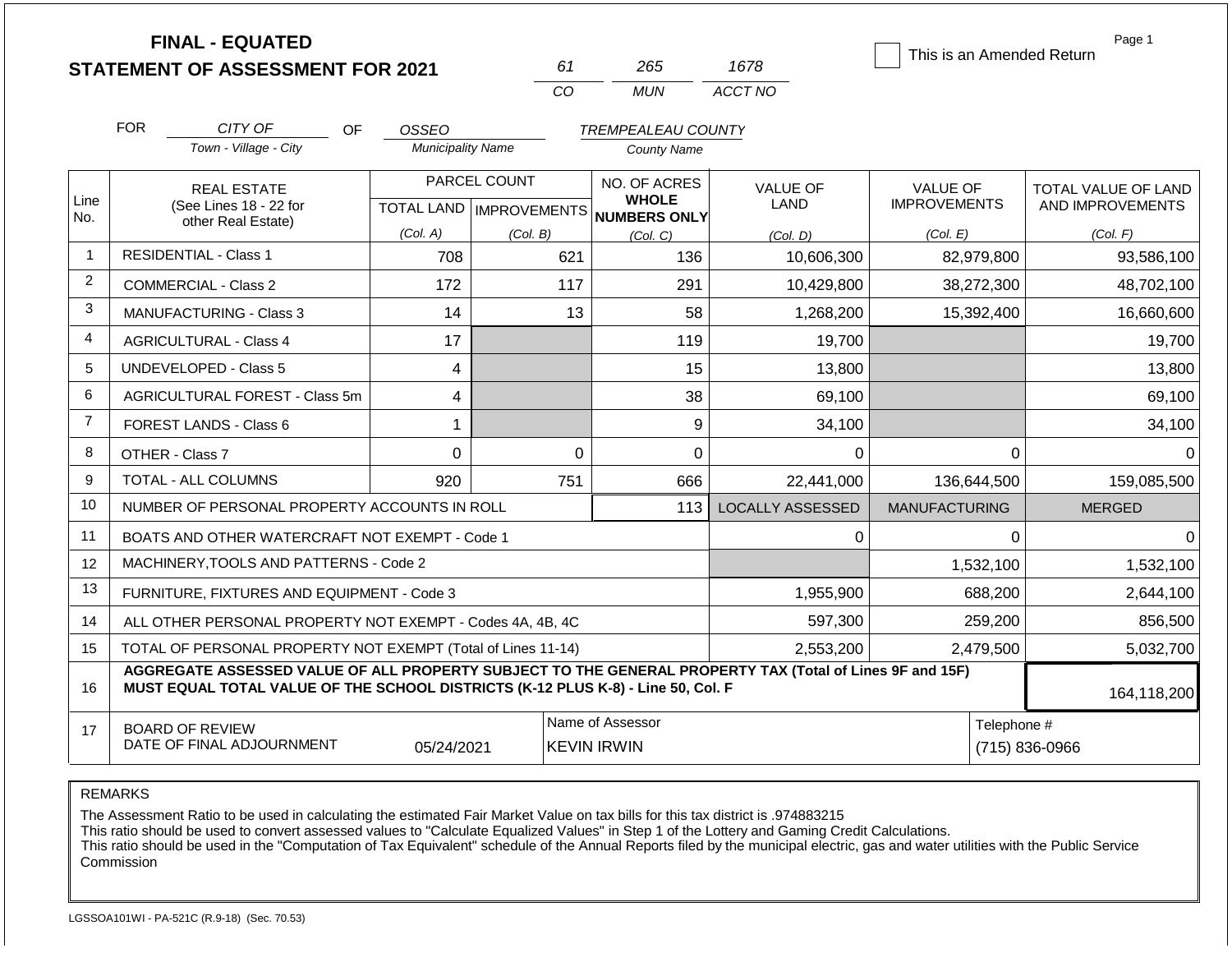2021 61 265 1678

FOREST LANDS (Line 7) and FOREST CROPS (in this section) - are **NOT** the same *YEAR CO MUN ACCT NO*

|    |             |                                  |  | Private Forest Crop - Reg Class @ 10¢ per acre                                 |                   | Private Forest Crop - Reg Class @ \$2.52 per acre |                                                       |                                                                              |                    |                    |
|----|-------------|----------------------------------|--|--------------------------------------------------------------------------------|-------------------|---------------------------------------------------|-------------------------------------------------------|------------------------------------------------------------------------------|--------------------|--------------------|
| 18 | (a) PARCELS | (b) ACRES                        |  | (c) ASSESSED VALUE                                                             |                   | (d) PARCELS                                       |                                                       | (e) ACRES                                                                    |                    | (f) ASSESSED VALUE |
|    |             |                                  |  |                                                                                |                   |                                                   |                                                       | Entered Before 2005 Managed Forest - Ferrous Mining CLOSED @ \$7.87 per acre |                    |                    |
| 19 | (a) PARCELS | (b) ACRES                        |  | Private Forest Crop - Special Class @ 20¢ per acre<br>(c) ASSESSED VALUE       |                   | (d) PARCELS                                       |                                                       | (e) ACRES                                                                    |                    | (f) ASSESSED VALUE |
|    |             |                                  |  |                                                                                |                   |                                                   |                                                       |                                                                              |                    |                    |
|    |             |                                  |  | Entered Before 2005 Managed Forest - OPEN @ 74 ¢ per acre                      |                   |                                                   |                                                       | Entered Before 2005 Managed Forest - CLOSED @                                |                    | $$1.75$ per acre   |
| 20 | (a) PARCELS | (c) ASSESSED VALUE<br>(b) ACRES  |  | (d) PARCELS                                                                    |                   | (e) ACRES                                         |                                                       | (f) ASSESSED VALUE                                                           |                    |                    |
|    |             |                                  |  |                                                                                |                   |                                                   |                                                       |                                                                              |                    |                    |
|    |             |                                  |  | Entered After 2004 Managed Forest - OPEN @ \$2.04 per acre                     |                   |                                                   |                                                       | Entered After 2004 Managed Forest - CLOSED @ \$10.20 per acre                |                    |                    |
| 21 | (a) PARCELS | (b) ACRES                        |  | (c) ASSESSED VALUE                                                             |                   | (d) PARCELS<br>(e) ACRES                          |                                                       |                                                                              | (f) ASSESSED VALUE |                    |
|    |             |                                  |  |                                                                                |                   |                                                   |                                                       |                                                                              |                    |                    |
| 22 |             | (a) County Forest Cropland Acres |  |                                                                                | (b) Federal Acres |                                                   | (d) County (NOT FOREST CROP) Acres<br>(c) State Acres |                                                                              |                    | (e) Other Acres    |
|    |             |                                  |  |                                                                                |                   | 45.67<br>2.43                                     |                                                       |                                                                              | 203.49             |                    |
|    |             |                                  |  | Assessed Value of Omitted Property From Prior Years (Sec. 70.44)               |                   |                                                   |                                                       | Assessed Value of Sec. 70.43 Corrections of Errors by Assessors              |                    |                    |
| 23 |             | (a) REAL ESTATE                  |  | (b) PERSONAL                                                                   |                   |                                                   |                                                       | (c1) REAL ESTATE                                                             |                    | (c2) PERSONAL      |
|    |             |                                  |  |                                                                                |                   |                                                   |                                                       |                                                                              |                    |                    |
|    |             |                                  |  | Manufacturing Equated Value of Omitted Property From Prior Years (Sec. 70.995) |                   |                                                   |                                                       | Mfg. Equated Value of Sec.70.43 Corrections of Errors by Assessors           |                    |                    |
|    |             | (d) REAL ESTATE                  |  | (e) PERSONAL                                                                   |                   | (f1) REAL ESTATE                                  |                                                       |                                                                              | (f2) PERSONAL      |                    |
|    |             |                                  |  |                                                                                |                   |                                                   |                                                       |                                                                              |                    |                    |

# **SPECIAL DISTRICTS**

| Line<br>No. | <b>Enter 6-digit</b><br>Special District<br>Code (Col. A) | <b>Account</b><br><b>Number</b><br>(Col. B) | <b>Special District Name</b><br>(Col. C) | <b>Locally Assessed Value</b><br>of Real Estate and<br>Personal Property (Col. D) | Mfg Value of Real Estate<br>and Personal Property<br>(Col. E) | <b>Merged Value of</b><br><b>Real Estate and</b><br>Personal Property (Col. F) |
|-------------|-----------------------------------------------------------|---------------------------------------------|------------------------------------------|-----------------------------------------------------------------------------------|---------------------------------------------------------------|--------------------------------------------------------------------------------|
| 24          | 618070                                                    | 0393                                        | C OSSEO PUBLIC INLAND & REHAB DISTRICT   | 144,978,100                                                                       | 19,140,100                                                    | 164,118,200                                                                    |
| 25          |                                                           |                                             |                                          |                                                                                   |                                                               |                                                                                |
| 26          |                                                           |                                             |                                          |                                                                                   |                                                               |                                                                                |
| 27          |                                                           |                                             |                                          |                                                                                   |                                                               |                                                                                |
| 28          |                                                           |                                             |                                          |                                                                                   |                                                               |                                                                                |
| 29          |                                                           |                                             |                                          |                                                                                   |                                                               |                                                                                |
| 30          |                                                           |                                             |                                          |                                                                                   |                                                               |                                                                                |
| 31          |                                                           |                                             |                                          |                                                                                   |                                                               |                                                                                |
| 32          |                                                           |                                             |                                          |                                                                                   |                                                               |                                                                                |
| 33          |                                                           |                                             |                                          |                                                                                   |                                                               |                                                                                |
| 34          |                                                           |                                             |                                          |                                                                                   |                                                               |                                                                                |
| 35          |                                                           |                                             |                                          |                                                                                   |                                                               |                                                                                |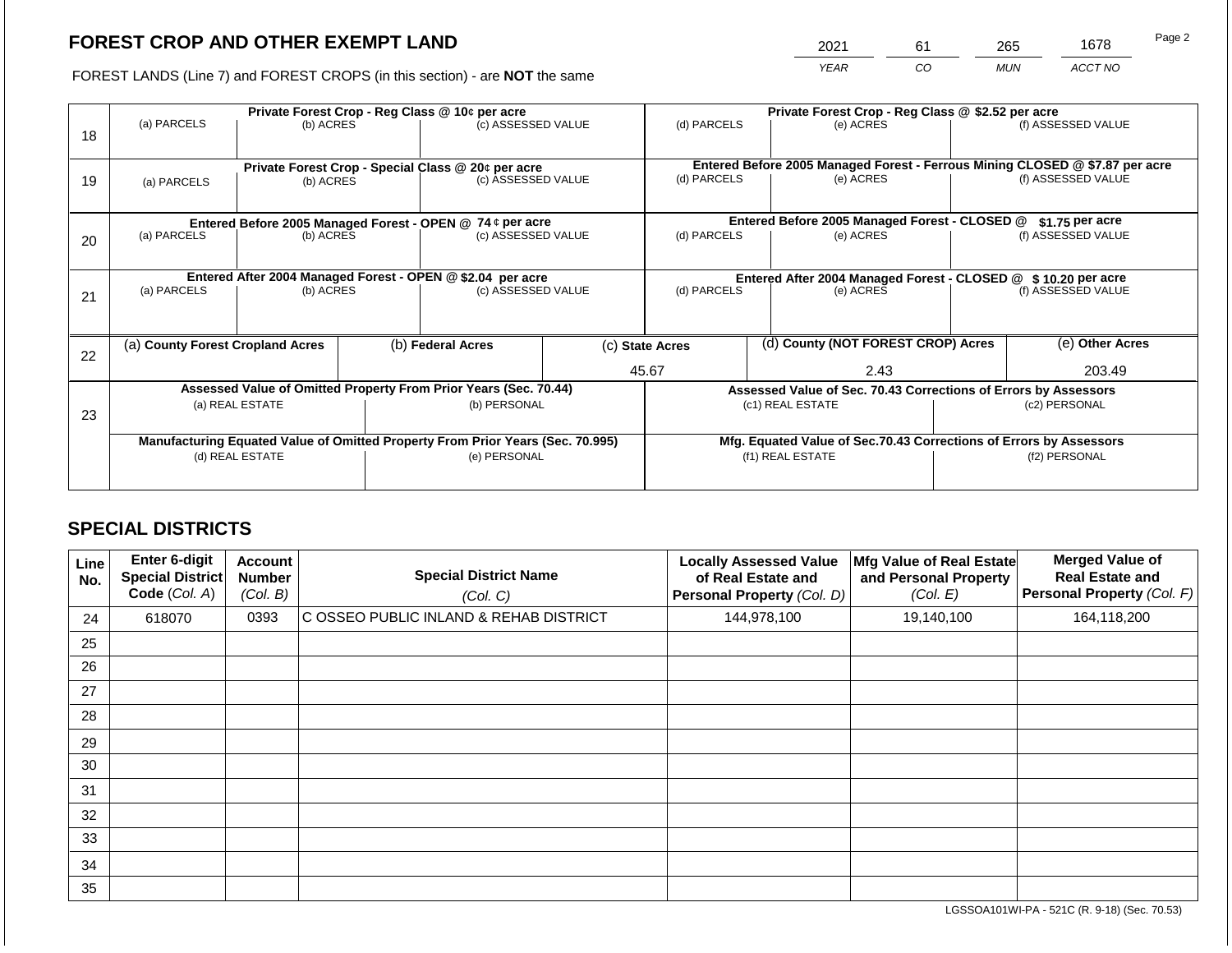#### *YEAR*  2021  $\overline{co}$ 61 *MUN*  265 *ACCT NO*  1678 **Line No. Enter 6-digit School District Code** *(Col. A)* **Account Number** *(Col. B)* **School District Name** *(Col. C)* **Locally Assessed Value of Real Estate and Personal Property** *(Col. D)* **Mfg Value of Real Estate and Personal Property** *(Col. E)* **Merged Value of Real Estate and Personal Property** *(Col. F)* **A. SCHOOL DISTRICTS (K-8 and K-12)** 36 37 38 39 40 41 42 43 44 45 46 47 48 49 50 TOTAL ASSESSED VALUE OF SCHOOL DISTRICTS (K-8 and K-12) **B. UNION HIGH SCHOOL DISTRICTS** 51 52 53 54 55 **C. TECHNICAL COLLEGE DISTRICTS** 56 57 58 59 TOTAL ASSESSED VALUE OF TECHNICAL COLLEGES TOTAL ASSESSED VALUE OF UNION HIGH SCHOOLS 614186 0363 SCH D OF OSSEO-FAIRCHILD 144,978,100 144,978,100 000100 | 0001 | CHIPPEWA VALLEY TECHNICAL COLLEGE EAUC 19,140,100 164,118,200 19,140,100 164,118,200 144,978,100 19,140,100 164,118,200

 *I hereby certify, to the best of my knowledge and belief, this form is complete and correct.*

**SCHOOL DISTRICTS**

| Name                   |               | Title | Submission date       |
|------------------------|---------------|-------|-----------------------|
| <b>NICK J GAMROTH</b>  |               |       | 2021<br>25<br>∩ҕ<br>◡ |
| Phone                  | Email address |       |                       |
| 715<br>$538 -$<br>2311 |               |       |                       |

144,978,100

LGSSOA101WI -PA-521C (R. 9-18) (Sec. 70.53)

19,140,100 164,118,200

Page 3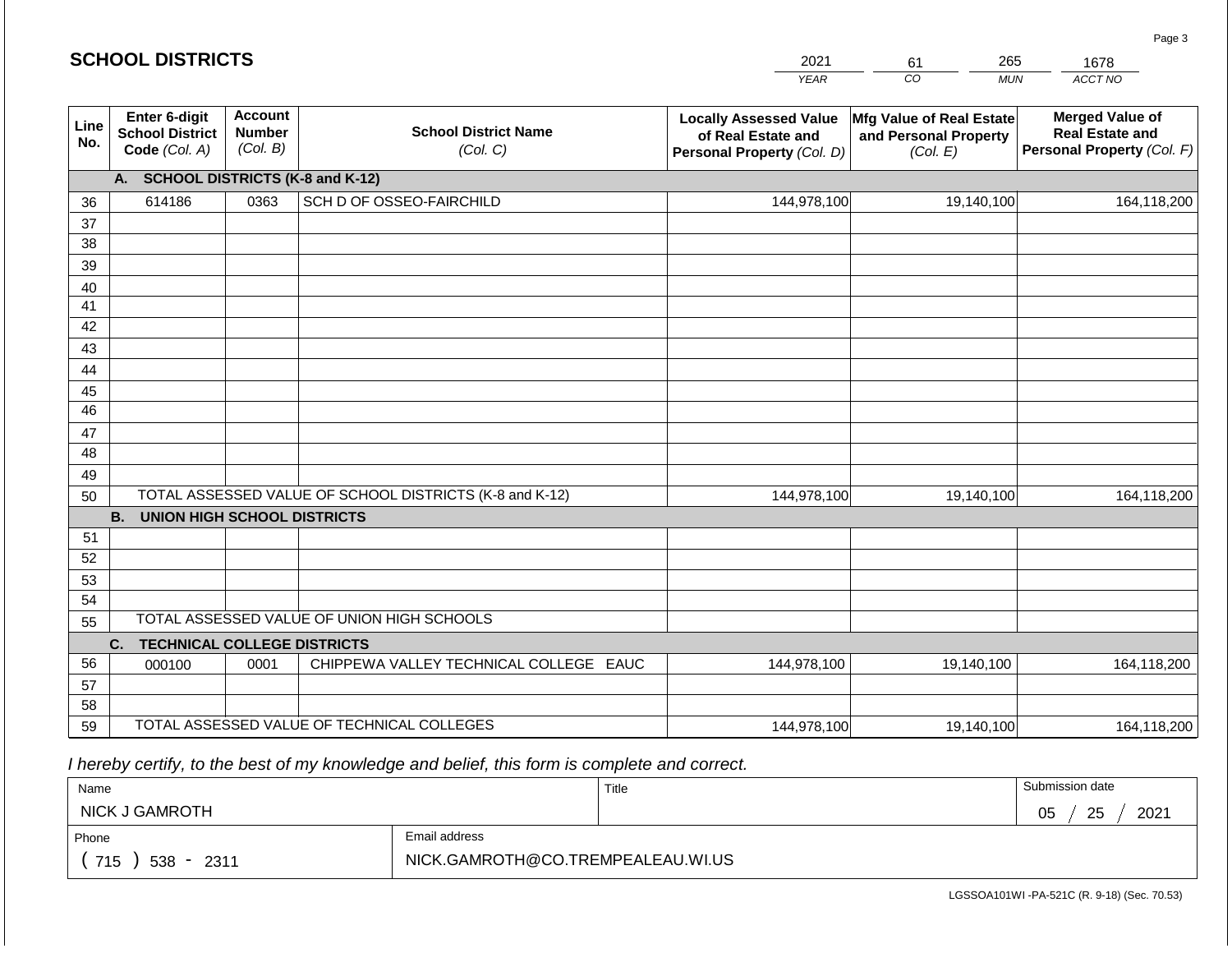- Each municipality's SOA is completed after the Board of Review and includes any changes made to the locally assessed values, under state law (sec. 70.53, Wis. Stats.)
- The Wisconsin Department of Revenue (DOR) merges the locally assessed values with the state assessed manufacturing values
- DOR provides the information regarding district names and codes. If a district is not listed, contact DOR.

Note: If you submit an amended SOA to DOR after your municipality's SOA is equated and posted to our website, we will process the SOA. However, DOR will not recalculate the *aggregate ratio or update the final SOA posted on our website. You should use the corrected values to calculate your tax rates.*

### **Page 1: Real Estate and Personal Property**

- Lines 1-9 assessed real estate values, parcel counts and acres by classification
- Lines 10-15 assessed personal property values and number of accounts by class
- Line 16 aggregate assessed value of all property subject to general property; use to calculate tax rates. Note: This line equals the total assessed value of K-8 and K-12 school districts (Line 50) and total assessed value of technical colleges (Line 59).
- Remarks assessment ratio used to calculate estimated fair market value on property tax bills

#### **Page 2: Forest Crop, Other Exempt Land and Special Districts**

- Lines 18-21 private forest crop and managed forest lands assessed values
- Line  $22 -$  tax exempt land acres
- Line 23 prior years assessed value of omitted property under sec. 70.44 and correction of errors under sec. 70.43 shown by locally assessed or manufacturing real estate and personal property. Note: If there is an amount on this line, report the corresponding tax in the Statement of Taxes, Sections J or K.
- Lines 24-35 special district assessed values. These values are used to calculate tax rates for the special districts.

#### **Page 3: School Districts**

- Lines 36-50 school districts (K-8 and K-12) assessed values. These values are used to calculate tax rates for school districts.
- Lines 51-55 union high school district assessed values. These values are used to calculate tax rates for union high school districts.
- Lines 56-59 technical college assessed values. These values are used to calculate tax rates for technical colleges.

If you have questions: Email: lgs@wisconsin.gov

 Phone: (608) 266-2569 or (608) 264-6892 Fax: (608) 264-6887

BLYANN E JOHNSON CITY OF OSSEO BLYANN E JOHNSON<br>CITY OF OSSEO<br>PO BOX 308<br>OSSEO, WI 54758 - 0308 OSSEO, WI 54758 - 0308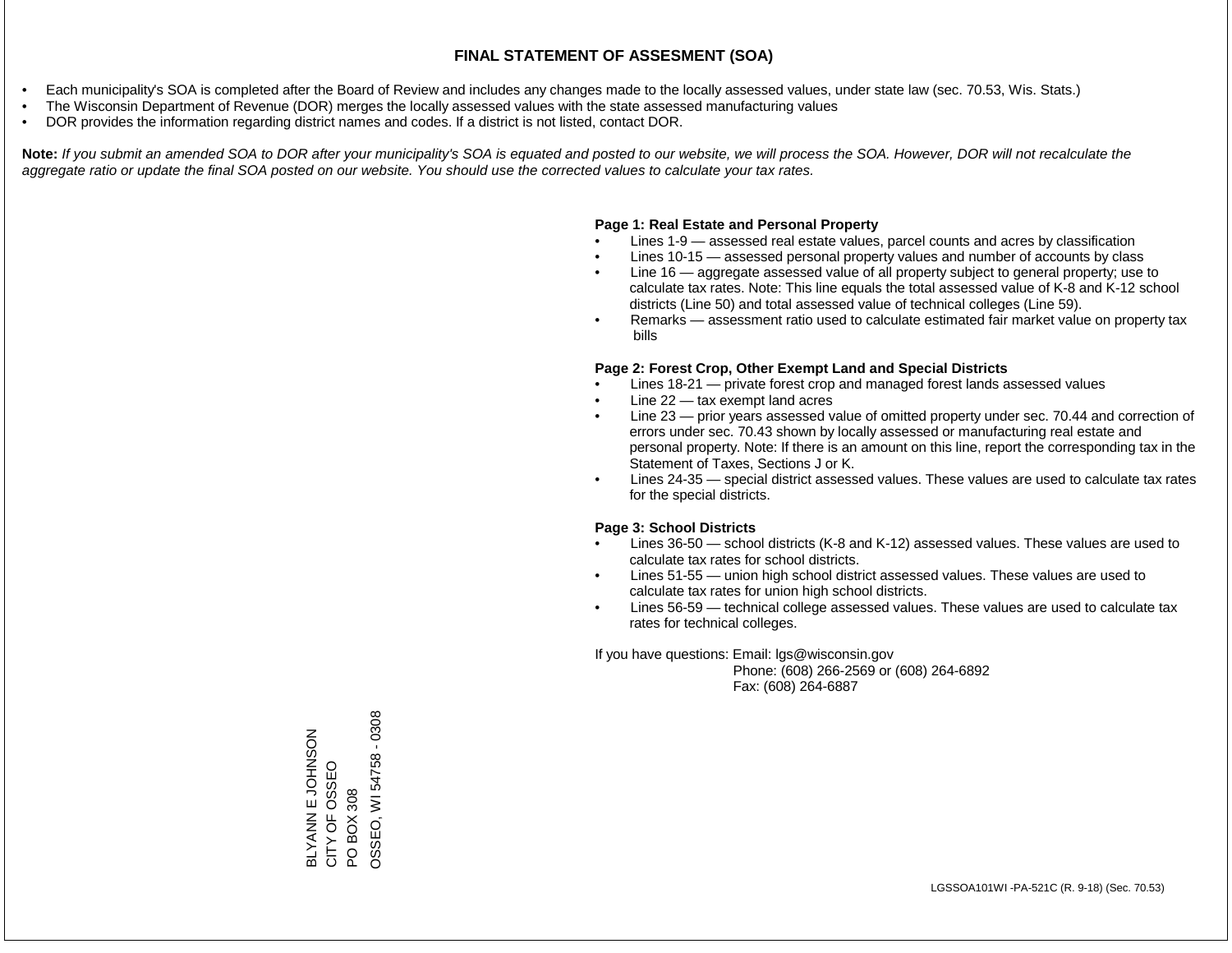|                |                         | <b>FINAL - EQUATED</b><br><b>STATEMENT OF ASSESSMENT FOR 2021</b>                                        |                          | 61                               | 291                                 | 1679                    | This is an Amended Return | Page 1              |
|----------------|-------------------------|----------------------------------------------------------------------------------------------------------|--------------------------|----------------------------------|-------------------------------------|-------------------------|---------------------------|---------------------|
|                |                         |                                                                                                          |                          | CO                               | <b>MUN</b>                          | ACCT NO                 |                           |                     |
|                |                         |                                                                                                          |                          |                                  |                                     |                         |                           |                     |
|                | <b>FOR</b>              | CITY OF<br><b>OF</b>                                                                                     | <b>WHITEHALL</b>         |                                  | <b>TREMPEALEAU COUNTY</b>           |                         |                           |                     |
|                |                         | Town - Village - City                                                                                    | <b>Municipality Name</b> |                                  | <b>County Name</b>                  |                         |                           |                     |
|                |                         | <b>REAL ESTATE</b>                                                                                       |                          | PARCEL COUNT                     | NO. OF ACRES                        | VALUE OF                | <b>VALUE OF</b>           | TOTAL VALUE OF LAND |
| Line<br>No.    |                         | (See Lines 18 - 22 for                                                                                   |                          | <b>TOTAL LAND   IMPROVEMENTS</b> | <b>WHOLE</b><br><b>NUMBERS ONLY</b> | LAND                    | <b>IMPROVEMENTS</b>       | AND IMPROVEMENTS    |
|                |                         | other Real Estate)                                                                                       | (Col. A)                 | (Col. B)                         | (Col, C)                            | (Col. D)                | (Col. E)                  | (Col. F)            |
| $\mathbf{1}$   |                         | <b>RESIDENTIAL - Class 1</b>                                                                             | 582                      | 534                              | 63                                  | 4,941,900               | 49,855,800                | 54,797,700          |
| $\overline{c}$ |                         | <b>COMMERCIAL - Class 2</b>                                                                              | 118                      | 95                               | 121                                 | 2,398,400               | 18,270,000                | 20,668,400          |
| 3              |                         | <b>MANUFACTURING - Class 3</b>                                                                           | 12                       | 6                                | 207                                 | 1,521,100               | 9,449,600                 | 10,970,700          |
| 4              |                         | <b>AGRICULTURAL - Class 4</b>                                                                            | 28                       |                                  | 470                                 | 80,800                  |                           | 80,800              |
| 5              |                         | <b>UNDEVELOPED - Class 5</b>                                                                             | 18                       |                                  | 208                                 | 974,200                 |                           | 974,200             |
| 6              |                         | AGRICULTURAL FOREST - Class 5m                                                                           | $\overline{7}$           |                                  | 51                                  | 78,200                  |                           | 78,200              |
| $\overline{7}$ |                         | FOREST LANDS - Class 6                                                                                   | 10                       |                                  | 172                                 | 1,770,200               |                           | 1,770,200           |
| 8              |                         | OTHER - Class 7                                                                                          |                          |                                  | $\overline{2}$                      | 10,000                  | 128,900                   | 138,900             |
| 9              |                         | TOTAL - ALL COLUMNS                                                                                      | 776                      | 636                              | 1,294                               | 11,774,800              | 77,704,300                | 89,479,100          |
| 10             |                         | NUMBER OF PERSONAL PROPERTY ACCOUNTS IN ROLL                                                             |                          |                                  | 87                                  | <b>LOCALLY ASSESSED</b> | <b>MANUFACTURING</b>      | <b>MERGED</b>       |
| 11             |                         | BOATS AND OTHER WATERCRAFT NOT EXEMPT - Code 1                                                           |                          |                                  |                                     | 0                       | $\Omega$                  | $\Omega$            |
| 12             |                         | MACHINERY, TOOLS AND PATTERNS - Code 2                                                                   |                          |                                  |                                     |                         | 1,260,400                 | 1,260,400           |
| 13             |                         | FURNITURE, FIXTURES AND EQUIPMENT - Code 3                                                               |                          |                                  |                                     | 743,100                 | 195,800                   | 938,900             |
| 14             |                         | ALL OTHER PERSONAL PROPERTY NOT EXEMPT - Codes 4A, 4B, 4C                                                |                          |                                  |                                     | 355,000                 | 85,800                    | 440,800             |
| 15             |                         | TOTAL OF PERSONAL PROPERTY NOT EXEMPT (Total of Lines 11-14)                                             |                          |                                  |                                     | 1,098,100               | 1,542,000                 | 2,640,100           |
|                |                         | AGGREGATE ASSESSED VALUE OF ALL PROPERTY SUBJECT TO THE GENERAL PROPERTY TAX (Total of Lines 9F and 15F) |                          |                                  |                                     |                         |                           |                     |
| 16             |                         | MUST EQUAL TOTAL VALUE OF THE SCHOOL DISTRICTS (K-12 PLUS K-8) - Line 50, Col. F                         |                          |                                  |                                     |                         |                           | 92,119,200          |
|                | <b>DOADD OF BELLEIM</b> | Telephone #                                                                                              |                          |                                  |                                     |                         |                           |                     |

17 BOARD OF REVIEW DATE OF FINAL ADJOURNMENT Name of Assessor **Telephone #** Telephone # 06/03/2021 KEVIN IRWIN (715) 836-0966

REMARKS

The Assessment Ratio to be used in calculating the estimated Fair Market Value on tax bills for this tax district is .795343623

This ratio should be used to convert assessed values to "Calculate Equalized Values" in Step 1 of the Lottery and Gaming Credit Calculations.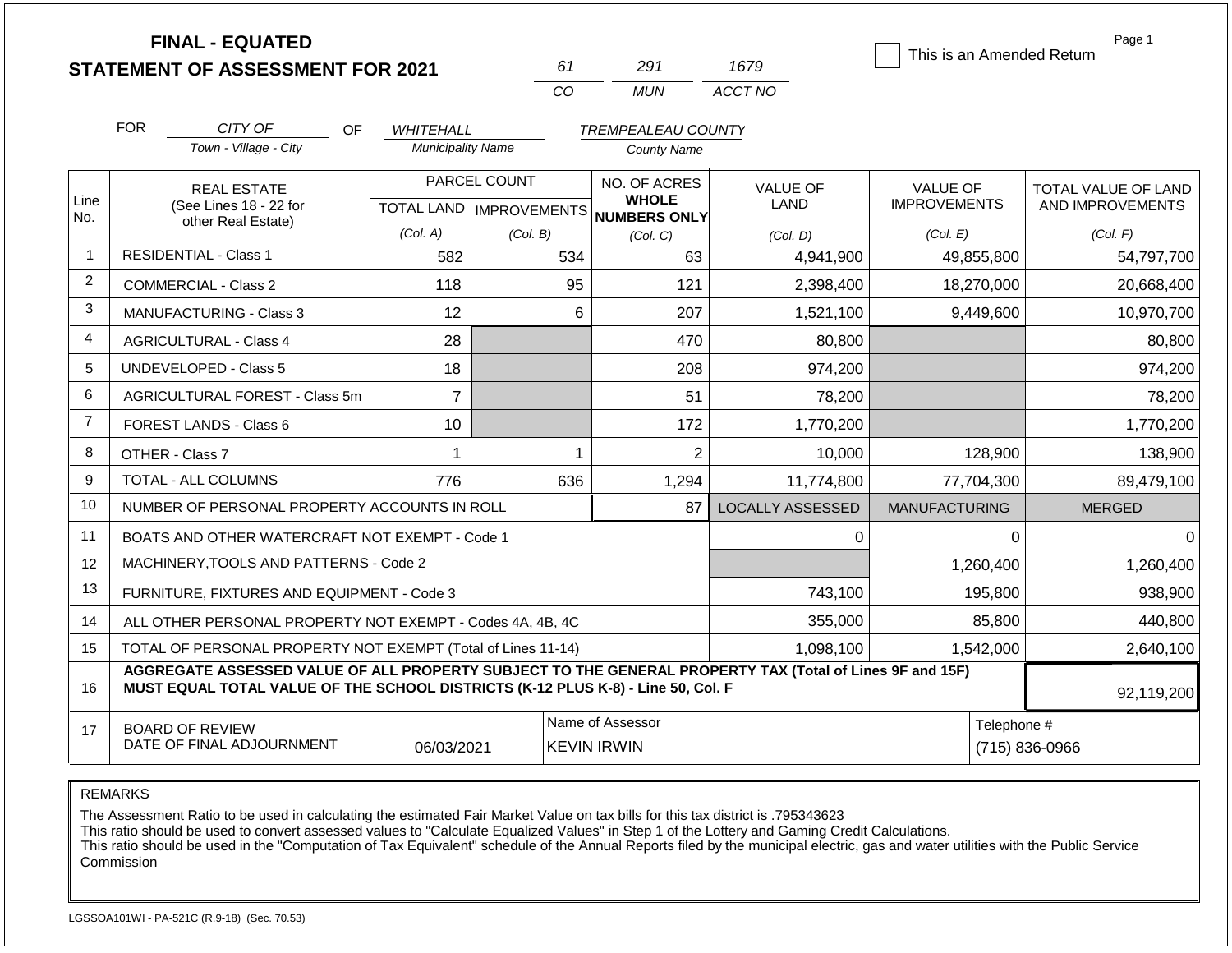2021 61 291 1679

FOREST LANDS (Line 7) and FOREST CROPS (in this section) - are **NOT** the same *YEAR CO MUN ACCT NO*

|    |                                                                                |                                                            |                                                               | Private Forest Crop - Reg Class @ 10¢ per acre                           |                                                                    | Private Forest Crop - Reg Class @ \$2.52 per acre |  |                                                                              |               |                    |
|----|--------------------------------------------------------------------------------|------------------------------------------------------------|---------------------------------------------------------------|--------------------------------------------------------------------------|--------------------------------------------------------------------|---------------------------------------------------|--|------------------------------------------------------------------------------|---------------|--------------------|
| 18 | (a) PARCELS                                                                    | (b) ACRES                                                  |                                                               | (c) ASSESSED VALUE                                                       |                                                                    | (d) PARCELS                                       |  | (e) ACRES                                                                    |               | (f) ASSESSED VALUE |
|    |                                                                                |                                                            |                                                               |                                                                          |                                                                    |                                                   |  | Entered Before 2005 Managed Forest - Ferrous Mining CLOSED @ \$7.87 per acre |               |                    |
| 19 | (a) PARCELS                                                                    | (b) ACRES                                                  |                                                               | Private Forest Crop - Special Class @ 20¢ per acre<br>(c) ASSESSED VALUE |                                                                    | (d) PARCELS                                       |  | (e) ACRES                                                                    |               | (f) ASSESSED VALUE |
|    |                                                                                |                                                            |                                                               |                                                                          |                                                                    |                                                   |  |                                                                              |               |                    |
|    |                                                                                |                                                            |                                                               | Entered Before 2005 Managed Forest - OPEN @ 74 ¢ per acre                |                                                                    |                                                   |  | Entered Before 2005 Managed Forest - CLOSED @                                |               | $$1.75$ per acre   |
| 20 |                                                                                | (a) PARCELS<br>(c) ASSESSED VALUE<br>(b) ACRES             |                                                               | (d) PARCELS                                                              |                                                                    | (e) ACRES                                         |  | (f) ASSESSED VALUE                                                           |               |                    |
|    |                                                                                |                                                            |                                                               |                                                                          |                                                                    |                                                   |  |                                                                              |               |                    |
|    |                                                                                | Entered After 2004 Managed Forest - OPEN @ \$2.04 per acre | Entered After 2004 Managed Forest - CLOSED @ \$10.20 per acre |                                                                          |                                                                    |                                                   |  |                                                                              |               |                    |
| 21 | (a) PARCELS                                                                    | (b) ACRES                                                  |                                                               | (c) ASSESSED VALUE                                                       |                                                                    | (d) PARCELS                                       |  | (e) ACRES                                                                    |               | (f) ASSESSED VALUE |
|    |                                                                                |                                                            |                                                               |                                                                          |                                                                    |                                                   |  |                                                                              |               |                    |
| 22 | (a) County Forest Cropland Acres                                               |                                                            |                                                               | (b) Federal Acres                                                        |                                                                    | (c) State Acres                                   |  | (d) County (NOT FOREST CROP) Acres                                           |               | (e) Other Acres    |
|    |                                                                                |                                                            |                                                               |                                                                          |                                                                    | 468.99<br>.09                                     |  |                                                                              | 365.8         |                    |
|    |                                                                                |                                                            |                                                               | Assessed Value of Omitted Property From Prior Years (Sec. 70.44)         |                                                                    |                                                   |  | Assessed Value of Sec. 70.43 Corrections of Errors by Assessors              |               |                    |
| 23 |                                                                                | (a) REAL ESTATE                                            |                                                               | (b) PERSONAL                                                             |                                                                    |                                                   |  | (c1) REAL ESTATE                                                             |               | (c2) PERSONAL      |
|    |                                                                                |                                                            |                                                               |                                                                          |                                                                    |                                                   |  |                                                                              |               |                    |
|    | Manufacturing Equated Value of Omitted Property From Prior Years (Sec. 70.995) |                                                            |                                                               |                                                                          | Mfg. Equated Value of Sec.70.43 Corrections of Errors by Assessors |                                                   |  |                                                                              |               |                    |
|    |                                                                                | (d) REAL ESTATE                                            |                                                               | (e) PERSONAL                                                             |                                                                    | (f1) REAL ESTATE                                  |  |                                                                              | (f2) PERSONAL |                    |
|    |                                                                                |                                                            |                                                               |                                                                          |                                                                    |                                                   |  |                                                                              |               |                    |

# **SPECIAL DISTRICTS**

| Line<br>No. | Enter 6-digit<br>Special District<br>Code (Col. A) | <b>Account</b><br><b>Number</b><br>(Col. B) | <b>Special District Name</b><br>(Col. C) | <b>Locally Assessed Value</b><br>of Real Estate and<br><b>Personal Property (Col. D)</b> | Mfg Value of Real Estate<br>and Personal Property<br>(Col. E) | <b>Merged Value of</b><br><b>Real Estate and</b><br>Personal Property (Col. F) |
|-------------|----------------------------------------------------|---------------------------------------------|------------------------------------------|------------------------------------------------------------------------------------------|---------------------------------------------------------------|--------------------------------------------------------------------------------|
| 24          |                                                    |                                             |                                          |                                                                                          |                                                               |                                                                                |
| 25          |                                                    |                                             |                                          |                                                                                          |                                                               |                                                                                |
| 26          |                                                    |                                             |                                          |                                                                                          |                                                               |                                                                                |
| 27          |                                                    |                                             |                                          |                                                                                          |                                                               |                                                                                |
| 28          |                                                    |                                             |                                          |                                                                                          |                                                               |                                                                                |
| 29          |                                                    |                                             |                                          |                                                                                          |                                                               |                                                                                |
| 30          |                                                    |                                             |                                          |                                                                                          |                                                               |                                                                                |
| 31          |                                                    |                                             |                                          |                                                                                          |                                                               |                                                                                |
| 32          |                                                    |                                             |                                          |                                                                                          |                                                               |                                                                                |
| 33          |                                                    |                                             |                                          |                                                                                          |                                                               |                                                                                |
| 34          |                                                    |                                             |                                          |                                                                                          |                                                               |                                                                                |
| 35          |                                                    |                                             |                                          |                                                                                          |                                                               |                                                                                |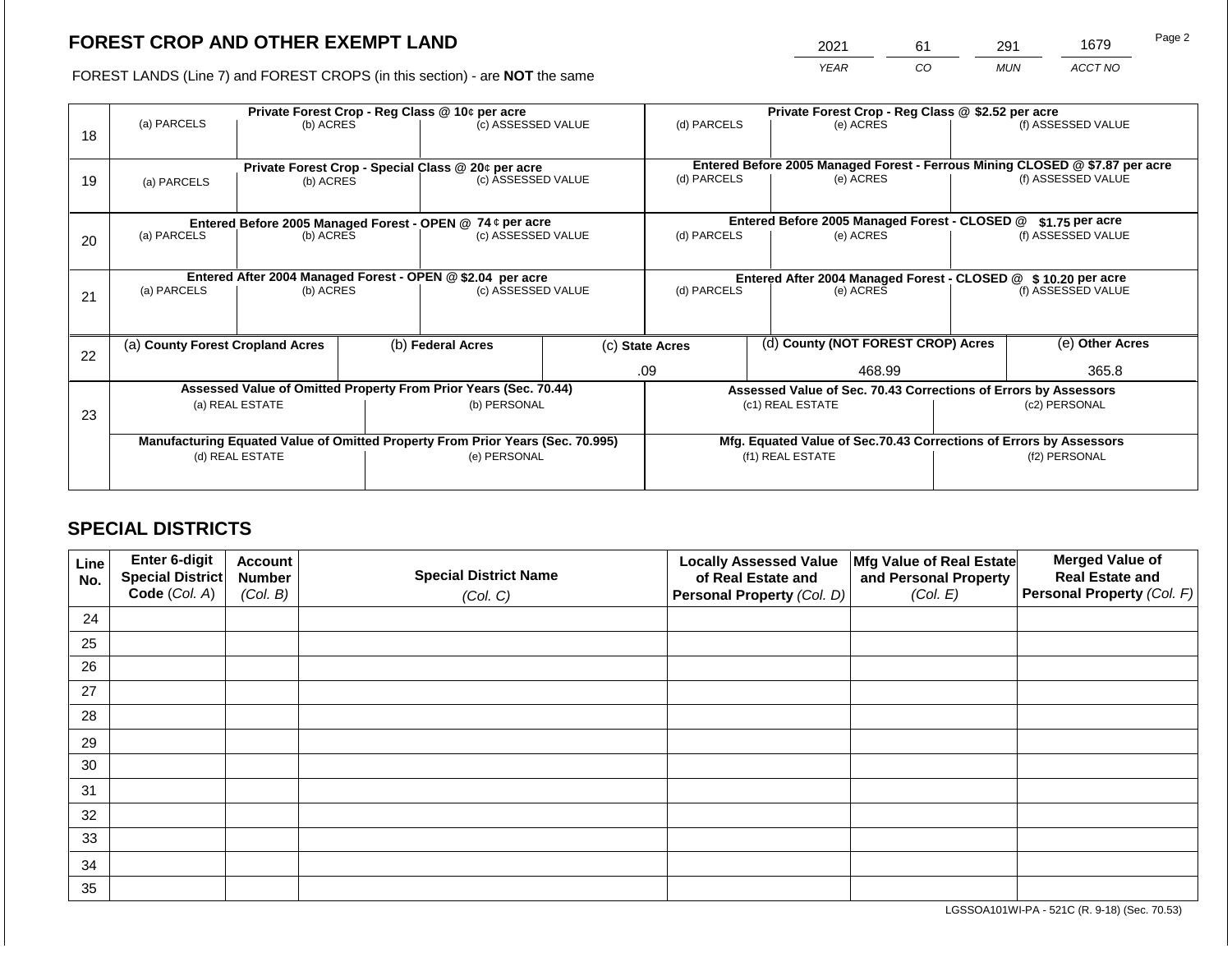|                       | <b>SCHOOL DISTRICTS</b>                                  |                                             |                                                         | 2021                                                                              | 291<br>61                                                     | 1679                                                                           |
|-----------------------|----------------------------------------------------------|---------------------------------------------|---------------------------------------------------------|-----------------------------------------------------------------------------------|---------------------------------------------------------------|--------------------------------------------------------------------------------|
|                       |                                                          |                                             |                                                         | <b>YEAR</b>                                                                       | CO<br><b>MUN</b>                                              | ACCT NO                                                                        |
| Line<br>No.           | Enter 6-digit<br><b>School District</b><br>Code (Col. A) | <b>Account</b><br><b>Number</b><br>(Col. B) | <b>School District Name</b><br>(Col. C)                 | <b>Locally Assessed Value</b><br>of Real Estate and<br>Personal Property (Col. D) | Mfg Value of Real Estate<br>and Personal Property<br>(Col. E) | <b>Merged Value of</b><br><b>Real Estate and</b><br>Personal Property (Col. F) |
|                       | A. SCHOOL DISTRICTS (K-8 and K-12)                       |                                             |                                                         |                                                                                   |                                                               |                                                                                |
| 36                    | 612632                                                   | 0362                                        | SCH D OF INDEPENDENCE                                   | 417,400                                                                           | 565,600                                                       | 983,000                                                                        |
| 37                    | 616426                                                   | 0364                                        | <b>SCH D OF WHITEHALL</b>                               | 79,189,100                                                                        | 11,947,100                                                    | 91,136,200                                                                     |
| 38                    |                                                          |                                             |                                                         |                                                                                   |                                                               |                                                                                |
| 39                    |                                                          |                                             |                                                         |                                                                                   |                                                               |                                                                                |
| 40                    |                                                          |                                             |                                                         |                                                                                   |                                                               |                                                                                |
| 41                    |                                                          |                                             |                                                         |                                                                                   |                                                               |                                                                                |
| 42                    |                                                          |                                             |                                                         |                                                                                   |                                                               |                                                                                |
| 43                    |                                                          |                                             |                                                         |                                                                                   |                                                               |                                                                                |
| 44                    |                                                          |                                             |                                                         |                                                                                   |                                                               |                                                                                |
| 45<br>$\overline{46}$ |                                                          |                                             |                                                         |                                                                                   |                                                               |                                                                                |
| 47                    |                                                          |                                             |                                                         |                                                                                   |                                                               |                                                                                |
| 48                    |                                                          |                                             |                                                         |                                                                                   |                                                               |                                                                                |
| 49                    |                                                          |                                             |                                                         |                                                                                   |                                                               |                                                                                |
| 50                    |                                                          |                                             | TOTAL ASSESSED VALUE OF SCHOOL DISTRICTS (K-8 and K-12) | 79,606,500                                                                        | 12,512,700                                                    | 92,119,200                                                                     |
|                       | <b>B. UNION HIGH SCHOOL DISTRICTS</b>                    |                                             |                                                         |                                                                                   |                                                               |                                                                                |
| 51                    |                                                          |                                             |                                                         |                                                                                   |                                                               |                                                                                |
| 52                    |                                                          |                                             |                                                         |                                                                                   |                                                               |                                                                                |
| 53                    |                                                          |                                             |                                                         |                                                                                   |                                                               |                                                                                |
| 54                    |                                                          |                                             |                                                         |                                                                                   |                                                               |                                                                                |
| 55                    |                                                          |                                             | TOTAL ASSESSED VALUE OF UNION HIGH SCHOOLS              |                                                                                   |                                                               |                                                                                |
|                       | C.<br><b>TECHNICAL COLLEGE DISTRICTS</b>                 |                                             |                                                         |                                                                                   |                                                               |                                                                                |
| 56                    | 000200                                                   | 0002                                        | WESTERN TECHNICAL COLLEGE LACR                          | 79,606,500                                                                        | 12,512,700                                                    | 92,119,200                                                                     |
| 57                    |                                                          |                                             |                                                         |                                                                                   |                                                               |                                                                                |
| 58                    |                                                          |                                             |                                                         |                                                                                   |                                                               |                                                                                |
| 59                    |                                                          |                                             | TOTAL ASSESSED VALUE OF TECHNICAL COLLEGES              | 79,606,500                                                                        | 12,512,700                                                    | 92,119,200                                                                     |

 *I hereby certify, to the best of my knowledge and belief, this form is complete and correct.*

**SCHOOL DISTRICTS**

| Name                    |                                   | Title | Submission date  |  |  |
|-------------------------|-----------------------------------|-------|------------------|--|--|
| <b>NICK J GAMROTH</b>   |                                   |       | 2021<br>07<br>06 |  |  |
| Phone                   | Email address                     |       |                  |  |  |
| 715<br>$538 - $<br>2311 | NICK.GAMROTH@CO.TREMPEALEAU.WI.US |       |                  |  |  |

Page 3